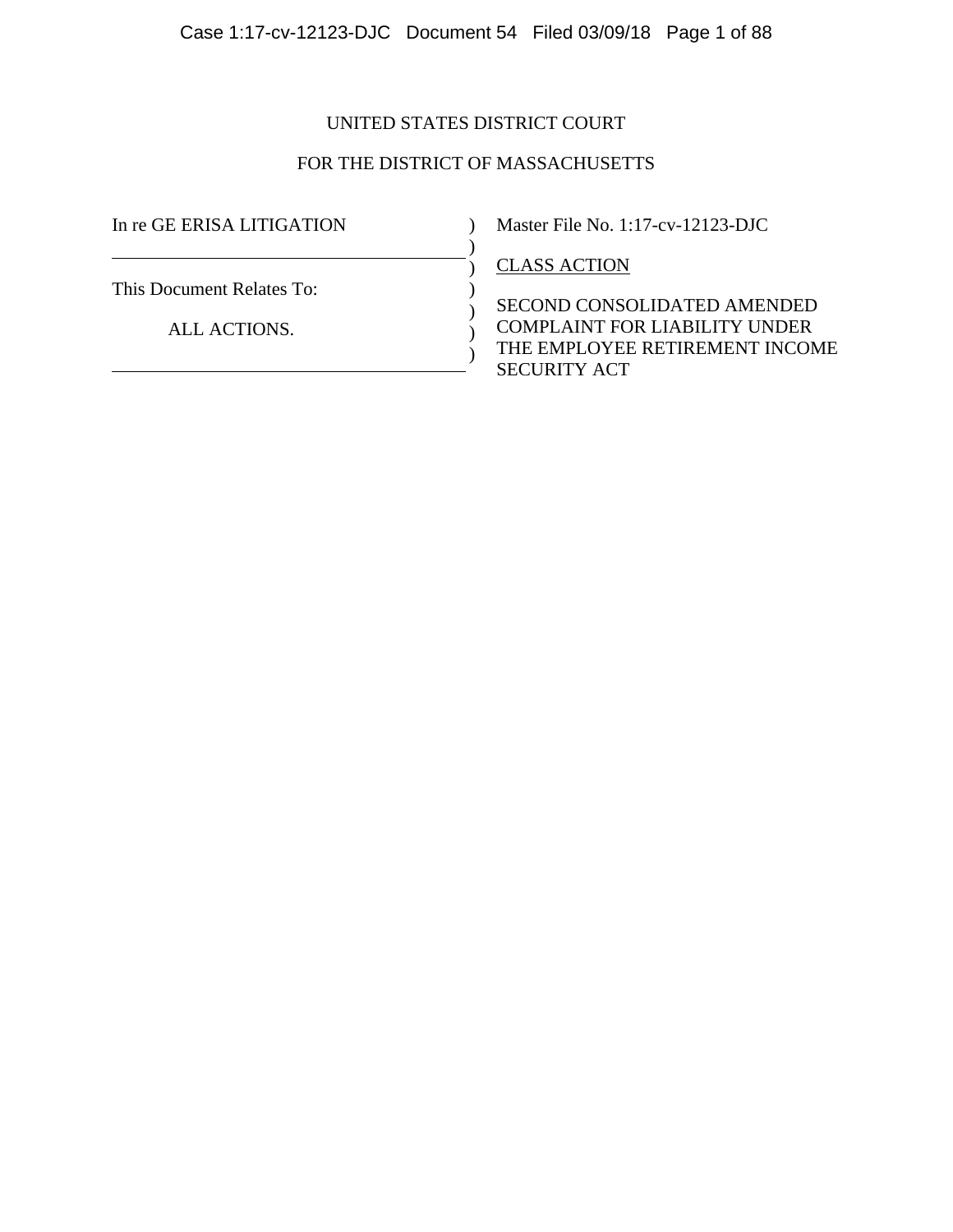# **TABLE OF CONTENTS**

# Page

| Large Retirement Plans Are Able to Lower the Cost of Investment Options 30 |  |  |  |  |
|----------------------------------------------------------------------------|--|--|--|--|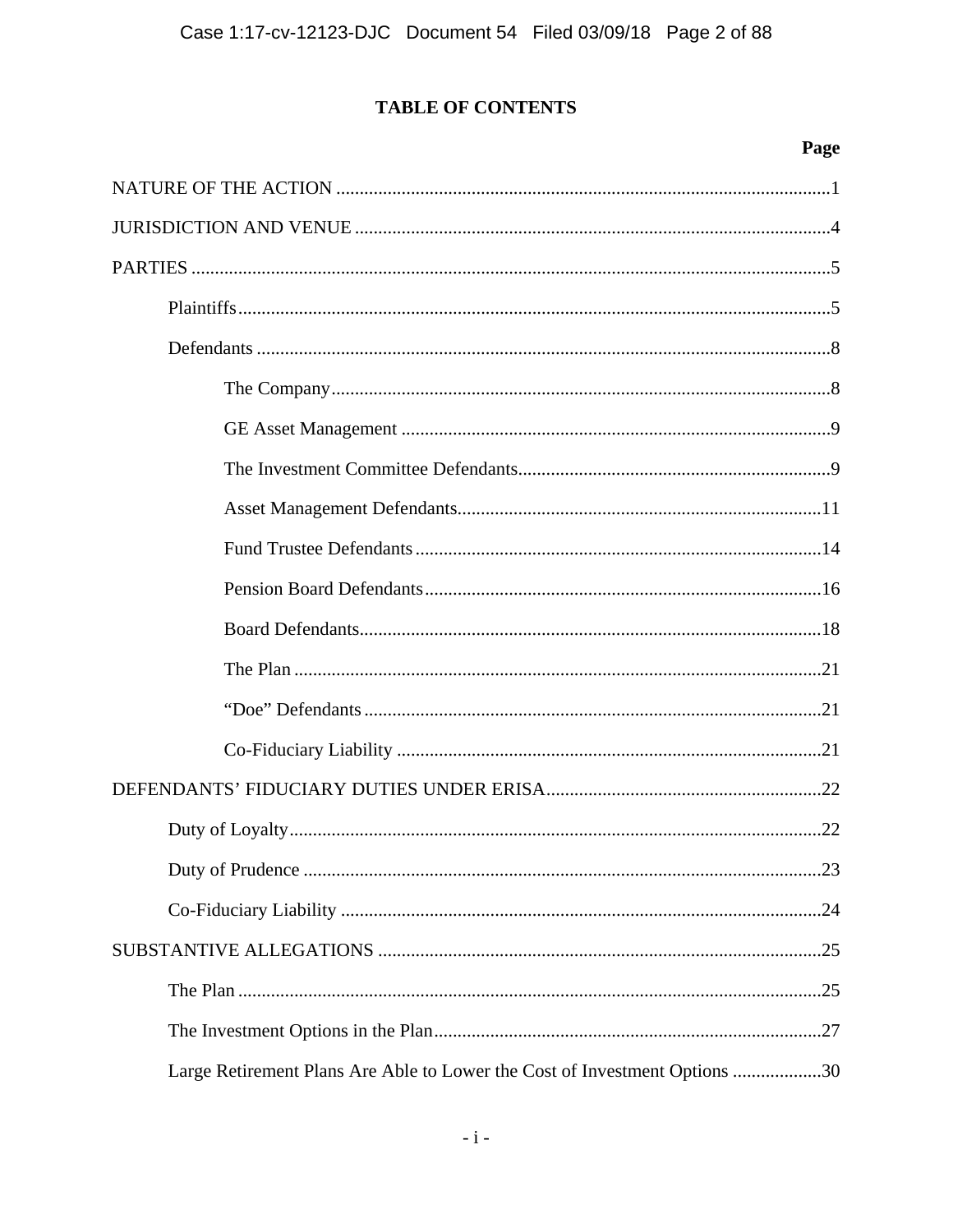# **Page**

| The Plan Fiduciaries Included and Kept Proprietary Funds in the Plan to Serve                                                                          |  |
|--------------------------------------------------------------------------------------------------------------------------------------------------------|--|
|                                                                                                                                                        |  |
|                                                                                                                                                        |  |
|                                                                                                                                                        |  |
|                                                                                                                                                        |  |
|                                                                                                                                                        |  |
|                                                                                                                                                        |  |
|                                                                                                                                                        |  |
|                                                                                                                                                        |  |
| Breach of Fiduciary Duties in Violation of ERISA $\S 404(a)$ (1) (A) and (B)<br>Against the Investment Committee Defendants and the Asset Management   |  |
|                                                                                                                                                        |  |
| Breaches of Fiduciary Duties in Violation of ERISA $\S 404(a)(1)(A)$ , (B) and (D)                                                                     |  |
|                                                                                                                                                        |  |
| Prohibited Transactions in Violation of ERISA $\S406(a)(1)$ (A), (C) and (D)<br>Against Defendant GE, the Investment Committee Defendants, the Asset   |  |
|                                                                                                                                                        |  |
| Prohibited Transactions in Violation of ERISA §406(b)(1) and (3) Against<br>Defendant GE, the Investment Committee Defendants and the Asset Management |  |
|                                                                                                                                                        |  |
| Breach of Fiduciary Duties in Violation of ERISA $\S 404(a)(1)(A)$ , (B) and (D)                                                                       |  |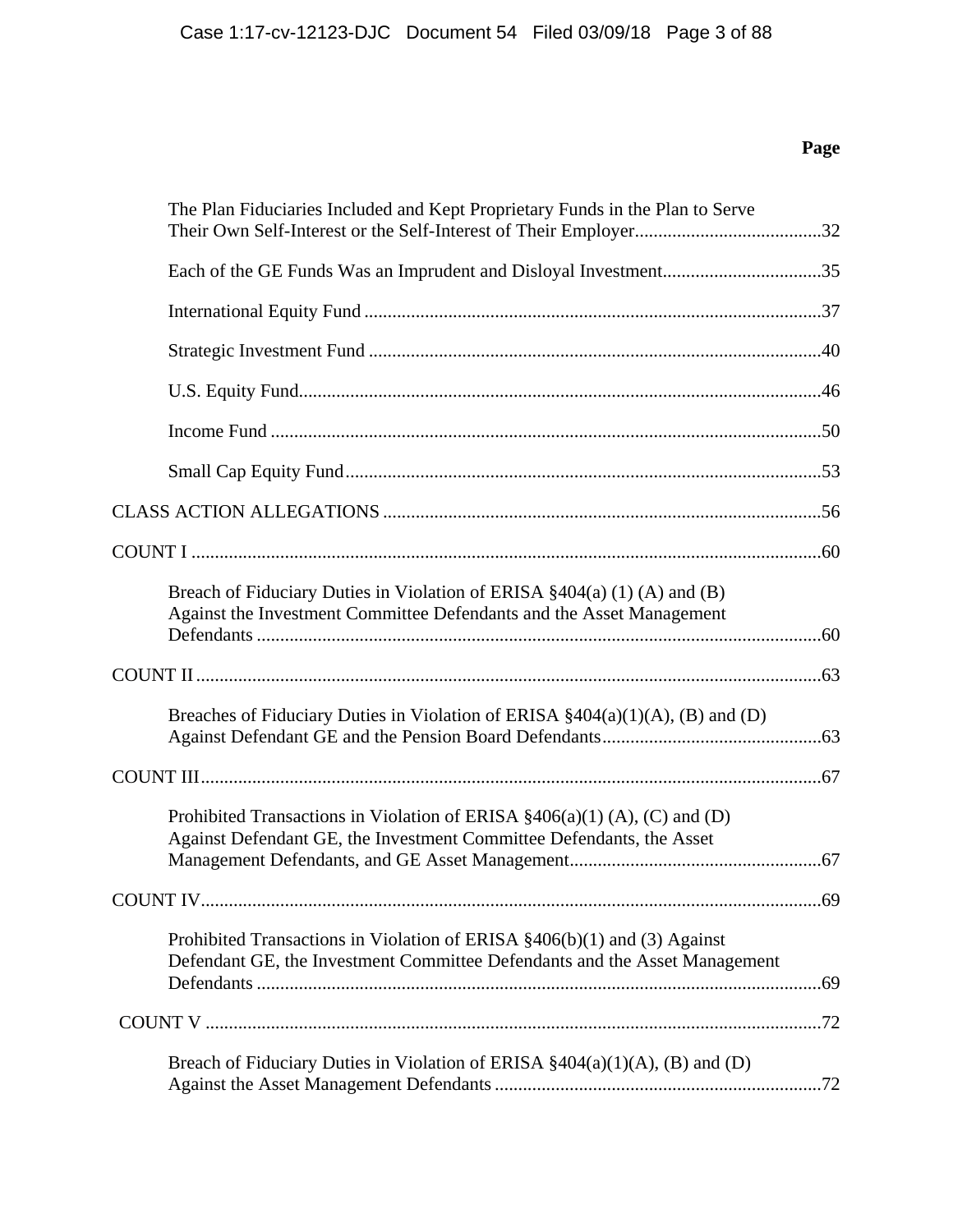# **Page**

| Breaches of Fiduciary Duties of Prudence and Loyalty in Violation of ERISA<br>§404(a) Against the Board Defendants and the Investment Committee Defendants |  |
|------------------------------------------------------------------------------------------------------------------------------------------------------------|--|
|                                                                                                                                                            |  |
| Co-fiduciary Liability Under ERISA §405 Against GE, the Board Defendants, the<br>Pension Board Defendants, the Investment Committee Defendants, the Asset  |  |
|                                                                                                                                                            |  |
| Knowing Participation in a Fiduciary Breach or Violation of ERISA Pursuant to<br>ERISA 502(a)(3) Against Defendant GE and Defendant GE Asset Management78  |  |
|                                                                                                                                                            |  |
|                                                                                                                                                            |  |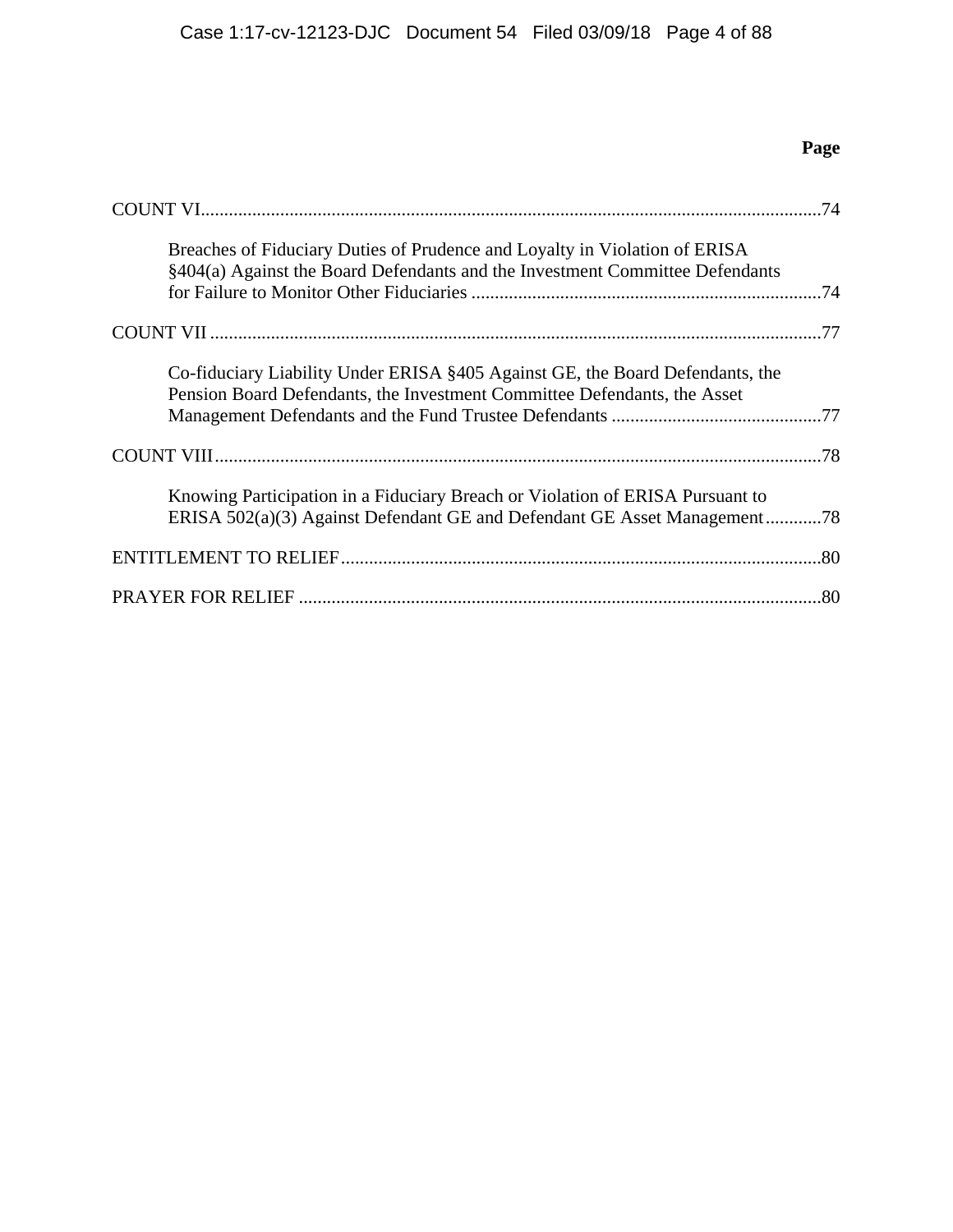### Case 1:17-cv-12123-DJC Document 54 Filed 03/09/18 Page 5 of 88

Plaintiffs Maria LaTorre, Robyn Berger, Brian Sullivan, Frank Magliocca, Melinda Stubblefield, Kristi Haskins, Laura Scully, Donald J. Janak, John Slatner, and Chip Knight (collectively "Plaintiffs") individually and on behalf of all others similarly situated, bring this action by and through their undersigned attorneys based upon personal knowledge as to Plaintiffs and Plaintiffs' own acts and upon information and belief as to all other matters based on the investigation conducted by and through Plaintiffs' attorneys, which included, *inter alia*, a review of U.S. Department of Labor ("DOL") and U.S. Securities and Exchange Commission ("SEC") filings by General Electric Company ("GE" or the "Company"), as well as defined contribution plan documents, media reports about the Company, and an analysis of available fund and investment information. Plaintiffs believe that substantial additional evidentiary support will exist for the allegations set forth herein after a reasonable opportunity for discovery.

### **NATURE OF THE ACTION**

1. Plaintiffs bring this action individually, on behalf of a class of all participants in GE's 401(k) Plan, a/k/a the GE Retirement Savings Plan, and its predecessor the GE Savings and Security Program (together the "Plan") between September 26, 2011 to the date of Judgment (the "Class Period"), and on behalf of the Plan, for breach of fiduciary duty and prohibited transactions under the Employee Retirement Income Security Act of 1974, as amended, 29 U.S.C. §1001, *et seq*. ("ERISA"), against the Defendants, as defined below. As alleged herein, Defendants have breached their fiduciary duties of prudence and loyalty with respect to the Plan, and entered into prohibited transactions in violation of ERISA, to the detriment of the Plan and its participants and beneficiaries.

2. Defendants' harm to Plaintiffs arises from five of the Plan's funds: the GE Institutional Strategic Investment Fund ("Strategic Investment Fund"), the GE Institutional Small Cap Equity Fund ("Small Cap Equity Fund"), the GE Institutional International Equity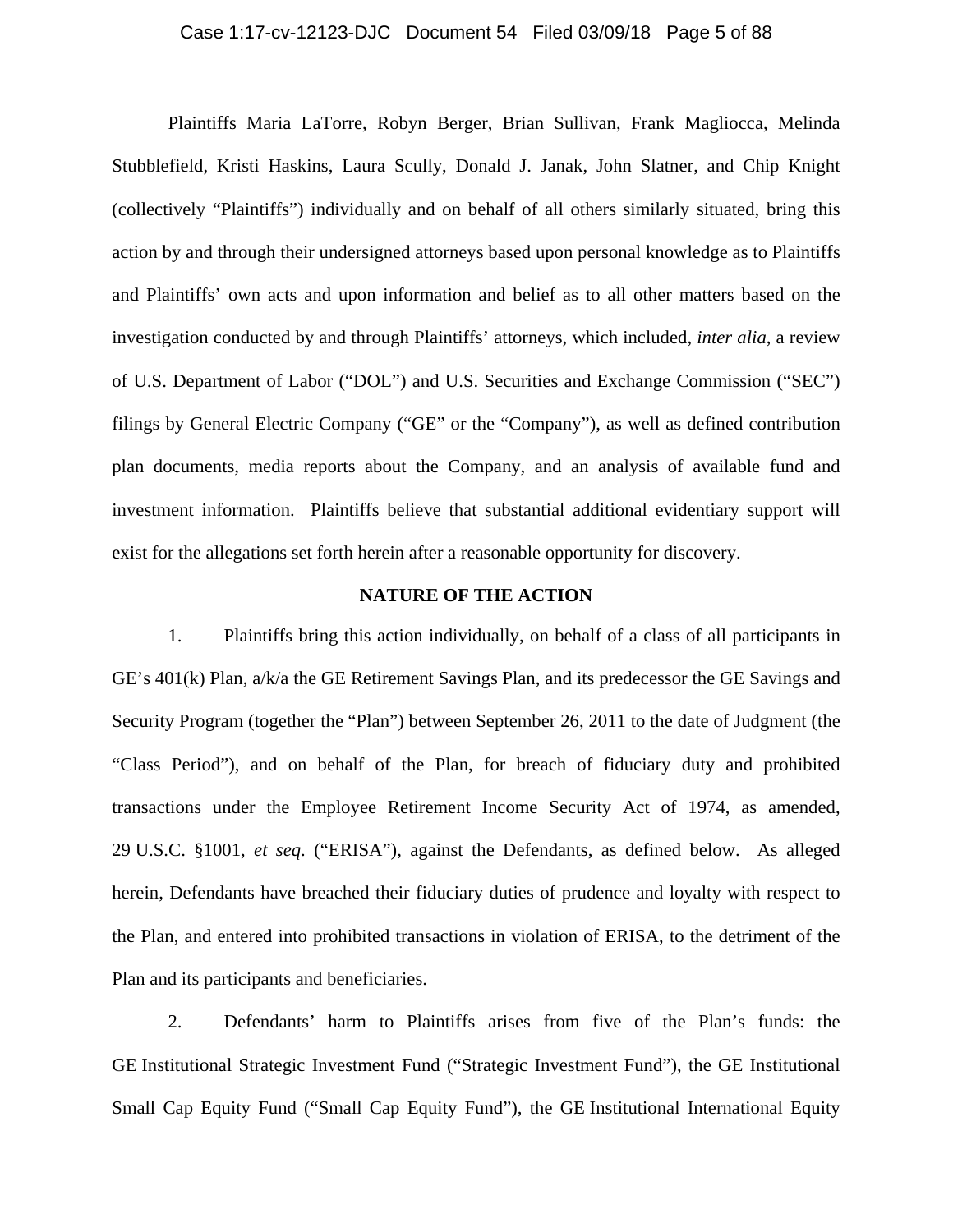### Case 1:17-cv-12123-DJC Document 54 Filed 03/09/18 Page 6 of 88

Fund ("International Equity Fund"), the GE RSP Income Fund ("Income Fund") and the GE RSP U.S. Equity Fund ("U.S. Equity Fund") (collectively the "GE Funds"). Plaintiffs bring this action to remedy Defendants' unlawful conduct, prevent further mismanagement of the Plan, and obtain equitable and other compensatory relief as provided by ERISA.

3. To safeguard against the financial incentives for disloyalty and imprudence in defined contribution plans, ERISA imposes strict duties of loyalty and prudence upon plan fiduciaries. ERISA  $\S 404(a)$  (1), 29 U.S.C.  $\S 1104(a)$  (1). These fiduciary duties are "the highest known to the law." *Howard v. Shay*, 100 F.3d 1484, 1488 (9th Cir. 1996) (citation omitted). When selecting investments for a retirement plan, fiduciaries must act "solely in the interest of the participants and beneficiaries," which requires them to perform with undivided loyalty, act prudently, and defray reasonable plan expenses. 29 U.S.C. §1104(a)(1).

4. Defendants did not consider or act in the best interest of the Plan and its participants throughout the Class Period. Instead, Defendants put their interests before Plan participants by treating the Plan as an opportunity to promote and generate fees for the proprietary mutual fund business of GE and its affiliates. Defendants caused all of the Plan's actively managed funds to be managed and sponsored by GE's wholly-owned subsidiary, GE Asset Management Incorporated, "GE Asset Management" and its successor entity, SSGA Funds Management, Inc. ("SSGA") even though those funds were obviously imprudent and would be imprudent to any other fiduciary under the circumstances.

5. Defendants sought to prop up GE Asset Management's mutual fund business after the proprietary mutual funds experienced large outflows by non-GE plan participants. Defendants accomplished this by loading the Plan with GE proprietary mutual funds, despite the fact that Plan participants would have been better served by investment options managed by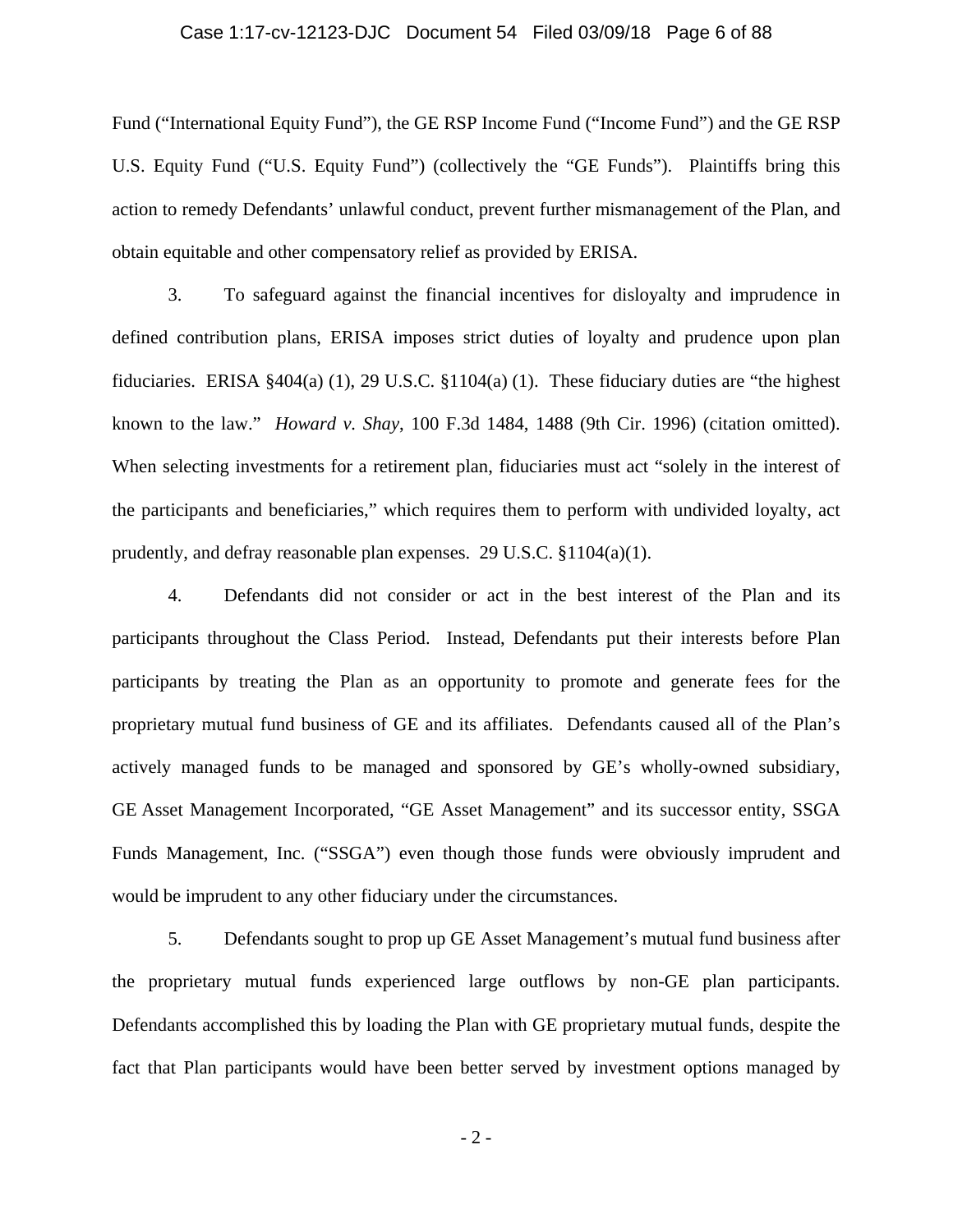#### Case 1:17-cv-12123-DJC Document 54 Filed 03/09/18 Page 7 of 88

unaffiliated companies that included options to invest in less expensive and better performing mutual funds. Defendants' self-dealing, which allowed them to reap millions of dollars in fee income from Plan participants, violated their obligations under ERISA.

6. During the Class Period, Plan participants were offered the proprietary GE Funds that were corrupted by poor performance, high operating costs, unreasonable fees or a combination thereof.

7. The Plan fiduciaries' decision to load the Plan with poorly performing, expensive, proprietary mutual fund options enabled GE to earn more than \$175 million in fees from 2010 through 2016 in violation of their duties of prudence and loyalty under ERISA and costing Plan participants hundreds of millions of dollars in lost retirement income – a harm that has only compounded over time.

8. In addition to enabling GE to earn a huge amount of fees, Defendants' selfserving conduct enabled GE to build up its asset management business and enhance its value on the backs of Plan participants. In fact, since 2013, at least 65% of the GE Funds' Plan assets have consisted of Plan participant investments. Defendants were, in effect, "seeding" the GE Funds to generate fees and bolster GE Asset Management for its planned sale to State Street Corporation ("State Street") (described below). After building the profits of the GE Funds through captive Plan participant investments, GE sold GE Asset Management to State Street in July 2016 for \$485 million generating approximately \$400 million in income for the Company.

9. According to Department of Labor Advisory Opinion 98-06-A, the self-serving conduct described above is prohibited, and a "plan fiduciary would be liable for any loss resulting from such breach of fiduciary responsibility."

- 3 -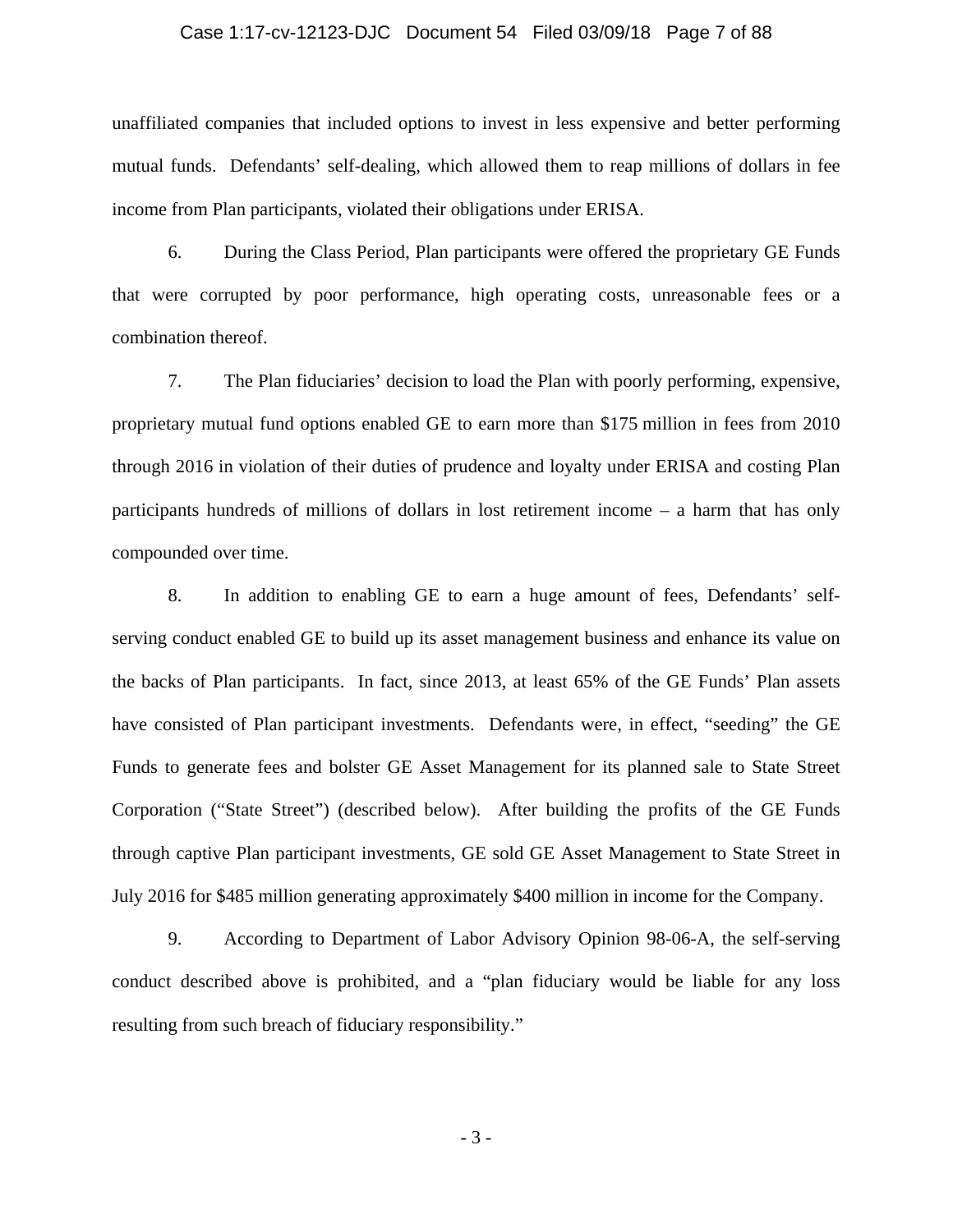### Case 1:17-cv-12123-DJC Document 54 Filed 03/09/18 Page 8 of 88

10. To remedy these fiduciary breaches and prohibited transactions, Plaintiffs, individually and as representatives of a Class of participants and beneficiaries in the Plan, bring this action on behalf of the Plan to recover all losses resulting from the Plan fiduciaries' breaches of fiduciary duty and other ERISA violations and restore to the Plan any profits made by the fiduciaries or the persons and/or entities who knowingly participated in the fiduciaries' imprudent and disloyal use of Plan assets. In addition, Plaintiffs seek such other equitable or remedial relief as the Court may deem appropriate.

#### **JURISDICTION AND VENUE**

11. Plaintiffs bring this action pursuant to 29 U.S.C. §1132(a), which provides that participants or beneficiaries in an employee retirement plan may pursue a civil action on behalf of the plan to remedy breaches of fiduciary duty and other violations of ERISA for monetary and appropriate equitable relief.

12. This Court has jurisdiction over the subject matter of this action pursuant to 28 U.S.C. §1331, because it is a civil action arising under the laws of the United States, and exclusive jurisdiction under ERISA §502(e)(1), 29 U.S.C. §1132(e)(1).

13. Venue is proper in this District pursuant to ERISA §502(e)(2), 29 U.S.C. §1132(e)(2), because the Plan is administered in Boston, Massachusetts, many violations of ERISA took place in this District, and/or multiple defendants may be found in this District. Venue is also proper in this District pursuant to 28 U.S.C. §1391(b) because multiple defendants reside and/or do business in this District and because a substantial part of the events or omissions giving rise to the claims asserted herein occurred within this District.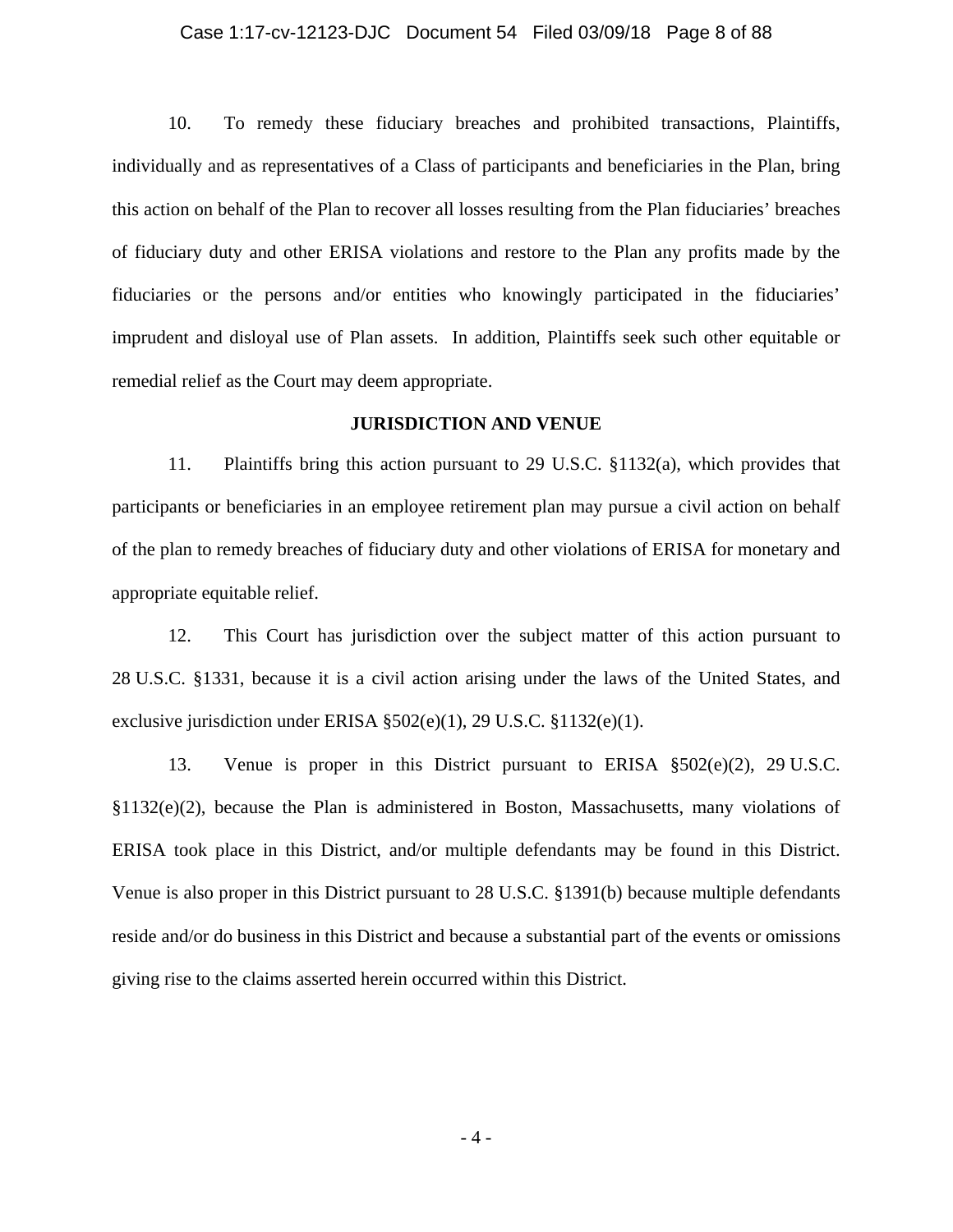#### **PARTIES**

## **Plaintiffs**

14. Plaintiff Maria LaTorre has been a participant in the Plan during the Class Period at all relevant times herein. As a participant, plaintiff LaTorre invested in various funds offered within the Plan, including the Strategic Investment Fund, the Small Cap Equity Fund, the International Equity Fund, the Income Fund and the U.S. Equity Fund, among others. Plaintiff LaTorre has suffered financial harm and has been injured by Defendants' unlawful conduct as described herein. Furthermore, Defendants have been unjustly enriched from the various fees and expenses generated as a result of plaintiff LaTorre's Plan investments.

15. Plaintiff Robyn Berger has been a participant in the Plan during the Class Period at all relevant times herein. As a participant, plaintiff Berger invested in various funds offered within the Plan, including the Strategic Investment Fund, the Small Cap Equity Fund, the International Equity Fund and the U.S. Equity Fund, among others. Plaintiff Berger has suffered financial harm and has been injured by Defendants' unlawful conduct as described herein. Furthermore, Defendants have been unjustly enriched from the various fees and expenses generated as a result of plaintiff Berger's Plan investments.

16. Plaintiff Brian Sullivan has been a participant in the Plan during the Class Period at all relevant times herein. As a participant, plaintiff Sullivan invested in various funds within the Plan, including the Strategic Investment Fund, the Small Cap Equity Fund, the International Equity Fund, the Income Fund and the U.S. Equity Fund, among others. Plaintiff Sullivan has suffered financial harm and has been injured by Defendants' unlawful conduct as described herein. Furthermore, Defendants have been unjustly enriched from the various fees and expenses generated as a result of plaintiff Sullivan's Plan investments.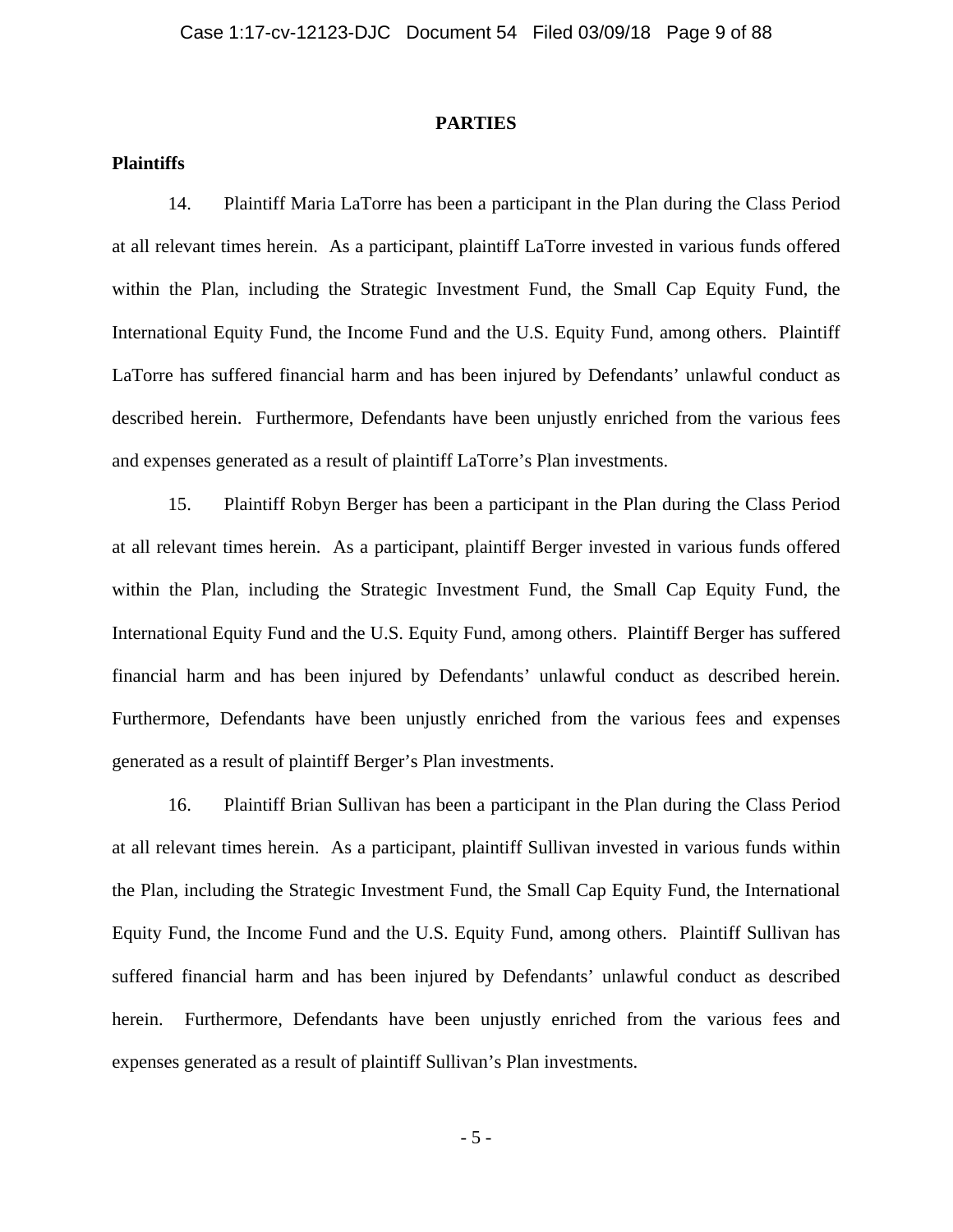### Case 1:17-cv-12123-DJC Document 54 Filed 03/09/18 Page 10 of 88

17. Plaintiff Frank Magliocca has been a participant in the Plan during the Class Period at all relevant times herein. As a participant, plaintiff Magliocca invested in various funds within the Plan, including the Strategic Investment Fund, the International Equity Fund, the Income Fund, and the U.S. Equity Fund. Plaintiff Magliocca has suffered financial harm and has been injured by Defendants' unlawful conduct as described herein. Furthermore, Defendants have been unjustly enriched from the various fees and expenses generated as a result of plaintiff Magliocca's Plan investments.

18. Plaintiff Melinda Stubblefield has been a participant in the Plan during the Class Period at all relevant times herein. As a participant, plaintiff Stubblefield invested in various funds within the Plan, including the Small Cap Equity Fund, the International Equity Fund, the Income Fund and the U.S. Equity Fund, among others. Plaintiff Stubblefield has suffered financial harm and has been injured by Defendants' unlawful conduct as described herein. Furthermore, Defendants have been unjustly enriched from the various fees and expenses generated as a result of plaintiff Stubblefield's Plan investments.

19. Plaintiff Kristi Haskins has been a participant in the Plan during the Class Period at all relevant times herein. As a participant, plaintiff Haskins invested in various funds within the Plan, including the GE Funds. Plaintiff Haskins has suffered financial harm and has been injured by Defendants' unlawful conduct as described herein. Furthermore, Defendants have been unjustly enriched from the various fees and expenses generated as a result of plaintiff Haskins' Plan investments.

20. Plaintiff Laura Scully has been a participant in the Plan during the Class Period at all relevant times herein. As a participant, plaintiff Scully invested in various funds within the Plan including the U.S. Equity Fund and the Small Cap Equity Fund. Plaintiff Scully has

- 6 -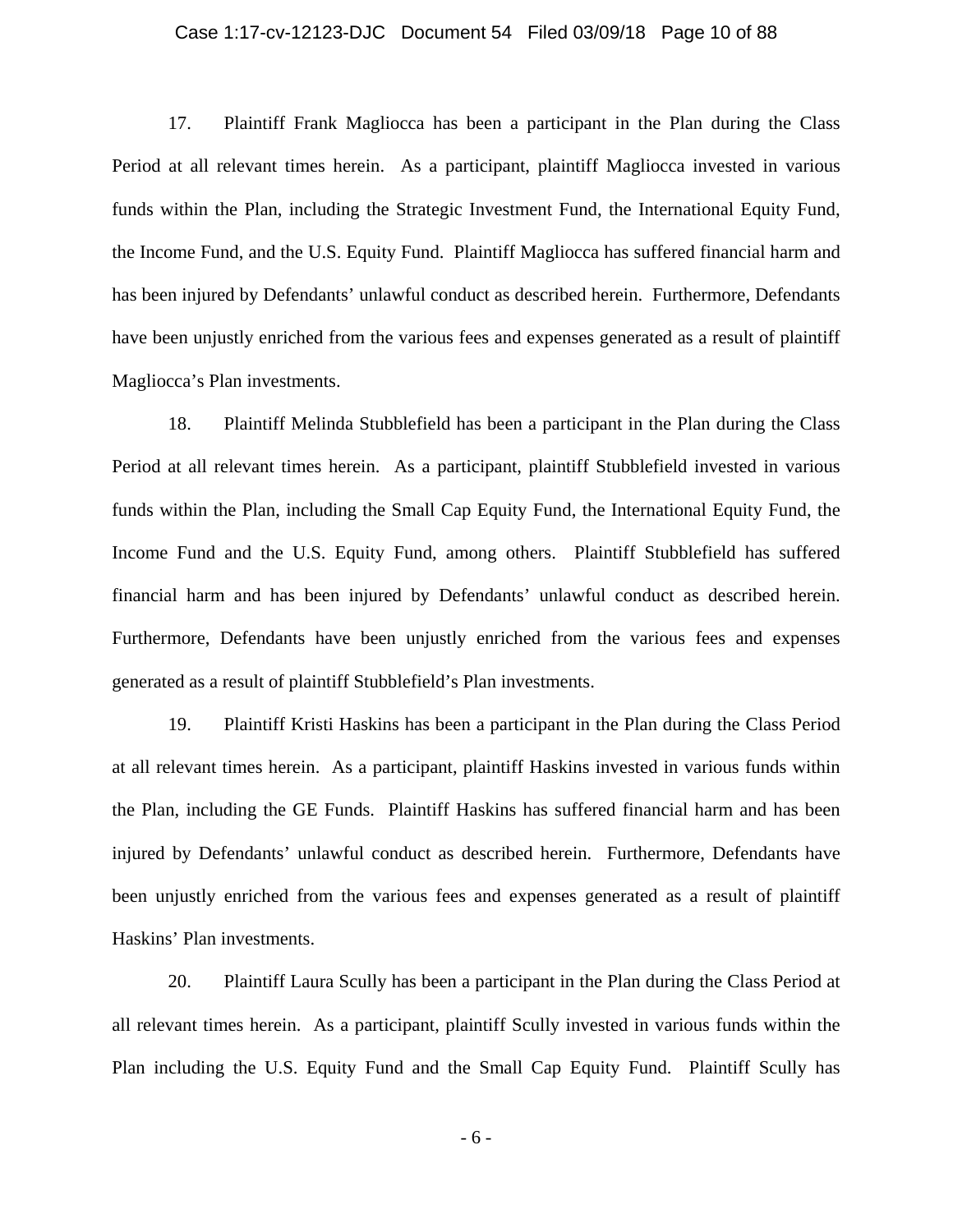### Case 1:17-cv-12123-DJC Document 54 Filed 03/09/18 Page 11 of 88

suffered financial harm and has been injured by Defendants' unlawful conduct as described herein. Furthermore, Defendants have been unjustly enriched from the various fees and expenses generated as a result of plaintiff Scully's Plan investments.

21. Plaintiff Donald J. Janak has been a participant in the Plan during the Class Period at all relevant times herein. As a participant, plaintiff Janak invested in various funds within the Plan including the International Equity Fund, U.S. Equity Fund, Income Fund, and Small Cap Equity Fund. Plaintiff Janak has suffered financial harm and has been injured by Defendants' unlawful conduct as described herein. Furthermore, Defendants have been unjustly enriched from the various fees and expenses generated as a result of plaintiff Janak's investments.

22. Plaintiff John Slatner has been a participant in the Plan during the Class Period at all relevant times herein. As a participant, plaintiff Slatner invested in various funds within the Plan including the International Equity Fund, Strategic Investment Fund and Small Cap Equity Fund. Plaintiff Slatner has suffered financial harm and has been injured by Defendants' unlawful conduct as described herein. Furthermore, Defendants have been unjustly enriched from the various fees and expenses generated as a result of plaintiff Slatner's investments.

23. Plaintiff Chip Knight has been a participant in the Plan during the Class Period at all relevant times herein. As a participant, plaintiff Knight invested in various funds within the Plan including the U.S. Equity Fund, International Equity Fund, Income Fund and Small Cap Equity Fund. Plaintiff Knight has suffered financial harm and has been injured by Defendants unlawful conduct as described herein. Furthermore, Defendants have been unjustly enriched from the various fees and expenses generated as a result of plaintiff Knight's investments.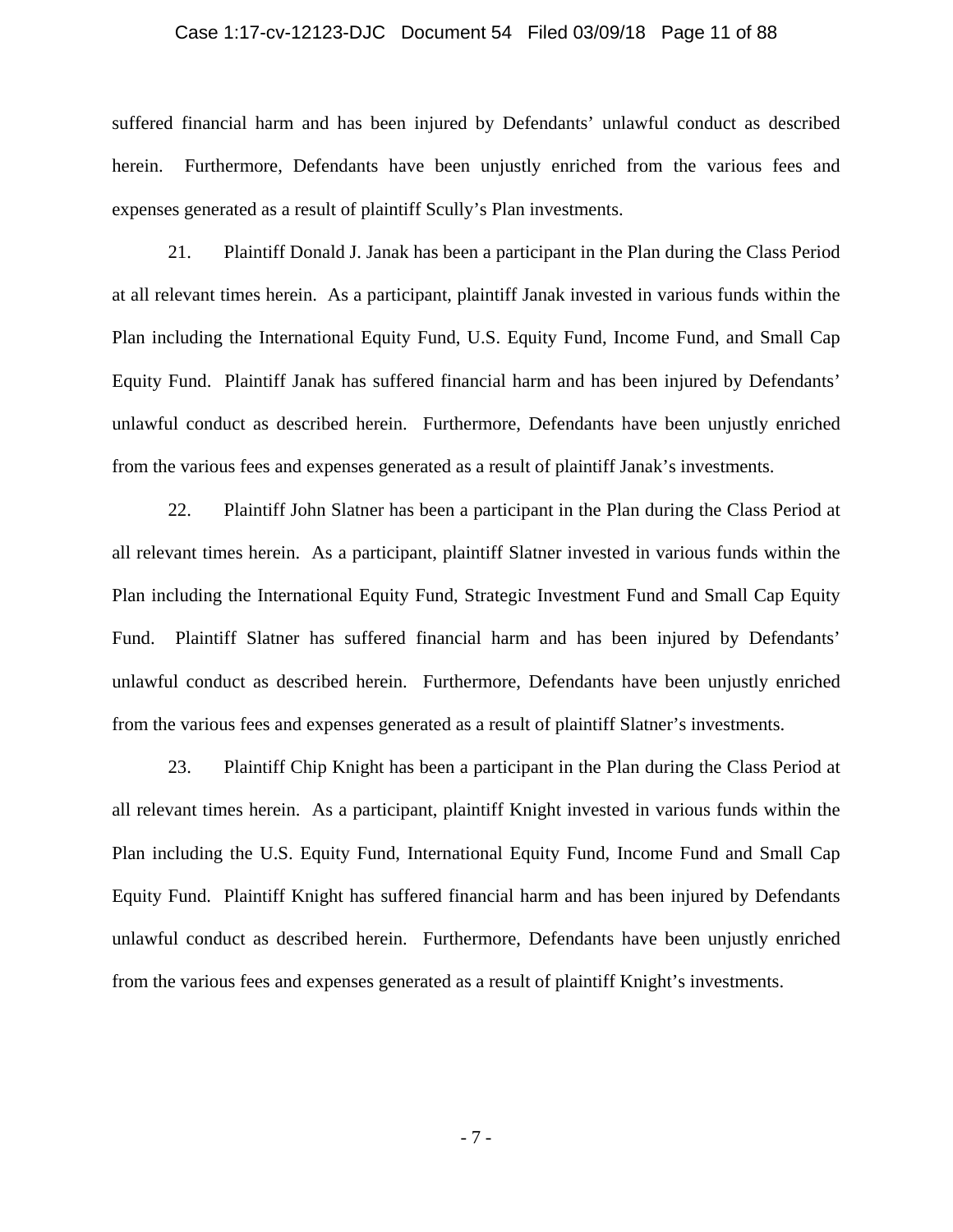# **Defendants**

1

## **The Company**

24. Defendant GE is a New York corporation headquartered in Boston, Massachusetts that operates a global digital industrial company. Until July 1, 2016, GE operated a for-profit investment management business through its wholly-owned subsidiary, GE Asset Management, which served as the investment advisor for the investment options in the Plan detailed herein. GE is the sponsor of the Plan within the meaning of ERISA §3(16) (B), 29 U.S.C. §1002(16)(B).

25. According to the Plan Document Section XI.A.2., GE is "the Administrator of the Plan." Additionally, Plan Document Section XI.A.1. provides that the operation and administration of the Plan is vested in GE except for powers or duties regarding the operation and administration of the Plan that have been expressly allocated to other named fiduciaries.

26. As the Plan's administrator, GE is entrusted with the power to make the Plan's rules and regulations as well as use its discretion to control, manage, and administer the Plan's investment options. For example, according to the Plan's Investment Policy Statement,<sup>1</sup> GE requires that certain investments be offered by the Plan to Plan participants, including two of the GE Funds: the Income Fund and the U.S. Equity Fund.

27. Therefore, the Company is a Plan fiduciary as it has exercised or possessed: (i) discretionary authority and control over Plan management; (ii) authority or controls with respect to the management or disposition of Plan assets; and/or (iii) exercised or possessed discretionary authority and control with respect to the appointment or termination of other Plan fiduciaries. The Company is also a Plan fiduciary because it has rendered investment advice

<sup>1</sup> Counsel for Defendant GE provided Plaintiffs with what they identified as the Plan's Investment Policy Statement, effective as of January 1, 2013.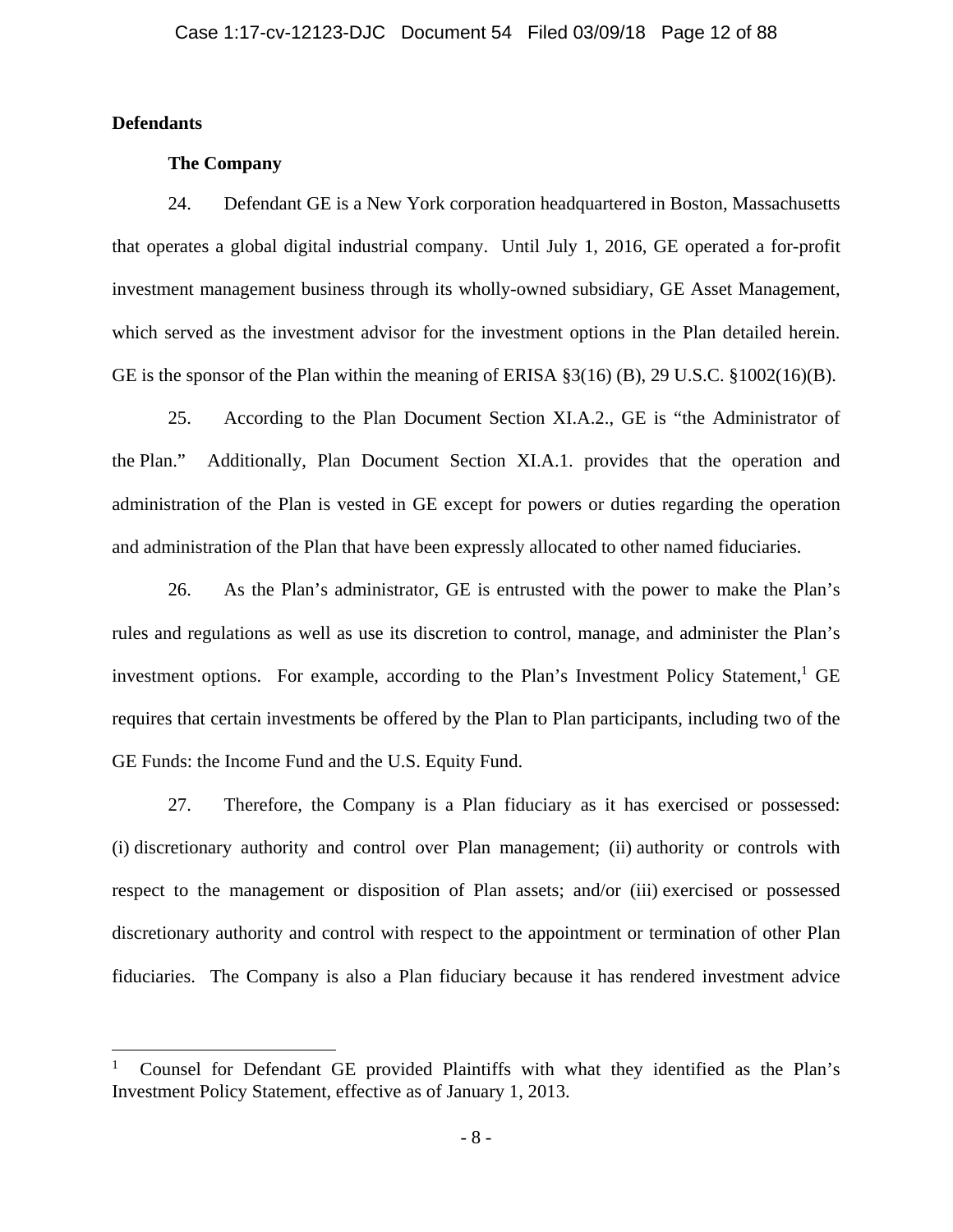## Case 1:17-cv-12123-DJC Document 54 Filed 03/09/18 Page 13 of 88

with regard to the Plan, for a fee or other compensation, direct or indirect, with respect to Plan investments.

## **GE Asset Management**

28. Defendant GE Asset Management was a wholly-owned subsidiary of GE for much of the Class Period. From October 2011 through July 2016, GE Asset Management managed and sponsored the GE Funds. Its assets and investment professionals were acquired by State Street in July 2016 for \$485 million.

29. Defendant GE Asset Management has been the investment advisor for the Plan, as appointed by the Plan administrator, GE, and received compensation in connection with mutual fund investments in the Plan at all relevant times herein. Until its sale to State Street, GE Asset Management was a party in interest to the Plan, as defined in ERISA §3(14), 29 U.S.C. §1002(14), because it was an employer of employees covered by the Plan and served as an investment advisor to the Plan.

# **The Investment Committee Defendants**

 $\overline{a}$ 

30. Defendant Benefit Plan Investment Committee (the "Committee" or "BPIC") is a named fiduciary of the Plan and is charged with primary fiduciary responsibility for investment oversight of the Plan.<sup>2</sup> According to the Silberstein Declaration, BPIC's functions and responsibilities include:

- Reviewing periodic reports on the performance of investment options;
- Evaluating investment performance of Plan investment options;

<sup>2</sup> Based on the representation of counsel for defendant GE, the "Committee," as it is referred to and defined in the Plan Document is the "Benefit Plan Investment Committee" described in the Declaration of Scott Alan Silberstein, Executive Counsel for the Company (the "Silberstein Declaration").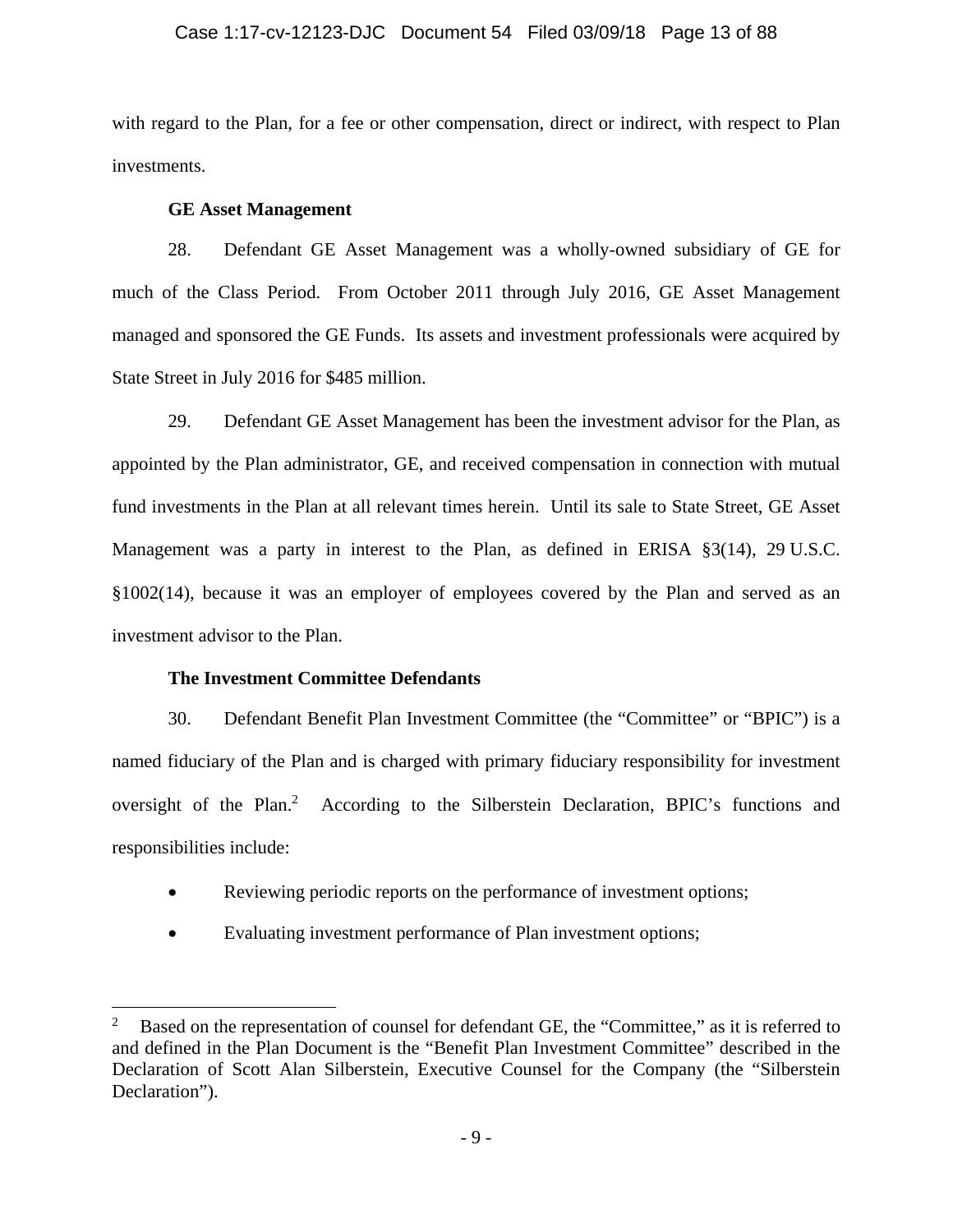- Considering the addition of any new investment options or the removal of any investment options from the Plan; and
- Appointing members of the GEAM Committee, described below.

31. Additionally, according to Section XIII.B.1. of the Plan Document, BPIC appoints individuals to act as "Fund Trustees" to manage and control the assets of the Income Fund and U.S. Equity Fund.

32. The "Investment Committee Defendants" consist of the BPIC and its individual members. The BPIC's individual members, according to the Plan's Investment Policy Statement, are appointed by the GE Board of Directors (the "Board"). According to a list of the members and tenures of Defendant Committees and Boards GE provided to Plaintiffs,<sup>3</sup> the following Defendants were members of the BPIC during the Class Period:

(a) Defendant Carol Anderson, Vice President, GE Human Resources, served as a member of BPIC from 2011 to January 2018;

(b) Defendant Jeff Bornstein, former GE Chief Financial Officer ("CFO"), served as a member of BPIC from 2013 to 2017;

(c) Defendant Matt Cribbins, GE Vice President, Investor Relations, has served as a member of BPIC since 2014;

(d) Defendant John Flannery, GE Chief Executive Officer ("CEO"), served as a member of BPIC from 2013 to 2014;

(e) Defendant Dan Janki, GE Senior Vice President, has served as a member of BPIC since 2016;

1

<sup>3</sup> On February 26, 2018, counsel for defendant GE provided Plaintiffs with a list of the names and tenures of the members of the named or functional fiduciary committees Plaintiffs have identified.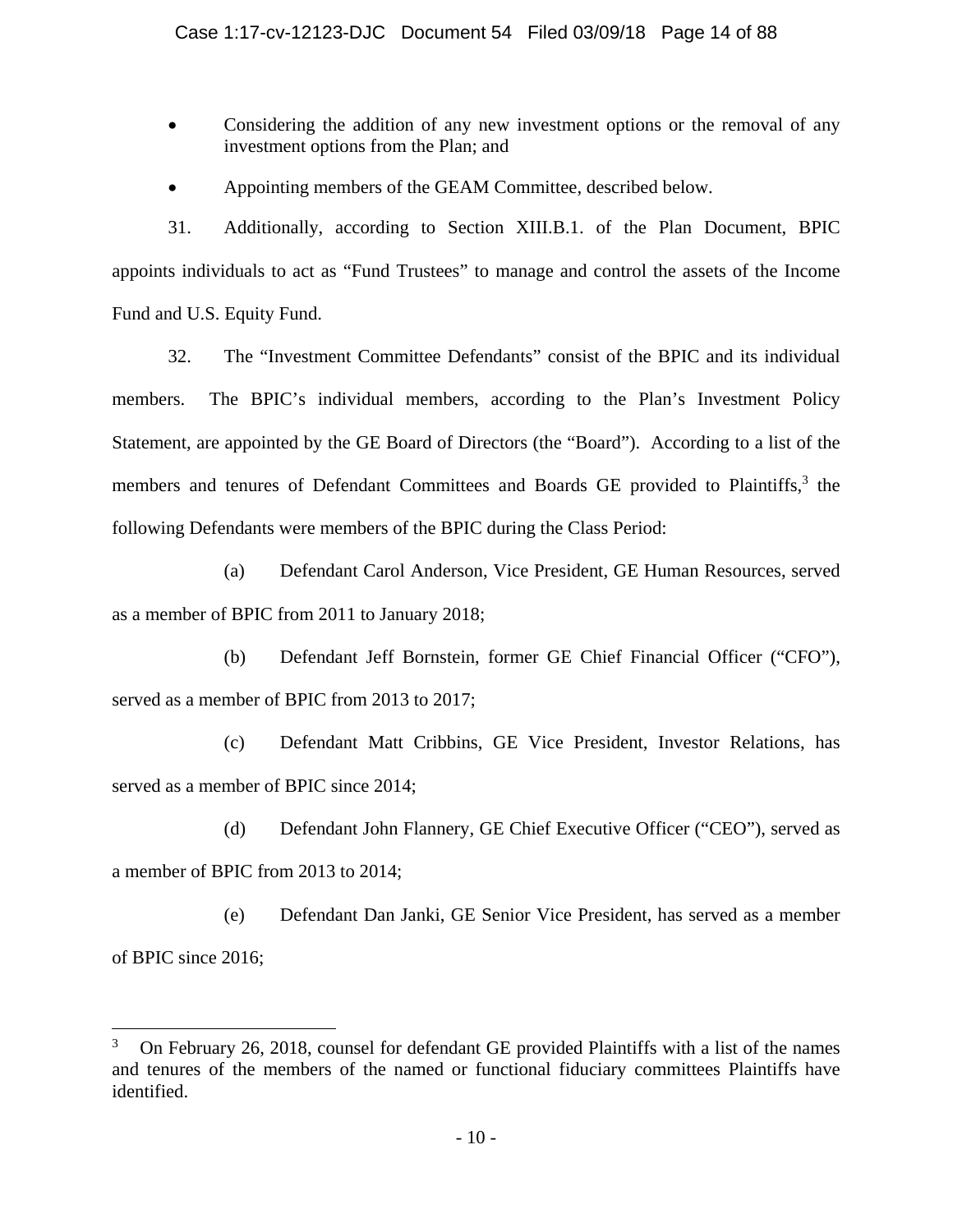### Case 1:17-cv-12123-DJC Document 54 Filed 03/09/18 Page 15 of 88

(f) Defendant Puneet Mahajan, GE Vice President Corporate Financial Planning, has served as a member of BPIC since 2011;

(g) Defendant Jamie Miller, GE CFO, has served as a member of BPIC since approximately late-2017;

(h) Defendant Trevor Schauenberg, GE President & CEO "Americas Direct Segment," served as a member of BPIC from 2009 to approximately 2014;

(i) Defendant Keith Sherin, GE Vice Chairman, served as a member of BPIC from 2007 to 2013; and

(j) Defendant Brian Worrell, GE Vice President Corporate Financial Planning, served as a member of BPIC from 2011 to 2013.

33. At all relevant times herein, the members of the BPIC (as well as the BPIC itself) were fiduciaries within the meaning of ERISA §3(21)(A), 29 U.S.C. §1002(21)(A) as a result of their membership on the BPIC and because they each exercised or possessed discretionary authority or discretionary control with respect to management of the Plan and/or exercised or possessed authority or control with respect to management or distribution of the Plan's assets, and/or had discretionary authority or discretionary responsibility in the administration of the Plan.

## **Asset Management Defendants**

34. Defendant, the "GEAM Committee," has served as Trustee of the Plan pursuant to the Trust Agreement and was a named fiduciary of the Plan at all relevant times herein. According to the Silberstein Declaration and the Plan Investment Policy Statement, the GEAM Committee's fiduciary responsibilities include reviewing Plan investment options and making recommendations to the BPIC about the removal, suspension, or lack thereof of Plan investment options.

- 11 -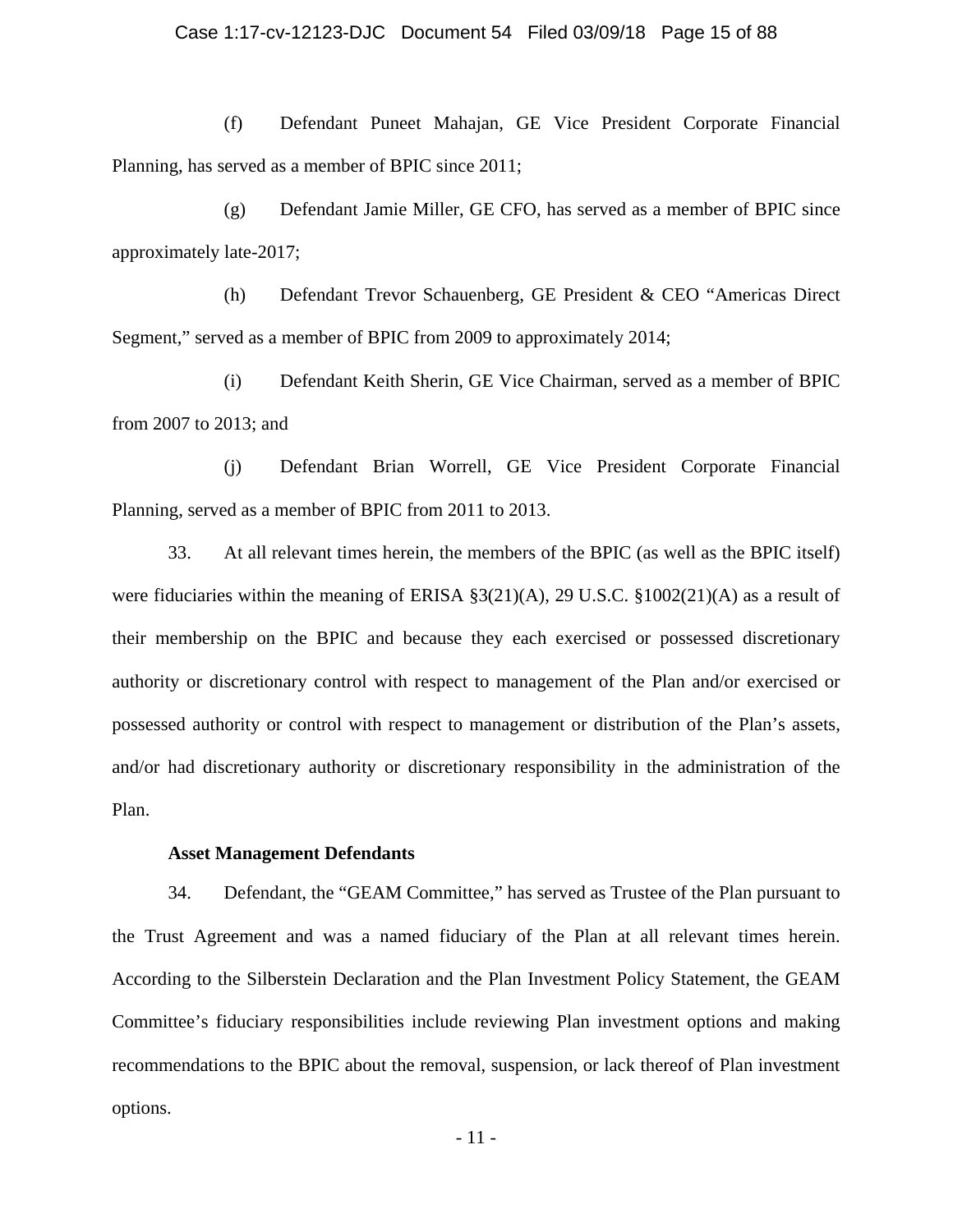### Case 1:17-cv-12123-DJC Document 54 Filed 03/09/18 Page 16 of 88

35. The "Asset Management Defendants" consist of the GEAM Committee and its members. Pursuant to the Trust Agreement, the GEAM Committee and its members are the Plan Trustees.

36. The following Defendants were Plan Trustees during the Class Period:

(a) Defendant Dmitri Stockton, former GE Asset Management President and CEO served as a member of the GEAM Committee from 2011 to July 2016;

(b) Defendant George A. Bicher, former GE Asset Management Chief Investment Officer, "Emerging Markets Equities," served as a member of the GEAM Committee from 2011 to July 2016;

(c) Defendant Gregory Bouleris, GE Senior Vice President, Benefit Plan Investment Oversight, has served as a member of the GEAM Committee since July 2016;

(d) Defendant Paul Colonna, former GE Asset Management President and Chief Investment Officer, "Public Investments," served as a member of the GEAM Committee from 2007 to July 2016;

(e) Defendant Michael J. Cosgrove, former GE Asset Management President of "Mutual Funds and Global Investment Programs," served as a member of the GEAM Committee from 2006 to approximately 2014;

(f) Defendant Greg Hartch, former GE Asset Management Chief Risk Officer, served as a member of the GEAM Committee from January 2012 to July 2016;

(g) Defendant Jessica Holscott, former GE Asset Management CFO, served as a member of the GEAM Committee from August 2012 to 2013;

(h) Defendant Vaidheesh Krishnamurti, GE CFO, Benefit Plan Investments, has served as a member of the GEAM Committee since July 2016;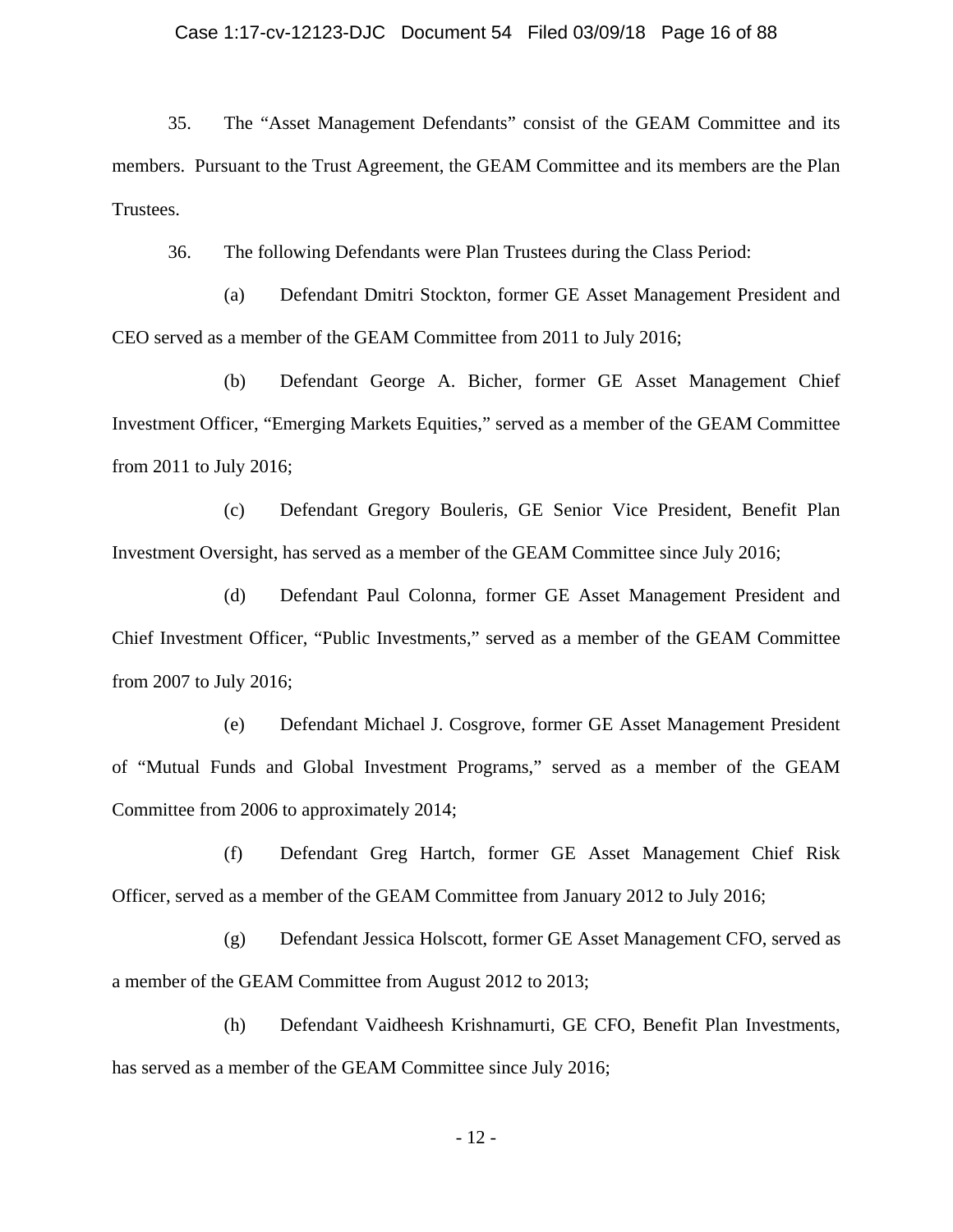#### Case 1:17-cv-12123-DJC Document 54 Filed 03/09/18 Page 17 of 88

(i) Defendant Ralph Richard Layman, former GE Asset Management Executive Vice President, served as a member of the GEAM Committee from 2006 to July 2016;

(j) Defendant Scott Silberstein ("Silberstein") Executive Counsel, Investment Oversight, "GE Benefit Plans" has served as a member of the GEAM Committee since July 2016;

(k) Defendant Matthew J. Simpson, former GE Asset Management Executive Vice President, served as a member of the GEAM Committee from 2007 to July 2016;

(l) Defendant Donald W. Torey, former GE Asset Management President and CFO, "Alternative Investments," served as a member of the GEAM Committee from 2006 to July 2016;

(m) Defendant John Walker, former Chief Operations Officer, GE Asset Management, served as a member of the GEAM Committee from 2006 to 2011;

(n) Defendant Pamela Westmoreland, GE Trustee Benefit Plans, Board Member, Mutual Funds, has served as a member of the GEAM Committee since July 2016;

(o) Defendant David Wiederecht, former GE Asset Management President and Chief Investment Officer, "Investment Solutions," served as a member of the GEAM Committee from 2008 to July 2016;

(p) Defendant Tracie Winbigler, former GE Asset Management CFO, served as a member of the GEAM Committee from 2011 to 2012; and

(q) Defendant Matthew Zakrzewski; GE Managing Director, Benefit Plans, has served as a member of the GEAM Committee since 2013.

37. At all relevant times herein, the Asset Management Defendants were fiduciaries within the meaning of ERISA §3(21)(A), 29 U.S.C. §1002(21)(A) because they each exercised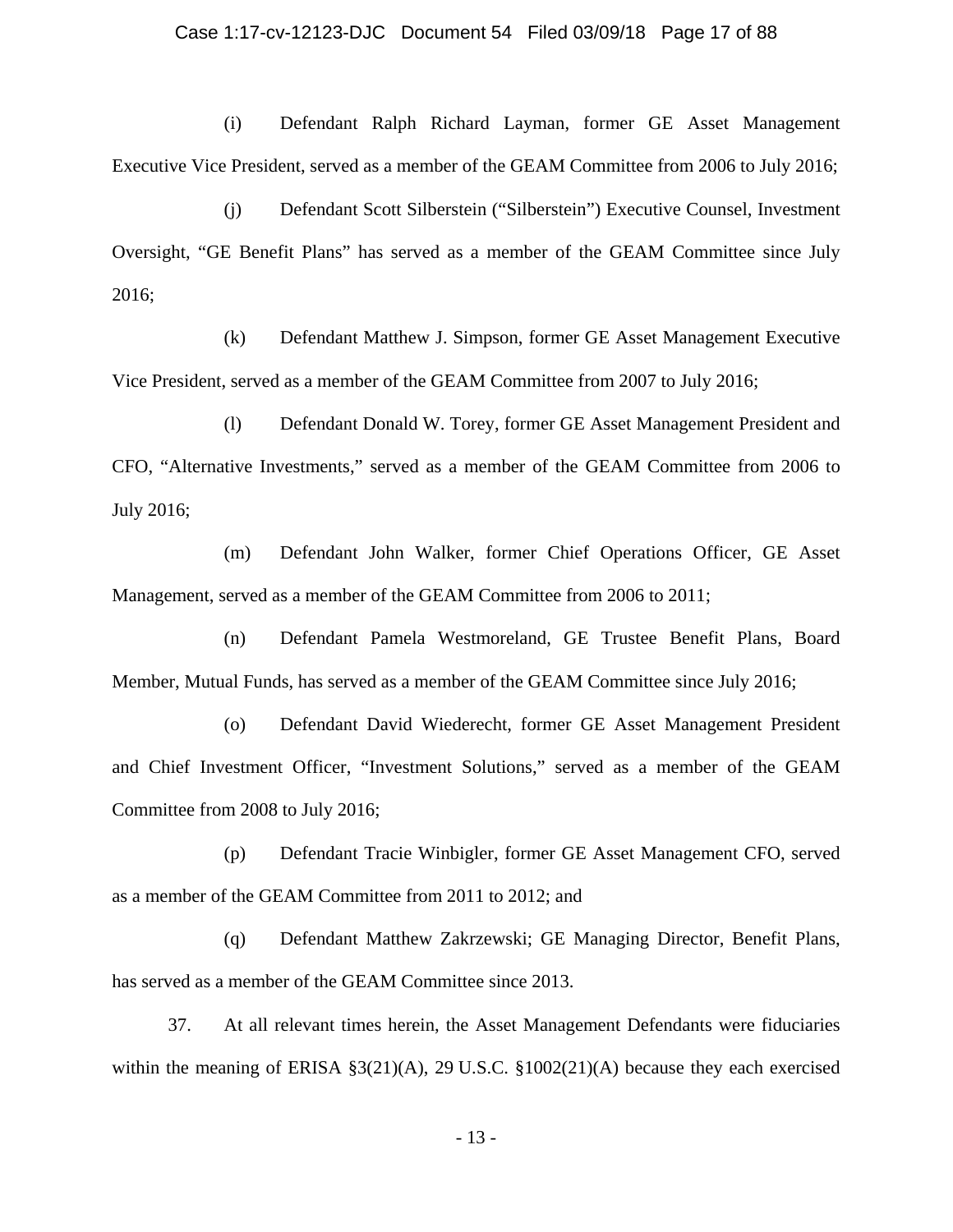### Case 1:17-cv-12123-DJC Document 54 Filed 03/09/18 Page 18 of 88

or possessed discretionary authority or discretionary control with respect to management of the Plan and/or exercised or possessed authority or control with respect to management or distribution of the Plan assets, and/or had discretionary authority or discretionary responsibility in the administration of the Plan.

## **Fund Trustee Defendants**

38. The "Fund Trustee Defendants" are GE Asset Management executive officers that, according to Section XIII.B.1. and Section XXI of the Plan Document, are named fiduciaries appointed by the BPIC that had exclusive authority to manage and control the assets of the Income Fund and U.S. Equity Fund.

39. Additionally, according to the Plan Investment Policy Statement, the Fund Trustees were responsible for reviewing the investment advisory services provided by GE Asset Management to ensure the advisory work relating to the GE Funds is "properly performed and appropriate" and that "the costs . . . are reasonable in relation to the quality and scope of the services provided." Under the Investment Policy Statement, The Fund Trustees were required to report the results of such a review to the BPIC.

40. The following Defendants were Fund Trustees during the Class Period:

(a) Defendant Dmitri Stockton, former GE Asset Management President and CEO, served as Fund Trustee from 2011 to July 2016;

(b) Defendant George A. Bicher, former GE Asset Management Chief Investment Officer, "Emerging Markets Equities," served as Fund Trustee from 2011 to July 2016;

(c) Defendant Gregory Bouleris, GE Senior Vice President, Benefit Plan Investment Oversight, has served as Fund Trustee since July 2016;

- 14 -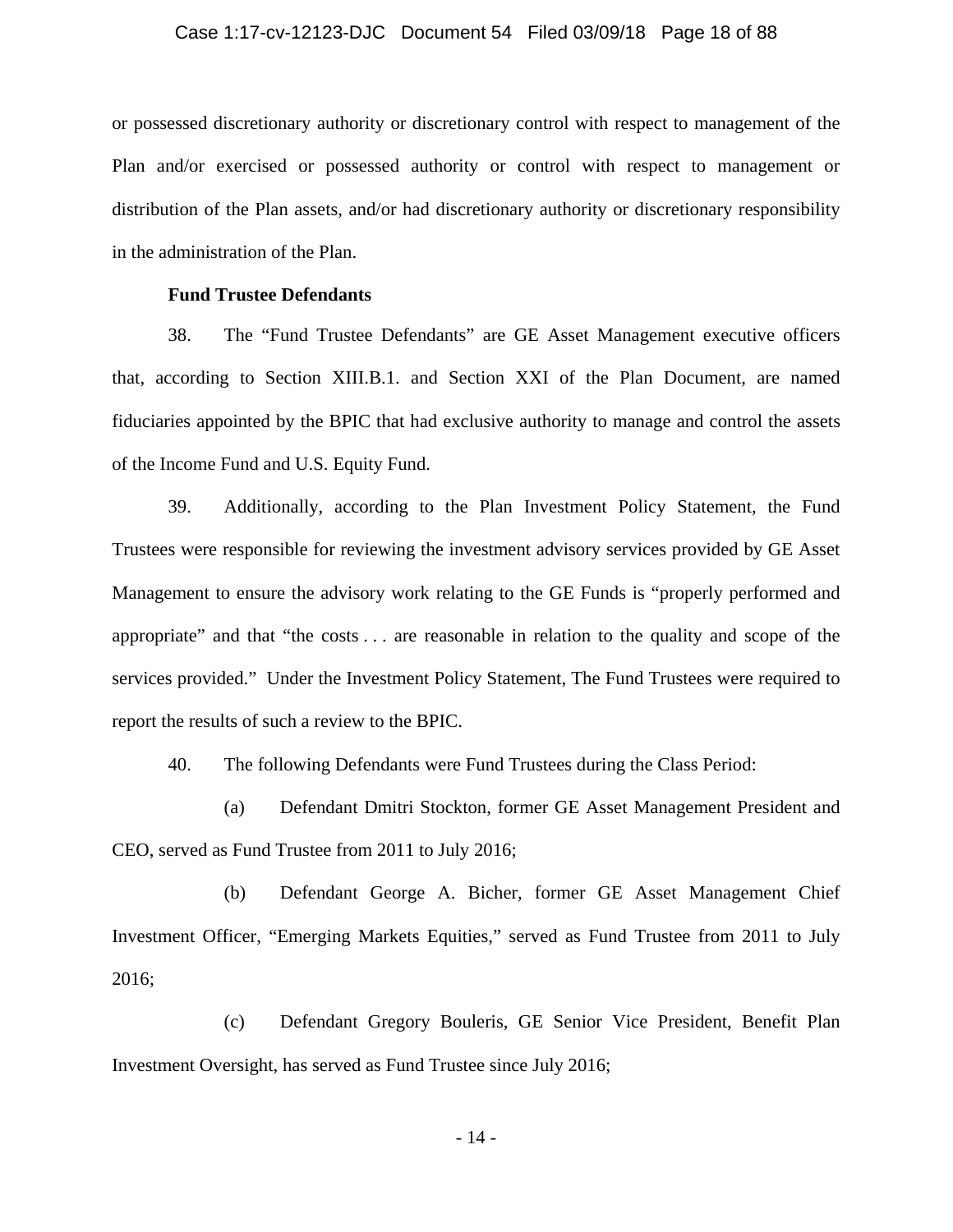#### Case 1:17-cv-12123-DJC Document 54 Filed 03/09/18 Page 19 of 88

(d) Defendant Paul Colonna, former GE Asset Management President and Chief Investment Officer, "Public Investments," served as Fund Trustee from 2007 to July 2016;

(e) Defendant Michael J. Cosgrove, former GE Asset Management President of "Mutual Funds and Global Investment Programs" served as Fund Trustee from 2006 to approximately 2014;

(f) Defendant Greg Hartch, former GE Asset Management Chief Risk Officer, served as Fund Trustee from January 2012 to July 2016;

(g) Defendant Jessica Holscott, former GE Asset Management CFO, served as Fund Trustee from August 2012 to 2013;

(h) Defendant Jeanne M. LaPorta, former GE Asset Management Senior Vice President, and currently State Street, Senior Managing Director, has served as Fund Trustee from 2014 to present;

(i) Defendant Ralph Richard Layman, former GE Asset Management Executive Vice President, served as Fund Trustee from 2006 to July 2016;

(j) Defendant Vaidheesh Krishnamurti, GE CFO, Benefit Plan Investments, has served as a Fund Trustee since July 2016;

(k) Defendant Silberstein has served as a Fund Trustee since July 2016;

(l) Defendant Matthew J. Simpson, former GE Asset Management Executive Vice President, served as Fund Trustee from 2007 to July 2016;

(m) Defendant Donald W. Torey, former GE Asset Management President and CFO, "Alternative Investments," served as Fund Trustee from 2006 to July 2016;

(n) Defendant John Walker, former GE Asset Management Chief Operations Officer, served as Fund Trustee from 2006 to 2011;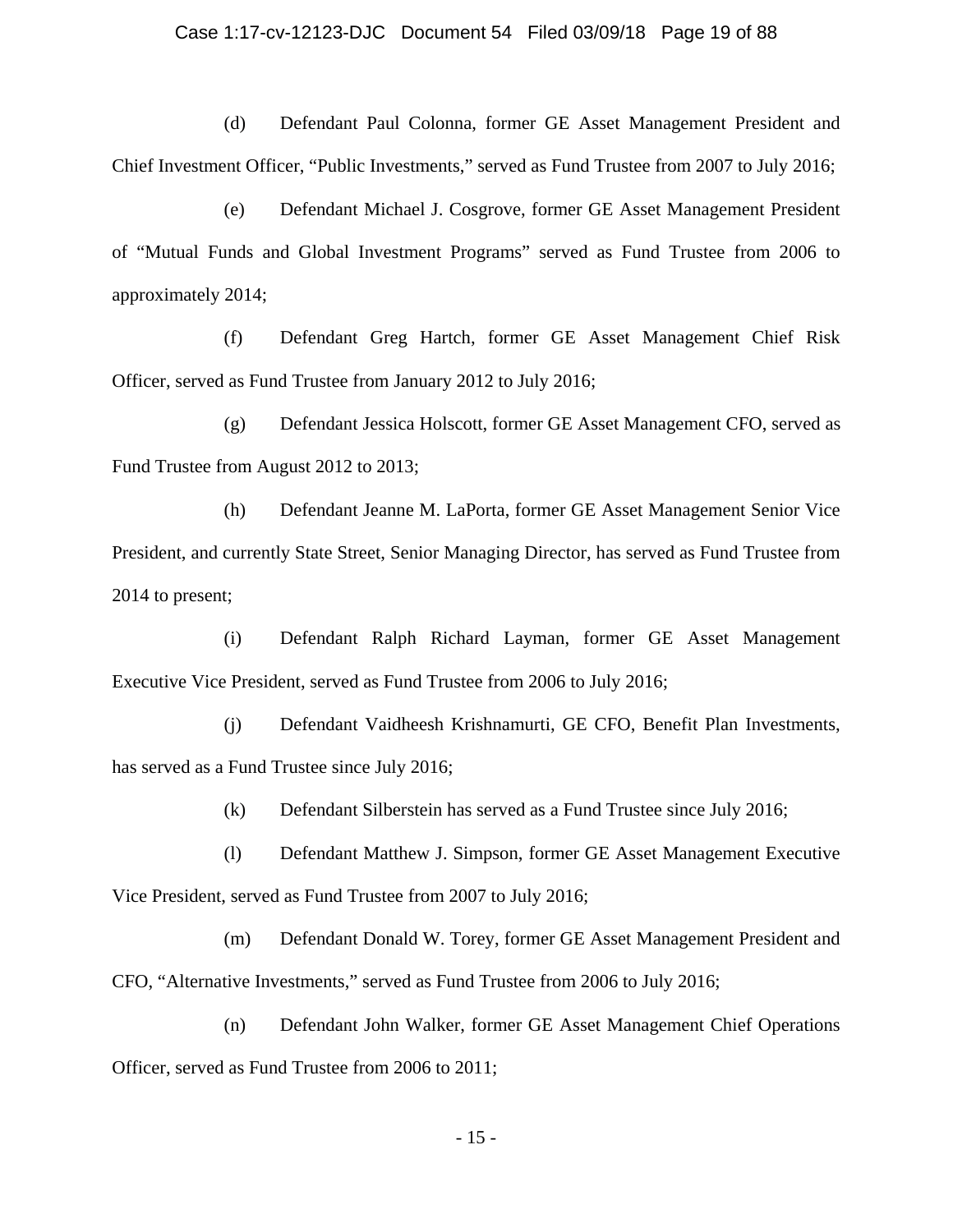### Case 1:17-cv-12123-DJC Document 54 Filed 03/09/18 Page 20 of 88

(o) Defendant Pamela Westmoreland, GE Trustee Benefit Plans, Board Member, Mutual Funds, has served as Fund Trustee since July 2016;

(p) Defendant David Wiederecht, GE Asset Management President and Chief Investment Officer, "Investment Solutions," served as Fund Trustee from 2008 to July 2016;

(q) Defendant Tracie Winbigler, GE Asset Management CFO, served as a Fund Trustee from 2011 to 2012; and

(r) Defendant Matthew Zakrzewski; GE Managing Director, Benefit Plans, has served as Fund Trustee since September 2013.

41. At all relevant times herein, the Defendant Fund Trustees were fiduciaries within the meaning of ERISA §3(21)(A), 29 U.S.C. §1002(21)(A) because they each exercised or possessed authority or control with respect to management or distribution of the Plan assets.

#### **Pension Board Defendants**

42. Defendant GE Pension Board (the "Pension Board" or "GEPB") is a named fiduciary of the Plan. According to Section XXI of the Plan Document, the Pension Board means the Pension Board as defined in the GE Pension Plan (*i.e.*, the GE defined benefit plan). According to excerpts of Section XX of the GE Pension Plan provided by Defendants, the control and management of the operation and administration of the Plan shall be vested in a Pension Board unless the Plan or Trust provides otherwise.

43. The "Pension Board Defendants" consist of the GEPB and its individual members. According to the excerpts of Section XX of the GE Pension Plan provided by Defendants, the Pension Board consists of a chairperson and four or more other members appointed annually by the Board of Directors of GE to hold office at the pleasure of the Board of Directors.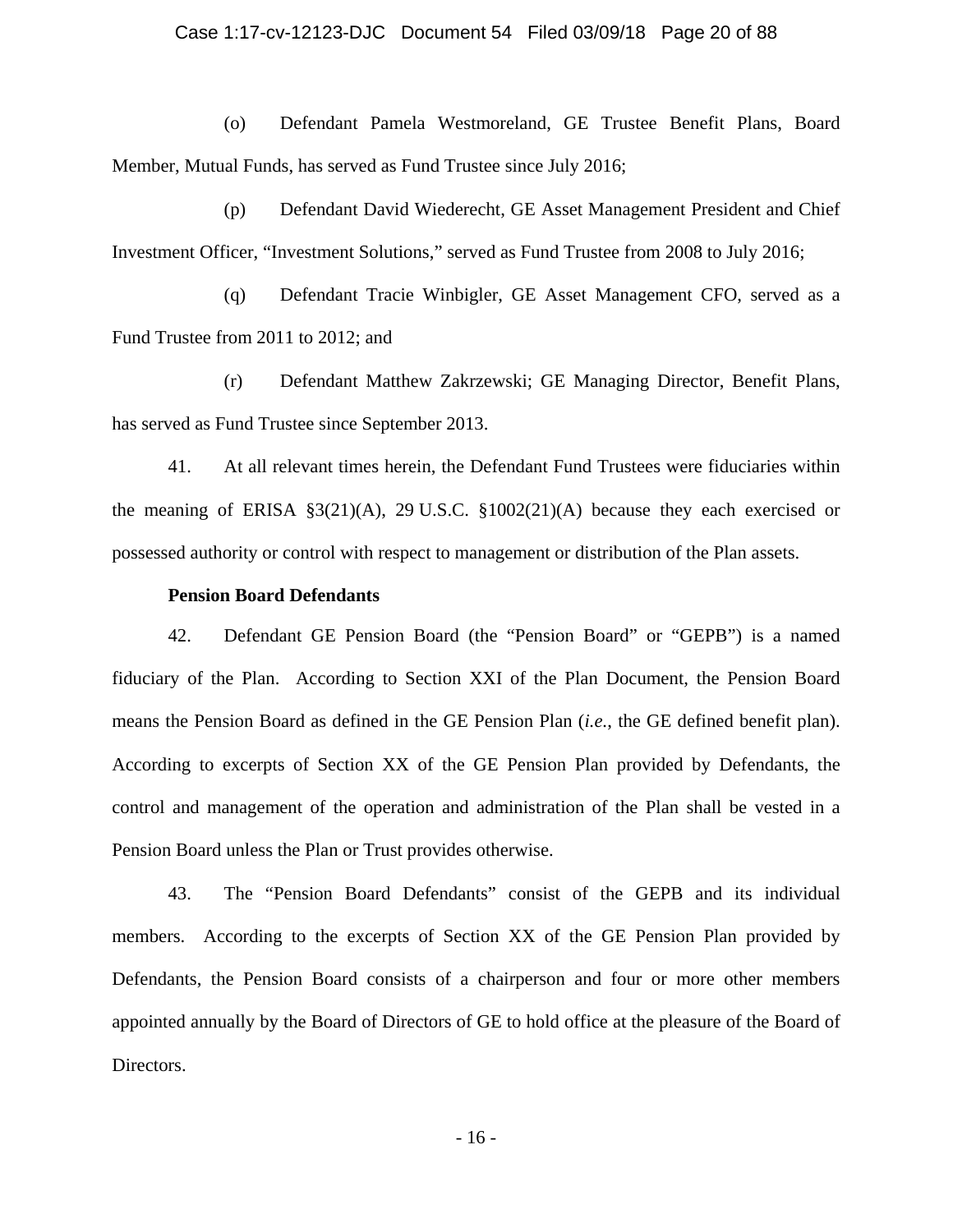#### Case 1:17-cv-12123-DJC Document 54 Filed 03/09/18 Page 21 of 88

44. According to Section VI.F.6. of the Plan Document, the GEPB has the following express powers, duties, obligations, and fiduciary responsibilities with respect to the management and control of the operation and administration of the Plan: "establish such written procedures as are necessary to effectuate administration of the Plan."

45. The following Defendants were members of the Pension Board during the Class Period:

(a) Defendant Carol Anderson, GE Vice President, Human Resources, served on the Pension Board from November 2008 to January 2018;

(b) Defendant Sharon Daley, GE Vice President, Human Resources, served on the Pension Board from April 2009 to October 2014;

(c) Defendant Jan Hauser, GE Vice President Controller and Chief Accounting Officer, has served on the Pension Board from April 2013 to the present;

(d) Defendant Raghu Krishnamoorthy, GE Head of Executive Development and Chief Learning Officer, has served on the Pension Board from December 2017 to the present;

(e) Defendant Kelly Lafnitzegger, GE Vice President of Human Resources, has served on the Pension Board from November 2014 to the present;

(f) Defendant John Lynch, GE Senior Vice President, Human Resources who served on the Pension Board from March 2007 to July 2013;

(g) Defendant Puneet Mahajan, GE Vice President Corporate Financial Planning & Analysis, has served on the Pension Board from November 2014 to the present;

(h) Defendant Jamie Miller, former GE CFO, served on the Pension Board from April 2008 to April 2013;

- 17 -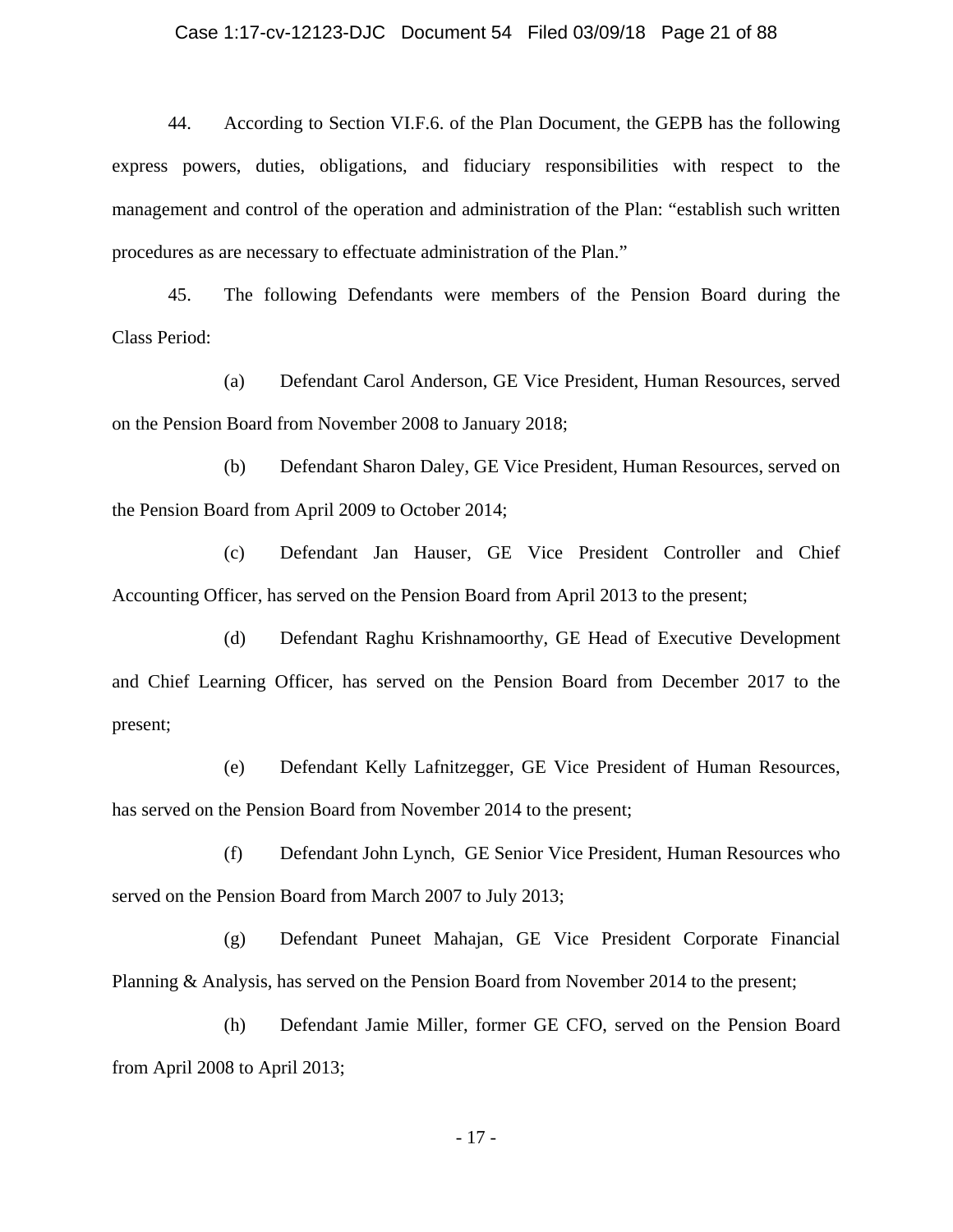### Case 1:17-cv-12123-DJC Document 54 Filed 03/09/18 Page 22 of 88

(i) Defendant Susan Peters, GE Senior Vice President, Human Resources, served on the Pension Board from September 2013 to November 2017; and

(j) Defendant John Samuels, former GE Vice President and Senior Counsel, served on the Pension Board from February 1993 to October 2014.

46. At all relevant times herein, the Pension Board and the Pension Board Defendants were fiduciaries within the meaning of ERISA §3(21) (A), 29 U.S.C. §1002(21)(A), as a result of their membership on the Pension Board and because they each exercised or possessed discretionary authority or discretionary control with respect to management of the Plan, and/or had discretionary authority or discretionary responsibility in the administration of the Plan with respect to establishing and enforcing rules and procedures of the Plan.

### **Board Defendants**

47. The "Board Defendants" consist of the Board and its individual members named below. According to the excerpts of Section XVII of the GE Pension Plan provided by Defendants, the Board is charged with establishing the Committee and appointing Committee members who serve at its pleasure. Additionally, according to the excerpts of Section XX of the GE Pension Plan provided by Defendants, the Board was responsible for annually appointing GEPB members, consisting of a chairperson and four or more other members that hold office at the pleasure of the Board.

48. The following Defendants were members of the Board during the Class Period:

(a) Defendant John L. Flannery is the GE CEO and Chairman of the Board and has served as a member of the Board since August 1, 2017;

(b) Defendant Jeffrey Immelt, former GE CEO, served as a member of the Board from 2011 to 2017;

- 18 -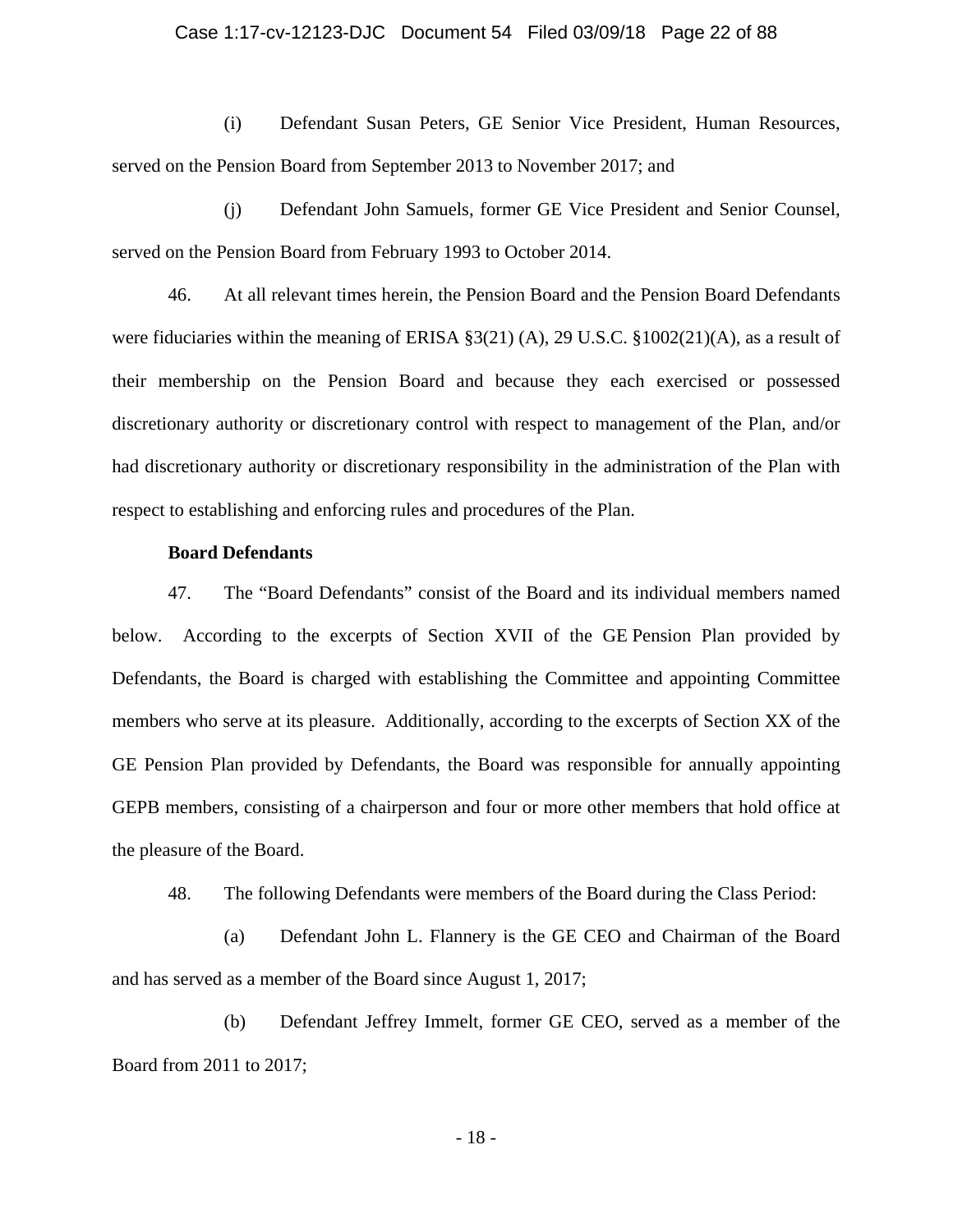# Case 1:17-cv-12123-DJC Document 54 Filed 03/09/18 Page 23 of 88

|                | (c) | Defendant Sebastien M. Bazin has served as a member of the Board since  |
|----------------|-----|-------------------------------------------------------------------------|
| April 2016;    |     |                                                                         |
|                | (d) | Defendant W. Geoffrey Beattie has served as a member of the Board since |
| 2011;          |     |                                                                         |
|                | (e) | Defendant John J. Brennan has served as a member of the Board since     |
| April 2013;    |     |                                                                         |
|                | (f) | Defendant James Cash served as a member of the Board from 2011 to       |
| 2016;          |     |                                                                         |
|                | (g) | Defendant Francisco D'Souza has served as a member of the Board since   |
| April 2013;    |     |                                                                         |
|                | (h) | Defendant Marjin E. Dekkers has served as a member of the Board since   |
| April 2013;    |     |                                                                         |
|                | (i) | Defendant Ann Fudge served as a member of the Board from 2011 to        |
| 2016;          |     |                                                                         |
|                | (j) | Defendant Edward Garden has served as a member of the Board since       |
| October 2017;  |     |                                                                         |
|                | (k) | Defendant Peter B. Henry has served as a member of the Board since      |
| April 2016;    |     |                                                                         |
|                | (1) | Defendant Dr. Susan J. Hockfield has served as a member of the Board    |
| since $2011$ ; |     |                                                                         |
|                | (m) | Defendant Andrea Jung has served as a member of the Board since 2011;   |
|                | (n) | Defendant Alan Lafley served as a member of the Board from 2011 to      |
| 2013;          |     |                                                                         |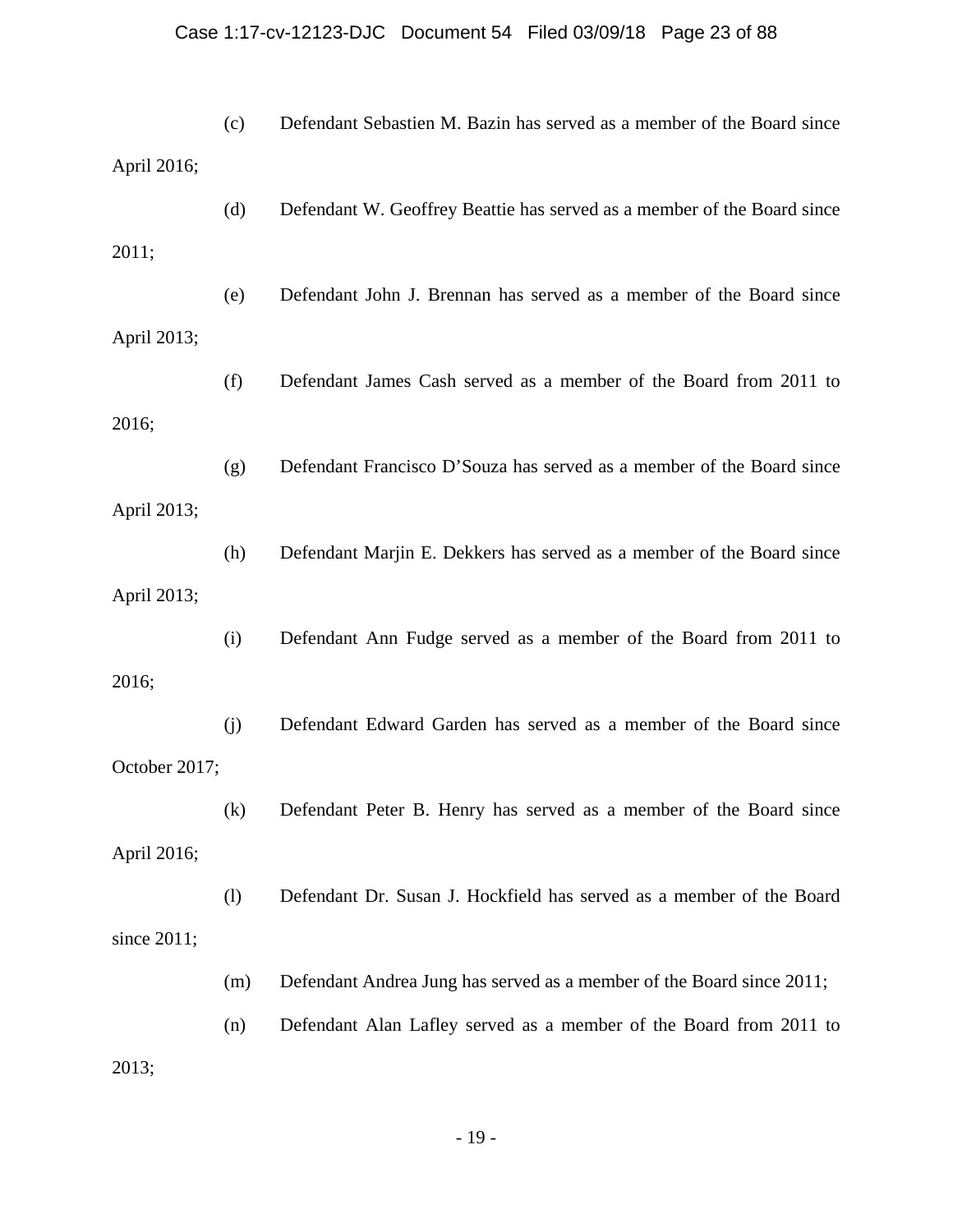## Case 1:17-cv-12123-DJC Document 54 Filed 03/09/18 Page 24 of 88

(o) Defendant Robert W. Lane has served as a member of the Board from 2011 to 2017;

(p) Defendant Risa Lavisso-Mourey has served as a member of the Board since April 2017;

(q) Defendant Rochelle B. Lazarus has served as a member of the Board since 2011;

(r) Defendant Lowell C. McAdam served as a member of the Board from April 2016 to December 2017;

(s) Defendant Steven M. Mollenkopf has served as a member of the Board since April 2017;

(t) Defendant James J. Mulva has served as a member of the Board since April 2011;

2013;

2013;

2014;

(u) Defendant Sam Nunn served as a member of the Board from 2011 to

(v) Defendant Roger Penske served as a member of the Board from 2011 to

(w) Defendant James E. Rohr has served as a member of the Board since April

(x) Defendant Mary L Schapiro has served as a member of the Board since April 2013;

(y) Defendant Robert Swieringa served as a member of the Board from 2011 to 2016;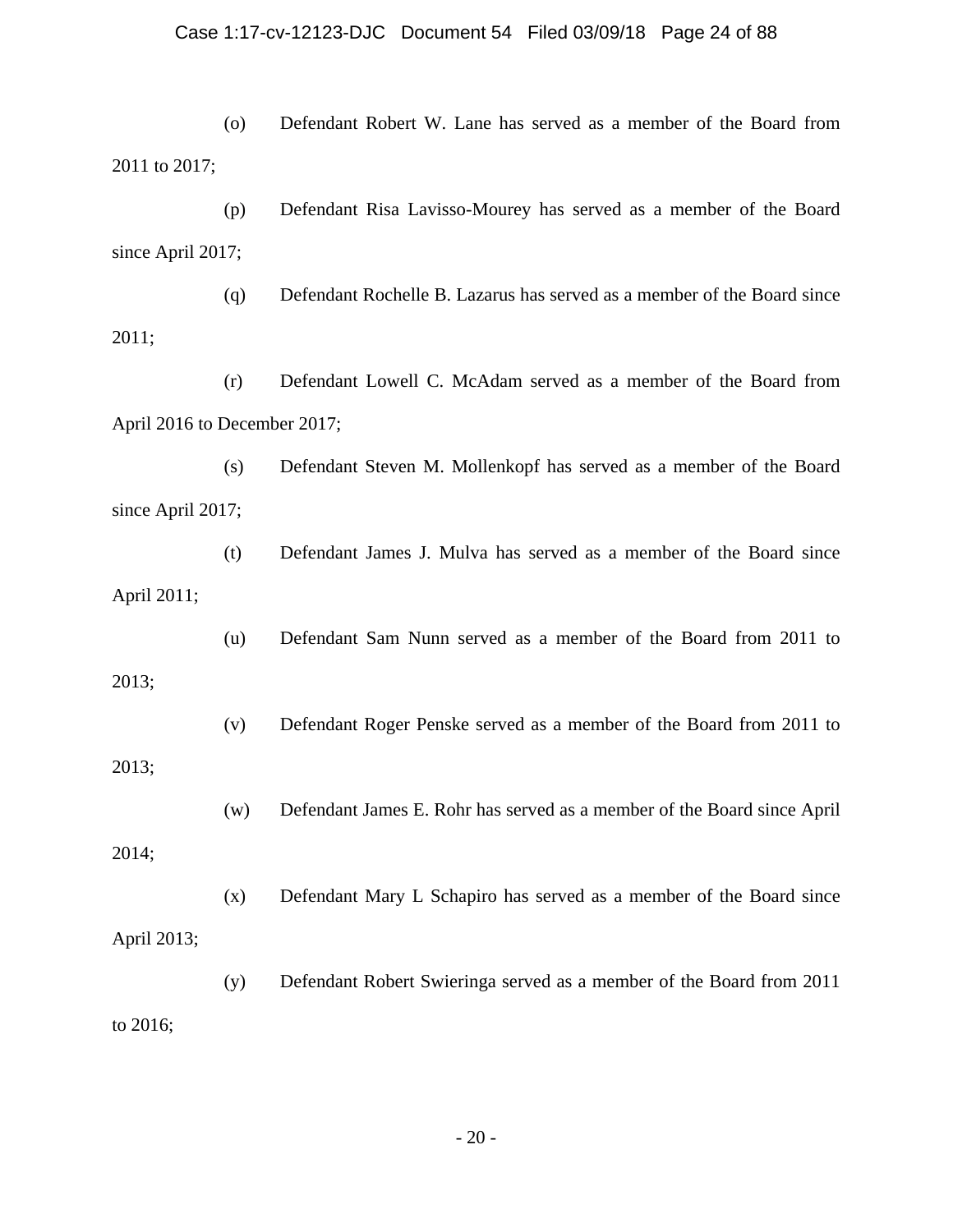(z) Defendant James S. Tisch has served as a member of the Board since 2011; and

(aa) Douglas Warner served as a member of the Board from 2011 to 2016.

## **The Plan**

49. Nominal Defendant, the GE Retirement Savings Plan formerly known as the GE Savings and Security Program, (*i.e.*, the Plan), is and at all relevant times, has been an "employee pension benefit plan" within the meaning of ERISA §3(2)(A), 29 U.S.C. §1002(2)(A), and a "defined contribution plan" or "individual account plan" within the meaning of ERISA §3(34), 29 U.S.C. §1002(34). The Plan is named as a nominal defendant pursuant to Fed. R. Civ. P. 19 to ensure that complete relief can be granted as to claims brought on behalf of the Plan.

## **"Doe" Defendants**

50. To the extent there are additional officers and employees of GE or GE Asset Management, or other entities or persons who were fiduciaries of the Plan during the Class Period, the identities of whom are currently unknown to Plaintiffs, Plaintiffs reserve the right, once their identities are ascertained, to seek leave to join them to the instant action. Thus, without limitation, unknown "Doe" defendants include other individuals and entities who were fiduciaries of the Plan within the meaning of ERISA  $\S$ §3(21) and/or 402(a)(1) during the Class Period and are personally liable under ERISA §409(a).

## **Co-Fiduciary Liability**

51. The Defendants are also subject to co-fiduciary liability under 29 U.S.C.  $§1105(a)(1)(3)$  because they enabled other fiduciaries to commit breaches of fiduciary duties through their appointment powers, failed to comply with 29 U.S.C.  $$1104(a)(1)$  in the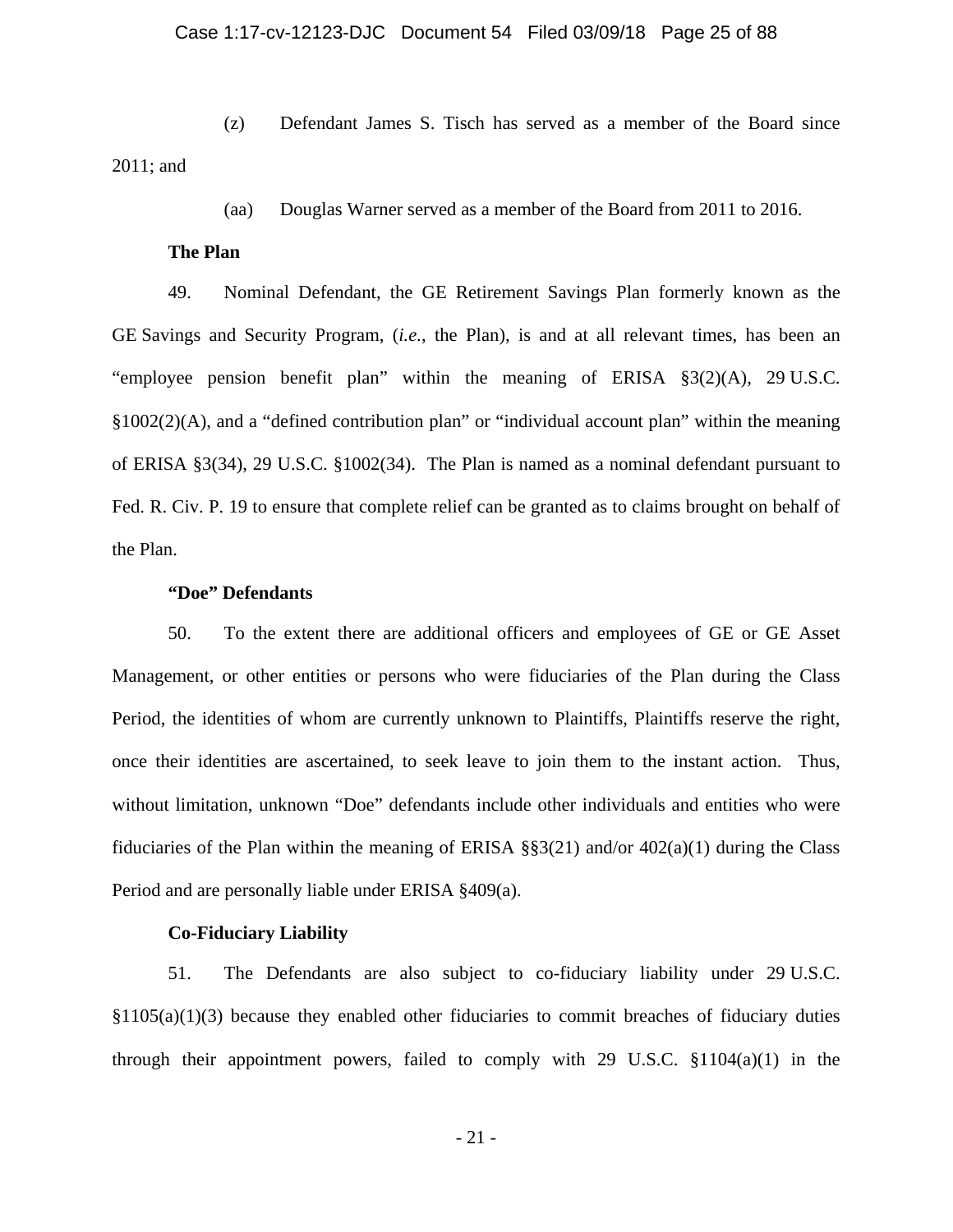### Case 1:17-cv-12123-DJC Document 54 Filed 03/09/18 Page 26 of 88

administration of their duties, and failed to remedy the breach of duties they knew other fiduciaries carried out.

## **DEFENDANTS' FIDUCIARY DUTIES UNDER ERISA**

## **Duty of Loyalty**

52. ERISA imposes strict fiduciary duties of loyalty and prudence upon Defendants as fiduciaries of the Plan. According to the DOL, the "primary responsibility of fiduciaries is to run the plan *solely* in the interest of participants and beneficiaries and for the exclusive purpose of providing benefits and paying plan expenses" (emphasis added). In addition, ERISA fiduciaries "must avoid conflicts of interest" and "may not engage in transactions on behalf of the plan that benefit parties related to the plan, such as other fiduciaries, services providers or the plan sponsor." Thus, the duty of loyalty prohibits fiduciaries from acting in service of their own interests or those of a third party to the detriment of plan participants, including by charging or allowing to be charged excessive fees in plan investment options.

53. ERISA §404(a)(1) states, in relevant part, that:

[A] fiduciary shall discharge his duties with respect to a plan solely in the interest of the participants and beneficiaries and –

 $(A)$  for the exclusive purpose of:

(i) providing benefits to participants and their beneficiaries; and

(ii) defraying reasonable expenses of administering the plan.

29 U.S.C. §1104(a)(1).

54. The duty of loyalty requires fiduciaries to act with an "'eye single'" to the interests of plan participants. *Pegram v. Herdrich*, 530 U.S. 211, 235 (2000). "'Perhaps the most fundamental duty of a [fiduciary] is that he [or she] must display . . . complete loyalty to the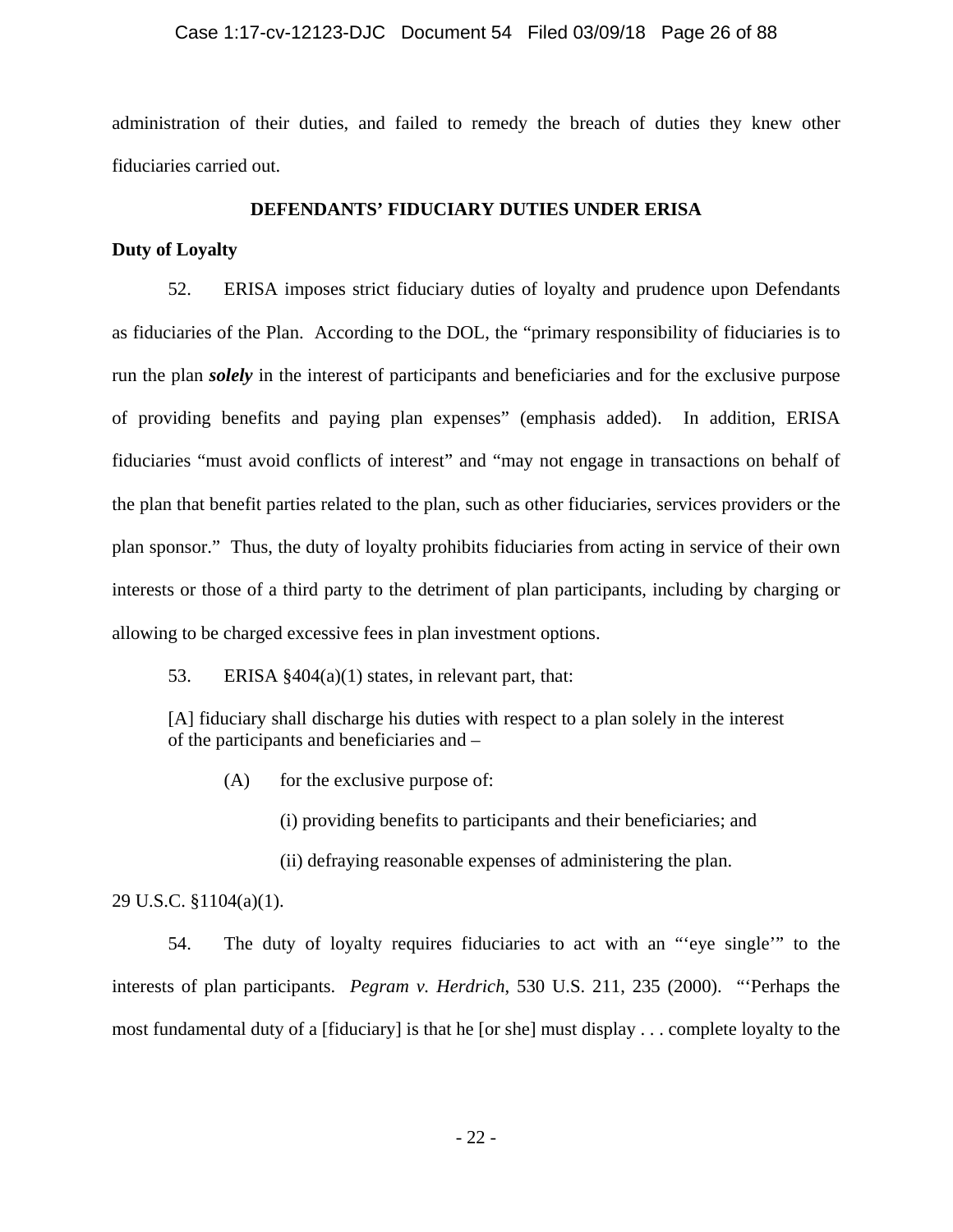### Case 1:17-cv-12123-DJC Document 54 Filed 03/09/18 Page 27 of 88

interests of the beneficiary and must exclude all selfish interest and all consideration of the interests of third persons.'" *Id.* at 224.

55. Where fiduciaries have conflicting interests that raise questions regarding their loyalty, the fiduciaries "are obliged at a minimum to engage in an intensive and scrupulous independent investigation of their options to insure that they act in the best interests of the plan beneficiaries." *Kanawi v. Bechtel*, No. 09-16253 (9th Cir. 2009) (DOL Amicus Brief).

## **Duty of Prudence**

56. ERISA "'imposes a "prudent person" standard by which to measure fiduciaries' investment decisions and disposition of assets.'" *Fifth Third Bancorp v. Dudenhoeffer*, \_\_ U.S. \_\_, 134 S. Ct. 2459, 2467 (2014) (citation omitted). This means that ERISA fiduciaries must discharge their responsibilities "with the care, skill, prudence, and diligence" that a prudent person "acting in a like capacity and familiar with such matters would use." 29 U.S.C. §1104(a)(1)(B). As the Uniform Prudent Investor Act ("UPIA") observes: "Wasting beneficiaries' money is imprudent. In devising and implementing strategies for the investment and management of trust assets, trustees are obliged to minimize costs." UPIA §7 cmt.

57. In measuring fiduciary conduct, courts have made it clear that the key element is the process for considering and examining relevant information. As one court explained, "ERISA §404(a)(1)(B) requires only that the [fiduciaries] vigorously and independently investigate the wisdom of a contemplated investment; it matters not that the investment succeeds or fails, as long as the investigation is 'intensive and scrupulous and . . . discharged with the greatest degree of care that could be expected under all the circumstances by reasonable beneficiaries and participants of the plan.'" *Donovan v. Walton*, 609 F. Supp. 1221, 1238 (S.D. Fla. 1985).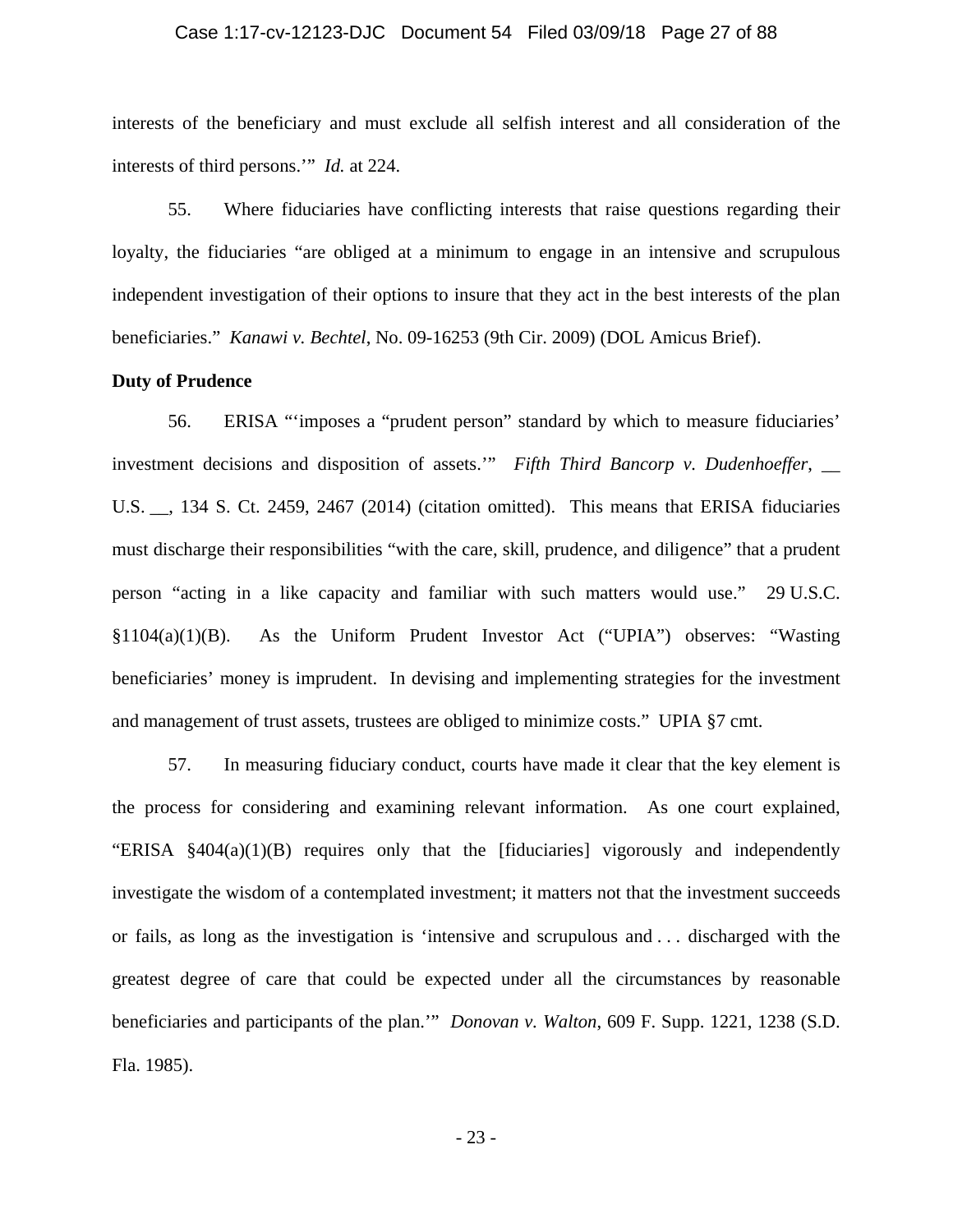### Case 1:17-cv-12123-DJC Document 54 Filed 03/09/18 Page 28 of 88

58. Thus, to meet the prudent process requirement, fiduciaries must vigorously and thoroughly investigate the investment options to obtain relevant information and then base their decisions on the information obtained. This means considering competing funds to determine which fund should be included in the plan's investment line-up. "A fiduciary must engage in an objective, thorough, and analytical process that involves consideration of the quality of competing providers and investment products, as appropriate." 72 Fed. Reg. 60453 (October 24, 2007) (Preamble).

59. In satisfying these duties, fiduciaries should consider a variety of funds and the expenses associated with the possible funds. *See Tibble v. Edison Int'l*, 2010 U.S. Dist. LEXIS 69119 (C.D. Cal. July 8, 2010) (noting that fiduciaries must engage in a thorough investigation of the merits of an investment and noting that the fiduciaries considered five investment criteria, including the expense ratio, when selecting funds).

60. Furthermore, under ERISA, a fiduciary "has a continuing duty to monitor [plan] investments and remove imprudent ones" that exists "separate and apart from the [fiduciary's] duty to exercise prudence in selecting investments." *Tibble v. Edison Int'l*, 135 S. Ct. 1823, 1828 (2015). If an investment is imprudent, the plan fiduciary '"must dispose of it within a reasonable time.'" *Id.* (citation omitted).

### **Co-Fiduciary Liability**

61. ERISA also imposes explicit co-fiduciary liability on plan fiduciaries. 29 U.S.C. §1105(a) provides for fiduciary liability for a co-fiduciary's breach: "In addition to any liability which he may have under any other provision of this part, a fiduciary with respect to a plan shall be liable for a breach of fiduciary responsibility of another fiduciary with respect to the same plan in the following circumstances: (1) if he participates knowingly in, or knowingly undertakes to conceal, an act or omission of such other fiduciary, knowing such act or omission is a breach;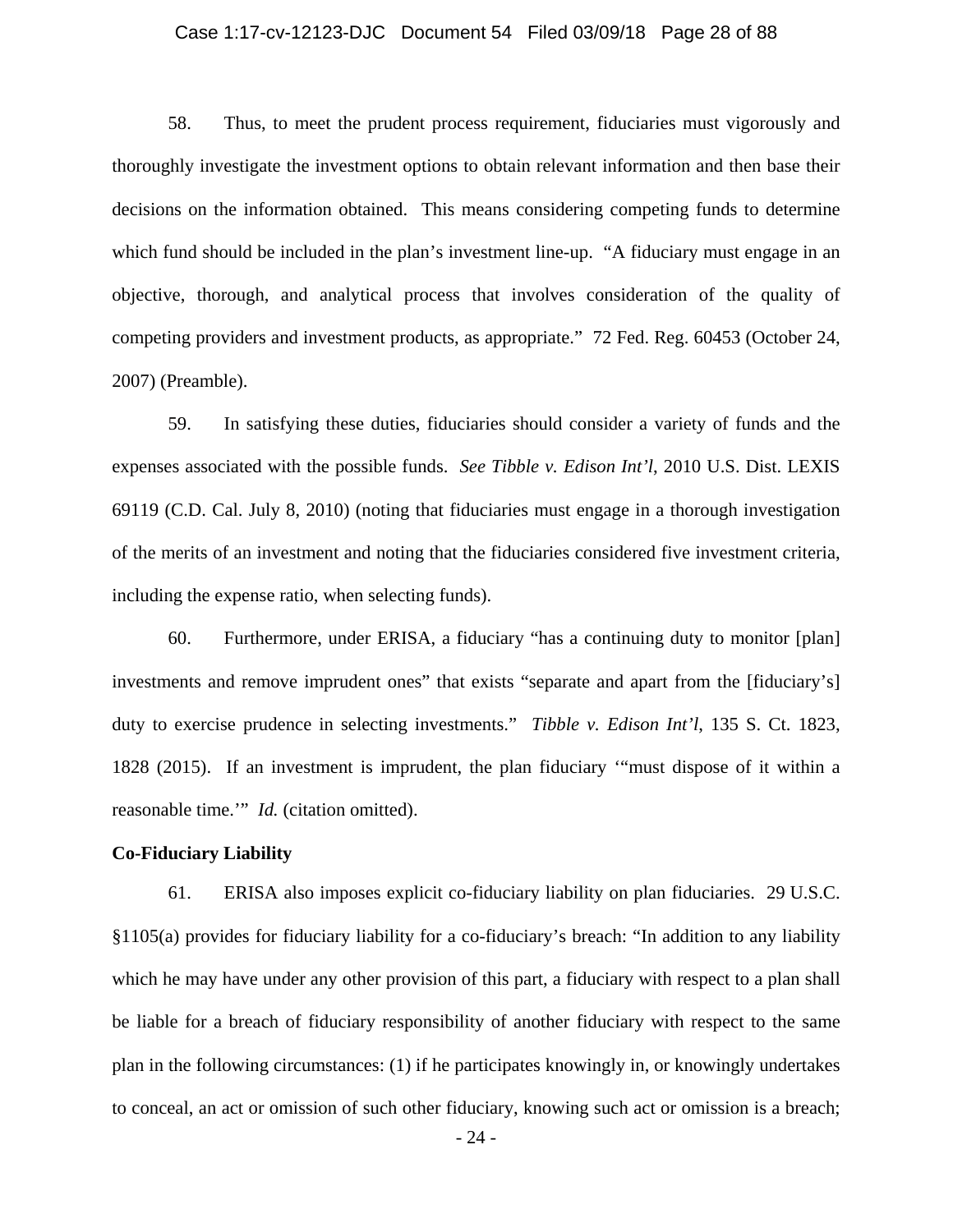#### Case 1:17-cv-12123-DJC Document 54 Filed 03/09/18 Page 29 of 88

or (2) if, by his failure to comply with section  $404(a)(1)$  in the administration of his specific responsibilities which give risk to his status as a fiduciary, he has enabled such other fiduciary to commit a breach; or (3) if he has knowledge of a breach by such other fiduciary, unless he makes reasonable efforts under the circumstances to remedy the breach."

62. 29 U.S.C. §1132(a)(2) authorizes a plan participant to bring a civil action to enforce a breaching fiduciary's liability to the plan under 29 U.S.C. §1109. Section 1109(a) provides in relevant part: "Any person who is a fiduciary with respect to a plan who breaches any of the responsibilities, obligations, or duties imposed upon fiduciaries by this title shall be personally liable to make good to such plan any losses to the plan resulting from each such breach, and to restore to such plan any profits of such fiduciary which have been made through use of assets of the plan by the fiduciary, and shall be subject to such other equitable or remedial relief as the court may deem appropriate, including removal of such fiduciary."

63. Under ERISA, "[t]he question of loss to the Plan . . . requires a comparison between the actual performance of the Plan and the performance that would have otherwise taken place." *Donovan v. Bierwirth*, 754 F.2d. 1049, 1057 (2d. Cir. 1985).

64. In addition to the duties of loyalty and prudence imposed by ERISA §404, certain transactions are expressly prohibited by ERISA §406, and are considered *per se* violations of ERISA because they entail a high potential for abuse.

#### **SUBSTANTIVE ALLEGATIONS**

## **The Plan**

65. Plaintiffs and the almost quarter of a million employees who participated in the Plan (the "Plan participants") during the Class Period are victims of Defendants' failure to uphold their fiduciary duties.

- 25 -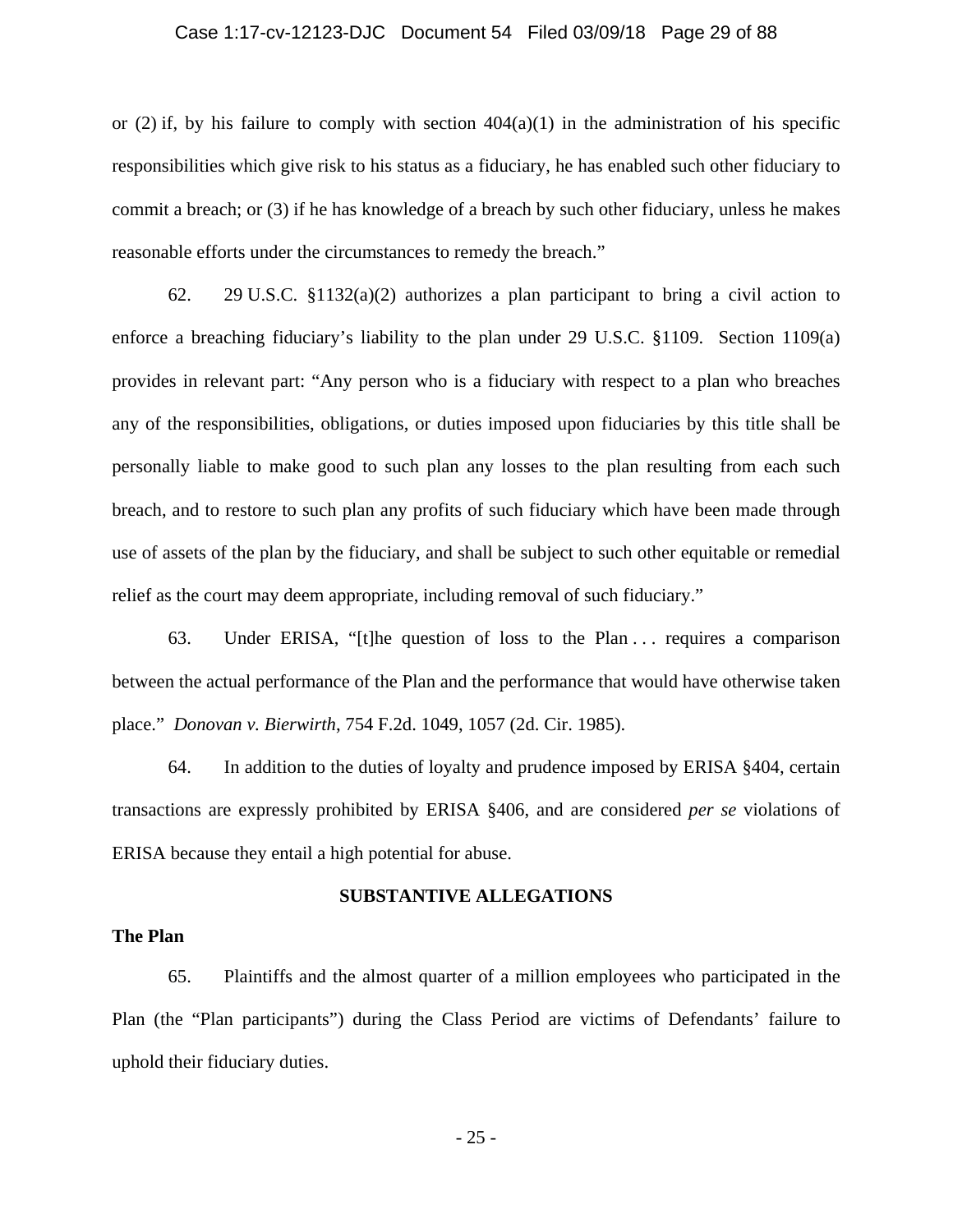#### Case 1:17-cv-12123-DJC Document 54 Filed 03/09/18 Page 30 of 88

66. The Plan is a profit-sharing plan that includes a "qualified cash or deferred arrangement" as described in Section  $401(k)$  of the Internal Revenue Code, I.R.C.  $\S 401(k)$ (1986) and is subject to the provisions of ERISA. The Plan is established and maintained under a written document in accordance with 29 U.S.C. §1102(a). The Plan has over \$28 billion in assets and is one of the largest 401(k) plans in the country. The Plan provides retirement income for GE's current and former employees. The retirement income the Plan can provide depends on the amount the Plan's participants invest, the amount the Company contributes on behalf of its employees, and the performance of selected investment options less the investments' fees and expenses. The Plan's fiduciaries exclusively control the investment options selected and the costs of the Plan's investments

67. The written instrument, within the meaning of ERISA §402, 29 U.S.C. §1102, by which the Plan is maintained is the GE Retirement Savings Plan (the "Plan Document"), as amended as of July 1, 2015.4

68. Effective January 1, 2014, the Plan was amended to change its name from the GE Savings and Security Program to the GE Retirement Savings Plan. The Plan provides retirement income for GE's current and former employees and those of participating affiliates of GE. The retirement income available for Plan participants depends on the amount invested by Plan participants, the amount the Company contributes on behalf of its employees, and the performance of selected investment options less the investments' fees and expenses.

 $\overline{a}$ 

<sup>4</sup> In response to Plaintiff LaTorre's November 14, 2017 ERISA §104(b)(4) request, the Plan Administrator provided Plaintiffs with certain documents and information regarding the Plan including the Plan Document. The Plan Administrator did not provide Plaintiffs with a copy of the prior Plan Document, but, Plaintiffs are not aware of any material changes to the Plan Document prior to July 1, 2015 based upon the documents and information provided.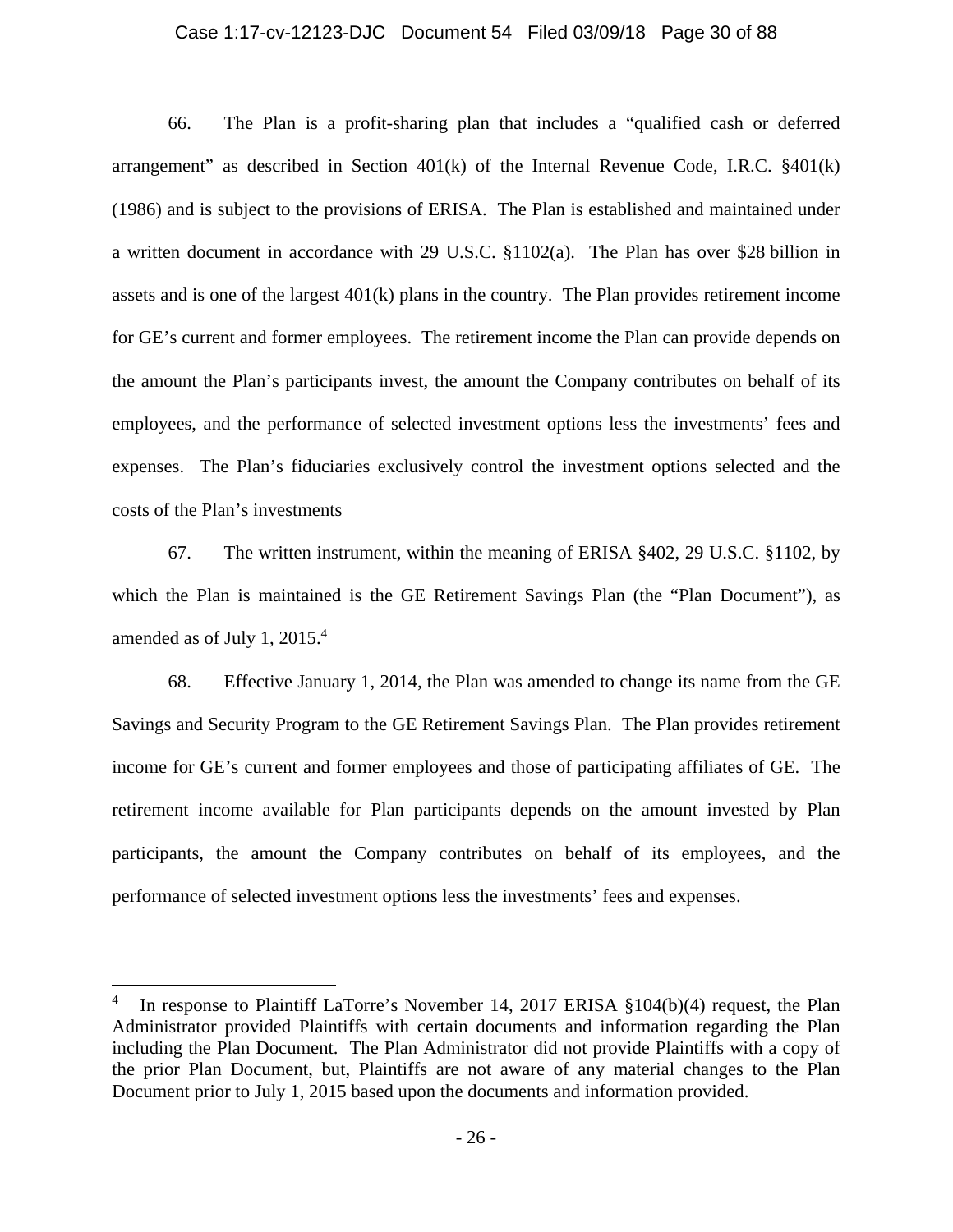### Case 1:17-cv-12123-DJC Document 54 Filed 03/09/18 Page 31 of 88

69. Each year, eligible employees of the Company and participating affiliates can participate in the Plan by investing up to 30% of their eligible earnings in one of several investment options, including the GE Funds.

## **The Investment Options in the Plan**

70. Eligible employees of the Company and participating affiliates may participate in the Plan by investing up to 30% of their eligible earnings in one of several investment options, including the GE Funds. According to the Plan's Investment Policy Statement, the objective of the Plan is to "offer investment options at reasonable cost."

71. Each of these GE Funds was the exclusive investment option in its respective category of actively managed investments. For example, if a Plan participant wanted to invest in an actively managed large cap strategy, the U.S. Equity Fund was the only available option. In addition to the GE Funds, the Plan's investment options consisted of the GE Stock Fund, six collective trust index funds, Target Date Funds and a Money Market Fund. According to the Target Date Funds' Profile, the Target Date Funds invested exclusively in the collective trusts and the Money Market Fund already offered by the Plan. Thus, the Plan fiduciaries effectively limited participants' investment choices to only GE Stock, the Money Market Fund, six collective trust index funds and the GE Funds. If a Plan participant did not want to invest in GE Stock, the Money Market Fund, or an index fund directly or indirectly, the only other Plan investment option were the GE Funds.

72. Further limiting the choices of plan participants, according to the GE Investment Policy Statement, GE required certain proprietary investment options be offered to Plan participants, including the Income Fund and U.S. Equity Fund.

73. Plan fiduciaries failed to meet their fiduciary obligations to the Plan participants who trusted GE to construct a  $401(k)$  plan that prioritized their interests over its profits and that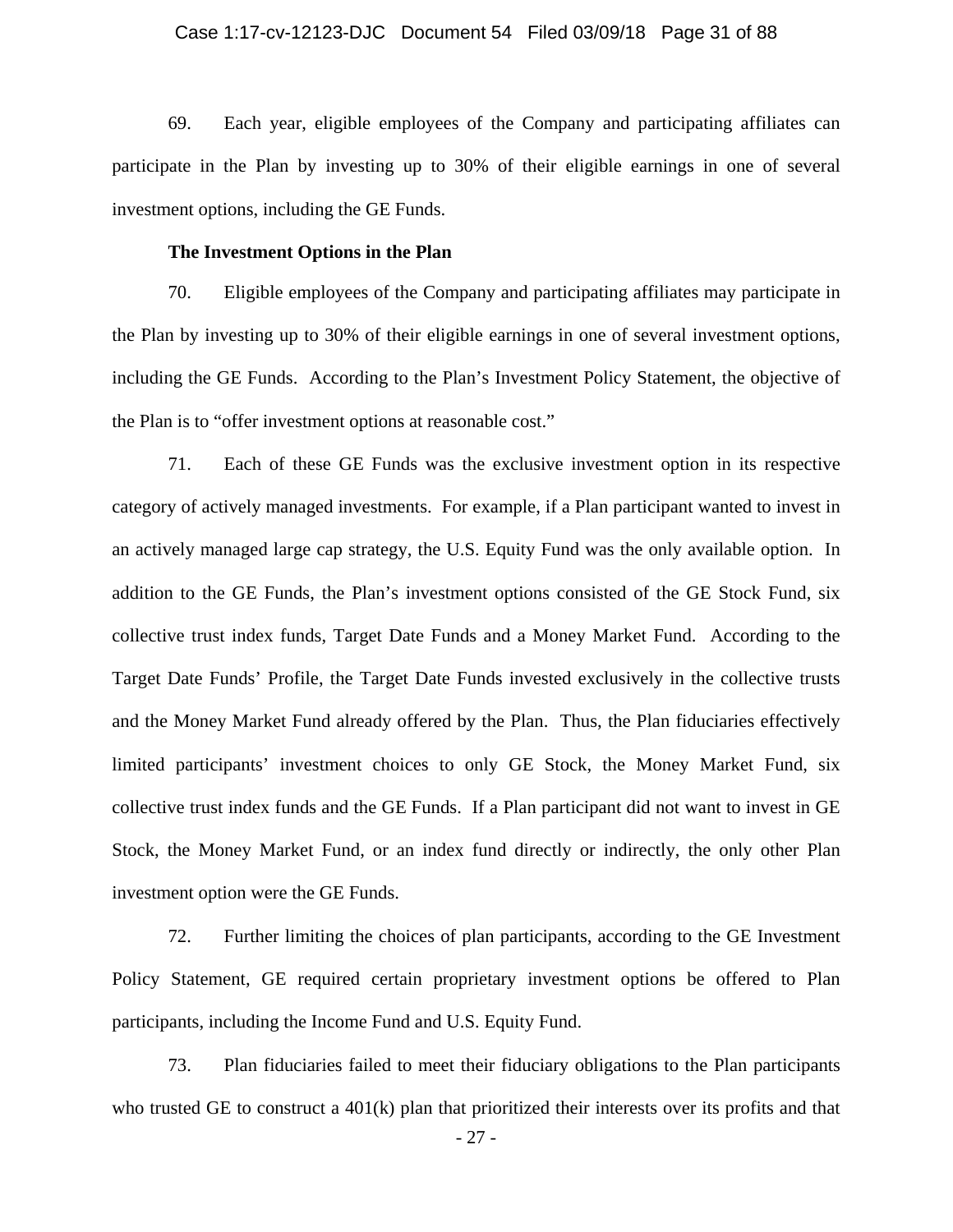#### Case 1:17-cv-12123-DJC Document 54 Filed 03/09/18 Page 32 of 88

offered superior investment options and world-class investment management. Defendants did not consider or act in the best interest of the Plan and its participants throughout the Class Period. Instead, GE prioritized profit over its fiduciary duty and saddled the Plan's participants with substandard proprietary mutual funds. The Plan fiduciaries could have, but failed to, include funds with comparable or better performance from unaffiliated fund managers. Furthermore, the Plan fiduciaries breached their fiduciary duties by failing to remove imprudent investment options from the Plan.

74. For example, GE breached its functional fiduciary duties of prudence and loyalty to Plan participants by *requiring* that the Income Fund and U.S. Equity Fund, two poorly performing proprietary investment choices, be offered to Plan participants during the Class Period despite their long track records of underperformance.

75. GE, and the other Plan fiduciaries, put their interests before Plan participants by treating the Plan as an opportunity to promote and generate fees for their propriety mutual fund business and affiliates. Defendants caused all of the Plan's actively managed funds to be managed and sponsored by GE's wholly-owned subsidiary, GE Asset Management, and its successor entity, SSGA. This was done even though investment in these funds was imprudent.

76. Additionally, as of December 31, 2015, 68% of the Plan's assets were comprised of GE-related investment options and approximately 56% of the pooled investment fund options available in the Plan consisted of five of GE's proprietary mutual funds.

77. The Plan was vital to GE's mutual fund business and the healthy growth of its bottom line. According to public documents, as of December 31, 2015, the Plan owned the vast majority of assets in the following proprietary mutual funds: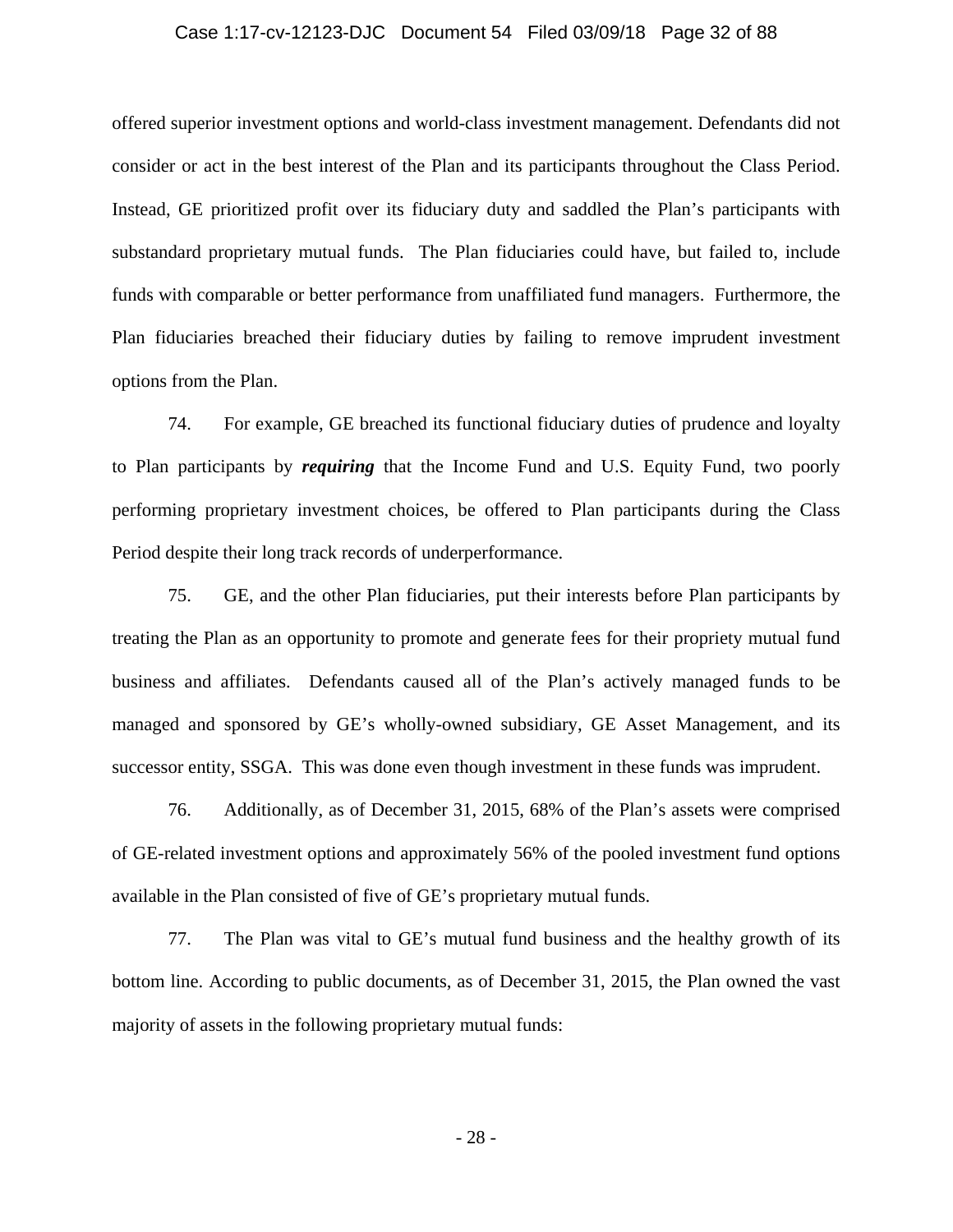#### Case 1:17-cv-12123-DJC Document 54 Filed 03/09/18 Page 33 of 88

| <b>GE</b> Fund                   | <b>Percentage Owned by the Plan</b> |
|----------------------------------|-------------------------------------|
| <b>International Equity Fund</b> | 90%                                 |
| <b>Small Cap Equity Fund</b>     | 84%                                 |
| <b>Strategic Investment Fund</b> | 75%                                 |
| U.S. Income Fund                 | 75%                                 |
| U.S. Equity Fund                 | 70%                                 |

78. GE's selection of its proprietary mutual funds for the Plan provided GE Asset Management a constant source of fees, and helped inflate the market value of GE Asset Management, which GE sold to State Street for a reported \$485 million on July 1, 2016. At the time of the sale, GE Asset Management managed approximately \$8 billion of the Plan's assets.

79. Tainted by self-interest, GE's investment conduct was imprudent and disloyal. GE selected and retained its poor-performing proprietary mutual funds for the Plan when superior investment options were readily available. Moreover, to the detriment of the Plan's participants, GE, through GE Asset Management, profited from an arrangement where investment sub-advisers managed a Plan mutual fund option for a fee that was less than the amount GE Asset Management charged the Plan's participants in investment management fees.

80. Because GE owned the GE Funds, it encouraged Plan participant investments in them to promote the business of GE Asset Management. In turn, Plan participants invested billions of dollars through the Plan into the GE Funds. Roughly a third of Plan assets constituted investments in the GE Funds throughout the Class Period, as detailed in the following chart (as of December 31st of each calendar year):

| <b>Overall Plan</b> | <b>Plan Assets in GE</b> |
|---------------------|--------------------------|
| <b>Assets</b>       | Funds (% Total)          |
| \$29.593B           | \$8.23B (28%)            |
| \$28.717B           | \$8.202B (29%)           |
| \$27.099B           | \$8.847B (33%)           |
| \$27.464B           | \$8.711B (32%)           |
| \$22.309B           | \$7.475B (34%)           |
| \$19.598B           | \$6.677B (34%)           |
|                     |                          |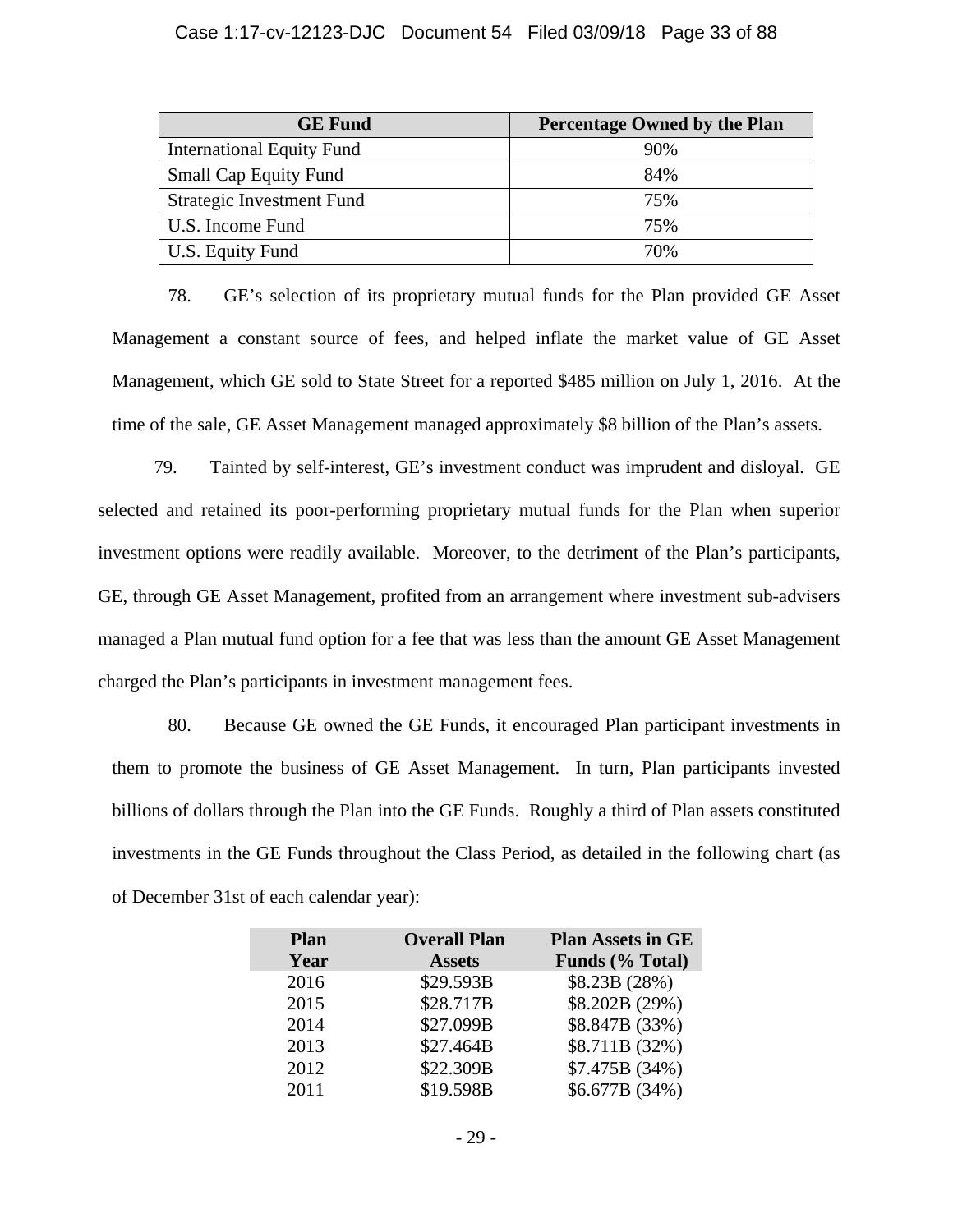#### Case 1:17-cv-12123-DJC Document 54 Filed 03/09/18 Page 34 of 88

81. As of December 31, 2015, the Plan had approximately \$28.7 billion in overall assets, \$8.2 billion of which was invested in the GE Funds and \$11 billion of which was invested in GE common stock. As a result, *over 66%* of the Plan was invested in GE-affiliated investment options.

82. This conflict of interest was promoted by the highest levels of GE's leadership. Indeed, the BPIC, one of the named fiduciaries of the Plan, and the named fiduciary responsible for removing poorly performing, non-required, Plan investments, has included and includes GE's top executives: its current CEO, John Flannery, current CFO Jamie Miller, and former CFO Matt Bornstein. During the Class Period, GE knew about the conflict of interest in promoting the business of the proprietary GE Funds and their poor performance, but chose to remain idle, to the detriment of its Plan participants.

### **Large Retirement Plans Are Able to Lower the Cost of Investment Options**

83. For the fiscal year ended December 31, 2016, the Plan had more than *\$29 billion* in assets, making it one of the largest – and thus one of the most powerful in terms of bargaining position – defined-contribution plans in the United States. As a result of its immense size, the Plan could have used its significant bargaining power, economies of scale and leverage to achieve fees far less than those available to individual investors or even other ERISA plans with comparable investment strategies. Even though the Plan offered a handful of non-proprietary, passively managed investment options structured as separate accounts or collective trusts, the actively managed *proprietary* GE Funds were structured as more expensive mutual fund options thereby saddling participants with unnecessary expenses and enabling GE Asset Management and its parent, GE, a fiduciary to the Plan, to earn millions of dollars in fees from Plan participants.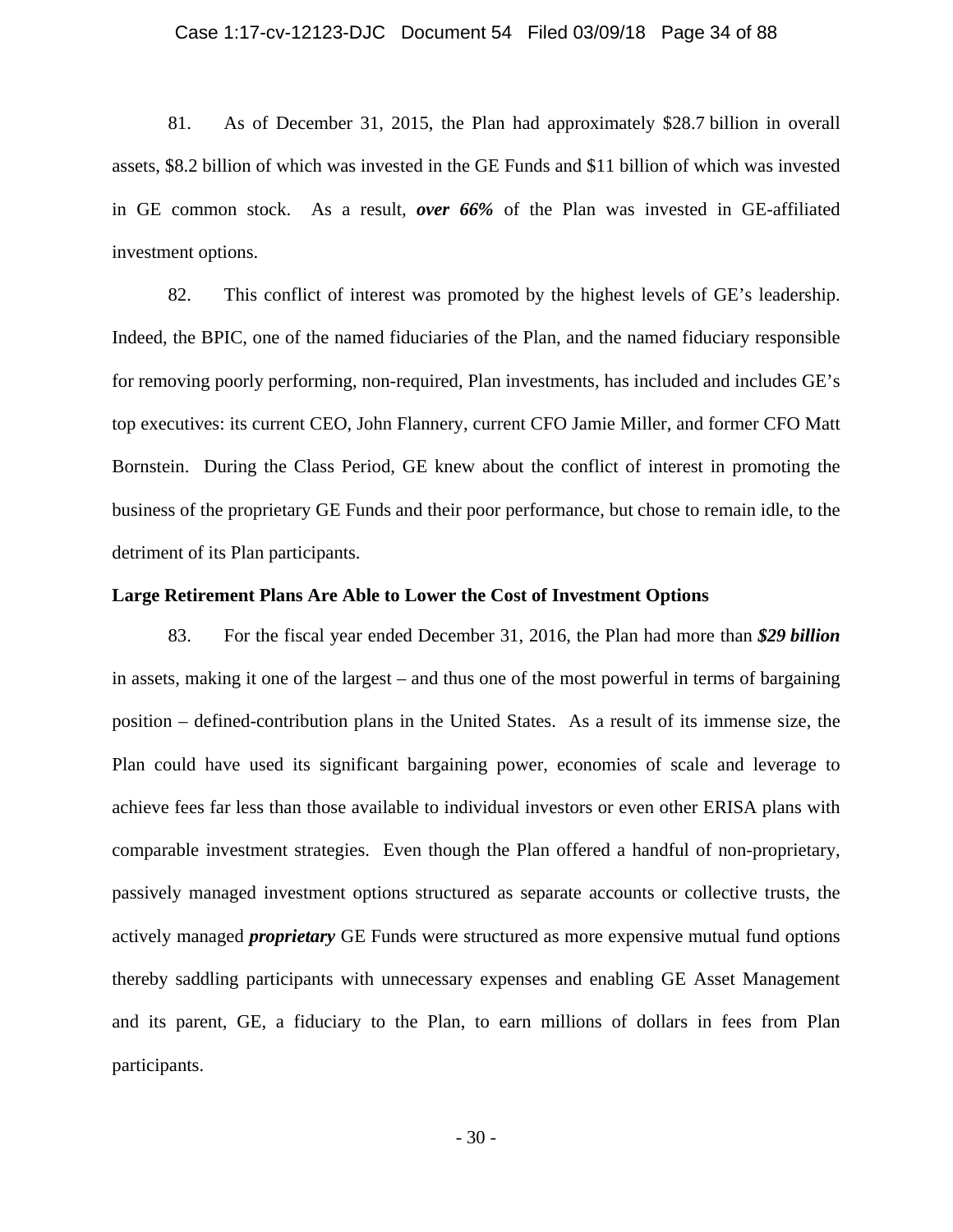### Case 1:17-cv-12123-DJC Document 54 Filed 03/09/18 Page 35 of 88

84. Plans with a large amount of assets can take advantage of lower cost investment vehicles. A common strategy to reduce fees is to structure investment options as collective trusts or pooled separate accounts. Collective trusts, which are not available to retail investors and are regulated by the Office of the Comptroller of the Currency rather than the SEC, have simpler disclosure statements, smaller prospectuses and lower advertising and marketing costs. Similarly, separate accounts, which are available to retirement plans, have lower regulatory oversight and reporting and disclosure requirements. As a result, these investment structures often can charge significantly lower fees than comparable mutual fund investment strategies. For example, according to a January 2016 report by SSGA, the expense ratios of collective trusts were up to 30% lower than comparable mutual funds.

85. During the Class Period, Defendants failed to meet the Plan's stated objective to provide participants with investment options at reasonable cost taking into consideration the massive size of the GE Plan. Specifically, according to the Investment Policy Statement, the GEAM Committee was responsible for monitoring that the fees associated with the GE Funds were reasonable in relation to the services provided. The GEAM Committee and its members failed to do so.

86. Additionally, the Fund Trustees, virtually all employees of GE Asset Management, were required under the Investment Policy Statement to review the fees charged by GE Asset Management as "reasonable in relation to the quality and scope of the services provided" and provide the results of such a review to the BPIC. The Fund Trustees failed to do so. Even if such a review was conducted, the Fund Trustees and/or the BPIC breached their fiduciary duties in doing the opposite of their responsibilities under the BPIC – namely, promoting the business of GE Asset Management so GE Asset Management could profit from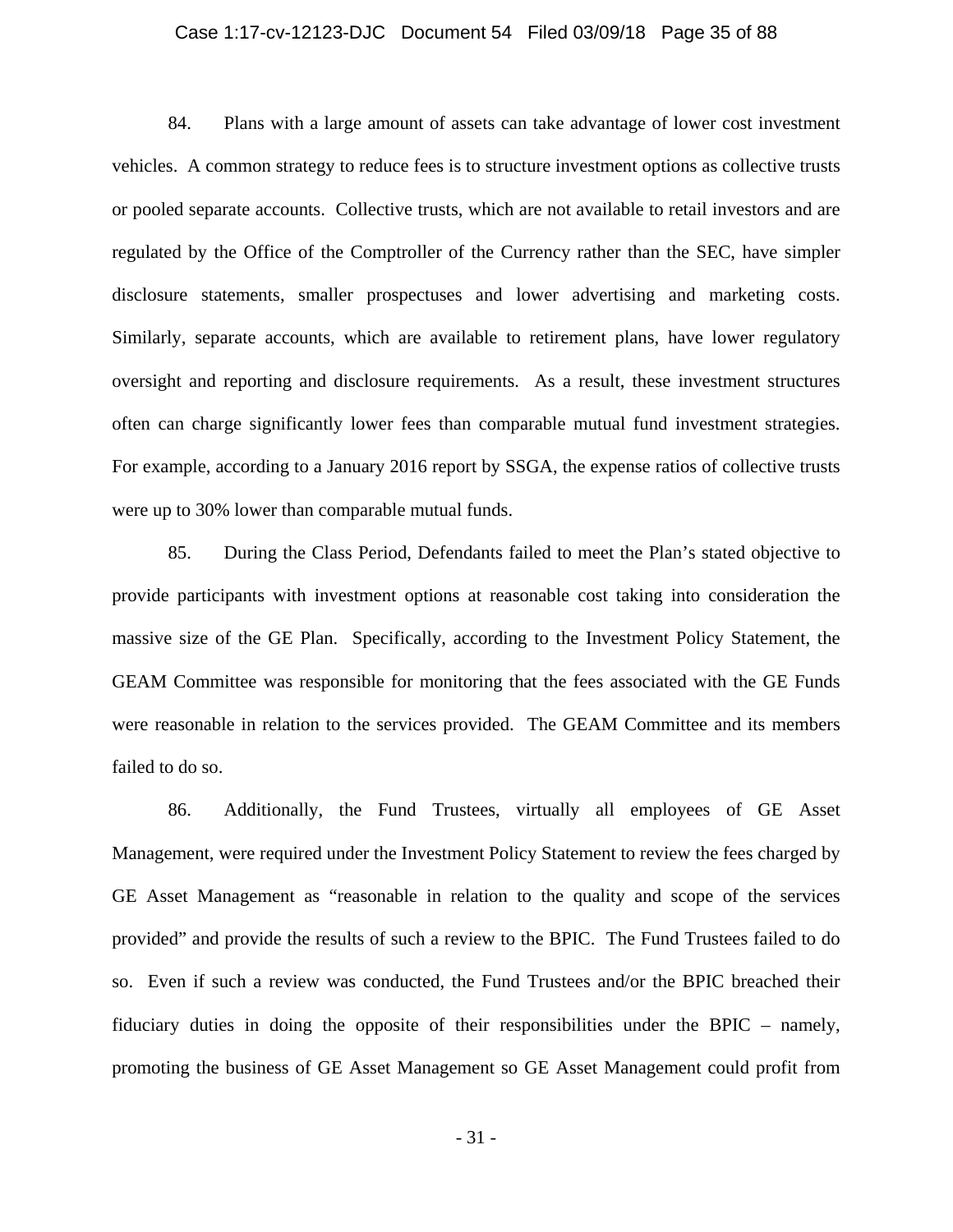## Case 1:17-cv-12123-DJC Document 54 Filed 03/09/18 Page 36 of 88

the massive inflow of Plan participant investments in the GE Funds, even though the GE Funds had extremely poor returns compared to peer group alternatives.

# **The Plan Fiduciaries Included and Kept Proprietary Funds in the Plan to Serve Their Own Self-Interest or the Self-Interest of Their Employer**

87. Throughout the Class Period, the Plan fiduciaries loaded the Plan with expensive and/or poorly performing proprietary mutual fund options. Plan participants were given access to only five actively managed mutual fund investment options, each one of which was managed by GE Asset Management, with fees as high as 89 basis points ("bps").<sup>5</sup> As GE and other GE Plan fiduciaries knew, GE Asset Management received tens of millions of dollars in fees each year for its management of the GE Funds. For the Small Cap Equity Fund, GE Asset Management hired a number of sub advisers to manage that fund's investments, but continued to collect fees as a manager of managers for this fund and passed on the expenses of management of the fund to Plan participants.

88. Between 2011 and 2016, GE through its wholly-owned subsidiary, GE Asset Management, extracted more than \$175 million in fees from Plan participants as reflected in the chart below:

 $\overline{a}$ 

<sup>5</sup> One basis point is equal to 0.01%, or 1/100th of a percent. Thus, a fee level of 100 basis points translates into fees of 1% of the amount invested.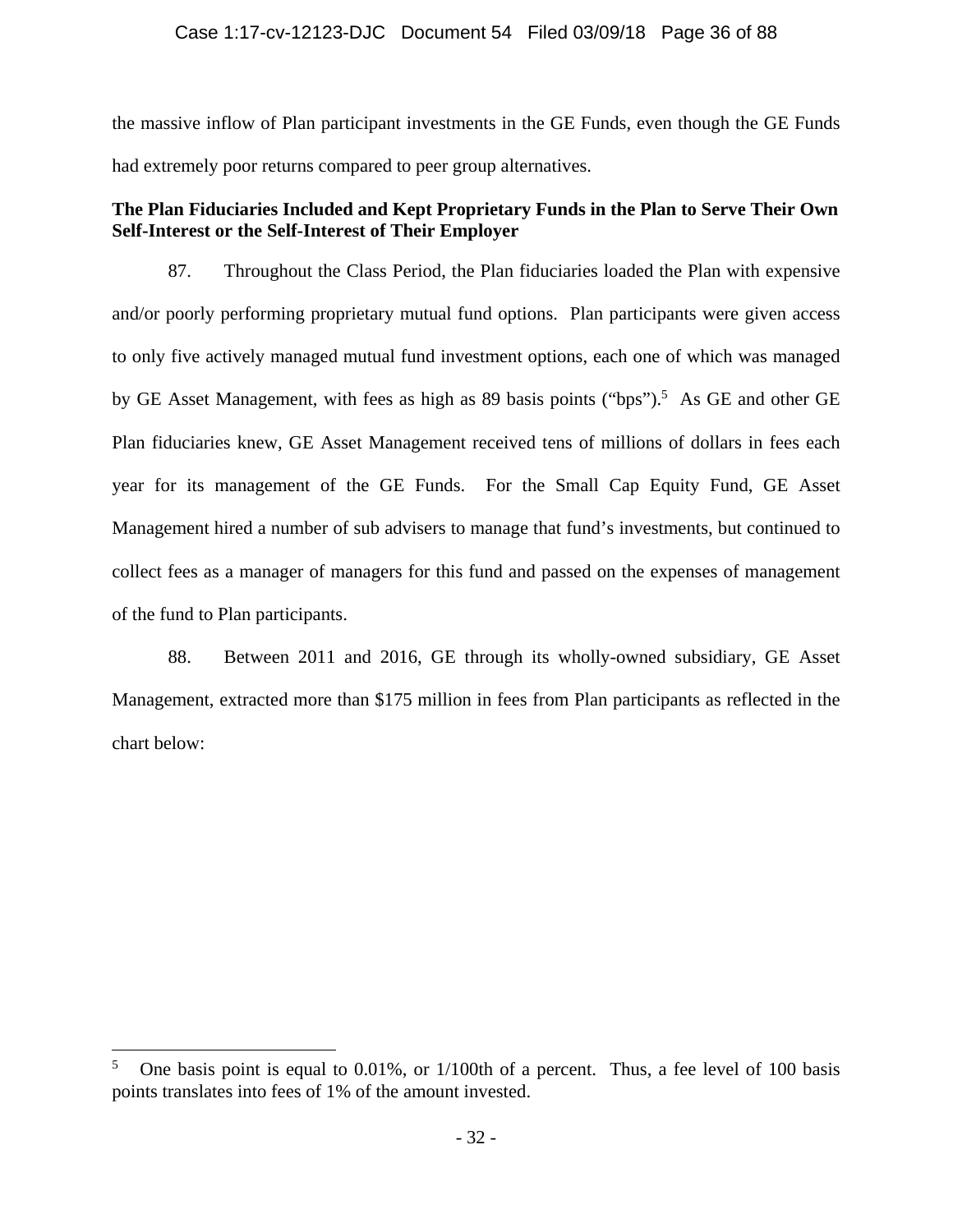| <b>GE FUND</b>       | 2016     | 2015     | 2014     | 2013     | 2012     | 2011     | 2010     | <b>Total</b> |
|----------------------|----------|----------|----------|----------|----------|----------|----------|--------------|
|                      |          |          |          |          |          |          |          |              |
| <b>U.S. Income</b>   | \$3,891  | \$3,429  | \$2,135  | \$3,925  | \$4,009  | \$3,133  | \$3,263  | \$23,785     |
| <b>Fund</b>          |          |          |          |          |          |          |          |              |
| (GESLX)              |          |          |          |          |          |          |          |              |
| <b>U.S. Equity</b>   | \$5,579  | \$5,882  | \$5,175  | \$3,771  | \$4,434  | \$4,131  | \$4,177  | \$33,150     |
| Fund                 |          |          |          |          |          |          |          |              |
| (GESSX)              |          |          |          |          |          |          |          |              |
| <b>International</b> | \$6,187  | \$6,532  | \$7,142  | \$6,941  | \$5,760  | \$5,907  | \$6,724  | \$45,193     |
| <b>Equity Fund</b>   |          |          |          |          |          |          |          |              |
| (SIEIX)              |          |          |          |          |          |          |          |              |
| <b>Small-Cap</b>     | \$10,683 | \$10,389 | \$11,022 | \$9,590  | \$7,605  | \$7,109  | \$6,146  | \$62,544     |
| <b>Equity Fund</b>   |          |          |          |          |          |          |          |              |
| (SIVIX)              |          |          |          |          |          |          |          |              |
| <b>Strategic</b>     | \$2,126  | \$2,191  | \$2,144  | \$1,889  | \$1,613  | \$1,545  | \$1,398  | \$12,907     |
| Investment           |          |          |          |          |          |          |          |              |
| Fund                 |          |          |          |          |          |          |          |              |
| (SIIVX)              |          |          |          |          |          |          |          |              |
| <b>Totals</b>        | \$28,466 | \$28,425 | \$27,194 | \$26,115 | \$23,421 | \$21,826 | \$21,708 | \$177,579    |

**Estimated Total GE Fees Paid by GE Plan Participants (in thousands)**<sup>6</sup>

89. As demonstrated in the chart above, GE steadily increased its GE Fund annual fees from \$21 million to \$28 million between 2010 and 2016.

90. Rather than fulfilling their fiduciary duties by engaging in a disinterested and loyal process designed to serve the best interests of Plan participants, the Plan fiduciaries structured the Plan so that it contained underperforming and/or expensive proprietary funds to the benefit of Defendants and their affiliates and to the detriment of Plan participants. The Plan fiduciaries could have, but failed to, include lower cost funds with comparable or better performance from unaffiliated fund managers. Furthermore, the Plan fiduciaries breached their fiduciary duties by failing to remove imprudent investment options from the Plan. The failure to select *any* non-proprietary, actively managed mutual funds as investment options in the Plan, despite the availability of many superior alternatives, demonstrates that the Plan fiduciaries did

 $\overline{a}$ 

<sup>6</sup> To determine the total expenses paid by Plan participants, the average net Plan assets in each GE Fund for each year were multiplied by the corresponding net expense ratio for each year. The net expense ratio is the percentage of fund assets paid for operating expenses and management fees.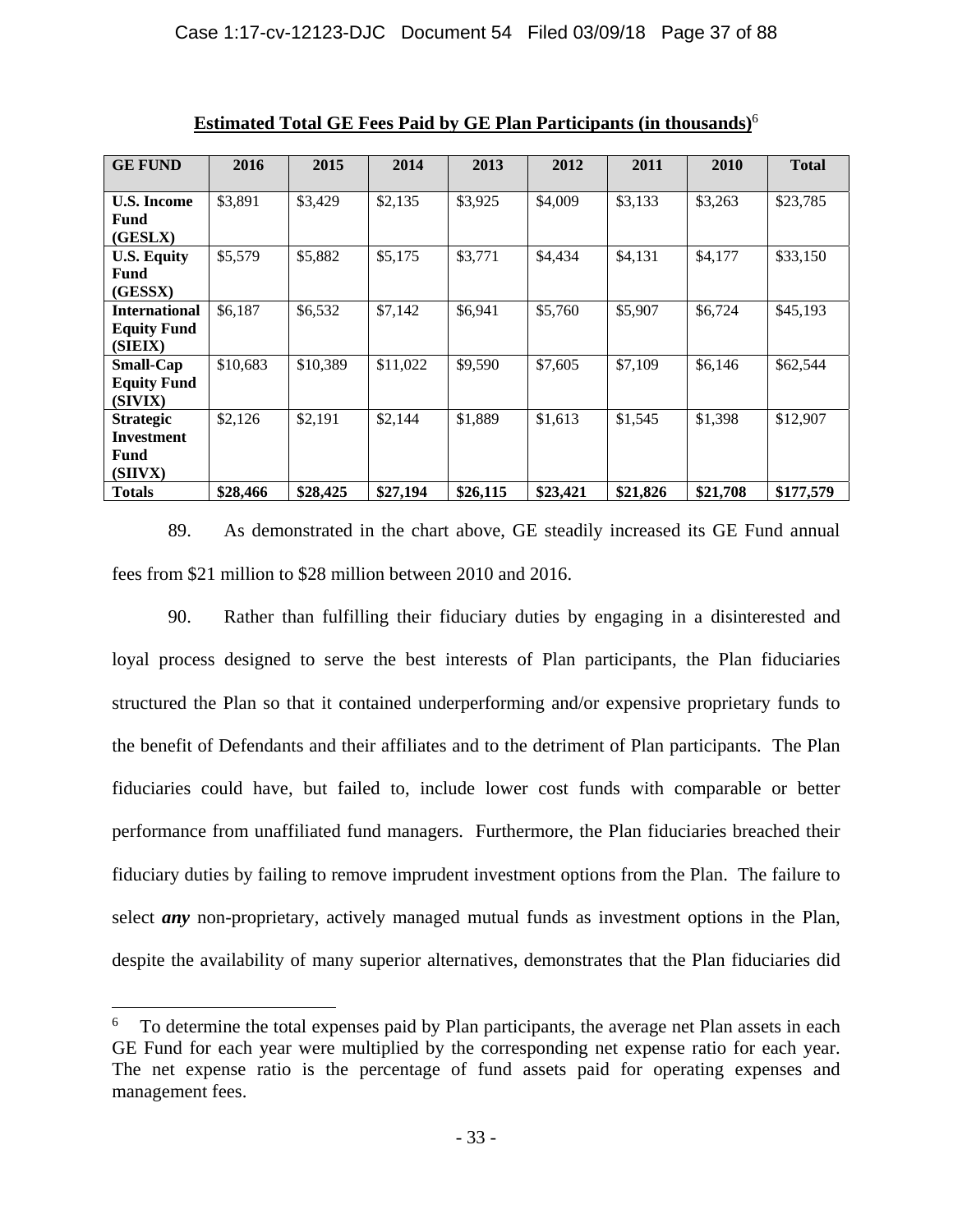### Case 1:17-cv-12123-DJC Document 54 Filed 03/09/18 Page 38 of 88

not seriously consider non-proprietary mutual funds in their investment selection process, but rather only self-serving GE-affiliated funds.

91. The Plan fiduciaries' selection of these investment options in the Plan was vital to GE's mutual fund business and the growth of its bottom line. At all relevant times, assets from Plan participants constituted a substantial majority of the GE Funds' assets, ranging from approximately 40% of all fund assets to approximately 96% of all fund assets depending on the fund and the year, as detailed in the following chart:

| <b>GE Fund</b>                      | 2016 | 2015 | 2014 | 2013 | 2012 | 2011 |
|-------------------------------------|------|------|------|------|------|------|
| Strategic Investment<br>Fund        | 76%  | 78%  | 73%  | 67%  | 64%  | 65%  |
| <b>Small Cap Equity</b><br>Fund     | 92%  | 93%  | 93%  | 96%  | 93%  | 90%  |
| <b>Institutional Equity</b><br>Fund | 86%  | 86%  | 77%  | 69%  | 58%  | 40%  |
| U.S. Equity Fund                    | 71%  | 71%  | 71%  | 70%  | 69%  | 69%  |
| Income Fund                         | 67%  | 72%  | 71%  | 67%  | 65%  | 69%  |

**Percentage of Each GE Fund's Assets from Plan Participants7**

92. In addition to receiving lucrative fees from Plan participants, Defendants used Plan participants as a captive investor base to prop up underperforming or failing mutual funds in the lead up to the sale of GE Asset Management. For example, between December 31, 2011 and December 31, 2016, the International Equity Fund suffered from massive investor redemptions that decreased the amount of assets in the fund (together with poor performance) from approximately \$2.36 billion to approximately \$1.19 billion, a decrease of nearly 50%. At the same time, the amount of assets invested in the International Equity Fund by Plan participants actually *increased*, from approximately \$947 million to over \$1 billion. As a result, the

 $\overline{a}$ 

<sup>7</sup> As of December 31st of the calendar year.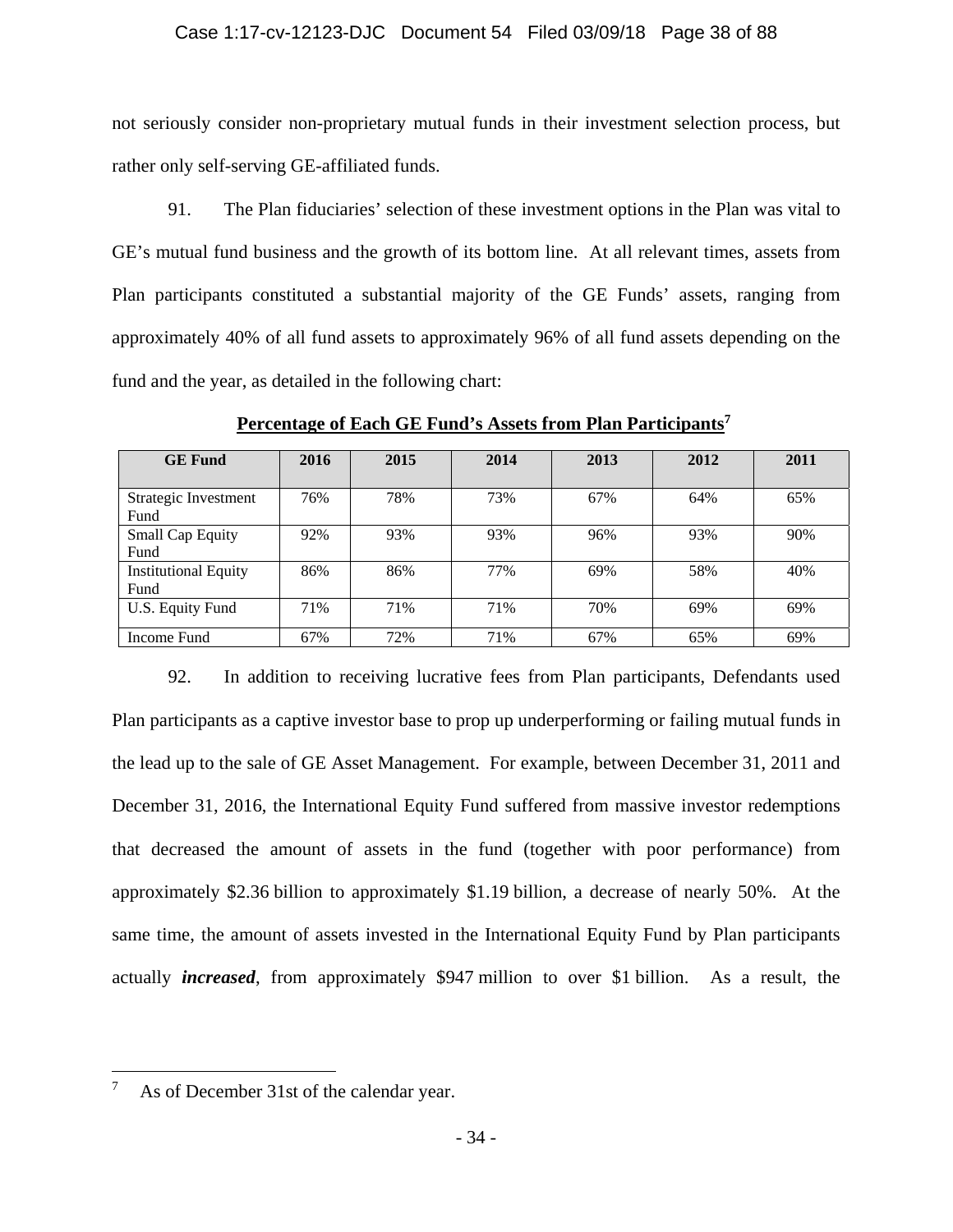### Case 1:17-cv-12123-DJC Document 54 Filed 03/09/18 Page 39 of 88

proportion of the International Equity Fund that consisted of Plan participant assets more than doubled from approximately 40% to approximately 86%.

93. Similarly indicative of the reliance by GE Asset Management on assets from Plan participants to prop up its underperforming mutual funds, after GE Asset Management was acquired by State Street it was announced that the Strategic Investment Fund would be wound down and shuttered to new investments. Additionally, to ensure maximum retention of GE Fund assets, the terms of the Plan provided that investment earnings are "automatically" reinvested in the same investment option, except for GE stock dividends.

### **Each of the GE Funds Was an Imprudent and Disloyal Investment**

94. Self-interest tainted the selection of investment options for the Plan. The Plan fiduciaries failed to select GE's proprietary funds through an objective process based on their merits as investments not because doing so was in the interest of Plan participants, but because these products provided significant revenues and profits to GE and GE Asset Management. The GE Funds consistently suffered from high fees, poor performance, or both, compared with other readily apparent investment options. A prudent, loyal fiduciary under these circumstances would not have selected or retained such poor-performing investments.

95. For the actively managed investment strategies, the Plan fiduciaries offered participants the single option of a GE proprietary mutual fund geared to that strategy, even though comparable but better performing investment options were readily available. Despite their ongoing underperformance during the Class Period, the Plan fiduciaries retained the GE Funds as investment options in the Plan even though any prudent fiduciary monitoring the Plan would have removed them as early as 2011.

96. The Plan fiduciaries retained the GE Funds, knowing their performance and expenses were worse than more prudent options, benchmarks and market averages and/or failed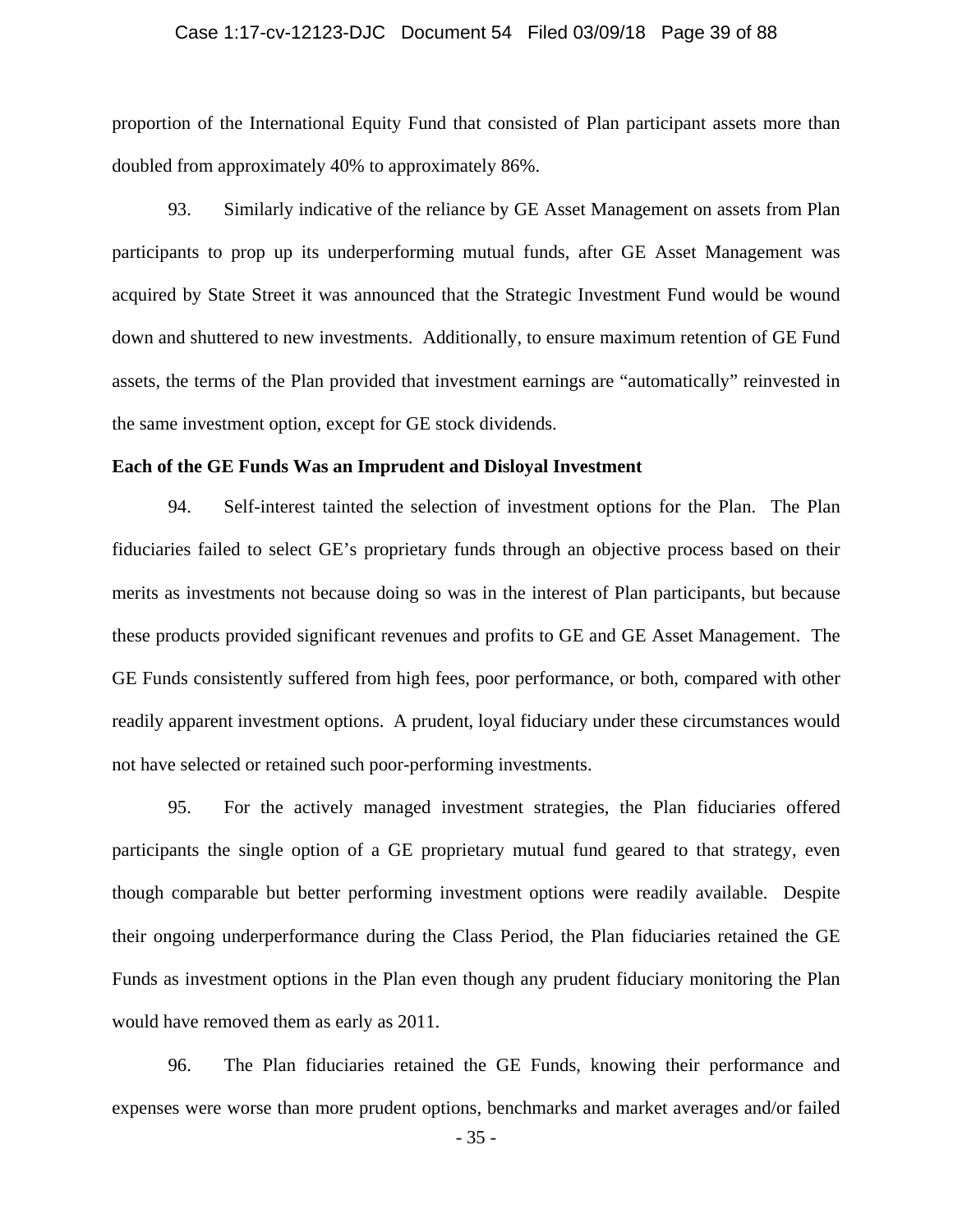### Case 1:17-cv-12123-DJC Document 54 Filed 03/09/18 Page 40 of 88

to have a prudent process in place to ensure the affiliated investments were removed from the Plan. Notably, during the Class Period, Defendants failed to meet their fiduciary obligations since a cursory review of the GE Funds would have revealed their imprudence. Knowing of their significant self-interest in the GE Funds, the Company, and the Plan fiduciaries, failed to appoint a disinterested independent fiduciary that would have evaluated and monitored the Plan's investment in the GE Funds with an "eye single" to plan participants, and even if the Plan fiduciaries did appoint such an independent fiduciary during the Class Period, the independent fiduciary did not fulfill his or her fiduciary obligations by retaining the GE Funds as Plan investment options.

97. Had the Plan fiduciaries offered any of the readily apparent, better-performing, non-proprietary alternatives, GE and GE Asset Management would have lost out on more than \$175 million in fees collected from Plan participants from 2010 through 2016, and GE would not have earned approximately \$400 million from the \$485 million sale of GE Asset Management to State Street. The sale of GE Asset Management to State Street would not have occurred without the assets of Plan participants and even if GE could have entered a deal, it would have been for a considerably lower amount. Accordingly, the process used by GE to select and maintain its investment options was tainted by failure of effort, competence and/or disloyalty.

98. Therefore, GE's imprudent investment decisions, tainted through a process rife with self-dealing, is evidenced in four principal ways: (i) GE, year in and year out, retained four poor-performing proprietary mutual funds relative to their stated benchmarks and/or other readily available mutual funds with comparable investment strategies; (ii) GE, through GE Asset Management, collected millions of dollars of investment management fees despite the GE Funds' poor performance; (iii) through the Plan, GE built and prolonged its investment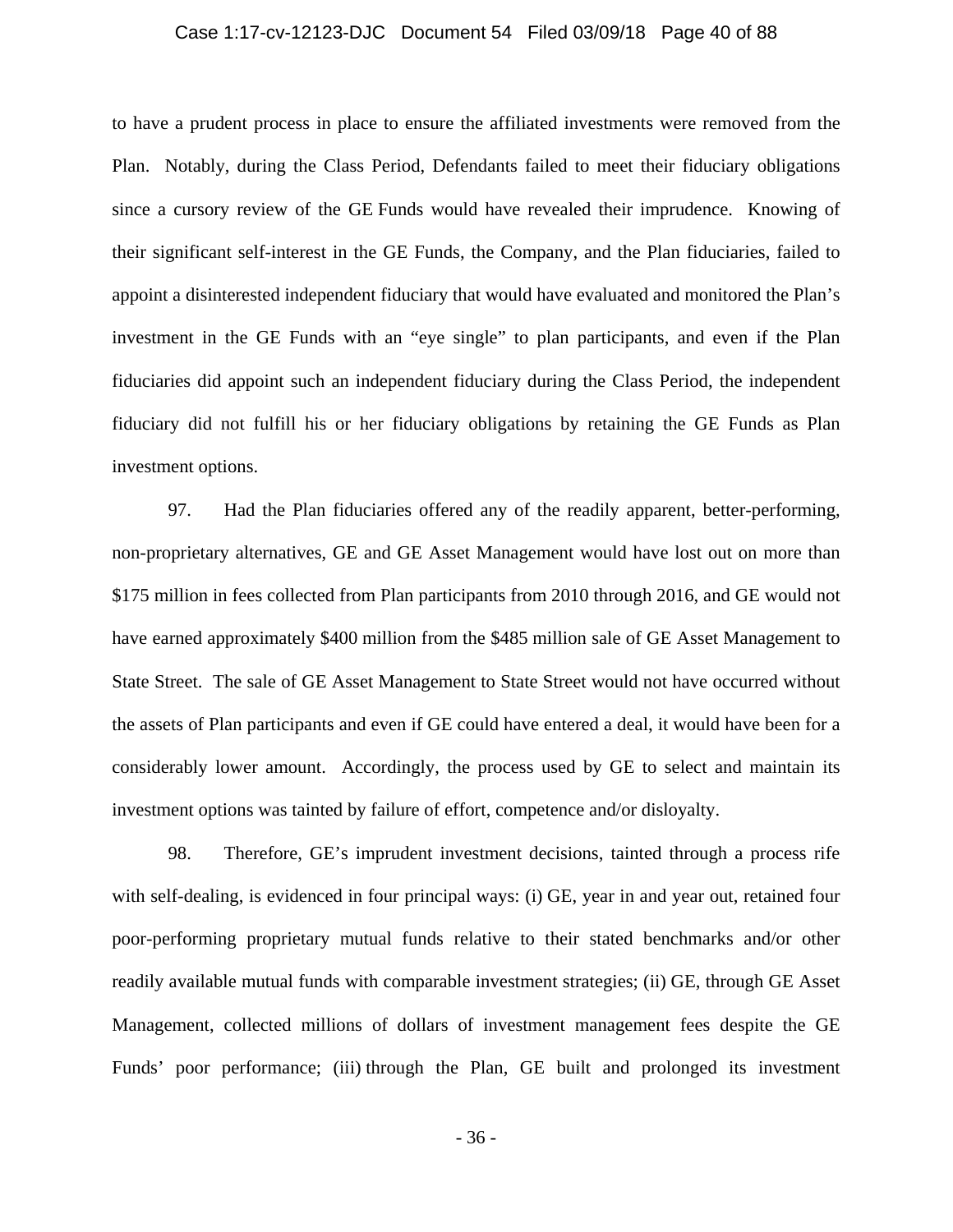### Case 1:17-cv-12123-DJC Document 54 Filed 03/09/18 Page 41 of 88

management business, which it then sold to State Street for a reported \$485 million; and (iv) GE, through GE Asset Management, collected an excessive investment management fee from the Small Cap Equity Fund and retained for itself the difference between the management fee it collected and the fee it agreed to pay its investment sub-advisers. In each case, GE promoted its own business interests at the expense of the Plan's participants.

### **International Equity Fund**

99. The International Equity Fund ("SIEIX") is a Plan investment option managed by GE Asset Management. The fund seeks long-term growth of capital by investing at least 80% of its net assets in equity securities, such as common and preferred stocks. The International Equity Fund invests primarily in companies in both developed and emerging market countries outside the United States. If Plan participants wanted to invest in an actively managed strategy focused on international equities, the International Equity Fund was their only Plan option.

100. In the years leading up to the Class Period, the International Equity Fund consistently performed worse than comparable mutual funds in the same investment category. In 2008, the fund lost 44.35%, placing it in the bottom 55% of mutual funds in the same Foreign Large Blend investment category, according to Morningstar. In 2009, the fund performed in the bottom 70% of mutual funds in the Foreign Large Blend category, and in 2010, the fund performed in the bottom 90% of this category according to Morningstar, which indicated that the fund's performance relative to its competitors was actually deteriorating. During the same period, the International Equity Fund also significantly underperformed its benchmark, the "MSCI EAFE Index," in 2009 and 2010.

101. As of March 7, 2018, the International Equity Fund underperformed its benchmark, the "MSCI EAFE Index" for the one year, five year and ten year periods.

- 37 -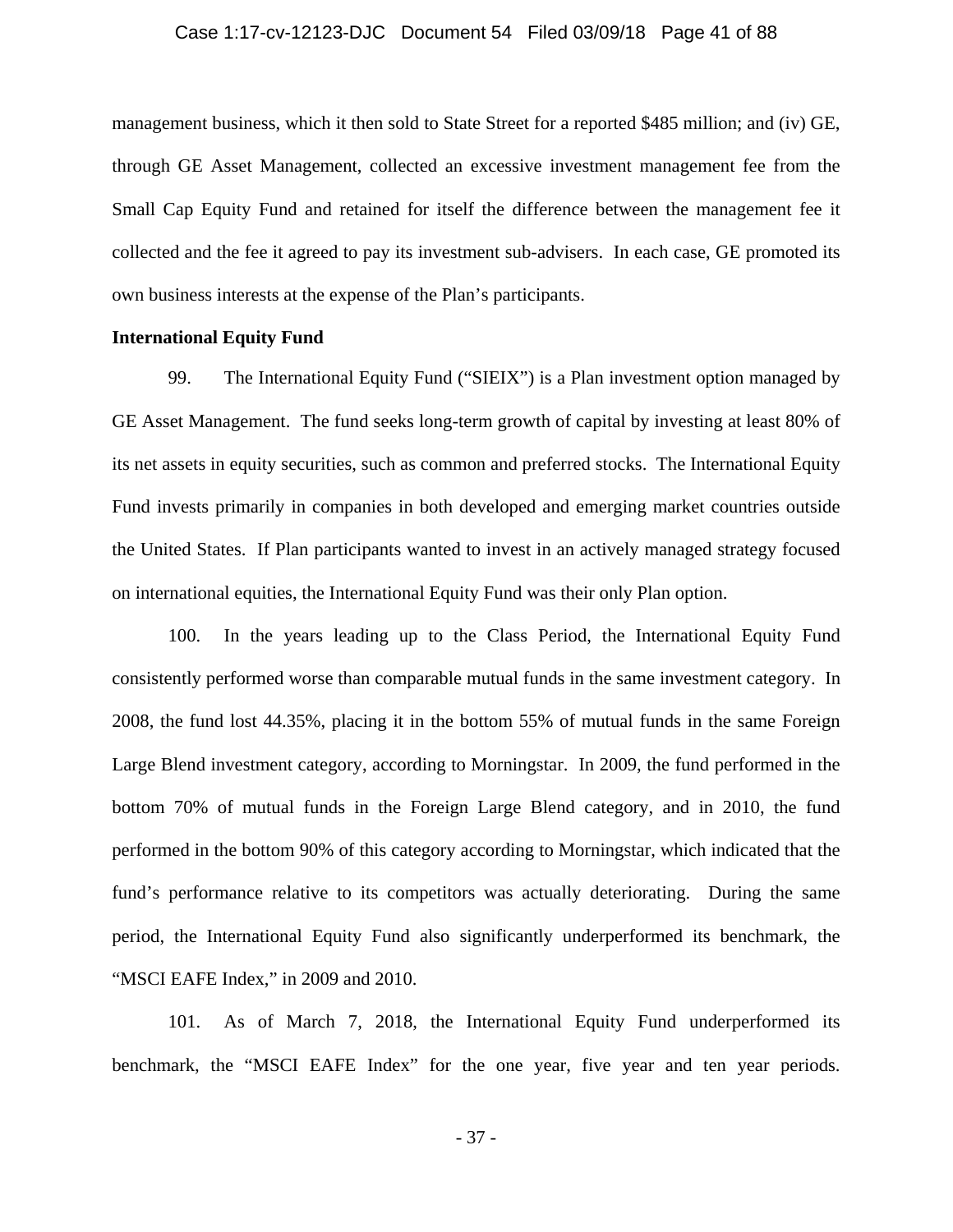### Case 1:17-cv-12123-DJC Document 54 Filed 03/09/18 Page 42 of 88

Additionally, the International Equity Fund failed to outperform its benchmark, the MSCI EAFE Index, in 2011, 2014, 2016 and 2017.

102. If the Plan fiduciaries had faithfully executed their fiduciary duties to the Plan and its participants they would have selected one of the many better performing funds available with comparable strategies. For example, as of March 7, 2018, the Fidelity Overseas Fund ("FOSFX") achieved a five-year trailing return of 9.88%, or approximately 4.32% above the return achieved by the International Equity Fund during this timeframe.

103. The following table summarizes the poor performance and cumulative harm to investors in the International Equity Fund as compared to other available investment alternatives that were not included in the Plan:

|                               |                   |          |           |           |          |           |        |                   | <b>Compounded</b>  |
|-------------------------------|-------------------|----------|-----------|-----------|----------|-----------|--------|-------------------|--------------------|
|                               |                   |          |           |           |          |           |        | <b>Cumulative</b> | Annual             |
| Fund                          | 2011              | 2012     | 2013      | 2014      | 2015     | 2016      | 2017   | <b>Returns</b>    | <b>Growth Rate</b> |
| <b>SIEIX</b>                  | $-15.89\%$ 20.79% |          | $21.65\%$ | $-7.68\%$ | $-0.46%$ | $-0.97\%$ | 22.69% | 37.99%            | 4.71%              |
| <b>Fidelity Overseas Fund</b> |                   |          |           |           |          |           |        |                   |                    |
| <b>IGOSFX</b>                 | $-15.96\%$        | 25.04%   | 26.79%    | $-3.64%$  | 8.25%    | $-1.32%$  | 29.65% | 77.81%            | 8.57%              |
| $+/-SIEIX$                    | $-0.07\%$         | 4.25%    | 5.14%     | 4.04%     | 8.71%    | $-0.35%$  | 6.96%  | 39.81%            | 3.86%              |
| <b>Schwab International</b>   |                   |          |           |           |          |           |        |                   |                    |
| Core Equity Fund              |                   |          |           |           |          |           |        |                   |                    |
| (SICNX)                       | $-12.10\%$        | 23.73%   | 23.95%    | $-4.49%$  | 3.40%    | 1.84%     | 25.45% | 70.09%            | 7.88%              |
| $+\angle$ -SIEIX              | 3.79%             | 2.94%    | 2.30%     | 3.19%     | 3.86%    | 2.81%     | 2.76%  | 32.09%            | 3.17%              |
| <b>T. Rowe Price Overseas</b> |                   |          |           |           |          |           |        |                   |                    |
| <b>Stock Fund (TROSX)</b>     | $-10.12%$         | 18.59%   | 21.75%    | $-4.49%$  | $-2.56%$ | 2.90%     | 27.02% | 57.85%            | 6.74%              |
| $+/-SIEIX$                    | 5.77%             | $-2.20%$ | 0.10%     | 3.19%     | $-2.10%$ | 3.87%     | 4.33%  | 19.86%            | 2.03%              |
| <b>DFA</b> International Core |                   |          |           |           |          |           |        |                   |                    |
| <b>Equity (DFIEX)</b>         | $-15.11%$         | 18.74%   | 23.43%    | $-5.98%$  | $-0.21%$ | 5.34%     | 28.05% | 57.45%            | 6.70%              |
| $+/-SIEIX$                    | 0.78%             | $-2.05%$ | 1.78%     | 1.70%     | 0.25%    | 6.31%     | 5.36%  | 19.46%            | 1.99%              |

**GE ERISA International Equity Fund (SIEIX) As Compared to Peer Group Investments January 1, 2011 through December 31, 2017**

104. As the chart above shows, the International Equity Fund's cumulative return from 2011 through 2017 was only 37.99%, compared to available alternative investments such as FOSFX, SICNX, TROSX, and DFIEX which returned 77.81%, 70.09%, 57.85% and 57.45%,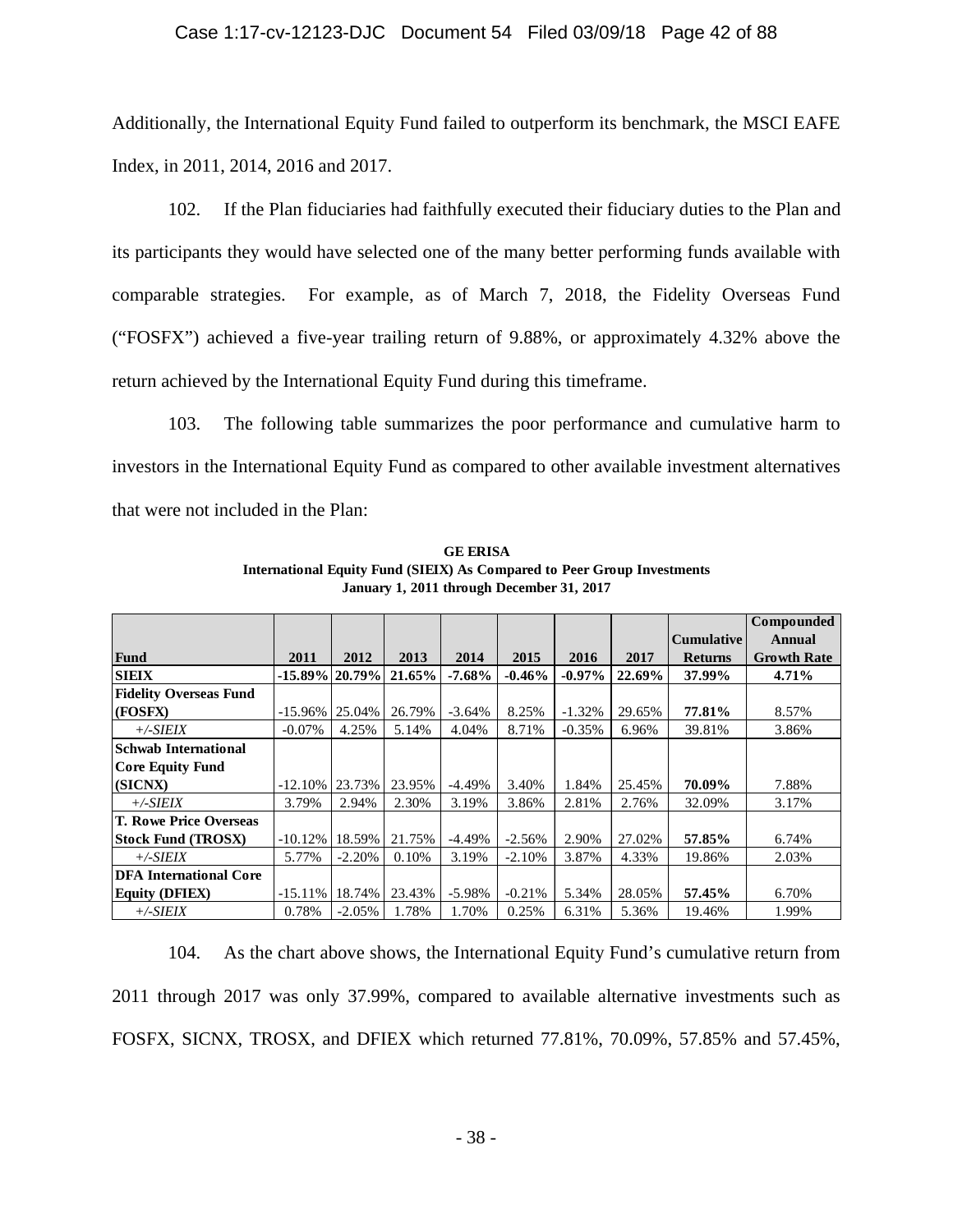### Case 1:17-cv-12123-DJC Document 54 Filed 03/09/18 Page 43 of 88

respectively, during that period. Thus, FOSFX achieved cumulative returns that were *39.81%*<sup>8</sup> *more* than the International Equity Fund representing approximately a *105%* increase in returns when compared to the International Equity Fund. Even the "worst" performing comparable fund in this group, DFIEX, achieved cumulative returns that were 19.46% more than the International Equity Fund, representing approximately a 51% increase in returns when compared to the International Equity Fund. Similarly, the compound annual growth rate ("CAGR") of the International Equity Fund amounted to only 4.71% during the 2011 to 2017 period. By comparison, the FOSFX, SICNX, TROSX, and DFIEX funds achieved superior CAGRs of 8.57%, 7.88%, 6.74%, and 6.70%, respectively, during that period.

105. Defendants used Plan participants as a captive investor base to prop up the International Equity Fund even as it experienced a rash of redemptions from non-Plan participants during the Class Period as a result of poor performance. From 2011 to 2016, the fund experienced a net outflow of investor assets. The fair value of the total investments in the fund declined from \$2.36 billion as of December 31, 2011, to \$1.19 billion by December 31, 2016, a decline of nearly 50%. Meanwhile, the fair value of Plan participants' assets in the fund actually *increased* during this same timeframe, from about \$950 million to over \$1 billion. As a result, the proportion of the International Equity Fund that consisted of assets from Plan participants more than doubled, from about 40% as of December 31, 2011 to about 86% by December 31, 2016.

1

<sup>8</sup> The percentages in these charts reflect underlying figures involving more than two decimal places for accuracy, but are shown as rounded to only two decimal places for simplicity of presentation. Consequently, when the differences between percentage rates of return are computed, the presented results may appear to be off a basis point, or a difference of one hundredth of one percent, but are actually an accurate calculation that has been rounded back to two decimal places.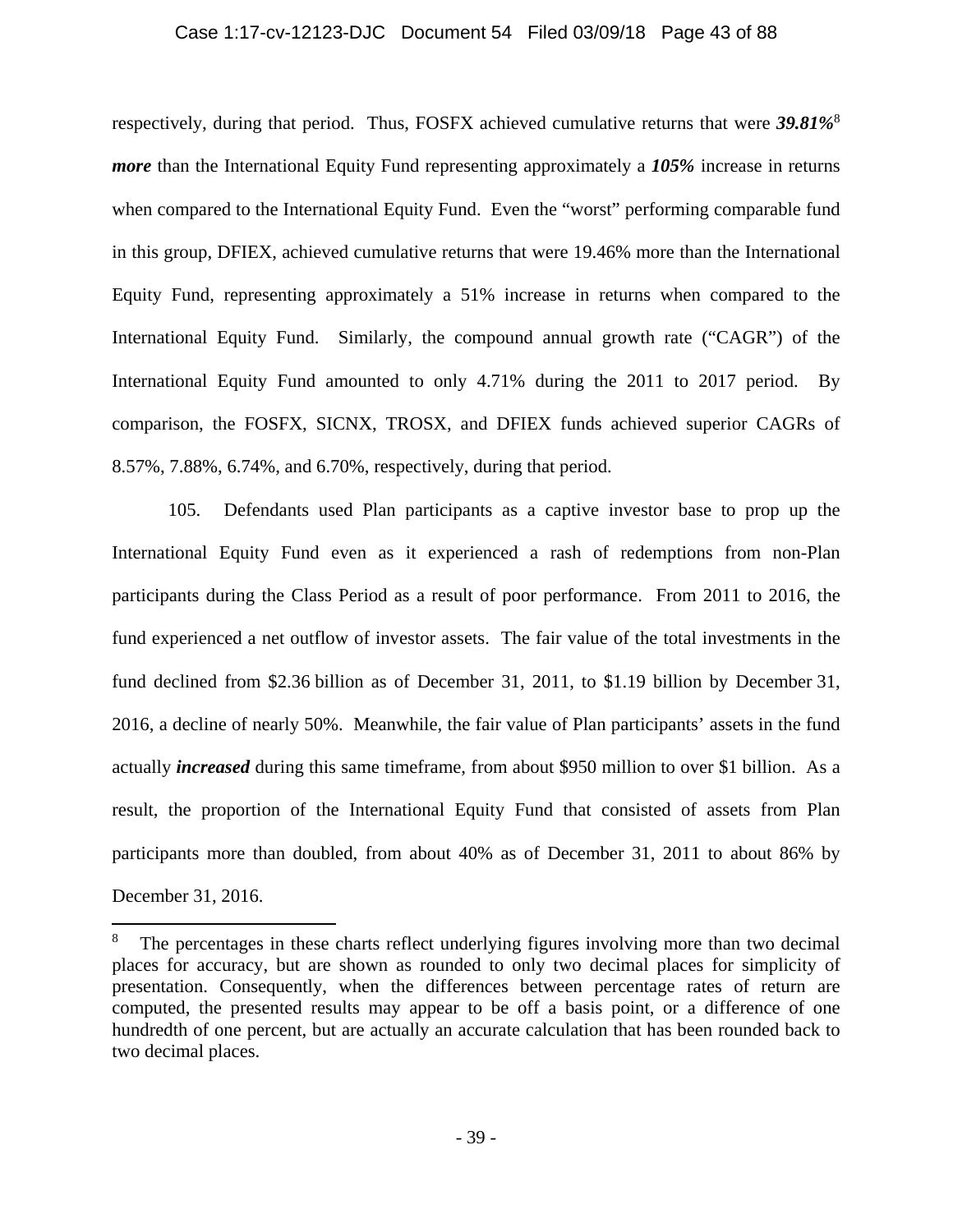### Case 1:17-cv-12123-DJC Document 54 Filed 03/09/18 Page 44 of 88

106. A fiduciary acting in the best interest of the Plan's participants and with due care would have removed the International Equity Fund from the Plan. Defendants, however, had business and financial incentives to keep the International Equity Fund in the Plan. Even though the International Equity Fund performed poorly, GE Asset Management – and thereby GE – collected millions of dollars in advisory fees from Plan participants. Furthermore, the International Equity Fund's fee revenue enhanced the value of GE Asset Management, which factored into the reported \$485 million price GE received from its 2016 sale of GE Asset Management to State Street.

107. Not replacing the International Equity Fund with a better option had a negative impact on Plan participants. Listed in the table below is the hypothetical growth of a \$950 million investment, the fair value of total Plan participant investments in the GE International Equity Fund as of January 1, 2012, compared to the above peer group investments.

**(In Thousands of Dollars, Except Percentages) GE ERISA Hypothetical Growth of International Equity Fund (SIEIX) Compared to Peer Group Investments January 1, 2012 through December 31, 2017**

|                                               |                | Compounded           |                            |
|-----------------------------------------------|----------------|----------------------|----------------------------|
|                                               | Cumulative     | <b>Annual Growth</b> | <b>Hypothetical Growth</b> |
| Fund                                          | <b>Returns</b> | Rate                 | of \$950,000*              |
| <b>SIEIX</b>                                  | 64.06%         | 8.60%                | \$1,558,605                |
| Fidelity Overseas Fund (FOSFX)                | 111.57%        | 13.30%               | \$2,009,944                |
| Schwab International Core Equity Fund (SICNX) | 93.50%         | 11.63%               | \$1,838,246                |
| DFA International Core Equity (DFIEX)         | 85.48%         | 10.85%               | \$1,762,063                |
| T. Rowe Price Overseas Stock Fund (TROSX)     | 75.63%         | 9.84%                | \$1,668,454                |

\*This amount represents the approximate fair value of the Plan's investments in the GE Fund as of January 1, 2012, expressed in thousands of dollars.

#### **Strategic Investment Fund**

108. The Strategic Investment Fund (or "SIIVX") was a Plan investment option managed by GE Asset Management. According to the Plan Document, it was removed by the BPIC in October 2017 as a Plan investment option and as of November 30, 2017 went out of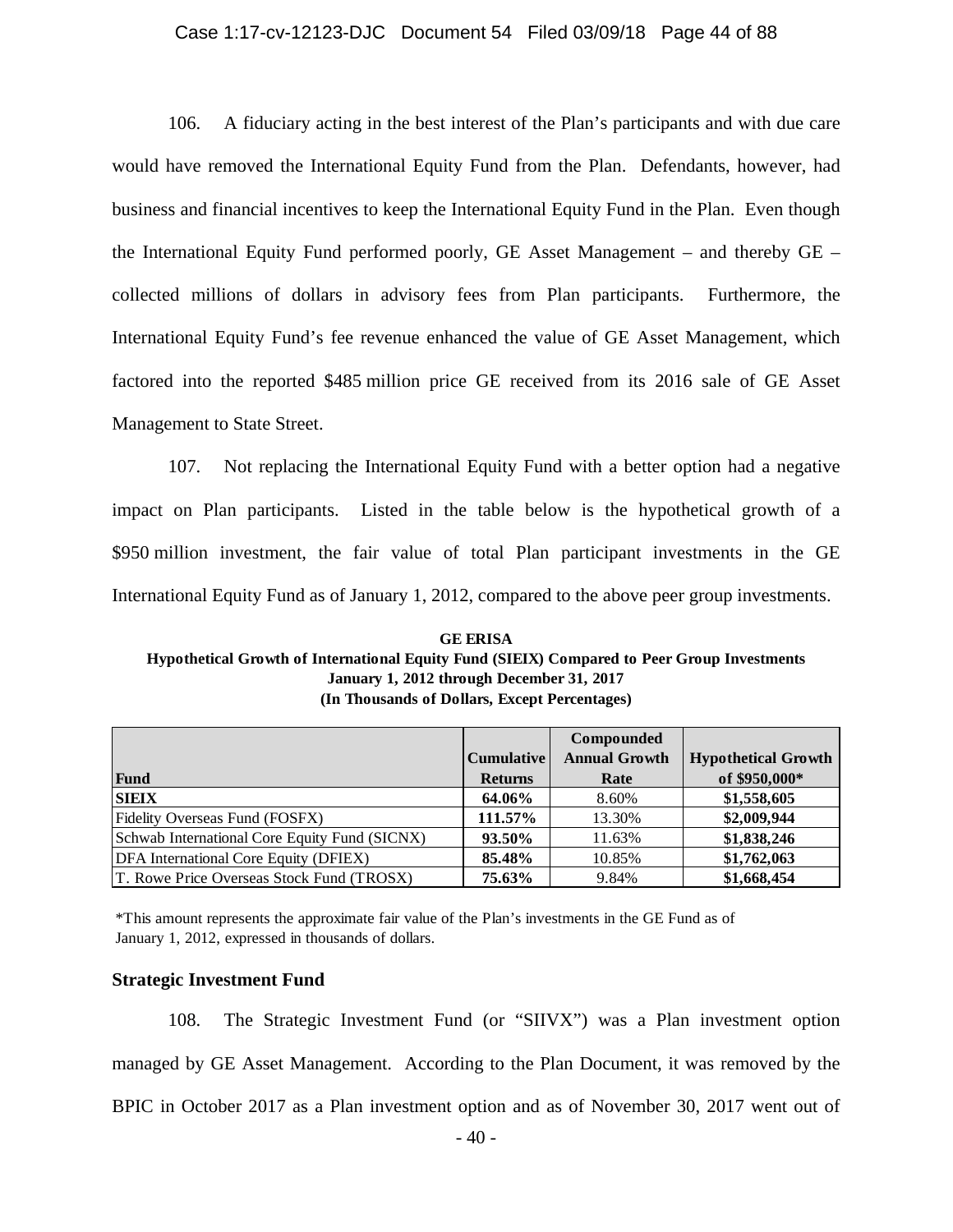### Case 1:17-cv-12123-DJC Document 54 Filed 03/09/18 Page 45 of 88

business. The fund sought maximum total return (total return includes both income and capital appreciation) by investing primarily in a combination of U.S. and non-U.S. equity and debt securities and cash. If Plan participants wanted to invest in an actively managed mixed equity/debt strategy, the Strategic Investment Fund was their only Plan option.

109. In the years leading up to the Class Period, the Strategic Investment Fund consistently performed worse than comparable mutual funds in the same investment category. In 2008, the fund lost 28.88%, placing it in the bottom 55% of mutual funds in the same Moderate Allocation category, according to Morningstar. In 2009, the fund performed in the bottom 67% of mutual funds in the Moderate Allocation category, and in 2010, the fund performed in the bottom 85% of this category according to Morningstar, which indicated that the fund's performance relative to its competitors was actually deteriorating.

110. The performance of the Strategic Investment Fund remained subpar during the Class Period. The fund failed to outperform its Morningstar benchmark, the MS Moderate Target Risk Index, in 2011, 2014 and  $2016$ . The fund also performed worse than the average fund in its Morningstar category, the Moderate Allocation category, during 2011, 2014 and 2016. For example in 2016, the year prior to the fund's closing, the Strategic Investment Fund performed in the bottom 78% of mutual funds in the same moderate allocation category.

111. More than 900 funds make up the Moderate Allocation category (defined as funds with a 50% to 70% equity allocation), meaning that the Plan fiduciaries had hundreds of better performing, non-proprietary mutual funds to choose from at the start of the Class Period that

 $\overline{a}$ 

<sup>9</sup> The fund uses three benchmarks: the S&P 500 Index, the MSCI All Country World ex-US Index and the Barclays Capital U.S. Aggregate Bond Index. Instead of using three indexes, or calculating some blended average, the Morningstar benchmark is a reasonable alternative and designed to serve as an appropriate benchmark for funds with a similar investment strategy and risk profile to that of the Strategic Investment Fund.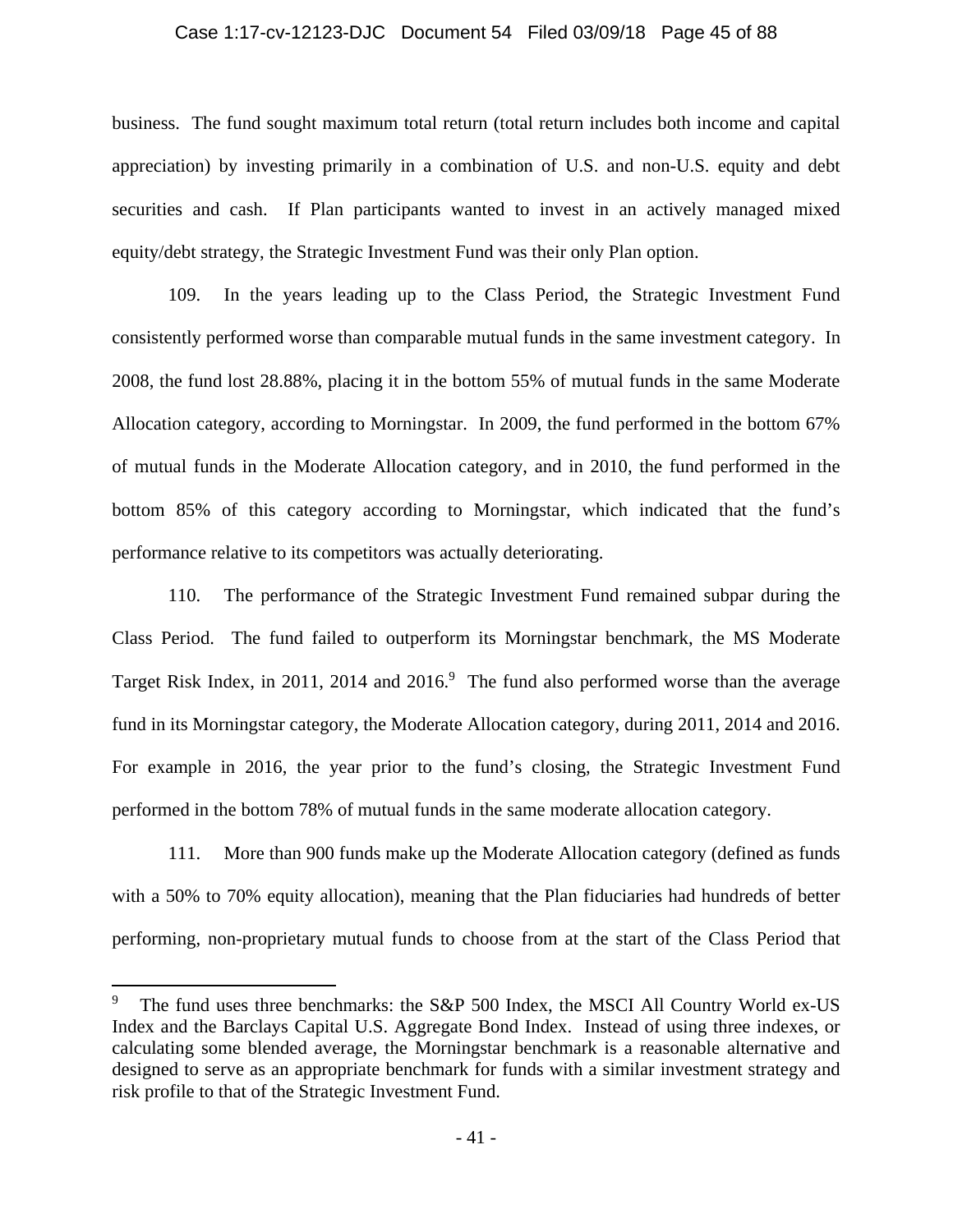### Case 1:17-cv-12123-DJC Document 54 Filed 03/09/18 Page 46 of 88

offered a comparable investment strategy. The Plan fiduciaries, however, did not select these funds for inclusion in the Plan which enabled GE to earn millions of dollars in fee income.

112. If the Plan fiduciaries had faithfully executed their fiduciary duties to the Plan and its participants, they would have selected one of the hundreds of better performing funds available with a comparable strategy. For example, as of November 30, 2017, the T. Rowe Price Capital Appreciation fund ("PRWCX") achieved a five-year trailing return of 12.62%, or approximately 5.20% above the 7.42% five-year trailing return achieved by the Strategic Investment Fund prior to its closing on November 30, 2017.

113. Even certain funds that charged lower fees than the Strategic Investment Fund achieved superior rates of return. This is significant because, as one of the largest retirement plans in the United States, the Plan should have been able to provide Plan participants with investment options that achieved superior returns at a fraction of the cost to retail investors or even other smaller retirement plans. GE Asset Management charged investor class shares in the Strategic Investment Fund fees and expenses ranging from 0.34% to 0.36% until the sale of GE Asset Management to State Street.<sup>10</sup> By contrast, the American Funds American Balanced Fund Class R-6 ("RLBGX") charged investors fees and expenses of approximately 0.29% for a comparable strategy. Yet, as of November 30, 2017, this fund achieved a superior five-year trailing return of 11.27%, or approximately 3.85% above the return achieved by the Strategic Investment Fund prior to its closing. Similarly, the Vanguard Wellington Fund Admiral Shares ("VWENX") charged fees and expenses of approximately 0.16% to 0.18% for a comparable strategy. Yet, as of November 30, 2017, this fund achieved a superior five-year trailing return of

 $\overline{a}$ 

<sup>10</sup> In early 2017, after the sale to State Street, GE Asset Management adopted a partially passive investment strategy for the Strategic Investment Fund and lowered the fees and expenses charged to investors to 0.32%, including waivers.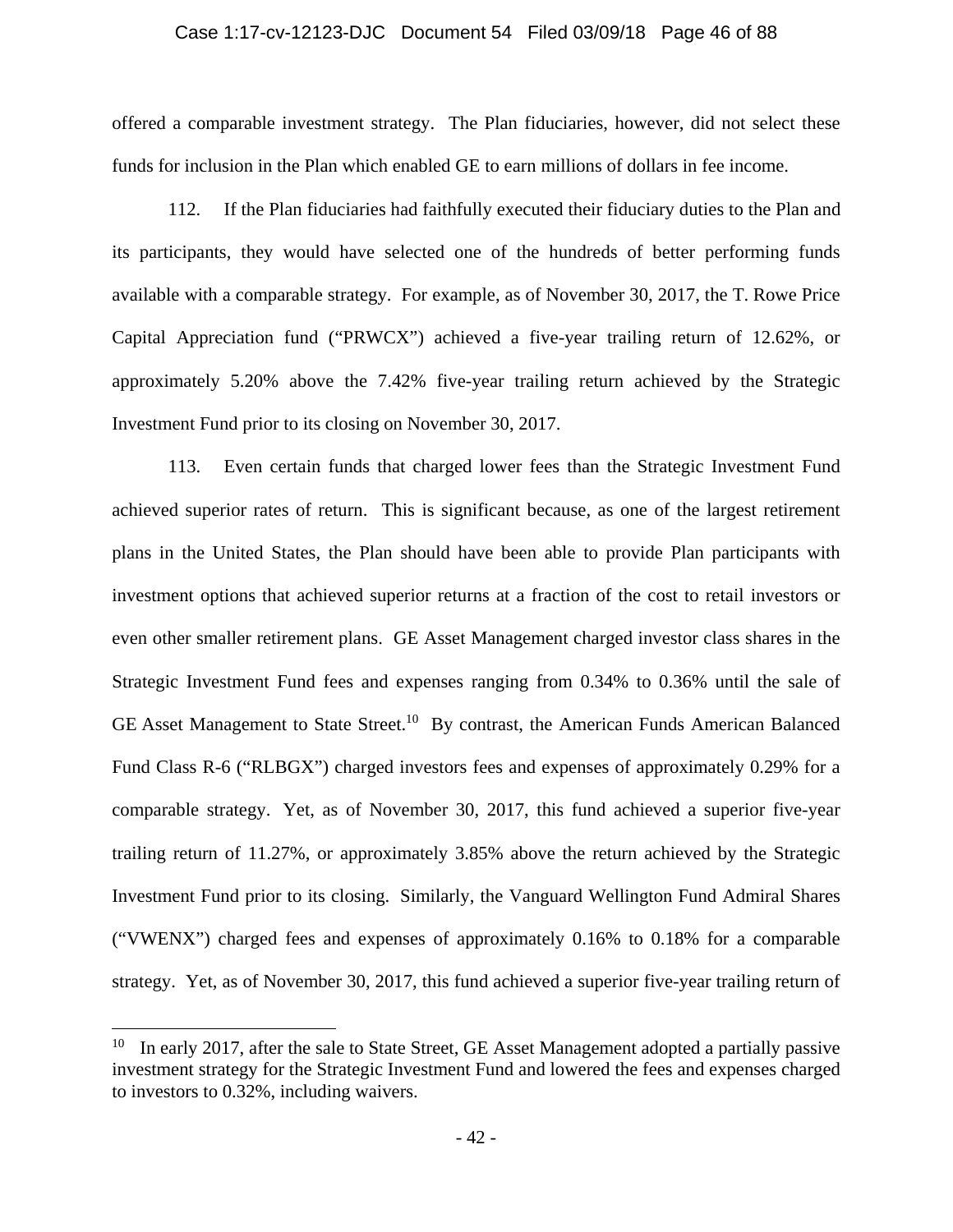10.82%, or approximately 3.4% above the return achieved by the Strategic Investment Fund prior to its closing.

114. The following table summarizes the poor performance and cumulative harm to investors in the Strategic Investment Fund as compared to other available investment alternatives that were not included in the Plan:

|                                |          |          |        |        |           |          |                   | Compounded         |
|--------------------------------|----------|----------|--------|--------|-----------|----------|-------------------|--------------------|
|                                |          |          |        |        |           |          |                   | Annual             |
|                                |          |          |        |        |           |          | <b>Cumulative</b> | <b>Growth Rate</b> |
| <b>Fund</b>                    | 2011     | 2012     | 2013   | 2014   | 2015      | $2016 *$ | <b>Returns</b>    |                    |
| <b>SIIVX</b>                   | $-2.56%$ | 12.85%   | 16.78% | 4.88%  | $-1.18%$  | 5.52%    | 40.44%            | 5.82%              |
| T. Rowe Price Capital          |          |          |        |        |           |          |                   |                    |
| <b>Appreciation Fund</b>       |          |          |        |        |           |          |                   |                    |
| (PRWCX)                        | 3.19%    | 14.70%   | 22.43% | 12.25% | 5.42%     | 8.22%    | 85.57%            | 10.85%             |
| $+\angle SIIVX$                | 5.75%    | 1.85%    | 5.65%  | 7.37%  | 6.60%     | 2.70%    | 45.13%            | 5.03%              |
| Dodge & Cox Balanced           |          |          |        |        |           |          |                   |                    |
| Fund (DODBX)                   | $-1.66%$ | 18.32%   | 28.37% | 8.87%  | $-2.87\%$ | 16.56%   | 84.10%            | 10.71%             |
| $+\angle SIIVX$                | 0.90%    | 5.47%    | 11.59% | 3.99%  | $-1.69%$  | 11.04%   | 43.67%            | 4.88%              |
|                                |          |          |        |        |           |          |                   |                    |
| <b>American Funds American</b> |          |          |        |        |           |          |                   |                    |
| <b>Balanced (RLBGX)</b>        | 4.16%    | 14.57%   | 22.12% | 9.22%  | 2.03%     | 8.90%    | 76.85%            | 9.97%              |
| $+\angle SIIVX$                | 6.72%    | 1.72%    | 5.34%  | 4.34%  | 3.21%     | 3.38%    | 36.42%            | 4.15%              |
| <b>Vanguard Wellington</b>     |          |          |        |        |           |          |                   |                    |
| <b>Fund Admiral Shares</b>     |          |          |        |        |           |          |                   |                    |
| (VWENX)                        | 3.95%    | 12.67%   | 19.76% | 9.90%  | 0.14%     | 11.09%   | 71.48%            | 9.41%              |
| $+\angle SIIVX$                | 6.51%    | $-0.18%$ | 2.98%  | 5.02%  | 1.32%     | 5.57%    | 31.05%            | 3.58%              |
| <b>Fidelity Puritan Fund</b>   |          |          |        |        |           |          |                   |                    |
| (FPURX)                        | 0.67%    | 13.79%   | 20.34% | 10.75% | 1.77%     | 5.03%    | 63.19%            | 8.50%              |
| $+\angle SIIVX$                | 3.23%    | 0.94%    | 3.56%  | 5.87%  | 2.95%     | $-0.49%$ | 22.75%            | 2.68%              |

**GE ERISA GE Strategic Investment Fund (SIIVX) As Compared to Peer Group Investments January 1, 2011 through December 31, 2016 \***

**\***According to the Plan Document, as of November 30, 2017, the Strategic Investment Fund was removed as a Plan Investment Option.

115. As the chart above shows, the Strategic Investment Fund's cumulative return from 2011 to 2016 was only 40.44%, compared to available alternative investments such as PRWCX, DODBX, RLBGX, VWENX, and FPRUX which returned 85.57%, 84.10%, 76.85%, 71.48%, and 63.19% respectively, during that period. Thus, PRWCX achieved cumulative returns that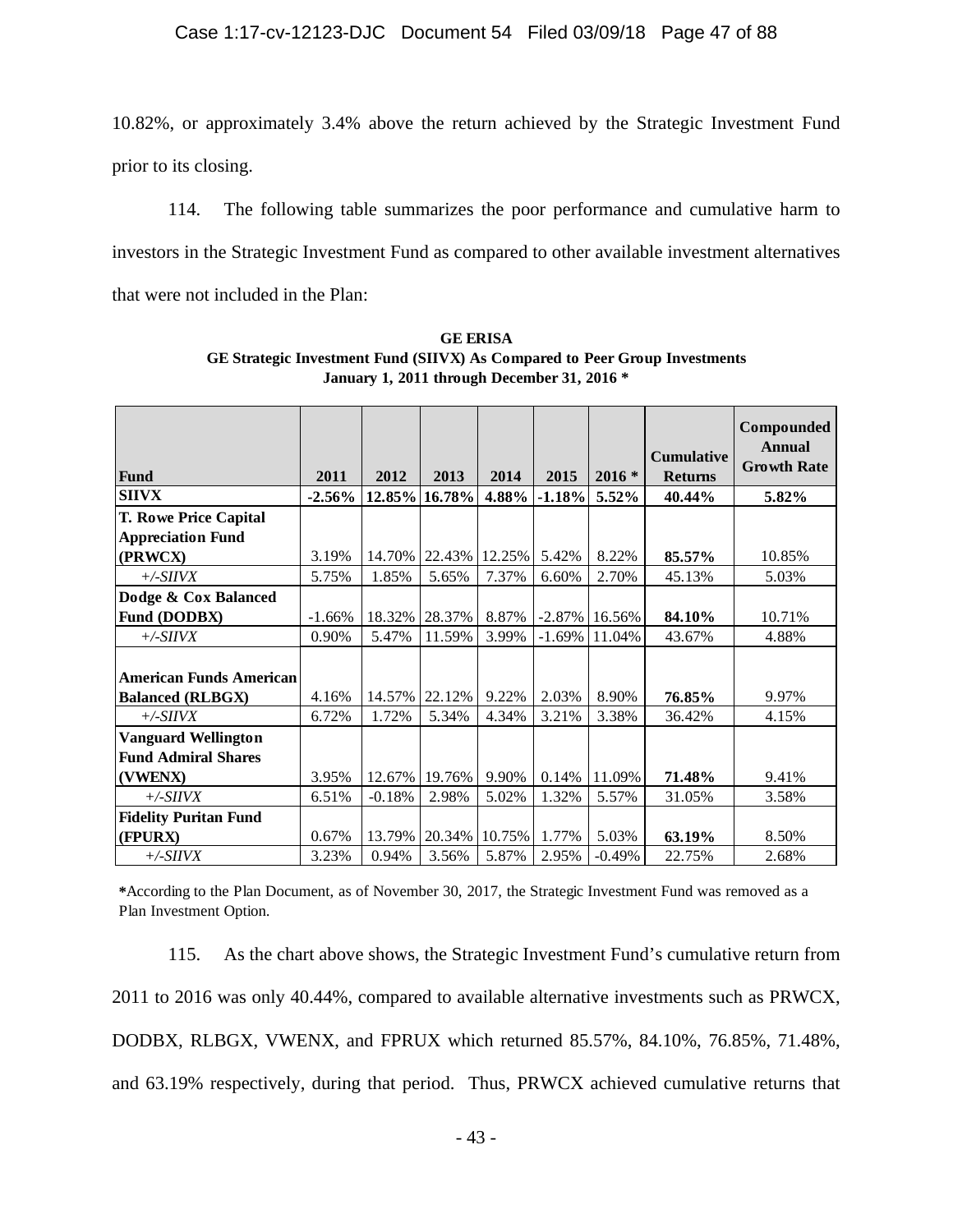### Case 1:17-cv-12123-DJC Document 54 Filed 03/09/18 Page 48 of 88

were *45.13% more* than the Strategic Investment Fund representing approximately a *111% increase* in returns when compared to the Strategic Investment Fund. Even the "worst" performing comparable fund in this group, FPRUX, achieved cumulative returns that were 22.75% more than the Strategic Investment Fund, representing approximately a 56% increase in returns when compared to the Strategic Investment Fund. Similarly, the CAGR of the Strategic Investment Fund amounted to only 5.82% during the 2011 to 2016 period. By comparison, the PRWCX, DODBX, RLBGX, VWENX, and FPRUX funds achieved superior CAGRs of 10.85%, 10.71%, 9.97%, 9.41%, and 8.50%, respectively, during that period.

116. Defendants used Plan participants as a captive investor base to prop up the Strategic Investment Fund. Throughout the Class Period, the proportion of assets in the Strategic Investment Fund made up of Plan participant assets exceeded 60%. Indeed, even as the amount of non-Plan participant assets in the fund decreased, the fair value of Plan assets in the fund increased. For example, as of December 31, 2011, Plan assets made up \$442 million of \$685 million in overall assets in the fund (or 65%), meaning that non-Plan assets constituted \$243 million. By December 31, 2016, Plan assets made up \$585 million of \$772 million in overall assets in the fund (or 76%), meaning that non-Plan assets had declined to \$187 million, or by more than 23%, even as Plan assets in the fund had increased by over 32%. In other words, as other investors were fleeing the Strategic Investment Fund, the Plan fiduciaries kept the fund in the Plan as the only available actively managed bond/stock mixed strategy investment option and failed to replace the fund with more prudent options despite the fact that such options were readily available. Notably, after State Street purchased GE Asset Management, GE Asset Management announced that it would be winding down the Strategic Investment Fund and closing the fund to new investors.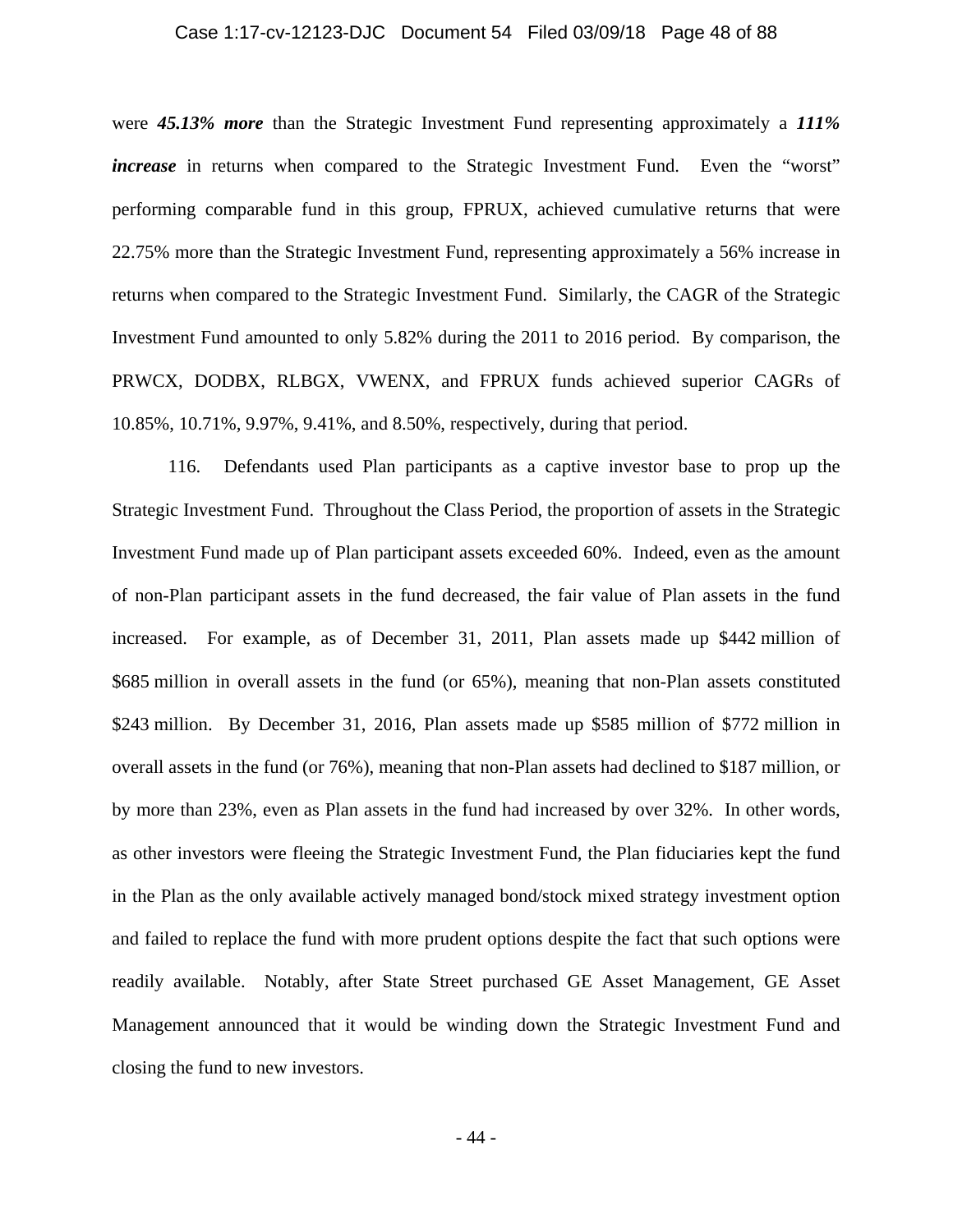## Case 1:17-cv-12123-DJC Document 54 Filed 03/09/18 Page 49 of 88

117. A fiduciary acting in the best interest of the Plan's participants and with due care would have removed the Strategic Investment Fund from the Plan. Defendants, however, had business and financial incentives to keep the Strategic Investment Fund in the Plan. Even though the Strategic Investment Fund performed poorly, GE Asset Management – and thereby GE – collected millions of dollars in advisory fees from Plan participants. Furthermore, the Strategic Investment Fund's fee revenue enhanced the value of GE Asset Management, which factored into the reported \$485 million price GE received from its sale of GE Asset Management to State Street.

118. Not replacing the Strategic Investment Fund with a better option had a negative impact on Plan participants. Listed in the table below is the hypothetical growth of a \$440 million investment, the fair value of total Plan participant investments in the GE Strategic Investment Fund as of January 1, 2012, compared to the above peer group investments.

**GE ERISA Hypothetical Growth of GE Strategic Investment Fund (SIIVX) Compared to Peer Group Investments January 1, 2012 through December 31, 2016 \* (In Thousands of Dollars, Except Percentages)**

|                                                 |                   | Compounded           |                            |
|-------------------------------------------------|-------------------|----------------------|----------------------------|
|                                                 | <b>Cumulative</b> | <b>Annual Growth</b> | <b>Hypothetical Growth</b> |
| Fund                                            | <b>Returns</b>    | Rate                 | of \$440,000**             |
| <b>SIIVX</b>                                    | 44.13%            | 7.58%                | \$634,154                  |
| Dodge & Cox Balanced Fund (DODBX)               | 87.21%            | 13.36%               | \$823,731                  |
| T. Rowe Price Capital Appreciation Fund (PRWCX) | 79.83%            | 12.45%               | \$791,263                  |
| American Funds American Balanced (RLBGX)        | 69.79%            | 11.17%               | \$747,082                  |
| Vanguard Wellington Fund Admiral Shares (VWENX) | 64.97%            | 10.53%               | \$725,860                  |
| <b>Fidelity Puritan Fund (FPURX)</b>            | 62.10%            | 10.14%               | \$713,253                  |
| Vanguard Star Investment Fund (VGSTX)           | 53.09%            | 8.89%                | \$673,606                  |

**\***According to the Plan Document, as of November 30, 2017, the Strategic Investment Fund was removed as a Plan Investment Option.

**\*\***This amount represents the approximate fair value of the Plan's investments in the GE Fund as of January 1, 2012, expressed in thousands of dollars.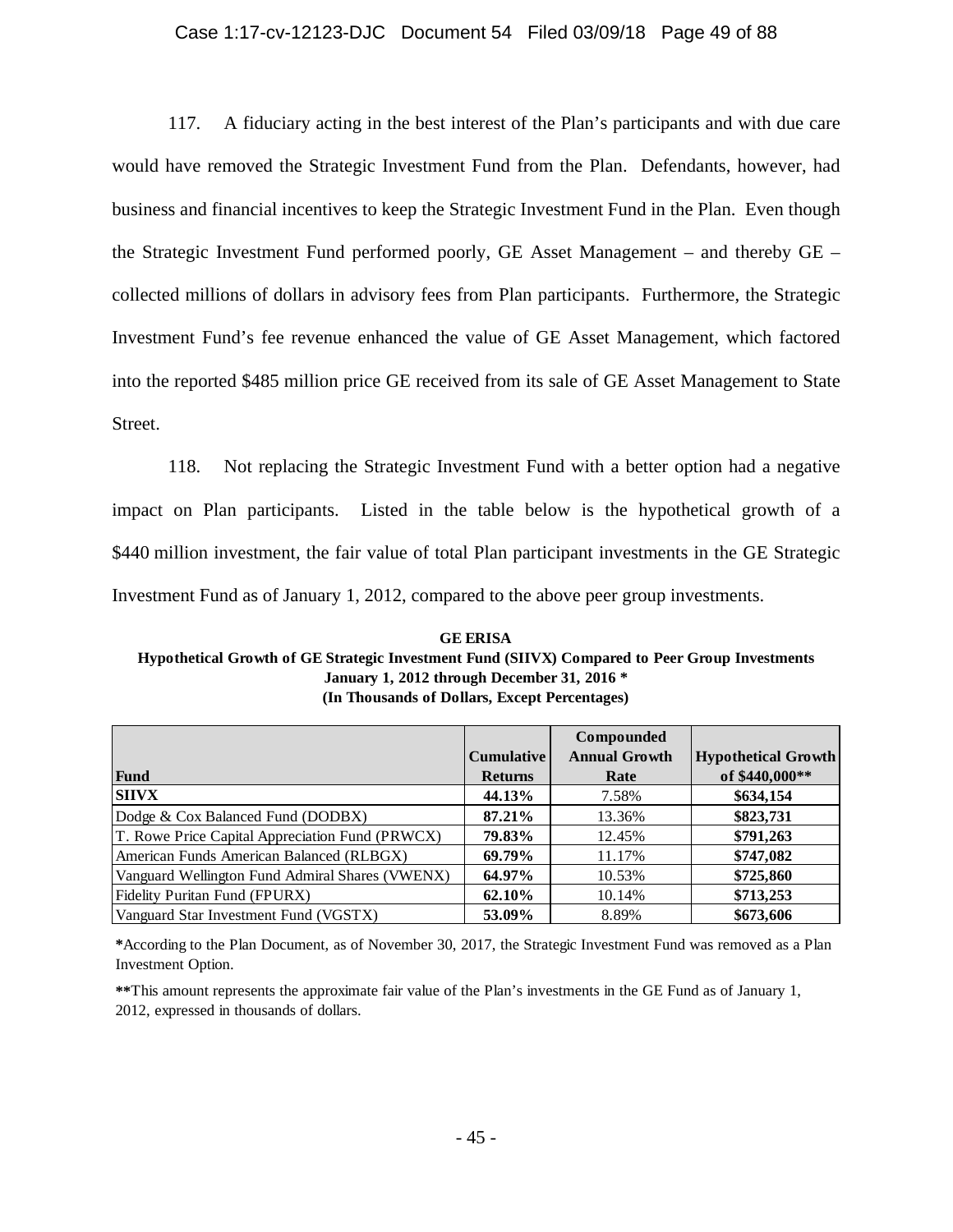### **U.S. Equity Fund**

1

119. The U.S. Equity Fund ("GESSX") is a Plan investment option managed by GE Asset Management. The fund seeks long-term growth of capital and income by investing at least 80% of its net assets in equity securities of U.S. companies, such as common and preferred stocks. The fund primarily invested in large cap U.S. equities during the Class Period. If Plan participants wanted to invest in an actively managed large cap strategy, the U.S. Equity Fund was their only Plan option.

120. In the years leading up to the Class Period, the U.S. Equity Fund performed worse than comparable mutual funds in the same investment category. In 2009, the fund achieved total returns in the bottom 60% among funds in the Morningstar Large Growth investment category, and, in 2010, the fund achieved total returns in the bottom 87% of the Morningstar Large Growth investment category, which indicated that the fund's performance relative to its competitors was actually deteriorating.

121. The performance of the U.S. Equity Fund remained subpar during the Class Period. The fund failed to outperform its benchmark, the S&P 500 Index, in 2011, 2013, 2014, 2015, 2016 and 2017. The fund also performed worse than the average fund in its category<sup>11</sup> during 2011, 2015 and 2016. As of March 7, 2018 its three-year trailing return of 9.99% was 1.92% less than its benchmark, the S&P 500. Additionally, as of March 7, 2018, the Fund underperformed its benchmark for the one year, five year, and ten year trailing period.

122. More than 1,300 funds make up the Large Blend category, meaning that Defendants had hundreds of better performing, non-proprietary mutual funds to choose from that

<sup>&</sup>lt;sup>11</sup> In 2015, the U.S. Equity Fund changed from the Large Growth Category to the Large Blend Category.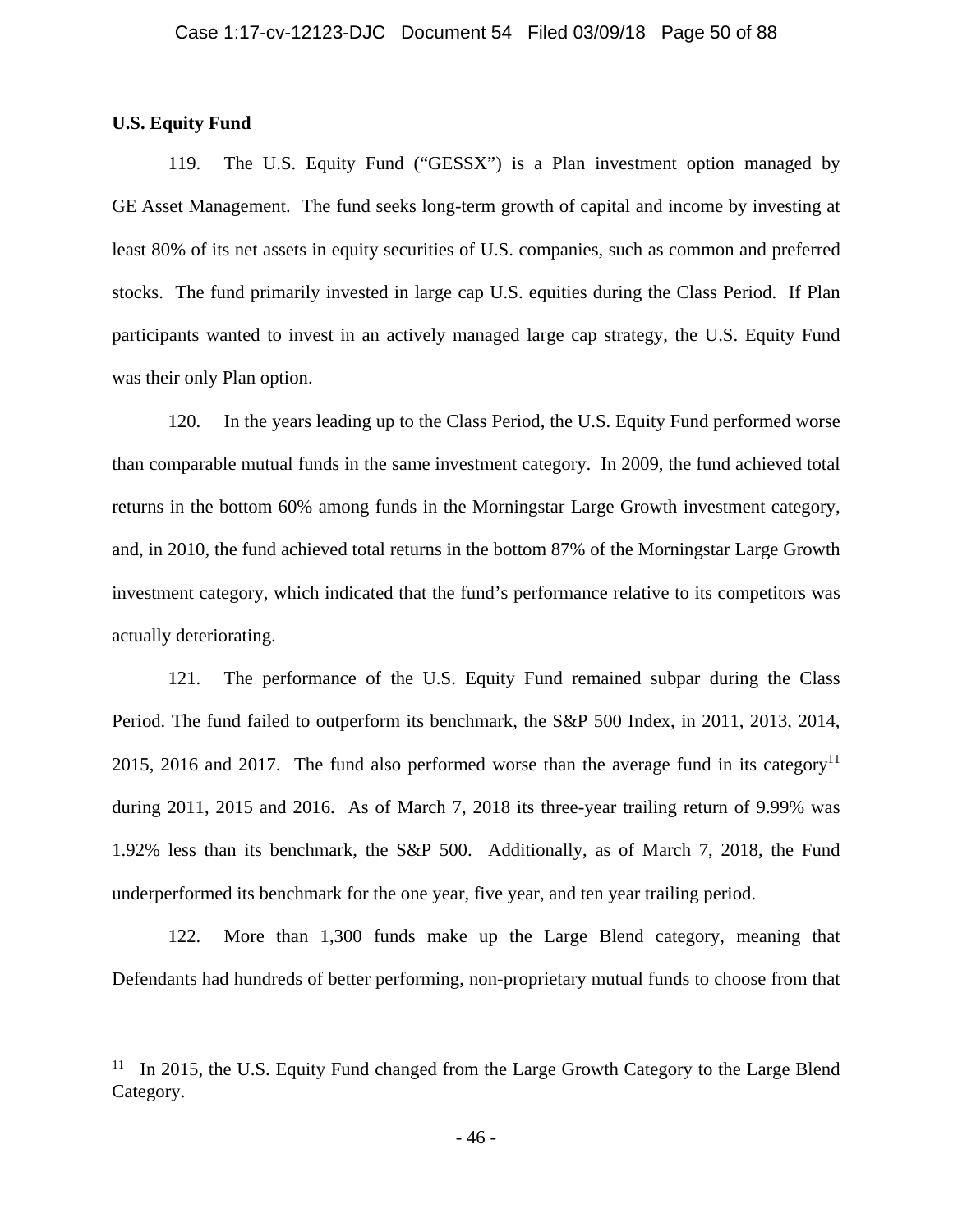### Case 1:17-cv-12123-DJC Document 54 Filed 03/09/18 Page 51 of 88

offered comparable investment strategies. The Plan fiduciaries, however, did not select these funds for inclusion in the Plan, which enabled GE to earn millions of dollars in fee income.

123. If the Plan fiduciaries had faithfully executed their fiduciary duties to the Plan and its participants they would have selected one of the hundreds of better performing funds available with comparable strategies. For example, as of March 7, 2018 the Fidelity Growth Company ("FDGRX") achieved a five-year trailing return of 20.28%, or approximately 6.92% above the return achieved by the U.S. Equity Fund during this timeframe. Likewise, as of March 7, 2018 the T. Rowe Price Institutional Large Cap Growth Fund ("TRLGX") achieved a five-year trailing return of 20.01%, or approximately 6.65% above the return achieved by the U.S. Equity Fund during this timeframe. Even the low-cost option Vanguard Growth and Income Fund ("VGIAX"), as of March 7, 2018 achieved a five-year trailing return of 14.55%, or approximately 1.19% above the return achieved by the U.S. Equity Fund during this timeframe.

124. The following table summarizes the poor performance and cumulative harm to investors in the U.S. Equity Fund as compared to other available investment alternatives that were not included in the Plan: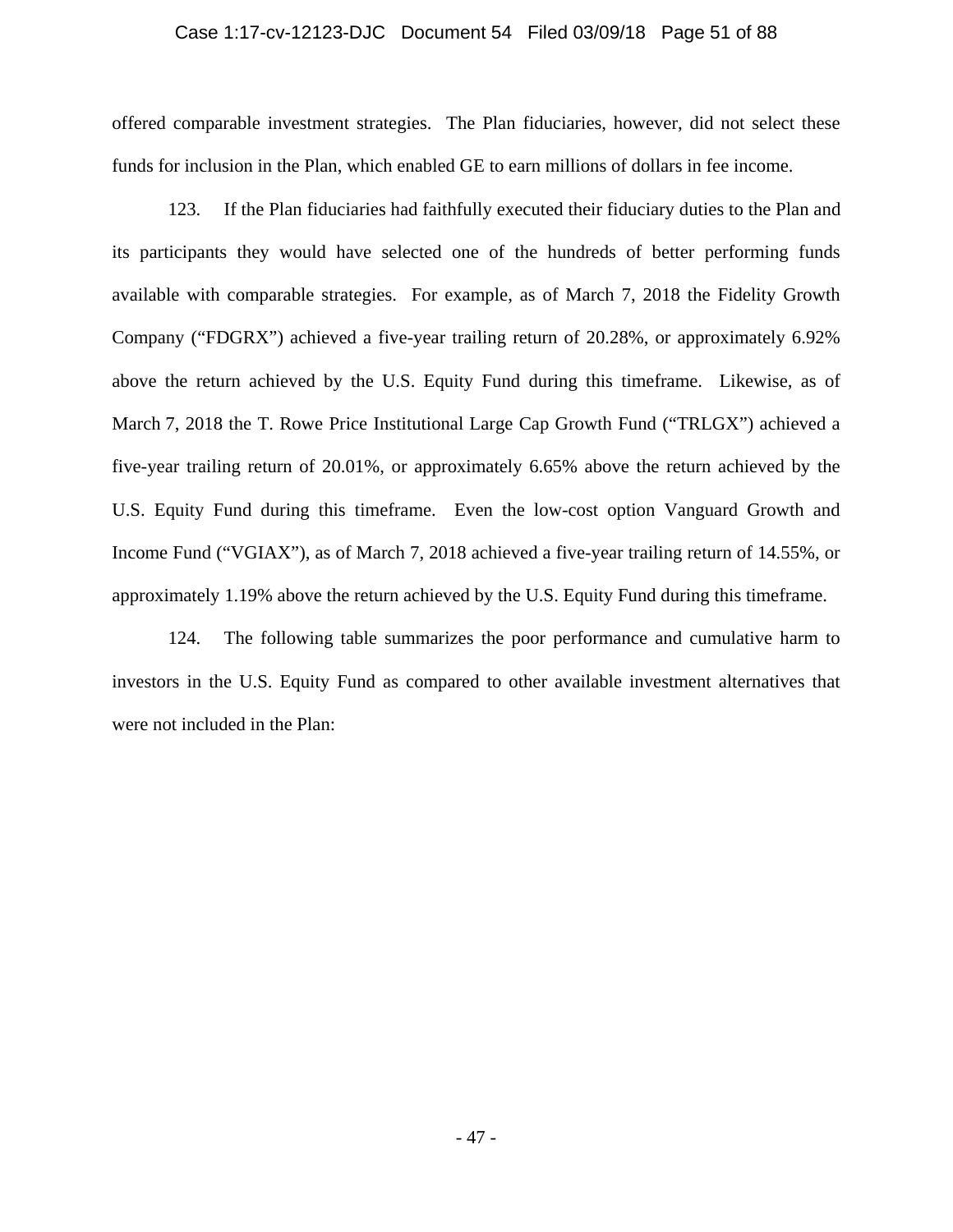|                                   |           |          |          |          |          |           |        |                   | <b>Compounded</b>  |
|-----------------------------------|-----------|----------|----------|----------|----------|-----------|--------|-------------------|--------------------|
|                                   |           |          |          |          |          |           |        | <b>Cumulative</b> | <b>Annual</b>      |
| Fund                              | 2011      | 2012     | 2013     | 2014     | 2015     | 2016      | 2017   | <b>Returns</b>    | <b>Growth Rate</b> |
| <b>GESSX</b>                      | $-2.16\%$ | 16.78%   | 35.15%   | 13.27%   | $-2.05%$ | 10.13%    | 20.50% | 127.36%           | 12.45%             |
| <b>Fidelity Growth Company</b>    |           |          |          |          |          |           |        |                   |                    |
| (FDGRX)                           | 0.67%     | 18.52%   | 37.61%   | 14.44%   | 7.83%    | 6.01%     | 36.76% | 193.74%           | 16.64%             |
| $+/-GESSX$                        | 2.83%     | 1.74%    | 2.46%    | 1.17%    | 9.88%    | $-4.12%$  | 16.26% | 66.38%            | 4.19%              |
| T. Rowe Price Institutional       |           |          |          |          |          |           |        |                   |                    |
| Large Cap Growth Fund             |           |          |          |          |          |           |        |                   |                    |
| (TRLGX)                           | $-1.40%$  | 17.55%   | 44.44%   | 8.72%    | 10.08%   | 2.85%     | 37.82% | 184.00%           | 16.08%             |
| $+/-GESSX$                        | 0.76%     | 0.77%    | 9.29%    | $-4.55%$ | 12.13%   | $-7.28%$  | 17.32% | 56.64%            | 3.63%              |
| <b>PRIMECAP Odyssey Growth</b>    |           |          |          |          |          |           |        |                   |                    |
| Fund (POGRX)                      | $-2.22%$  | 16.76%   | 39.30%   | 13.92%   | 6.18%    | 8.42%     | 32.05% | 175.41%           | 15.57%             |
| $+/-GESSX$                        | $-0.06%$  | $-0.02%$ | 4.15%    | 0.65%    | 8.23%    | $-1.71%$  | 11.55% | 48.05%            | 3.12%              |
| <b>Vanguard Growth and Income</b> |           |          |          |          |          |           |        |                   |                    |
| Fund (VGIAX)                      | 2.54%     | 17.05%   | 32.74%   | 14.16%   | 2.03%    | 12.12%    | 20.80% | 151.34%           | 14.07%             |
| $+/-GESSX$                        | 4.70%     | 0.27%    | $-2.41%$ | 0.89%    | 4.08%    | 1.99%     | 0.30%  | 23.98%            | 1.62%              |
| <b>American Funds AMCAP Fund</b>  |           |          |          |          |          |           |        |                   |                    |
| (AMCPX)                           | 0.38%     | 15.67%   | 36.86%   | 12.10%   | 0.78%    | 9.04%     | 22.05% | 138.92%           | 13.25%             |
| $+/-GESSX$                        | 2.54%     | $-1.11%$ | 1.71%    | $-1.17%$ | 2.83%    | $-1.09\%$ | 1.55%  | 11.56%            | 0.80%              |

**GE ERISA GE U.S. Equity Fund (GESSX) As Compared to Peer Group Investments January 1, 2011 through December 31, 2017**

125. As the chart above shows, the U.S. Equity Fund's cumulative return during the 2011 through 2017 period was only 127.36%, compared to available alternative investments such as FDGRX, TRLGX, POGRX, VGIAX, and AMCPX which returned 193.74%, 184.00%, 175.41%, 151.34% and 138.92%, respectively, during that period. Thus, FDGRX achieved cumulative returns that were *66.38% more* than the U.S. Equity Fund representing approximately a 52% increase in returns when compared to the U.S. Equity Fund. Even the "worst" performing comparable fund in this group, ACMPX, achieved cumulative returns that were 11.56% more than the U.S. Equity Fund, representing a nearly 9% increase in returns when compared to the U.S. Equity Fund. Similarly, the CAGR of the U.S. Equity Fund amounted to only 12.45% during the 2011 through 2017 period. By comparison, the FDGRX, TRLGX, POGRX, VGIAX, and AMCPX funds achieved superior CAGRs of 16.64%, 16.08%, 15.57%, 14.07%, and 13.25%, respectively, during that period.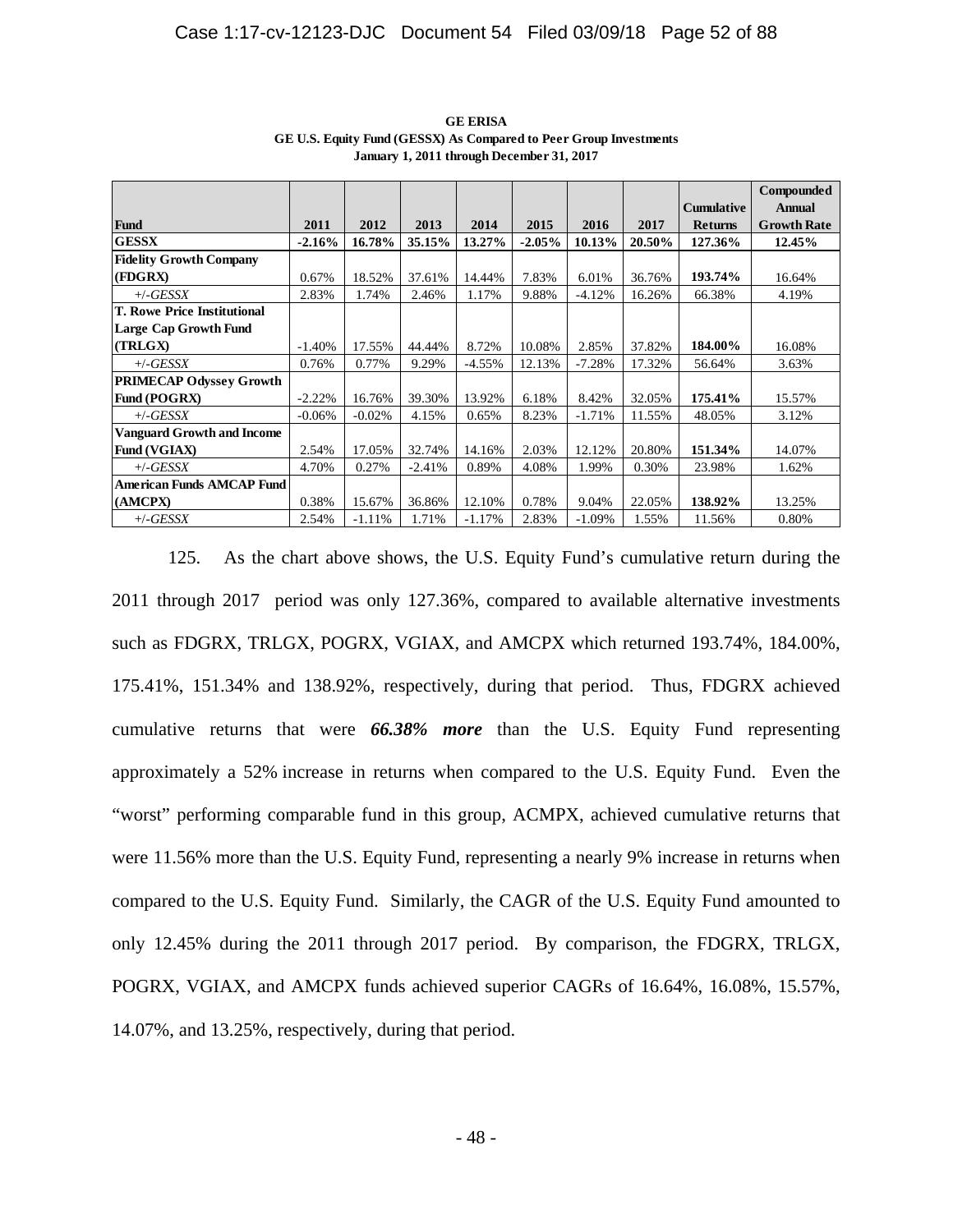### Case 1:17-cv-12123-DJC Document 54 Filed 03/09/18 Page 53 of 88

126. Defendants used Plan participants as a captive investor base to prop up the U.S. Equity Fund. Throughout the Class Period, Plan participant assets in the fund ranged from about \$2.5 billion to nearly \$3.5 billion.

127. A fiduciary acting in the best interest of the Plan's participants and with due care would have removed the U.S. Equity Fund from the Plan. Defendants, however, had business and financial incentives to keep the U.S. Equity Fund in the Plan. Even though the U.S. Equity Fund performed poorly, GE Asset Management – and thereby GE – collected millions of dollars in advisory fees from Plan participants. Furthermore, the U.S. Equity Fund's fee revenue enhanced the value of GE Asset Management, which factored into the reported \$485 million price GE received from its 2016 sale of GE Asset Management to State Street.

128. Not replacing the U.S. Equity Fund with a better option had a negative impact on Plan participants. Listed in the table below is the hypothetical growth of a \$2.5 billion investment, the fair value of total Plan participant investments in the GE U.S. Equity Fund as of January 1, 2012, compared to the above peer group investments.

**(In Thousands of Dollars, Except Percentages) GE ERISA Hypothetical Growth of GE U.S. Equity Fund (GESSX) Compared to Peer Group Investments January 1, 2012 through December 31, 2017**

| Fund                                              | <b>Cumulative</b><br><b>Returns</b> | Compounded<br><b>Annual Growth</b><br>Rate | <b>Hypothetical Growth</b><br>of \$2,500,000* |
|---------------------------------------------------|-------------------------------------|--------------------------------------------|-----------------------------------------------|
| <b>GESSX</b>                                      | 132.38%                             | 15.09%                                     | \$5,809,471                                   |
| Fidelity Growth Company (FDGRX)                   | 191.79%                             | 19.54%                                     | \$7,294,660                                   |
| T. Rowe Price Institutional Large Cap Growth Fund | 188.03%                             | 19.28%                                     | \$7,200,863                                   |
| <b>PRIMECAP Odyssey Growth Fund (POGRX)</b>       | 181.67%                             | 18.84%                                     | \$7,041,671                                   |
| Vanguard Growth and Income Fund (VGIAX)           | 145.11%                             | 16.12%                                     | \$6,127,807                                   |
| American Funds AMCAP Fund (AMCPX)                 | 138.01%                             | 15.55%                                     | \$5,950,328                                   |

\*This amount represents the approximate fair value of the Plan's investments in the GE Fund as of January 1, 2012, expressed in thousands of dollars.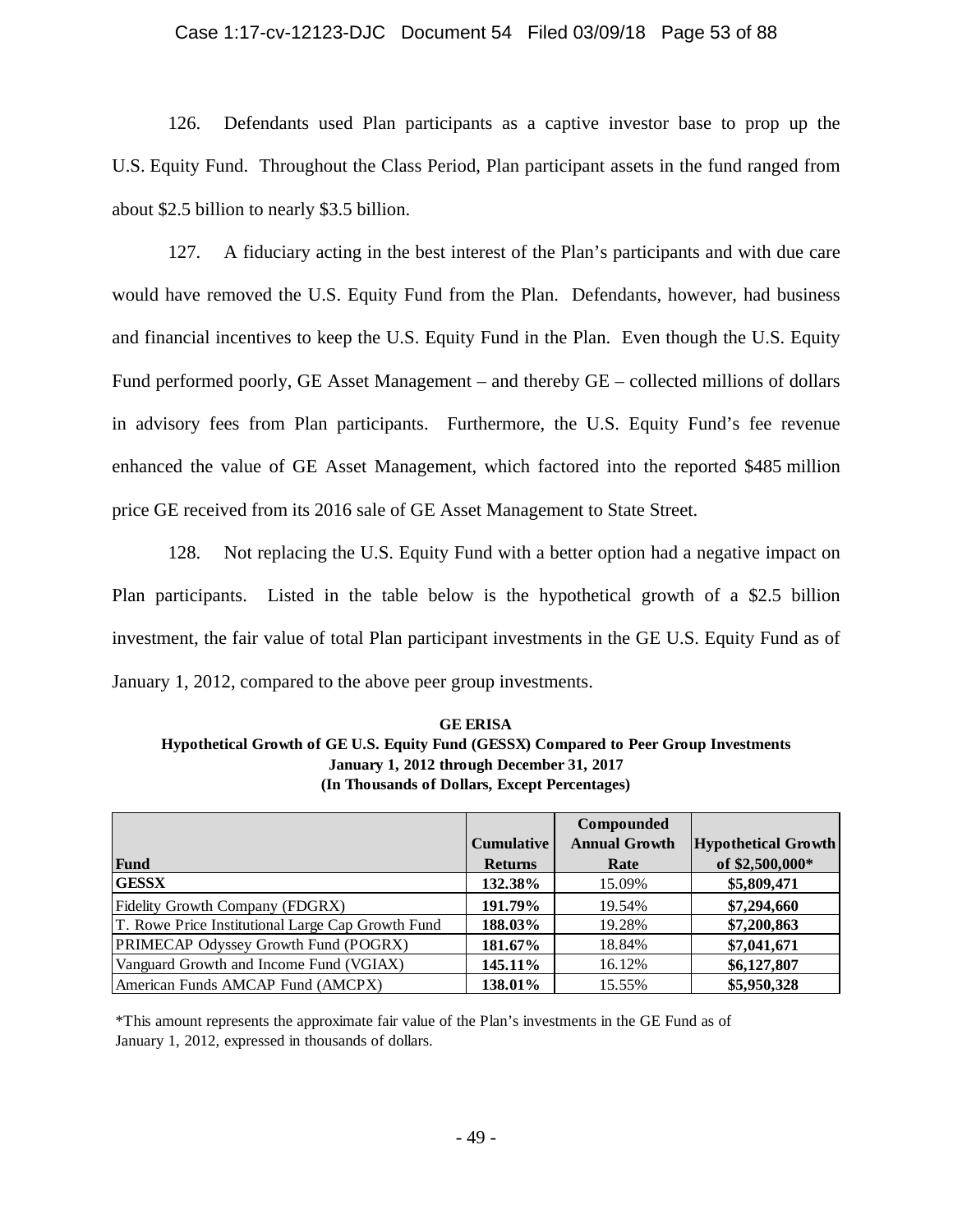# **Income Fund**

129. The Income Fund ("GESLX") is a Plan investment option managed by GE Asset Management. The fund seeks a high interest rate of return over a long-term period consistent with the preservation of capital by investing at least 80% of its net assets in debt securities. These goals, according to the Plan Document, were to be pursued "consistent with prudent investment management and preservation of capital." The fund primarily invested in debt securities with a maturity rate of more than one year during the Class Period. If Plan participants wanted to invest in an actively managed intermediate bond strategy, the U.S. Income Fund was their only Plan option.

130. Throughout the Class Period, the performance of the Income Fund varied. In two years, 2014 and 2015, it failed to clear its benchmark, the Barclays U.S. Aggregate Bond Index. Several funds in the Morningstar Intermediate-Term Bond Category, which contains more than 900 funds, were available to Defendants that offered investors comparable, or even superior, returns. Defendants, however, did not select these funds for inclusion in the Plan which enabled GE to earn millions of dollars in fee income.

131. If the Plan fiduciaries had faithfully executed their fiduciary duties to Plan participants they would have selected one of the many funds available to them with comparable strategies. For example, as of March 7, 2018 the Morgan Stanley Institutional Fund Trust Core Plus Fixed Income Portfolio Class I ("MPFIX") achieved a five-year trailing return of 4.63% or approximately 2.51% above the return achieved by the Income Fund during this timeframe. Likewise, as of March 7, 2018 the Alliance Bernstein Income Fund ("AKGAX") achieved a five-year trailing return of 3.13%, or approximately 1.01% above the return achieved by the Income Fund during this timeframe. Similarly, as of March 7, 2018, the BlackRock Total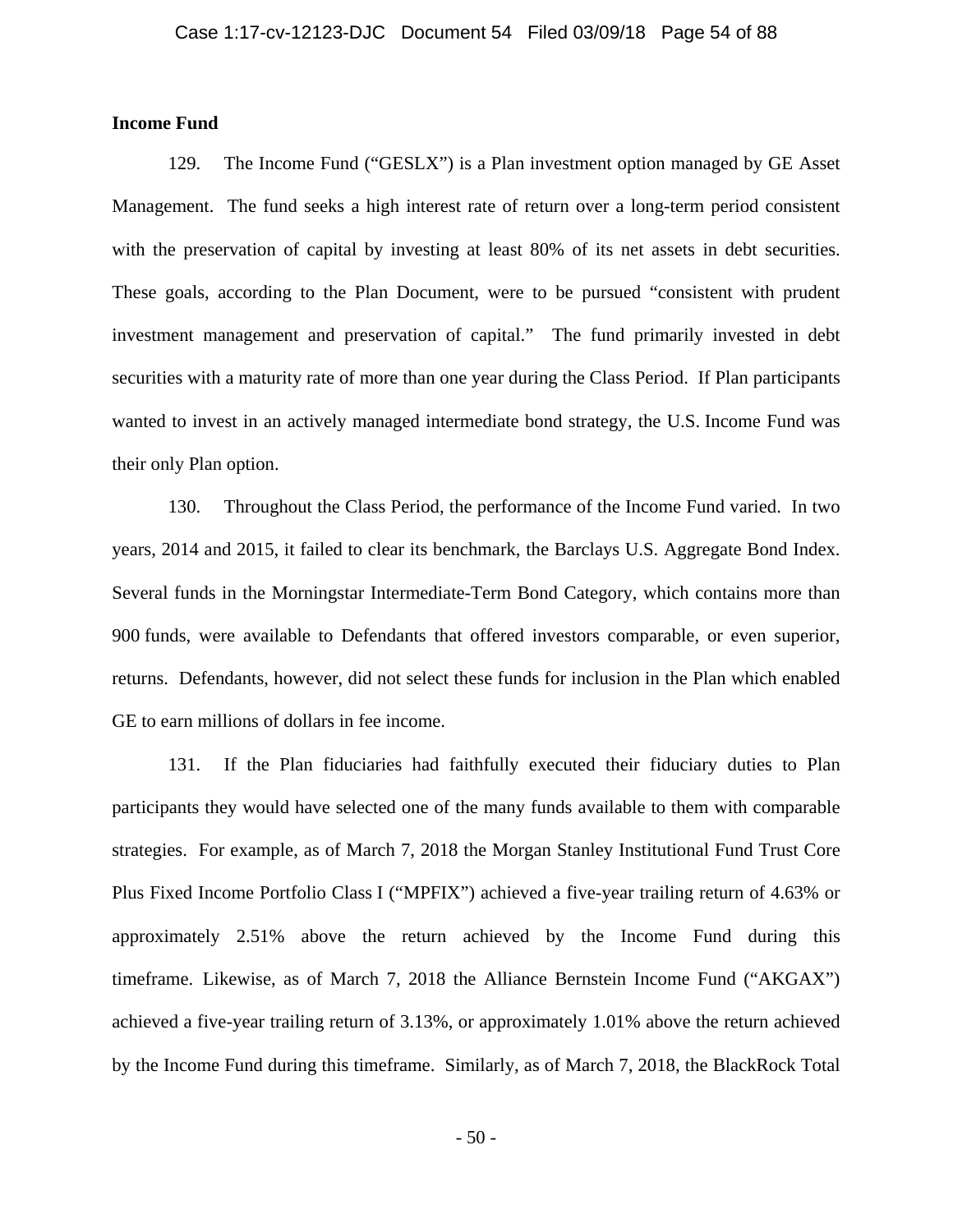Return Fund Institutional Shares ("MAHQX") achieved a five-year trailing return of 2.67%, or

approximately 0.55% above the return achieved by the Income Fund during this timeframe.

132. The following table summarizes the poor performance and cumulative harm to investors in the Income Fund as compared to other available investment alternatives that were not included in the Plan:

|                               |           |        |                 |       |           |           |       |                   | Compounded         |
|-------------------------------|-----------|--------|-----------------|-------|-----------|-----------|-------|-------------------|--------------------|
|                               |           |        |                 |       |           |           |       | <b>Cumulative</b> | <b>Annual</b>      |
| Fund                          | 2011      | 2012   | 2013            | 2014  | 2015      | 2016      | 2017  | <b>Returns</b>    | <b>Growth Rate</b> |
| <b>GESLX</b>                  | 8.01%     | 5.87%  | $-0.85\%$ 5.83% |       | 0.34%     | $3.50\%$  | 3.99% | 29.58%            | $3.77\%$           |
| <b>PIMCO</b> Income Fund      |           |        |                 |       |           |           |       |                   |                    |
| <b>Class A (PONAX)</b>        | 5.95%     | 12.71% | 4.43%           | 6.79% | 2.22%     | 8.29%     | 8.17% | 59.46%            | 6.89%              |
| $+/-GESLX$                    | $-2.06\%$ | 6.84%  | 5.28%           | 0.96% | 1.88%     | 4.79%     | 4.18% | 29.88%            | 3.12%              |
| <b>Morgan Stanley</b>         |           |        |                 |       |           |           |       |                   |                    |
| <b>Institutional Fund</b>     |           |        |                 |       |           |           |       |                   |                    |
| (MPFIX)                       | 6.19%     | 10.00% | $-0.23%$        | 8.08% | $-0.30\%$ | 12.03%    | 6.14% | 49.32%            | 5.90%              |
| $+/-GESLX$                    | $-1.82%$  | 4.13%  | 0.62%           | 2.25% | $-0.64\%$ | 8.53%     | 2.15% | 19.74%            | 2.12%              |
| <b>AB Income Fund Class A</b> |           |        |                 |       |           |           |       |                   |                    |
| (AKGAX)                       | 9.40%     | 11.87% | $-3.10\%$       | 8.69% | 0.44%     | 5.42%     | 5.89% | 44.52%            | 5.40%              |
| $+/-GESLX$                    | 1.39%     | 6.00%  | $-2.25%$        | 2.86% | 0.10%     | 1.92%     | 1.90% | 14.94%            | 1.63%              |
| Voya Intermediate Bond        |           |        |                 |       |           |           |       |                   |                    |
| Portfolio Class I (IPIIX)     | 7.54%     | 9.39%  | $-0.12%$        | 6.67% | 0.60%     | 4.33%     | 5.04% | 38.18%            | 4.73%              |
| $+/-GESLX$                    | $-0.47%$  | 3.52%  | 0.73%           | 0.84% | 0.26%     | 0.83%     | 1.05% | 8.59%             | 0.96%              |
| <b>BlackRock Total Return</b> |           |        |                 |       |           |           |       |                   |                    |
| <b>Fund (MAHQX)</b>           | 4.53%     | 10.16% | $-0.20%$        | 8.05% | 0.35%     | 3.45%     | 4.26% | 34.40%            | 4.31%              |
| $+/-GESLX$                    | -3.48%    | 4.29%  | 0.65%           | 2.22% | 0.01%     | $-0.05\%$ | 0.27% | 4.81%             | 0.54%              |

**GE ERISA GE Income Fund (GESLX) As Compared to Group Peer Investments January 1, 2011 through December 31, 2017**

133. As the chart above shows, the Income Fund's cumulative return during the 2011 through 2017 period was only 29.58%, compared to available alternative investments such as PONAX, MPFIX AKGAX, IPIIX, and MAHQX, which returned 59.46%, 49.32%, 44.52%, 38.18%, and 34.40%, respectively, during that period. Thus, PONAX achieved cumulative returns that were *29.88% more* than the Income Fund representing approximately a *101% increase* in returns when compared to the Income Fund. Even the "worst" performing comparable fund in this group, MAHQX, achieved cumulative returns that were 4.81% more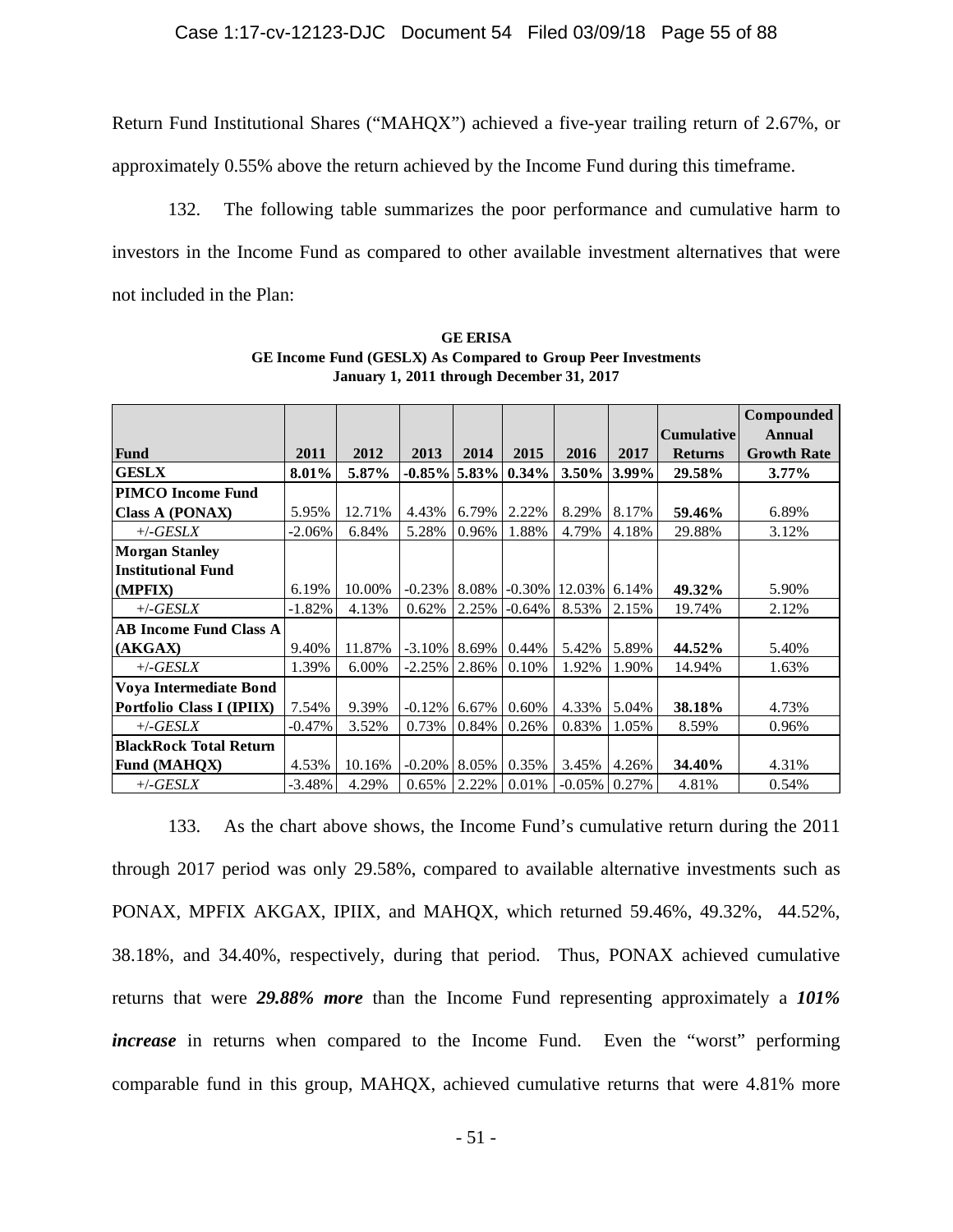#### Case 1:17-cv-12123-DJC Document 54 Filed 03/09/18 Page 56 of 88

than the Income Fund, representing approximately a 30% increase in returns when compared to the Income Fund. Similarly, the CAGR of the Income Fund amounted to only 3.77 % during the 2011 to 2017 period. By comparison, the PONAX, MPFIX AKGAX, IPIIX, and MAHQX, funds achieved superior CAGRs of 6.89%, 5.90%, 5.40%, 4.73% and 4.31%, respectively, during that period.

134. The Plan fiduciaries used Plan participants as a captive investor base to prop up the Income Fund. Throughout the Class Period, Plan participant assets in the fund ranged from about \$1.8 billion to over \$2.2 billion.

135. A fiduciary acting in the best interest of the Plan's participants and with due care would have removed the Income Fund from the Plan. Defendants, however, had business and financial incentives to keep the Income Fund in the Plan. Even though the Income Fund experienced mediocre performance, GE Asset Management – and thereby GE – collected millions of dollars in advisory fees from Plan participants. Furthermore, the Income Fund's fee revenue enhanced the value of GE Asset Management, which factored into the reported \$485 million price GE received from its 2016 sale of GE Asset Management to State Street.

136. Not replacing the Income Fund with a better option had a negative impact on Plan participants. Listed in the table below is the hypothetical growth of a \$2 billion investment, the fair value of total Plan participant investments in the GE Income Fund as of January 1, 2012, compared to the above peer group investments.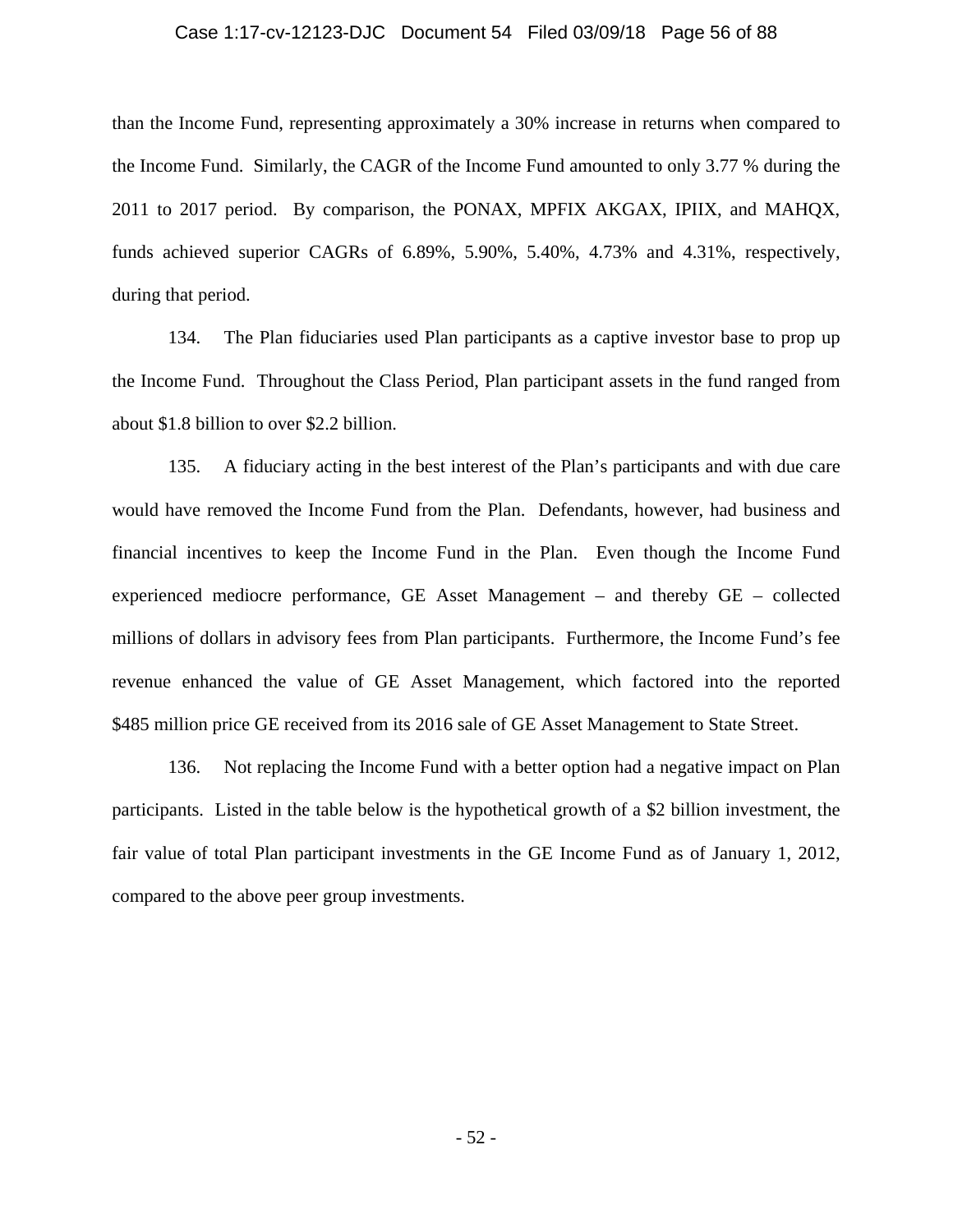| <b>GE ERISA</b>                                                                  |
|----------------------------------------------------------------------------------|
| Hypothetical Growth of GE Income Fund (GESLX) Compared to Peer Group Investments |
| January 1, 2012 through December 31, 2017                                        |
| (In Thousands of Dollars, Except Percentages)                                    |

|                                           |                   | Compounded           |                            |
|-------------------------------------------|-------------------|----------------------|----------------------------|
|                                           | <b>Cumulative</b> | <b>Annual Growth</b> | <b>Hypothetical Growth</b> |
| Fund                                      | <b>Returns</b>    | Rate                 | of \$2,000,000*            |
| <b>GESLX</b>                              | 19.97%            | 3.08%                | \$2,399,443                |
| PIMCO Income Fund Class A (PONAX)         | 50.50%            | 7.05%                | \$3,010,089                |
| Morgan Stanley Institutional Fund (MPFIX) | 40.62%            | 5.85%                | \$2,812,397                |
| AB Income Fund Class A (AKGAX)            | 32.10%            | 4.75%                | \$2,642,054                |
| BlackRock Total Return Fund (MAHQX)       | 28.57%            | 4.28%                | \$2,571,431                |
| Voya Intermediate Bond Portfolio Class I  |                   |                      |                            |
| (IPIIX)                                   | 28.49%            | 4.27%                | \$2,569,747                |

\*This amount represents the approximate fair value of the Plan's investments in the GE Fund as of January 1, 2012, expressed in thousands of dollars.

## **Small Cap Equity Fund**

137. The Small Cap Equity Fund ("SIVIX") also violated ERISA. In contrast to its practice with the other GE Funds, GE Asset Management did not actually furnish hands-on investment management of the Small Cap Equity Fund's assets. Instead, it hired and negotiated a fee with multiple investment sub-advisers to manage the fund. Nonetheless, GE Asset Management still collected an investment management fee from the Small Cap Equity Fund and retained for itself the difference between the fee it collected from the Small Cap Equity Fund and the fee it chose to pay the other investment sub-advisers. Based on the disclosure in the Small Cap Equity Fund's registration statement, GE retained for itself approximately 30% of the annual 0.88% or 0.89% investment management fee collected on average assets of about \$1 billion per annum during the Class Period.

138. The placement of the Small Cap Equity Fund into GE's 401(k) was an important arrangement for GE. Investment by the Plan's participants represented approximately 80% or more of the Small Cap Equity Fund's total assets. From this arrangement GE Asset Management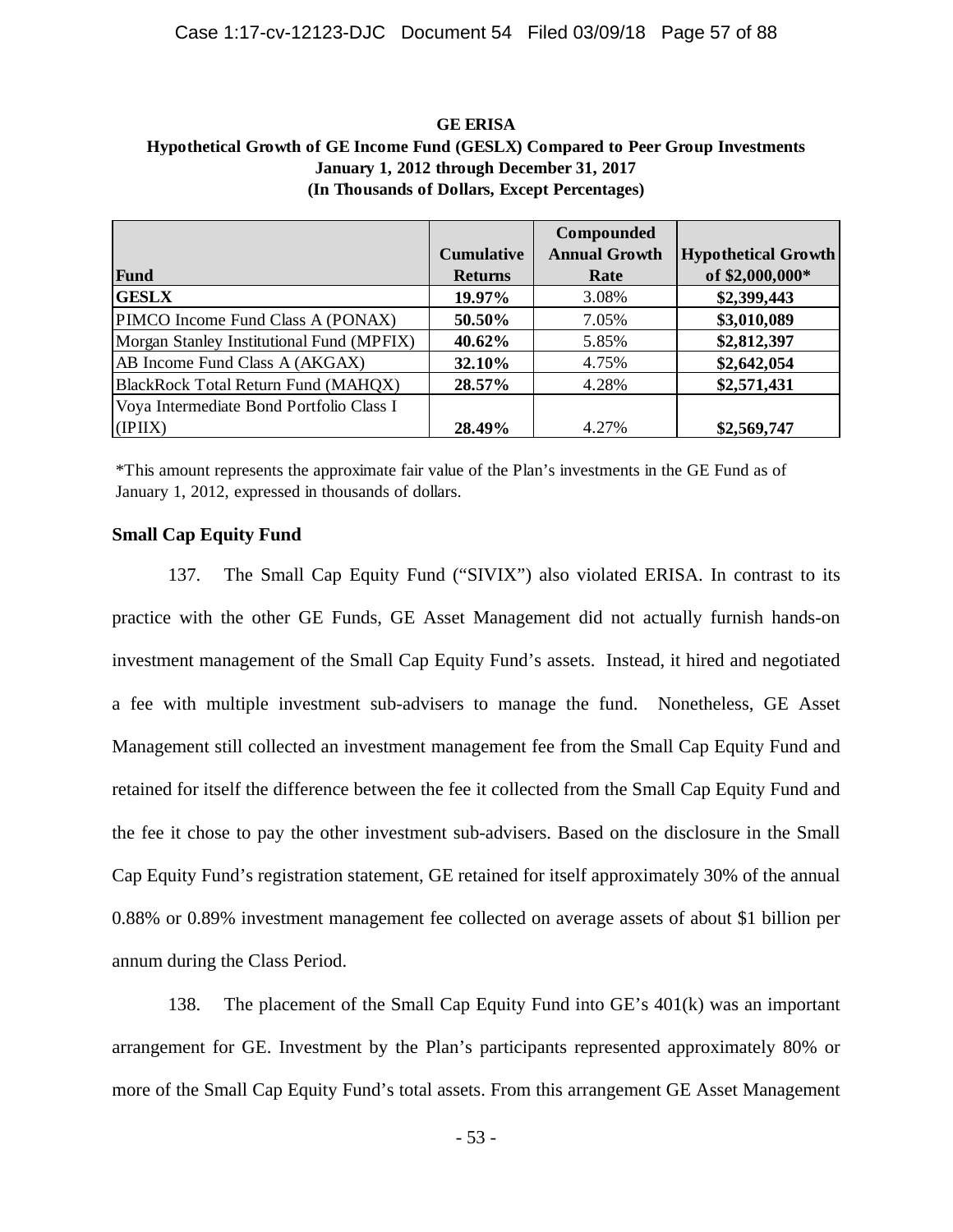### Case 1:17-cv-12123-DJC Document 54 Filed 03/09/18 Page 58 of 88

– and thereby GE – collected millions of dollars in unreasonable and/or excessive fees for services that GE was ultimately responsible for performing as the Plan's administrator. As the Plan's administrator, GE owed fiduciary duties to the Plan's participants. By charging unreasonable and/or excessive fees incidental to administering the Plan, GE breached its fiduciary duties and engaged in transactions prohibited under ERISA.

139. Furthermore, throughout the Class Period, the performance of the Small Cap Equity Fund varied. In two years, 2012 and 2015, it failed to clear its benchmark, the Russell 2000 Index. In three years, 2012, 2013 and 2014, it failed to crack the top 50% of funds in the Morningstar Small Blend category. Despite its at times middling performance, the fund charged fees as high 0.89%. Other funds in the Small Blend Category, which contains more than 800 funds, were available to Defendants that offered investors comparable, or even superior, returns at lower costs. Defendants, however, did not select these funds for inclusion in the Plan which enabled GE to earn millions of dollars in fees.

140. If the Plan fiduciaries had faithfully executed their fiduciary duties to Plan participants they would have selected one of the many funds available to them with comparable strategies at a lower cost. As one of the largest retirement plans in the United States, the Plan should have been able to provide Plan participants with investment options that achieved superior returns at a fraction of the cost to retail investors or even other smaller retirement plans. For example, the fees and expenses charged to investors in the Small Cap Equity Fund was 0.88% to 0.89%, this was 69% more than the 0.52% charged by the DFA U.S. Micro Cap Portfolio Institutional Class ("DFSCX"). Typically "micro-cap" funds have higher fees than "small cap" funds. Yet, as of March 7, 2018, this fund achieved a superior five-year trailing return of 13.16%, or approximately 0.86% above the return achieved by the Small Cap Equity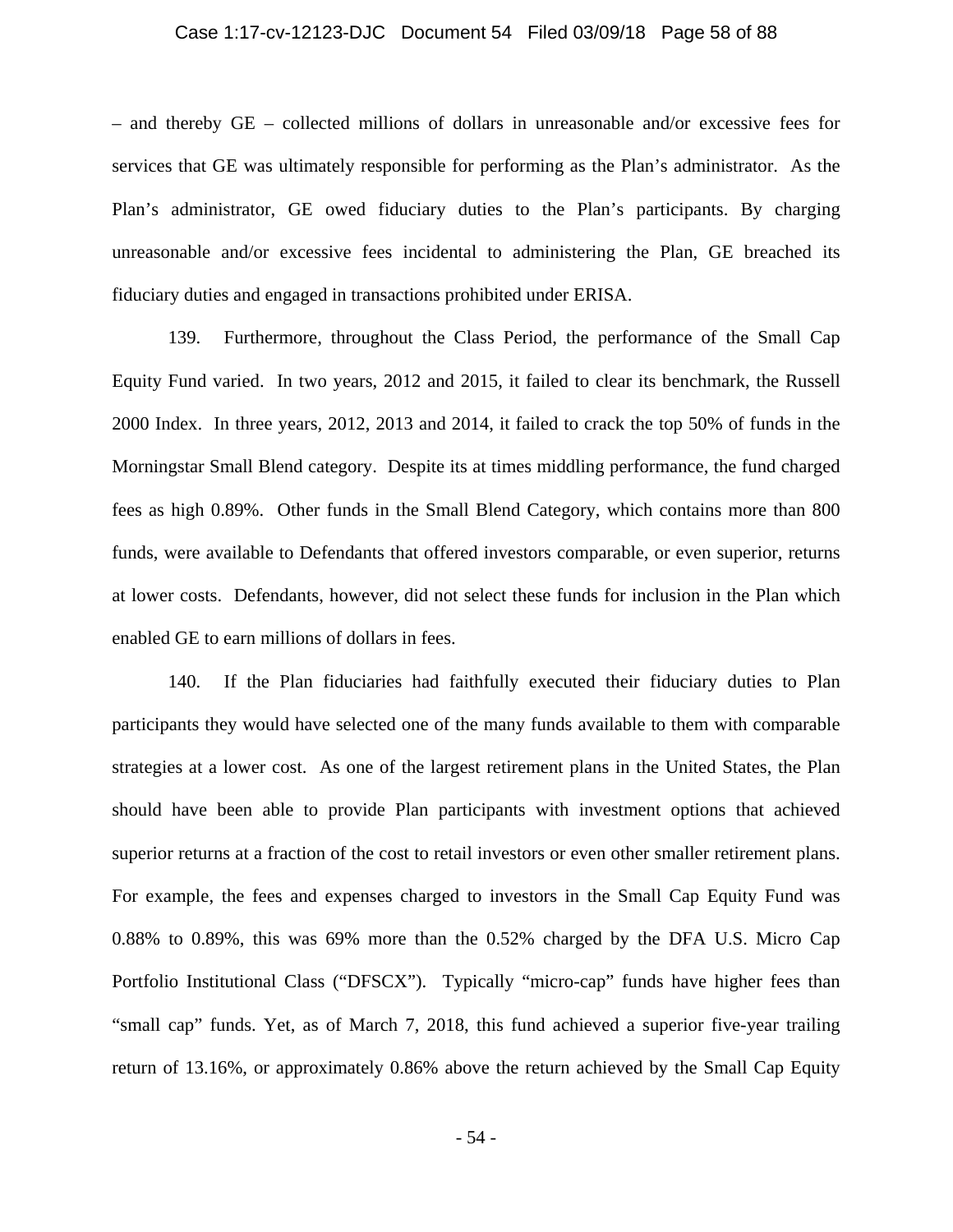#### Case 1:17-cv-12123-DJC Document 54 Filed 03/09/18 Page 59 of 88

Fund during this timeframe. Similarly, the fees and expenses charged to investors in the Small Cap equity fund was *67% more* than the fees and expenses the Vanguard Strategic Small-Cap Equity Fund ("VSTCX") charged investors. Yet, as of March 7, 2018 this fund achieved a superior five-year trailing return of 13.07%, or approximately 0.77% above the return achieved by the Small Cap Equity Fund during this timeframe.

141. The Plan fiduciaries used Plan participants as a captive investor base to prop up the Small Cap Equity Fund. Throughout the Class Period, the proportion of assets in the fund made up of Plan participant assets routinely *exceeded 90%*, with Plan participant assets in the fund ranging from about \$800 million to nearly \$1.3 billion. The Plan fiduciaries had considerable bargaining power to reduce fees and expenses and pass these savings on to Plan participants. Instead, the Plan fiduciaries used their power over Plan assets to include an excessively expensive mutual fund option in the Plan that would allow GE and GE Asset Management to reap profits as a manger-of-managers while contracting out advisory services for the fund to various sub-advisors.

142. A fiduciary acting in the best interest of the Plan's participants and with due care would have removed the Small Cap Equity Fund from the Plan. However, the Plan fiduciaries had business and financial incentives to keep the Small Cap Equity Fund in the Plan. Even though the Small Cap Equity Fund charged excessively high fees, GE Asset Management – and thereby GE – collected millions of dollars in advisory fees from Plan participants. Furthermore, the Small Cap Equity Fund's fee revenue enhanced the value of GE Asset Management, which factored into the reported \$485 million price GE received from its 2016 sale of GE Asset Management to State Street.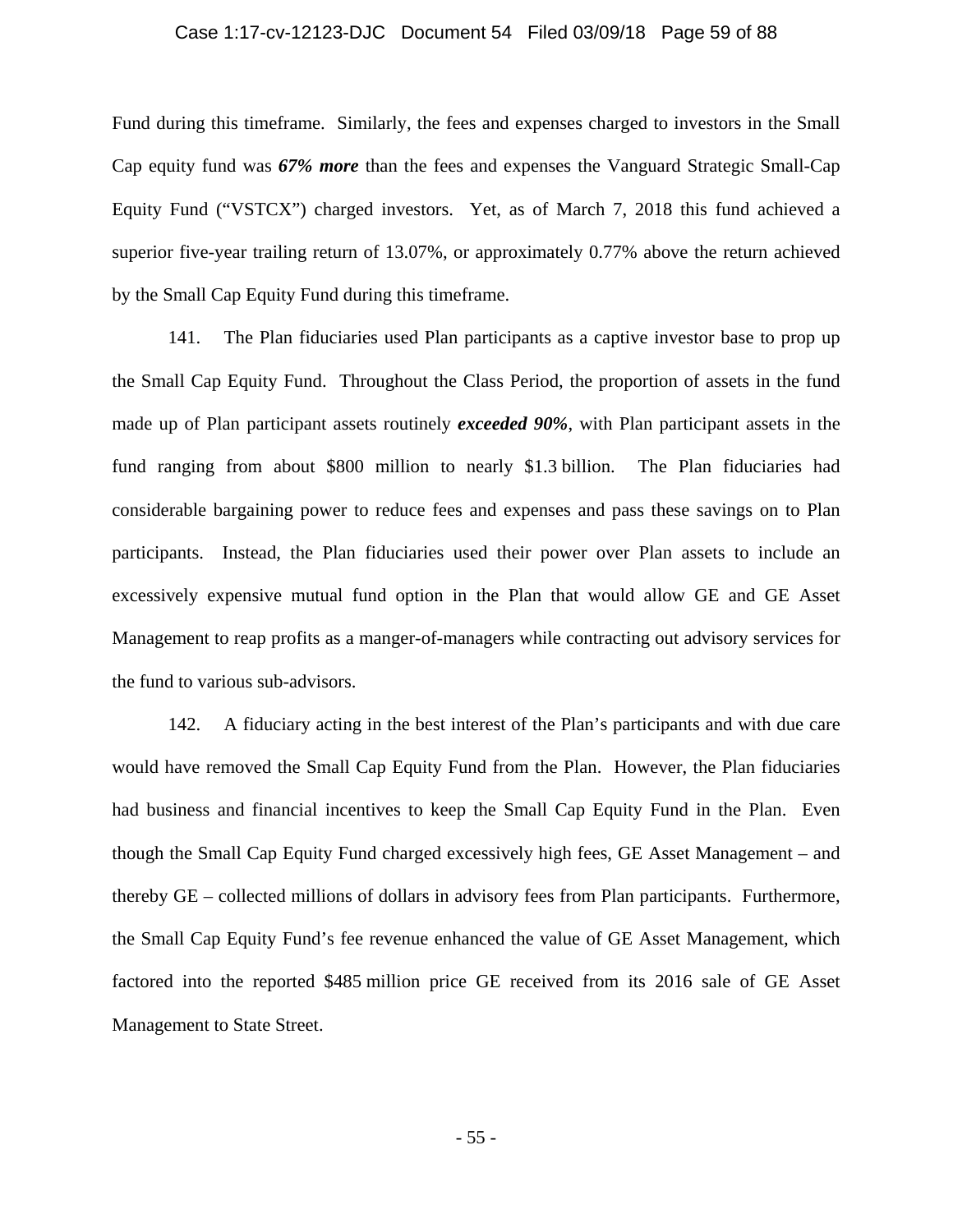# **CLASS ACTION ALLEGATIONS**

143. Plaintiffs bring this action in a representative capacity on behalf of the Plan and as

a class action pursuant to Rule 23 of the Federal Rules of Civil Procedure on behalf of

themselves and a Class defined as follows:

All participants in the GE Retirement Savings Plan (f/k/a General Electric Savings and Security Program) from September 26, 2011 to the date of Judgment who were invested in one or more of the GE Funds through the Plan.

Excluded from the Class are (a) Defendants, (b) any fiduciaries of the Plan, (c) the officers and directors of GE and any entity in which GE has or had a controlling interest during the Class Period, and (d) members of the immediate families and their legal representatives, heirs, successors or assigns of any such excluded party.

# **Impracticability of Joinder**

144. The members of the Class are so numerous that joinder of all members is impracticable. Based on the most recent Form 5500 filed with the DOL in 2016, as of January 1, 2016, the Plan had over 240,000 participants.

# **Commonality**

145. The issues of liability are common to all members of the Class and are capable of common answers as those issues primarily focus on Defendants' acts (or failure to act). The common issues include whether the Plan fiduciaries breached various fiduciary duties to the Plan, whether certain Defendants engaged in prohibited transactions, whether the fiduciary defendants are liable for their co-fiduciaries breaches, whether GE and GE Asset Management knowingly participated in these breaches and violations, whether the Plan suffered losses as a result of the fiduciary breaches and other violations and what is the appropriate relief for Defendants' violations of ERISA.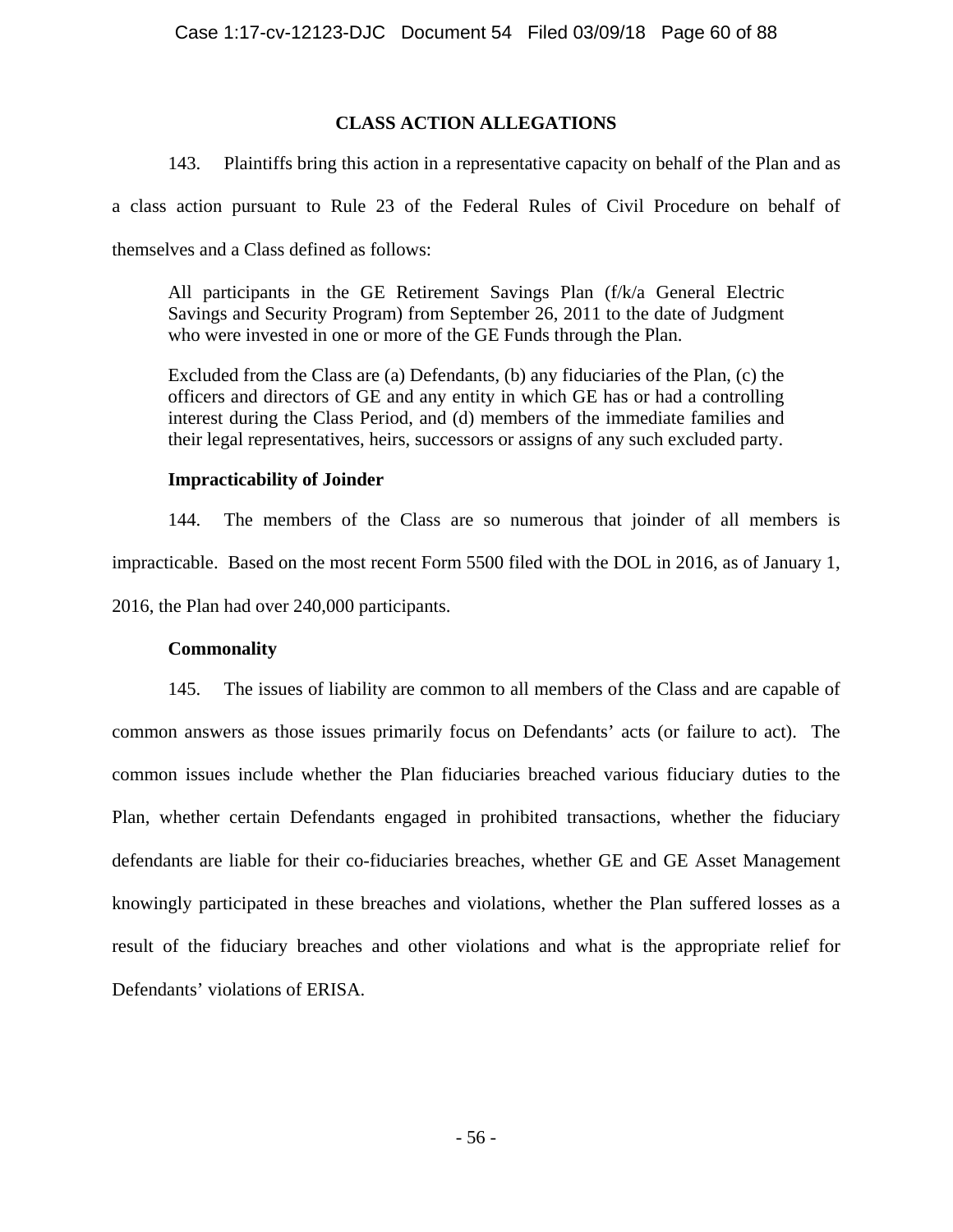## **Typicality**

146. Plaintiffs' claims are typical of the claims of the Class because their claims arise from the same event, practice and/or course of conduct as other members of the Class. Plaintiffs' claims challenge whether the fiduciaries of the Plan acted consistently with their fiduciary duties, whether they engaged in prohibited transactions, whether the non-fiduciaries knowingly participated in those breaches and violations and whether those breaches or violations caused losses or otherwise harmed the Plan and their participants or resulted in profits to those fiduciaries and non-fiduciaries. These are claims common to, and typical of, other Class members and these claims seek recovery on behalf of the Plan. As is the case with all Class Members, whose accounts were invested in any of the GE Funds, the BPIC chose the funds representing the selected asset classes in which Plaintiffs invested in the Plan.

### **Adequacy**

147. Plaintiffs will adequately protect the interests of the Class and have retained counsel experienced in class action litigation in general and ERISA class actions involving fiduciary breaches in particular.

148. Plaintiffs have no interests that conflict with those of the Class. Defendants do not have any unique defenses against any of the Plaintiffs that would interfere with their representation of the Class.

### **Rule 23(b)(1)**

149. The requirements of Rule 23(b)(1)(A) are satisfied in this case. Fiduciaries of ERISA-covered plans have a legal obligation to act consistently with respect to all similarly situated participants and to uniformly act in the best interests of the Plan and their participants. As this action challenges whether the Plan fiduciaries acted consistently with their fiduciary duties to the Plan, prosecution of separate actions by individual members would create the risk of

- 57 -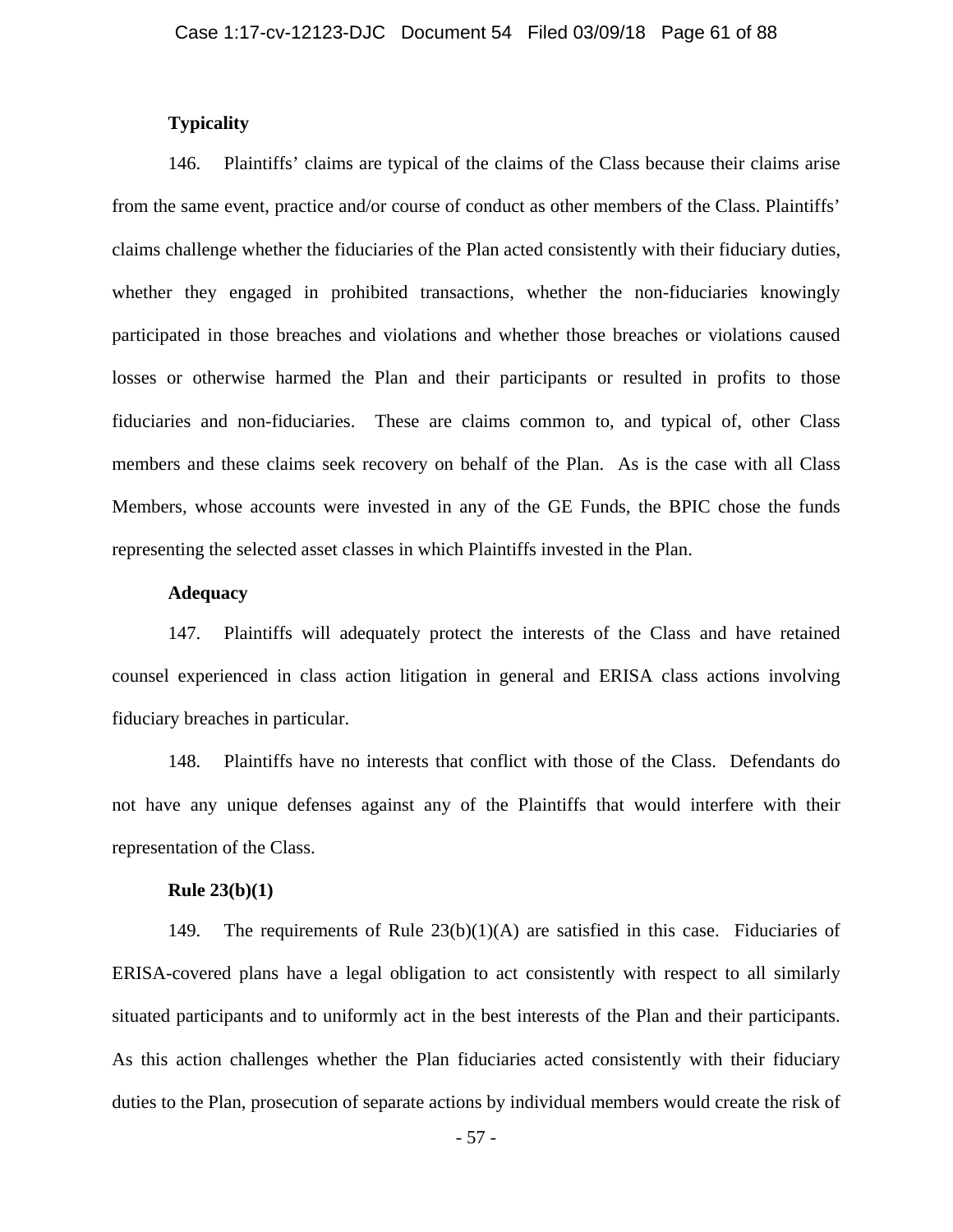### Case 1:17-cv-12123-DJC Document 54 Filed 03/09/18 Page 62 of 88

inconsistent or varying adjudications with respect to individual members of the Class that would establish incompatible standards of conduct in the administration of the Plan.

150. The requirements of Rule 23(b)(1)(B) are satisfied in this case. Administration of an ERISA plan requires that all similarly situated participants be treated consistently. As such, whether Defendants fulfilled their fiduciary obligations with respect to the Plan and the Plan's participants in this action would, as a practical matter, be dispositive of the interests of the other members of the Class regardless of whether they are parties to the adjudication.

### **Rule 23(b)(2)**

151. The requirements of Rule 23(b)(2) are met in this action because Defendants have acted or refused to act on grounds that apply generally to the Class, so that final injunctive relief or corresponding declaratory relief is appropriate with respect to the Class as a whole. Plaintiffs seek comprehensive reformation of the Plan to make it a more viable retirement investment option, which will benefit them and the Plan's participants.

152. Defendants have applied the same or substantially similar investment policies and investment options in the Plan that cover all members of the Class. The breaches and violations alleged against the Plan fiduciaries (and the non-fiduciaries who participated in those breaches of violations) with respect to the Class relate to policies that applied to, respectively, all members of the Class. As such, Defendants have acted or refused to act on grounds generally applicable to the Class as a whole.

153. The primary relief sought on behalf of the Class is a determination that the Plan fiduciaries breached their fiduciary duties (and that the non-fiduciaries knowingly participated in those breaches or violations), a determination of the amount by which those breaches adversely affected the Plan, and an order requiring Defendants to make good those losses to the Plan and restore any profits to the Plan. Such relief is accomplished by issuance of a declaration or an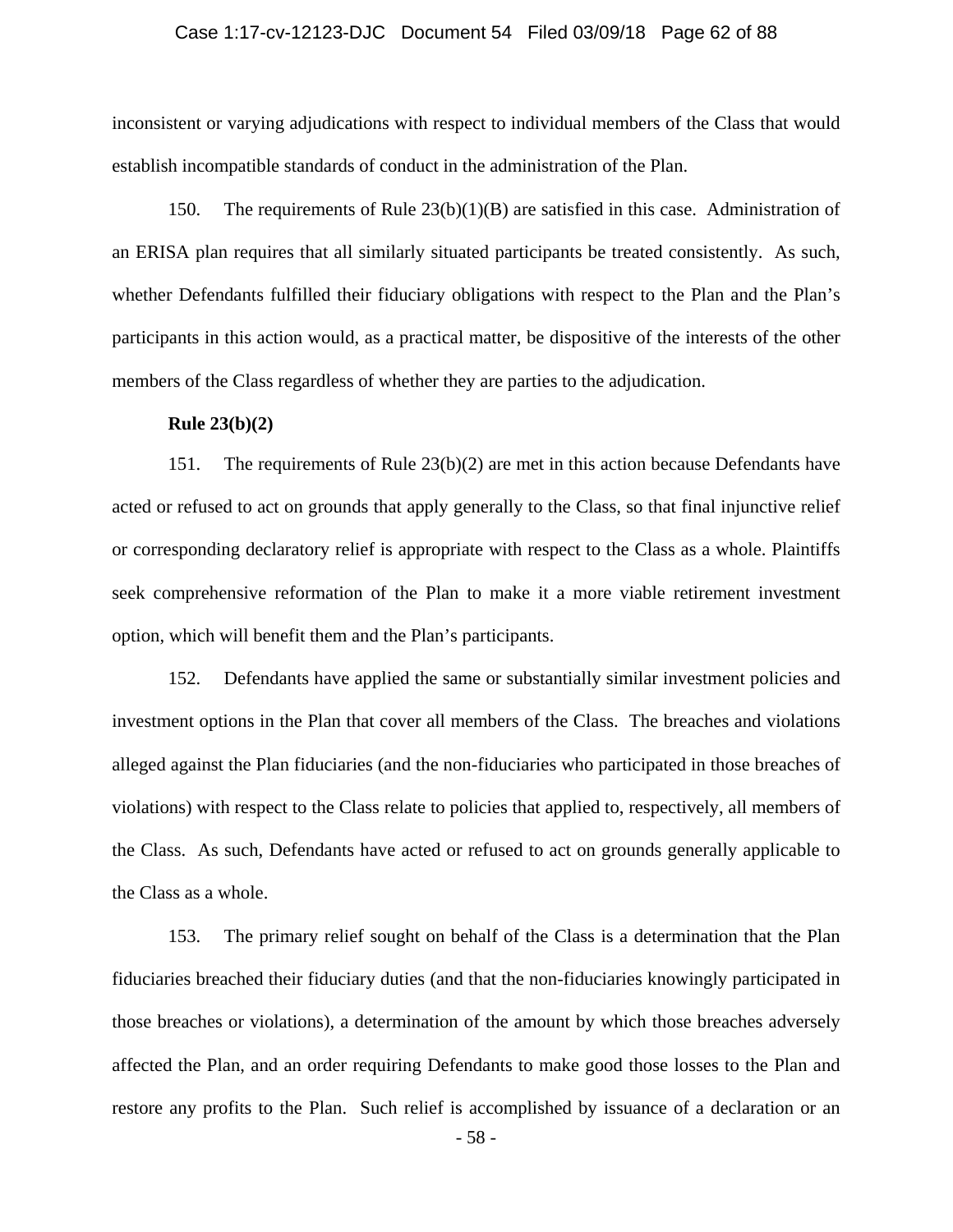### Case 1:17-cv-12123-DJC Document 54 Filed 03/09/18 Page 63 of 88

injunction and therefore the primary requested relief constitutes final injunctive or declaratory on behalf the Class with respect to the Plan.

### **Rule 23(b)(3)**

154. The requirements of Rule 23(b)(3) are also satisfied. The common questions of law and fact concern whether the Plan fiduciaries breached their fiduciary duties to the Plan. Because Class members are those participants whose accounts were invested in the affected investments, common questions related to liability will necessarily predominate over individual questions. Similarly, as relief will be on behalf of and will flow to the Plan, common questions related to remedies and relief will likewise predominate over individual issues.

155. A class action is superior to other available methods for the fair and efficient adjudication of this controversy. The losses suffered by many of the individual members of the Class are relatively small in proportion to the substantial cost to bring this litigation, and it would therefore be impracticable for individual members to bear the expense and burden of individual litigation to enforce their rights. The fiduciaries of the Plan have an obligation to treat all similarly situated participants similarly and are subject to uniform standards of conduct under ERISA. Thus, the members of the Class have an interest in having this action proceed in a single action. As such, no Class member has an interest in individually controlling the prosecution of this matter.

156. This District is the most desirable forum for concentration of this litigation because: (1) GE is headquartered in this District; (2) a number of the actions challenged by this Complaint took place in this District, chiefly, on information and belief, Investment Committee meetings; (3) the Plan is administered in or near this District; (4) many of the employees of the Company are located in or near this District; and (5) many of the employees of GE who are fiduciaries of the Plan can be found in this District.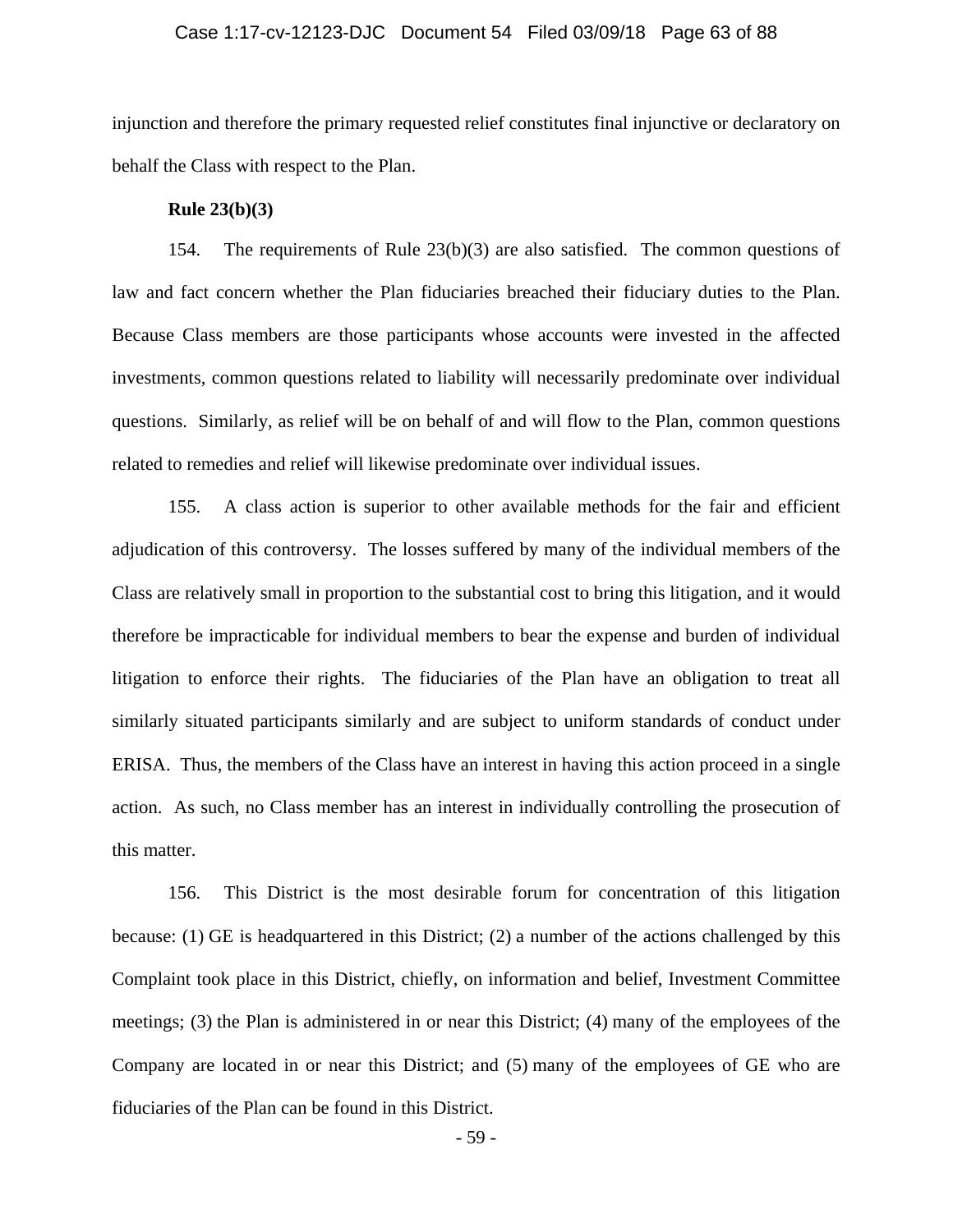157. Given the nature of the allegations there are no difficulties likely to be encountered in the management of this matter as a class action.

### **COUNT I**

# **Breach of Fiduciary Duties in Violation of ERISA §404(a) (1) (A) and (B) Against the Investment Committee Defendants and the Asset Management Defendants**

158. Plaintiffs repeat and reallege the above paragraphs as though fully set forth herein.

159. The Investment Committee Defendants were fiduciaries of the Plan under ERISA §3(21), 29 U.S.C. §1002(21), among other reasons, because according to the Silberstein Declaration, the BPIC and its members were the fiduciaries responsible for reviewing and who did review periodic reports on the performance of investment options and for considering any recommendations concerning the addition of new investment options or the suspension of any existing investment options not required to be offered by the Plan Document.

160. The Asset Management Defendants were fiduciaries of the Plan under ERISA  $\S$ §3(21) and/or 402(a)(1), 29 U.S.C. §§1002(21) and/or 1102(a)(1) because they were designated in the Plan Document and the Trust Agreement as the Trustees of the Plan, were named fiduciaries under the Plan, managed and disposed of Plan investment options, were charged with making recommendations about the prudence of the Plan investments, including the GE Funds, and directed the available investment options to offer participants (other than the GE Stock Fund and U.S. Savings Bonds).

161. As fiduciaries of the Plan, the Investment Committee Defendants and the Asset Management Defendants were required pursuant to ERISA  $\frac{1}{2}404(a)(1)$ , 29 U.S.C.  $\frac{1}{2}1104(a)(1)$ , to act: "(A) for the exclusive purpose of: (i) providing benefits to participants and their beneficiaries; and (ii) defraying reasonable expenses of administering the plan"; and "(B) to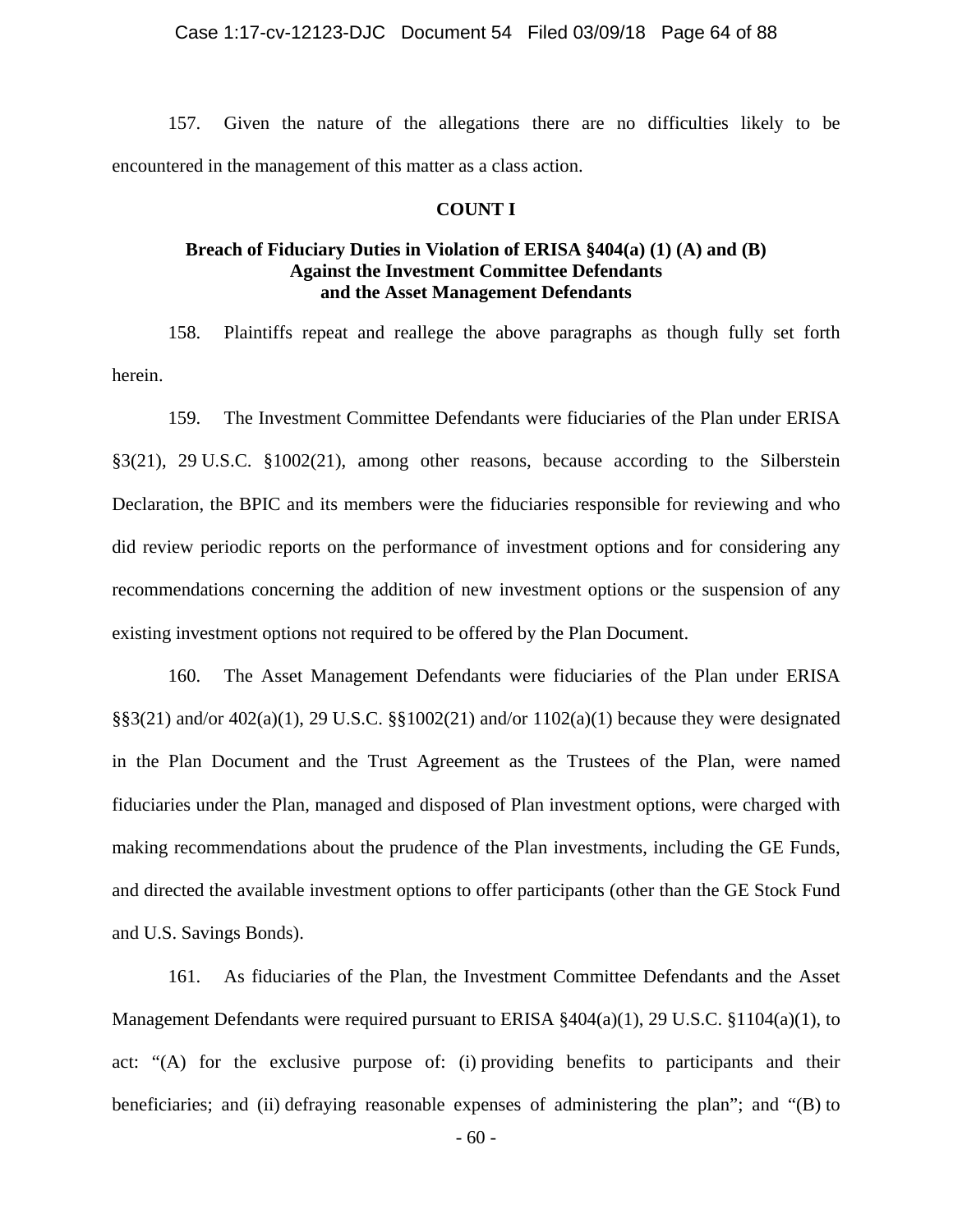### Case 1:17-cv-12123-DJC Document 54 Filed 03/09/18 Page 65 of 88

discharge their duties on an ongoing basis with the care, skill, prudence, and diligence under the circumstances then prevailing that a prudent man acting in a like capacity and familiar with such matters would use in the conduct of an enterprise of a like character and with like aims."

162. ERISA's duty of prudence required the Investment Committee Defendants and the Asset Management Defendants to give appropriate consideration to those facts and circumstances that, given the scope of their fiduciary investment duties, they knew or should have known were relevant to the particular investments of the Plan and to act accordingly. *See*  29 C.F.R. §2550.404a-1. The Supreme Court has concluded that this duty is "a continuing duty to monitor [plan] investments and remove imprudent ones." *Tibble*, 135 S. Ct. at 1828.

163. As described above, the Investment Committee Defendants and the Asset Management Defendants failed to properly evaluate the Plan's investments to ensure that each of these investments remained prudent and failed to remove the GE Funds that were no longer prudent.

164. The Asset Management Defendants and the Investment Committee Defendants had a conflict of interest to select and retain the GE Funds as investment options for the Plan. Acting in their self-interest, rather than the best interests of the Plan and its participants, the Investment Committee Defendants and the Asset Management Defendants imprudently and disloyally selected and retained investment options that performed poorly and/or charged excessive fees that benefited GE affiliated entities, rather than Plan participants, despite the availability of superior – and readily available – investment alternatives as detailed herein. A prudent fiduciary, in possession of the same information, would have removed the GE Funds as investment options in the Plan, replaced them with more prudent, lower cost and/or better performing alternatives, and used the size, leverage and bargaining power of the Plan, which is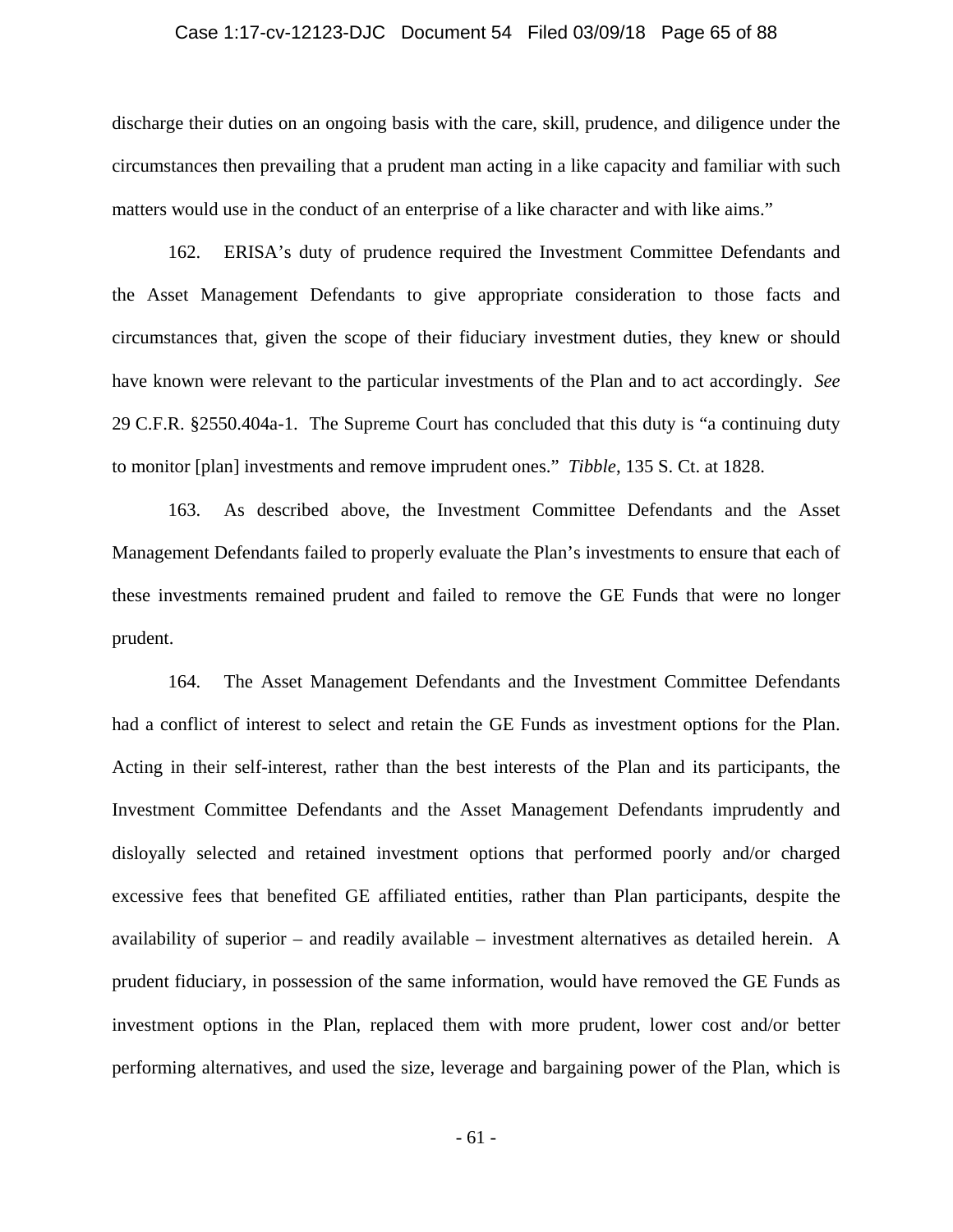#### Case 1:17-cv-12123-DJC Document 54 Filed 03/09/18 Page 66 of 88

one of the largest defined-contribution plans in the United States, to secure access to superior investment alternatives for Plan participants.

165. The Investment Committee Defendants and the Asset Management Defendants breached their duties of prudence and loyalty with respect to the Plan by at least the following actions or omissions:

(a) failing to properly investigate the availability of, and give appropriate consideration to, lower-cost funds with comparable or superior performance as alternatives to the GE Funds;

(b) failing to evaluate and monitor on a regular basis the performance and fees and expenses of the GE Funds and the adverse impact of excessive fees and expenses on the long-term performance of the GE Funds;

(c) failing to implement and employ an ongoing process to control the fees and expenses of the GE Funds;

(d) considering and being motivated in whole or in part by the more than \$175 million collected in fees, and need to increase the value of GE Asset Management (eventually resulting in a sale for \$485 million) in order to drive revenues and profits to GE and its affiliated entities; and

(e) failing to promptly remove the imprudent GE Funds.

166. Through these actions and omissions, the Investment Committee Defendants and the Asset Management Defendants failed to discharge their duties with respect to the Plan: (A) solely in the interest of the participants and beneficiaries of the Plan, and for the exclusive purpose of providing benefits to participants and their beneficiaries and defraying reasonable expenses of administering the Plan, in violation of ERISA §404(a)(1)(A), 29 U.S.C.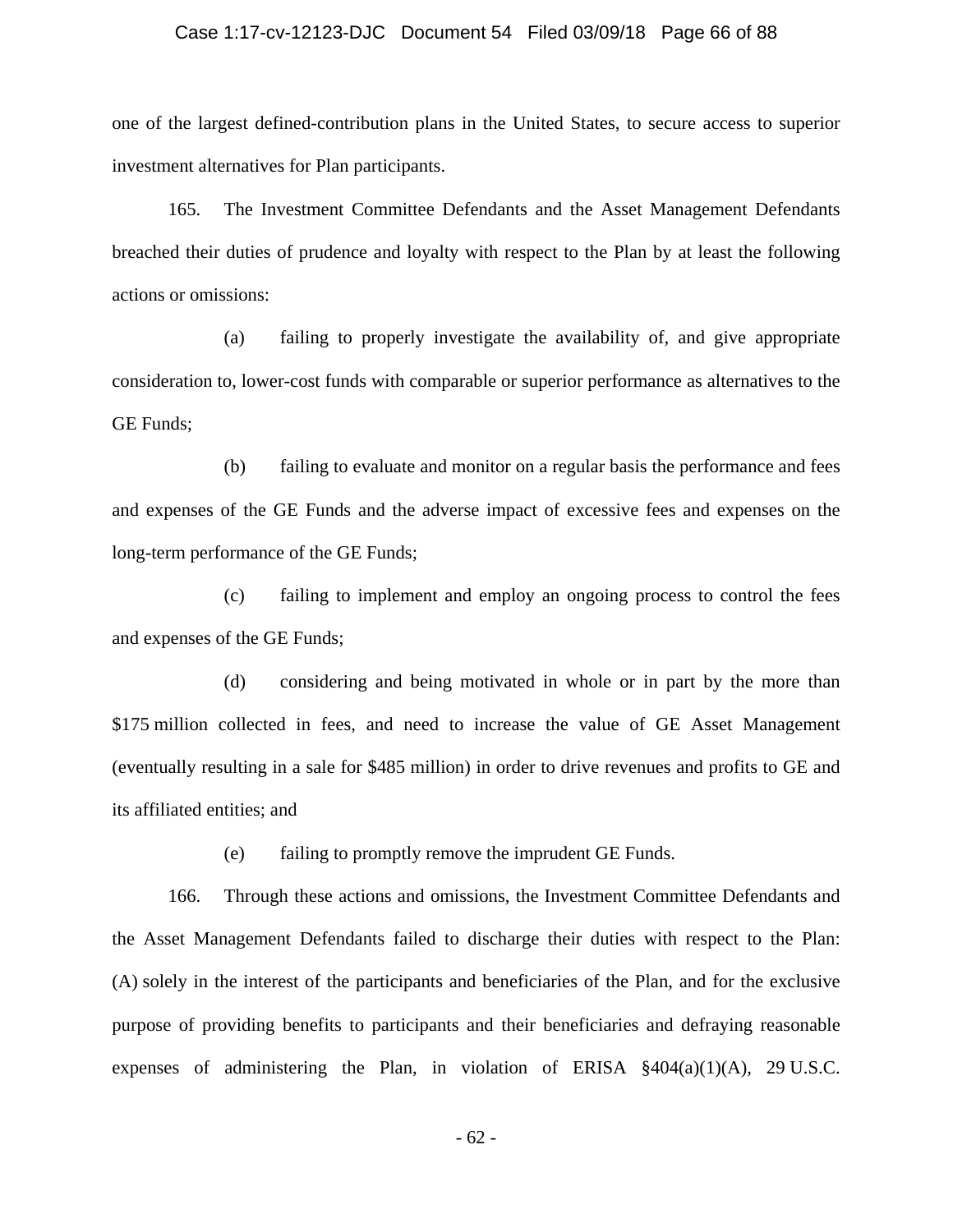### Case 1:17-cv-12123-DJC Document 54 Filed 03/09/18 Page 67 of 88

§1104(a)(1)(A); and (B) failed to act with the care, skill, prudence and diligence under the circumstances then prevailing that a prudent man acting in a like capacity and familiar with such matters would use in the conduct of an enterprise of a like character and with like aims, in violation of ERISA §404(a)(1)(B), 29 U.S.C. §1104(a)(1)(B).

167. As a direct and proximate result of these breaches, the Plan, Plaintiffs and members of the Class suffered substantial losses in the form of higher fees or lower returns on their investments than they would have otherwise experienced. Additionally and regardless of the losses incurred by Plaintiffs or any member of the Class, pursuant to ERISA  $\S$  $\S$ 502(a)(2) and (a)(3), and 409(a), 29 U.S.C.  $\S$  $1132(a)(2)$  and (a)(3), and 1109(a), the Investment Committee Defendants, the Asset Management Defendants and any non-fiduciary which knowingly participated in these breaches are liable to disgorge all profits made as a result of these Defendants' breaches of the duties of loyalty and prudence.

#### **COUNT II**

### **Breaches of Fiduciary Duties in Violation of ERISA §404(a)(1)(A), (B) and (D) Against Defendant GE and the Pension Board Defendants**

168. Plaintiffs repeat and reallege the allegations contained in the foregoing paragraphs as if fully set forth herein.

169. According to Section XIV.A.3. of the Plan Document, the Pension Board had the following power, duty, obligation and responsibility with respect to the management and control of the operation and administration of the Plan (in addition to others): "[m]aking, amending and enforcing all appropriate rules and regulations." Pursuant to that authority, the Pension Board had the power, duty, obligation and responsibility to create any rules and regulations regarding the selection and retention of investments in the Plan, and even in the absence of the Pension Board actually making such rules or regulations, had the power, duty, obligation and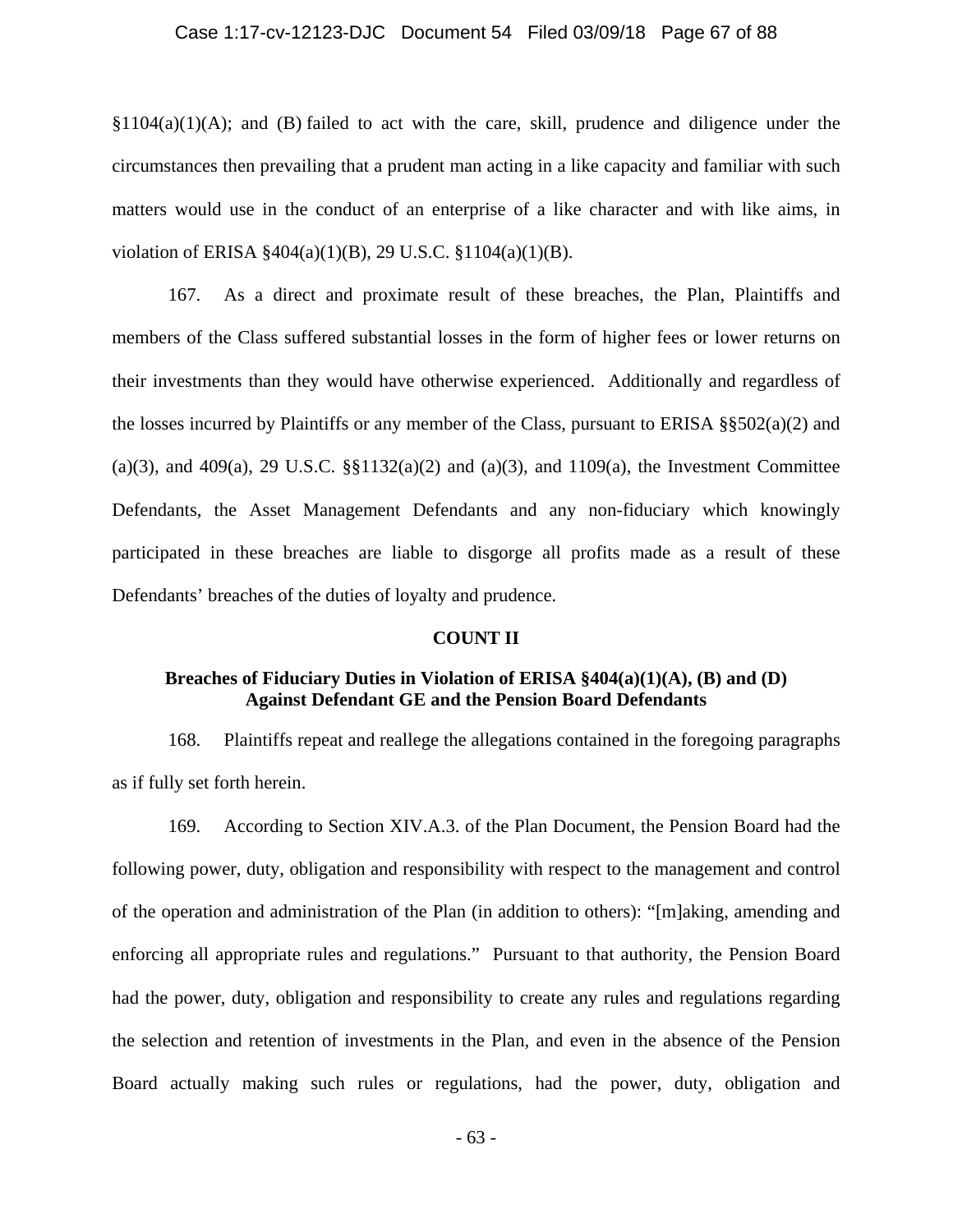#### Case 1:17-cv-12123-DJC Document 54 Filed 03/09/18 Page 68 of 88

responsibility to enforce any rules and regulations required by ERISA, including §§404(a) and 406, and the applicable DOL Regulations regarding the selection and retention of investments by the Plan.

170. Pursuant to Section XIV.A.1. of the Plan Document, except to the extent that "the management and control of the operation and administration of the Plan have been expressly allocated hereunder" (*i.e.*, in the Plan Document) to other fiduciaries, the control and management of the operation and administration of the Plan remained vested in the Company (*i.e.*, Defendant GE). Nothing in the Plan Document set forth that any other fiduciary of the Plan had authority with respect to the management and control of the operation and administration of the Plan regarding the selection of investment options for the Plan.

171. The Plan Investment Policy Statement specifically states that GE requires certain proprietary investment options, including the Income Fund and U.S. Equity Fund to be offered to Plan participants. The Plan Investment Policy Statement additionally states that GE has authority to amend the Plan, including the required investment options. As such, regardless of whether other fiduciaries of the Plan actually exercised authority in selecting or retaining the investment options of the Plan, Defendant GE had the ultimate authority regarding the selection and retention of required investment options in the Plan.

172. As fiduciaries of the Plan, the Pension Board Defendants and GE were required under ERISA  $\S 404(a)(1)(A)$ , (B) and (D), 29 U.S.C.  $\S 1104(a)(1)(A)$ , (B), and (D), to discharge their duties with respect to the Plan solely in the interest of the participants and beneficiaries and (A) for the exclusive purpose of providing benefits to the participants and beneficiaries of the Plan; (B) with the care, skill, prudence and diligence under the circumstances then prevailing that a prudent person acting in like capacity and familiar with such matters would use; and (C) in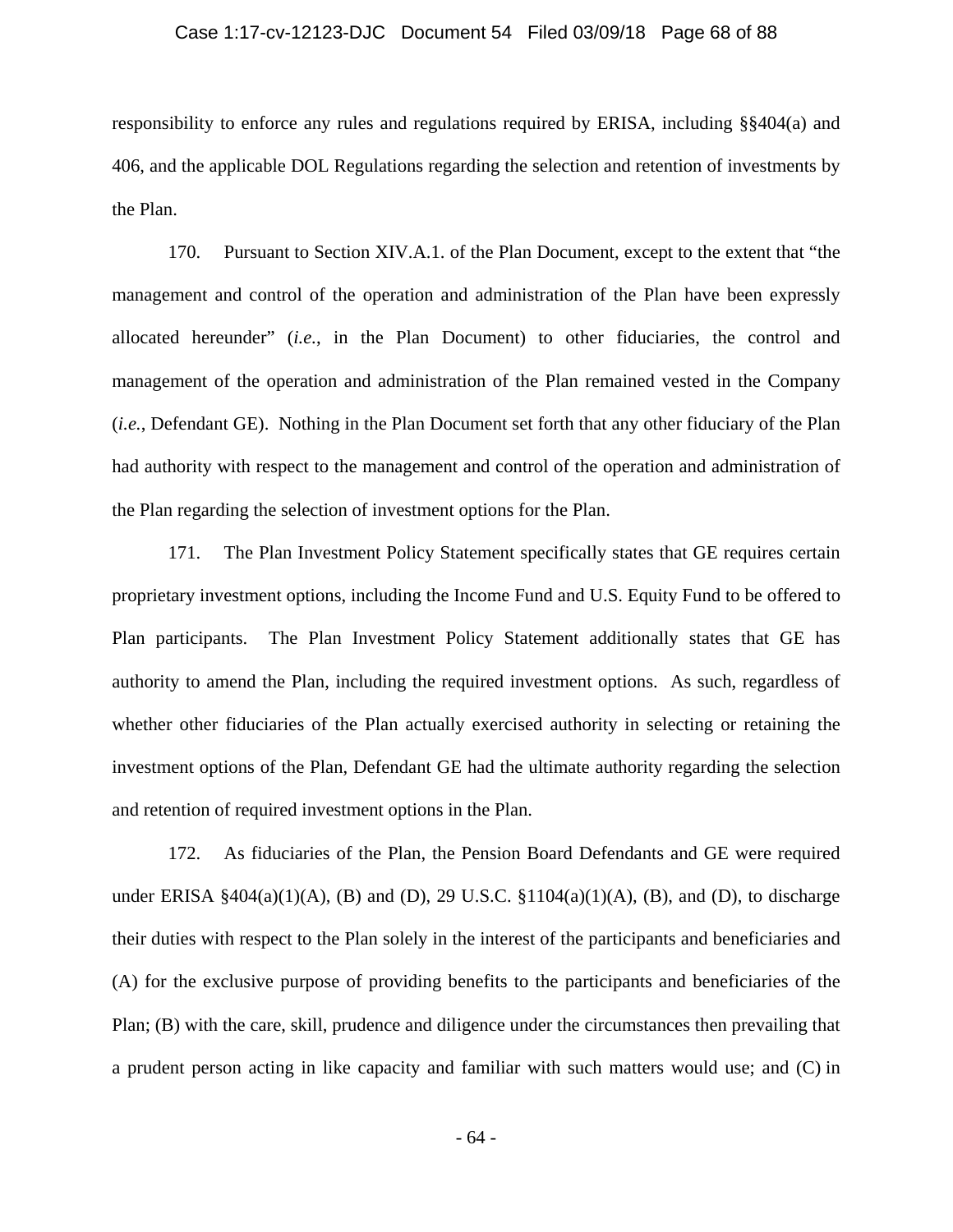### Case 1:17-cv-12123-DJC Document 54 Filed 03/09/18 Page 69 of 88

accordance with the documents and instruments governing the Plan in so far as those documents are consistent with ERISA.

173. The Pension Board Defendants and Defendant GE breached their duties of prudence and loyalty with respect to the Plan by at least the following actions or omissions:

(a) as to Defendant GE, failing to ensure that fiduciary authority was properly delegated to the Investment Committee and/or the Asset Management Defendants in connection with the selection or retention of investment options under the Plan;

(b) as to Defendant GE, failing to remove the Income Fund and U.S. Equity Fund as required investment options in the Plan, despite their poor track record of performance;

(c) as to Defendant GE and the Pension Board Defendants, failing to make or enforce appropriate rules and regulations or impose other restrictions regarding the proper investigation, selection or retention of investment options under the Plan;

(d) failing to require that the Investment Committee Defendants or the Asset Management Defendants had properly investigated the availability of, and give appropriate consideration to, lower-cost funds with comparable or superior performance as alternatives to the GE Funds or to the extent that those fiduciaries were not properly delegated to so do, or did not do, ensuring that Defendant GE performed a proper investigation;

(e) failing to require that the Investment Committee Defendants or the Asset Management Defendants evaluate on a regular basis the performance and fees and expenses of the GE Funds and the adverse impact of excessive fees and expenses on the long-term performance of the GE Funds or to the extent that those fiduciaries were not properly delegated to so do, or did not do, ensuring that Defendant GE performed a proper evaluation;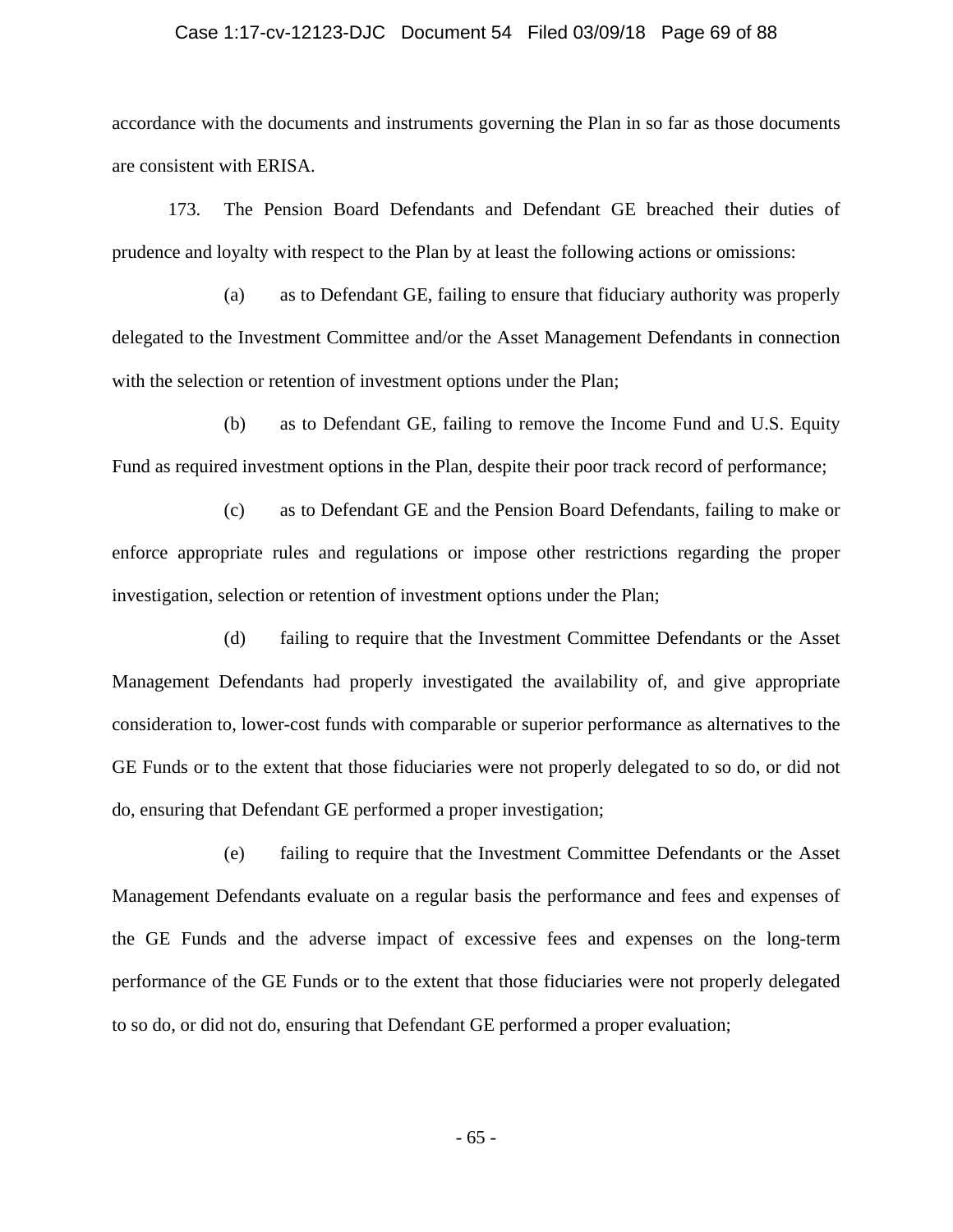### Case 1:17-cv-12123-DJC Document 54 Filed 03/09/18 Page 70 of 88

(f) failing to require that the Investment Committee or the GEAM Committee implement and employ an ongoing process to control the fees and expenses of the GE Funds or to the extent that those fiduciaries were not properly delegated to so do or did not do, ensuring that Defendant GE had an ongoing process in place;

(g) failing to implement procedures whereby the Investment Committee or the GEAM Committee was not motivated in whole or in part by the prospect of GE collecting fees, and the desire to increase the value of GE Asset Management or to the extent that those fiduciaries were not properly delegated to so do or did not do, ensuring that Defendant GE was not motivated by such considerations; and

(h) failing to require that the Investment Committee or the GEAM Committee promptly remove any imprudent GE Funds or to the extent that those fiduciaries were not properly delegated to so do or did not do, ensuring that Defendant GE had done so.

174. Through these actions and omissions, among others, the Pension Board Defendants and Defendant GE failed to discharge their duties with respect to the Plan: (A) solely in the interest of the participants and beneficiaries of the Plan, and for the exclusive purpose of providing benefits to participants and their beneficiaries and defraying reasonable expenses of administering the Plan, in violation of ERISA  $§404(a)(1)(A)$ , 29 U.S.C.  $§1104(a)(1)(A);$  (B) failed to act with the care, skill, prudence and diligence under the circumstances then prevailing that a prudent man acting in a like capacity and familiar with such matters would use in the conduct of an enterprise of a like character and with like aims, in violation of ERISA  $\frac{2404(a)(1)(B)}{29}$  U.S.C.  $\frac{21104(a)(1)(B)}{21}$ ; and (C) in accordance with the documents and instruments governing the Plan in so far as those documents are consistent with ERISA.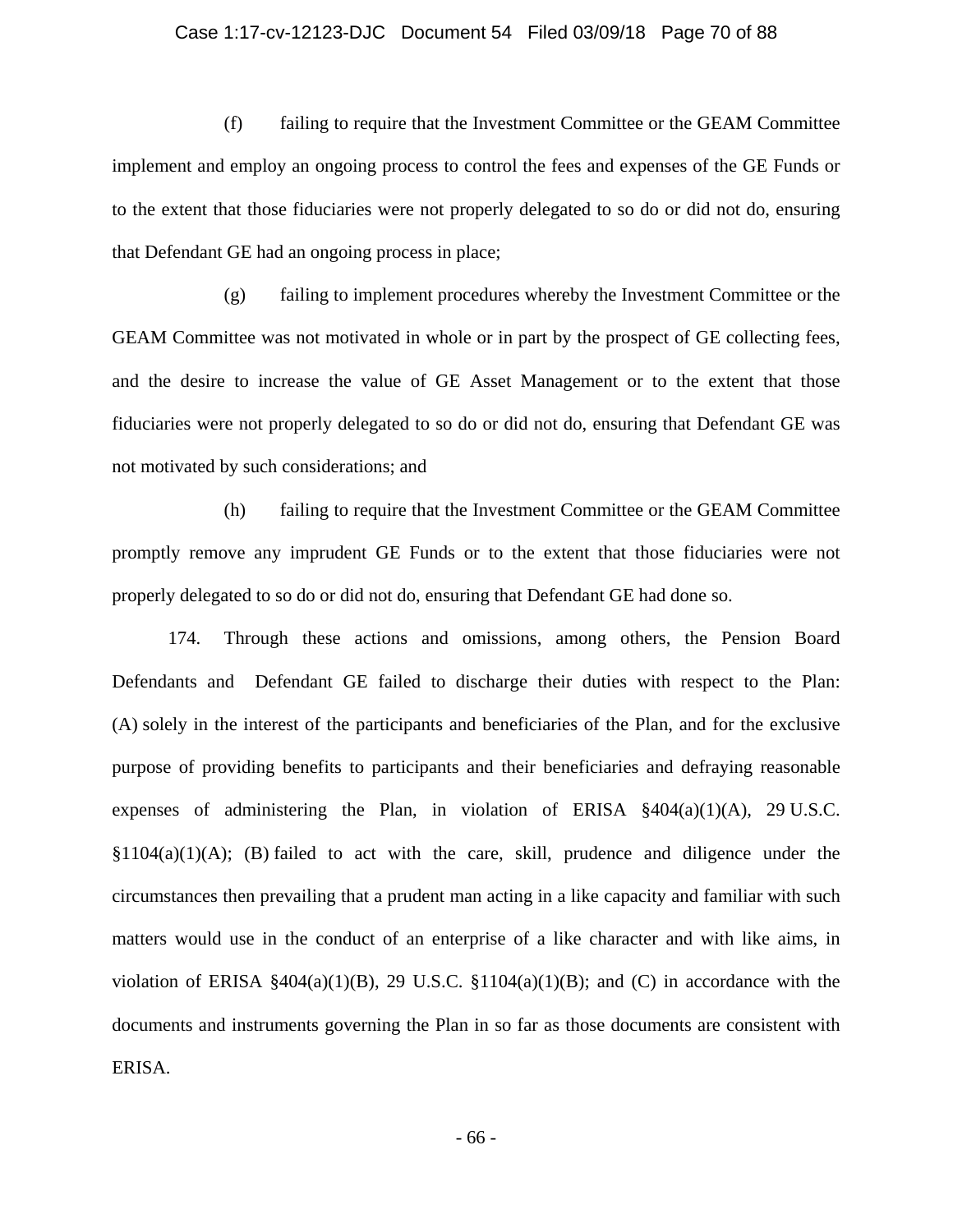### Case 1:17-cv-12123-DJC Document 54 Filed 03/09/18 Page 71 of 88

175. As a direct and proximate result of these breaches, the Plan, Plaintiffs and members of the Class suffered substantial losses in the form of higher fees and lower returns on their investments than they would have otherwise experienced. Additionally and regardless of the losses incurred by Plaintiffs or any member of the Class, pursuant to ERISA §§502(a)(2) and (a)(3), and 409(a), 29 U.S.C. §§1132(a)(2) and (a)(3), and 1109(a), the Pension Board Defendants, Defendant GE and any non-fiduciary which knowingly participated in these breaches are liable to disgorge all profits made as a result of these Defendants' breaches of fiduciary duties.

### **COUNT III**

# **Prohibited Transactions in Violation of ERISA §406(a)(1) (A), (C) and (D) Against Defendant GE, the Investment Committee Defendants, the Asset Management Defendants, and GE Asset Management**

176. Plaintiffs repeat and reallege the above paragraphs as though fully set forth herein.

177. ERISA §406(a)(1), 29 U.S.C. §1106(a)(1) provides, in pertinent part, that a fiduciary with respect to a plan shall not cause the plan to engage in a transaction, if he knows or should know that such transaction constitutes a direct or indirect –

 (A) sale or exchange, or leasing, of any property between the plan and a party in interest;

\* \* \*

 (C) furnishing of goods, services, or facilities between the plan and a party in interest;

 (D) transfer to, or use by or for the benefit of, a party in interest, of any assets of the plan . . . .

178. Defendant GE, the Investment Committee Defendants and the Asset Committee Defendants are fiduciaries of the Plan within the meaning of ERISA §§3(21), 29 U.S.C.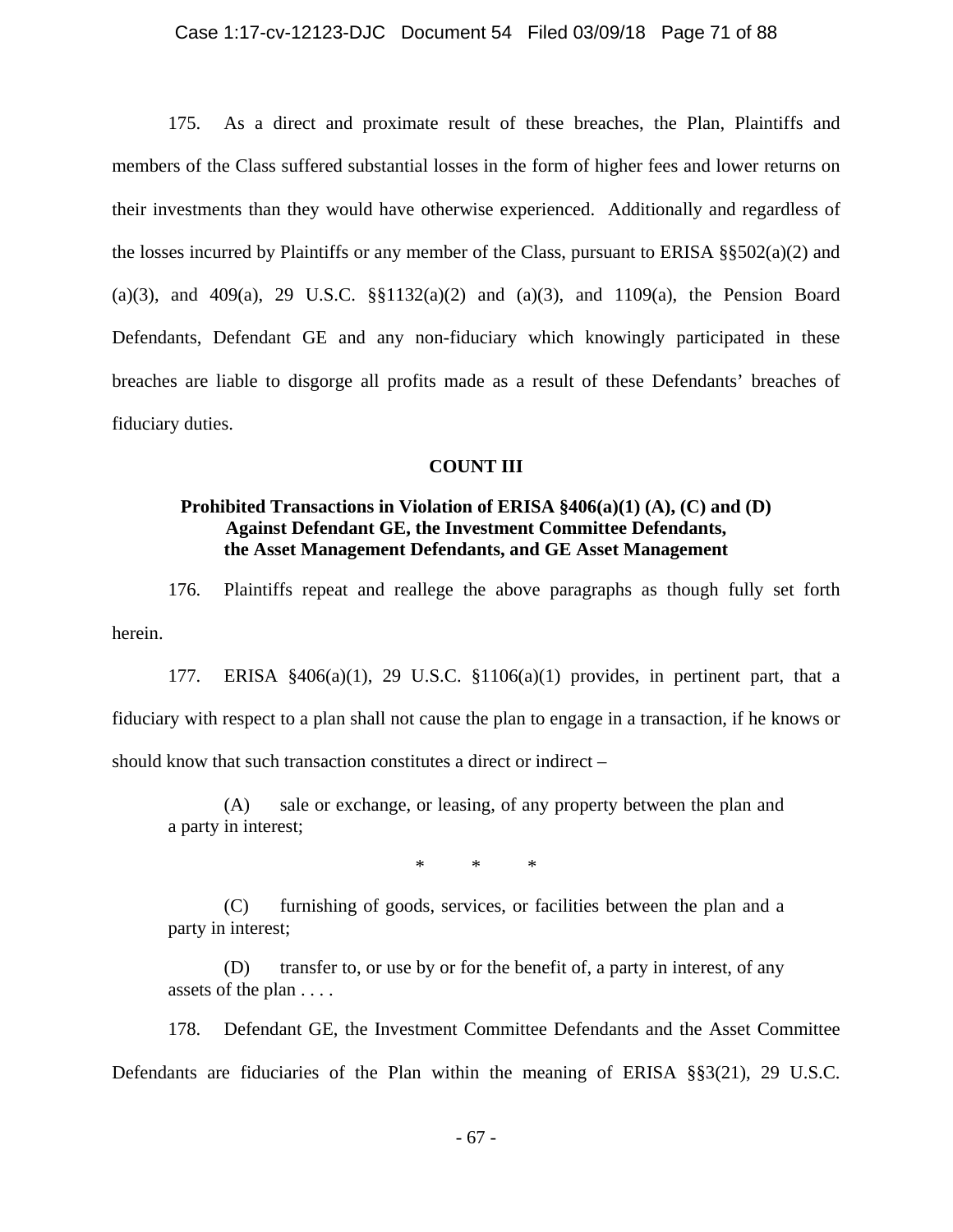#### Case 1:17-cv-12123-DJC Document 54 Filed 03/09/18 Page 72 of 88

§§1002(21) that caused the Plan to offer the GE Funds options in the Plan and to continue offering the GE Funds as options in the Plan.

179. As a fiduciary, an employer, and as the corporate parent of service providers for the Plan, Defendant GE is a party in interest under ERISA §3(14)(A), (C), (H), 29 U.S.C.  $§1002(14)$  (A), (C) and (H), respectively.

180. As a service provider to the Plan, Defendant GE Asset Management was a party in interest within the meaning of ERISA  $\S3(14)(B)$ , (H) and/or (I), 29 U.S.C.  $\S1002(14)$  (B), (H) and/or  $(I)$ .

181. Defendant GE, the Investment Committee Defendants and/or the Asset Management Defendants caused the Plan to exclusively select the GE Funds as the sole actively managed investment options for the Plan which were managed by GE Asset Management and Defendant GE, and, therefore, mandated that the proprietary investment options, the Income Fund and the U.S. Equity Fund be offered by the Plan to its participants.

182. As GE Asset Management was a subsidiary of GE until the sale to State Street, Defendants GE and GE Asset Management must have known that those transactions constituted a direct or indirect furnishing of services between the Plan and a party in interest.

183. These transactions were for more than reasonable compensation, not selected solely in the interests of Plan participants and/or were on terms less favorable than could have been procured if the transactions were the product of arm's-length negotiations and with outside investors. As described throughout the Complaint, the compensation paid to parties in interest for the Small Cap Equity Fund investment option in the Plan was also unreasonably high. As one of the largest 401(k) Plans, in the United States, GE could have negotiated lower fees for the Small Cap Equity Fund, but failed to do so. Additionally, these Defendants failed to consider or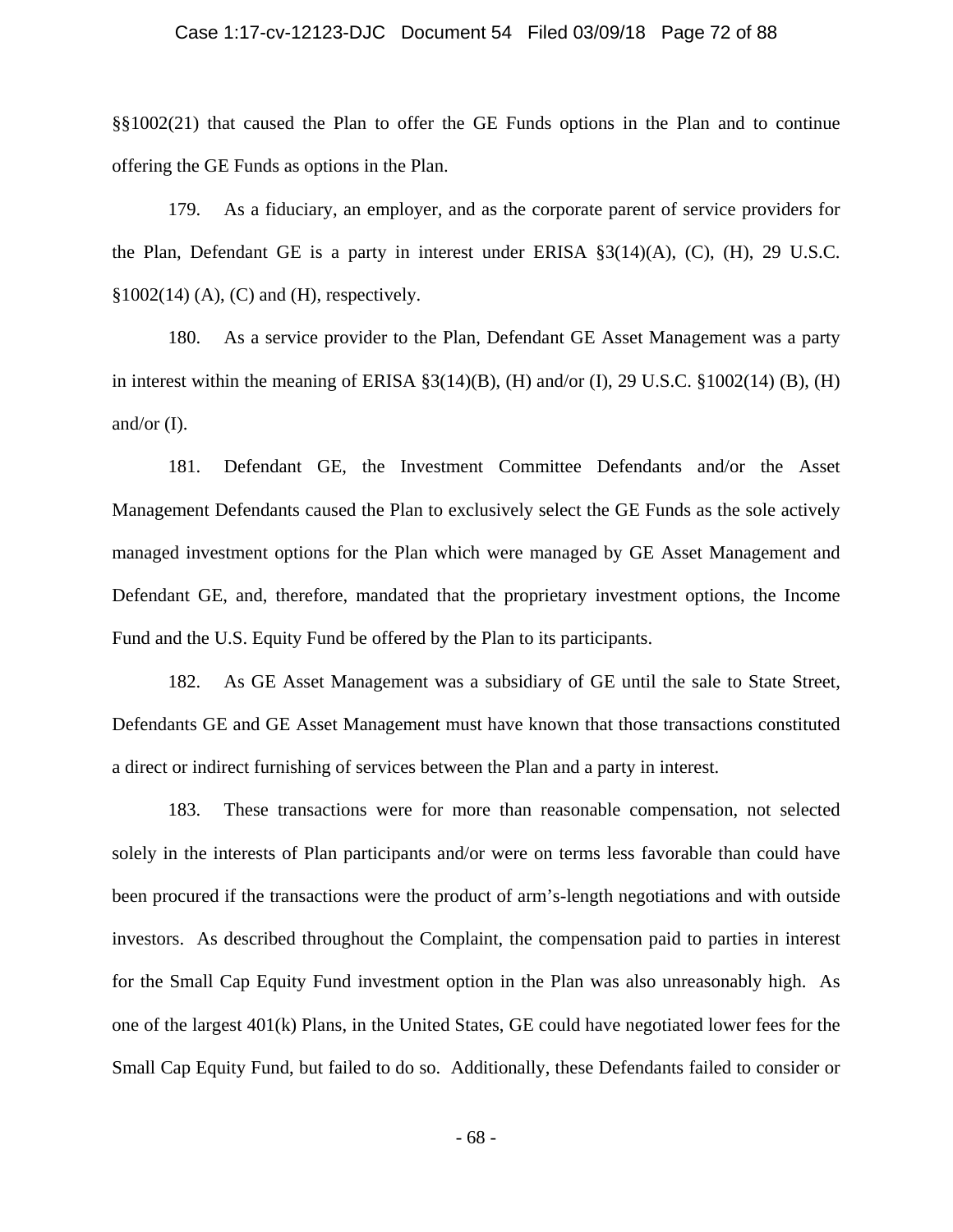## Case 1:17-cv-12123-DJC Document 54 Filed 03/09/18 Page 73 of 88

select lower cost investment alternatives, including those offered by unaffiliated investment managers.

184. By selecting the GE Funds as the options in the Plan and by maintaining these as the options in the Plan, Defendant GE, the Investment Committee Defendants and the Asset Management Defendants caused the plan to engage in a prohibited transaction in violation of ERISA §406(a)(1) (A), (C) and (D), 29 U.S.C. §1106(a)(1) (A), (C) and (D).

185. As parties in interest, Defendant GE and GE Asset Management are liable for these violations of ERISA  $\frac{2406(a)(1)}{A}$ , (C) & (D), 29 U.S.C.  $\frac{1106(a)(1)}{A}$ , (C) and (D) pursuant to ERISA  $\S 502(a)(3)$ .

186. As a result of these prohibited transactions, Defendant GE Asset Management received and Plaintiffs and members of the Class paid millions of dollars in the form of higher fees and lower returns on their investments than they would have without these prohibited transactions.

### **COUNT IV**

## **Prohibited Transactions in Violation of ERISA §406(b)(1) and (3) Against Defendant GE, the Investment Committee Defendants and the Asset Management Defendants**

187. Plaintiffs repeat and reallege the above paragraphs as though fully set forth herein.

188. The violations alleged in this Count IV are limited to conduct that occurred between the start of the Class Period and the date that GE Asset Management was sold to State Street.

189. ERISA §406(b), 29 U.S.C. §1106(b), provides, in pertinent part, that a fiduciary with respect to a plan shall not: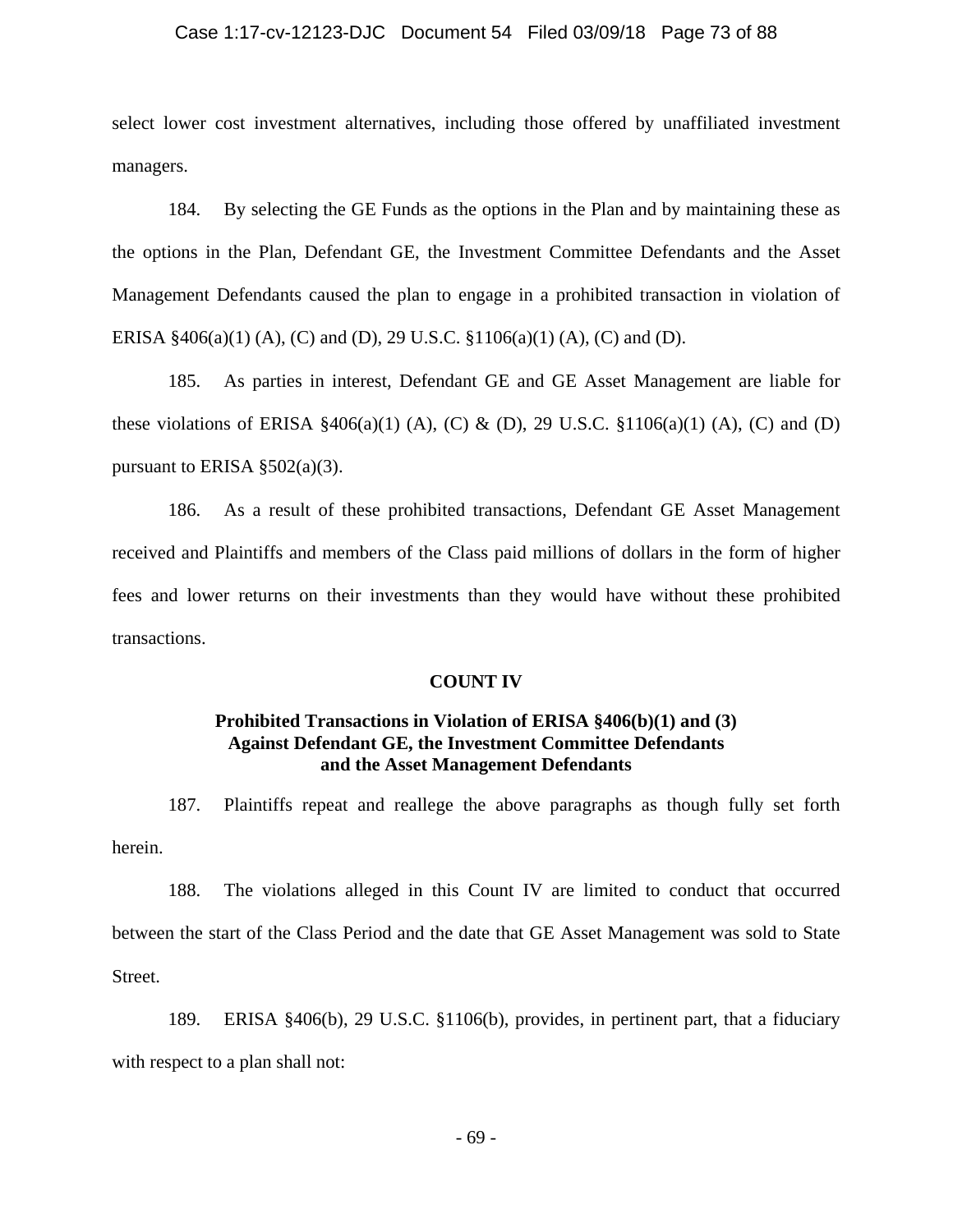(1) deal with the assets of the plan in his own interest or for his own account,

or

 (3)receive any consideration for his own personal account from any party dealing with such plan in connection with a transaction involving the assets of the plan.

190. Defendant GE, the Investment Committee and the Asset Management Defendants are fiduciaries of the Plan within the meaning of ERISA §§3(21) and 406(b)(1), 29 U.S.C.  $\S$ §1002(21) and 1106(b)(1).

191. Defendant GE and/or the Investment Committee Defendants, and the Asset Management Defendants dealt with the assets of a plan in their own interest or for their own account by selecting and maintaining the GE Funds as the exclusive, actively managed investment options in the Plan despite their high fees and/or poor performance because GE received the financial benefit resulting from the performance of its wholly-owned subsidiary and, upon information and belief, at least part the compensation of the individual Asset Management Defendants depended upon the performance of GE Asset Management.

192. Defendant GE received consideration for its own account through the receipt of investment management fees paid to its wholly owned subsidiary and/or the profits derived from the fees generated by its wholly-owned subsidiary in violation of ERISA §406(b)(3), 29 U.S.C. §1106(b)(3). To the extent that the compensation of the individual Asset Management Defendants depended upon fees generated from Plan investments in GE Funds, the Asset Management Defendants received consideration for their own account in violation of ERISA §406(b)(3), 29 U.S.C. §1106(b)(3).

193. As GE Asset Management was a subsidiary of GE until the sale to State Street, the individual Asset Management Defendants were all officers of GE Asset Management. As a

- 70 -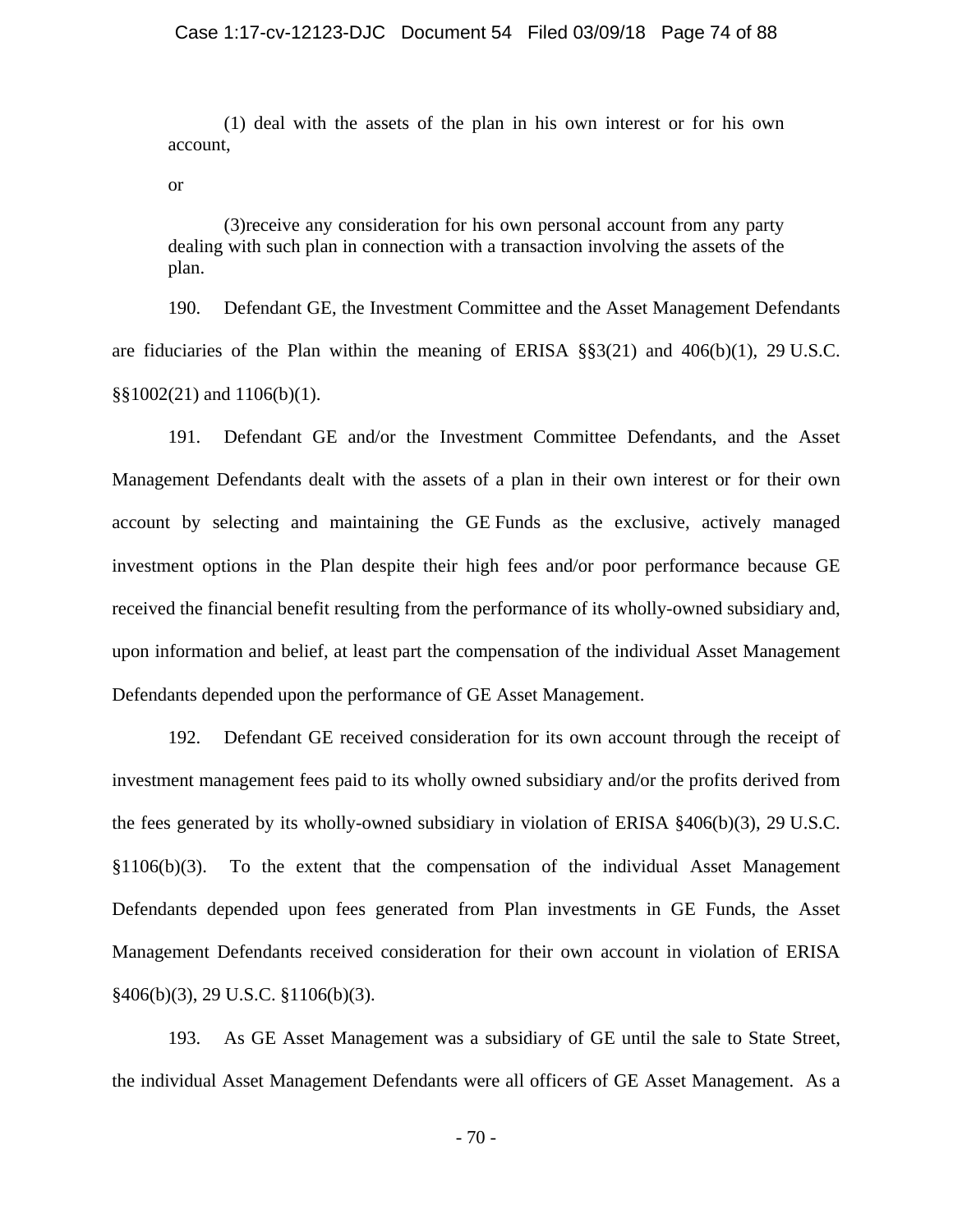#### Case 1:17-cv-12123-DJC Document 54 Filed 03/09/18 Page 75 of 88

result, Defendant GE Asset Management would have known that Defendant GE and the Asset Management Defendants were dealing with the Plan in their own interest or for their own account by selecting and maintaining the GE Funds as options in the Plan or that these fiduciaries received consideration for their own account by selecting and maintaining the GE Funds as options in the Plan.

194. By selecting the GE Funds as the options in the Plan and by maintaining these as the options in the Plan, Defendant GE, the Investment Committee Defendants and the Asset Management Defendants caused the plan to engage in a prohibited transaction in violation of ERISA §406(b)(1) and (3), 29 U.S.C. §1106(b)(1) and (3).

195. With respect to the Small Cap Equity Fund, Defendant GE and GE Asset Management engaged in prohibited transactions as follows:

(a) by causing the Plan to engage in transactions that they know or should know constitute direct or indirect transfers of the Plans' assets to, or use of the Plans' assets by or for the benefit of, parties in interest, in violation of 29 U.S.C.  $\S 1106(a)(1)(D)$ ;

(b) by causing the Plan to engage in the above conduct and omissions, in which a fiduciary to the Plan dealt with the assets of the plan in his own interest or for his own account in violation of 29 U.S.C. §1106(b)(1);

(c) by causing the Plan to engage in the above conduct and omissions, in which a fiduciary to the Plan, in his individual or in any other capacity, acted on behalf of a party whose interests were adverse to the interests of the Plan or the interests of its participants or beneficiaries, in violation of 29 U.S.C. §1106(b)(2);

(d) by causing the Plan to engage in the above conduct and omissions, in which a fiduciary to the Plan received consideration for its own personal account from any party

- 71 -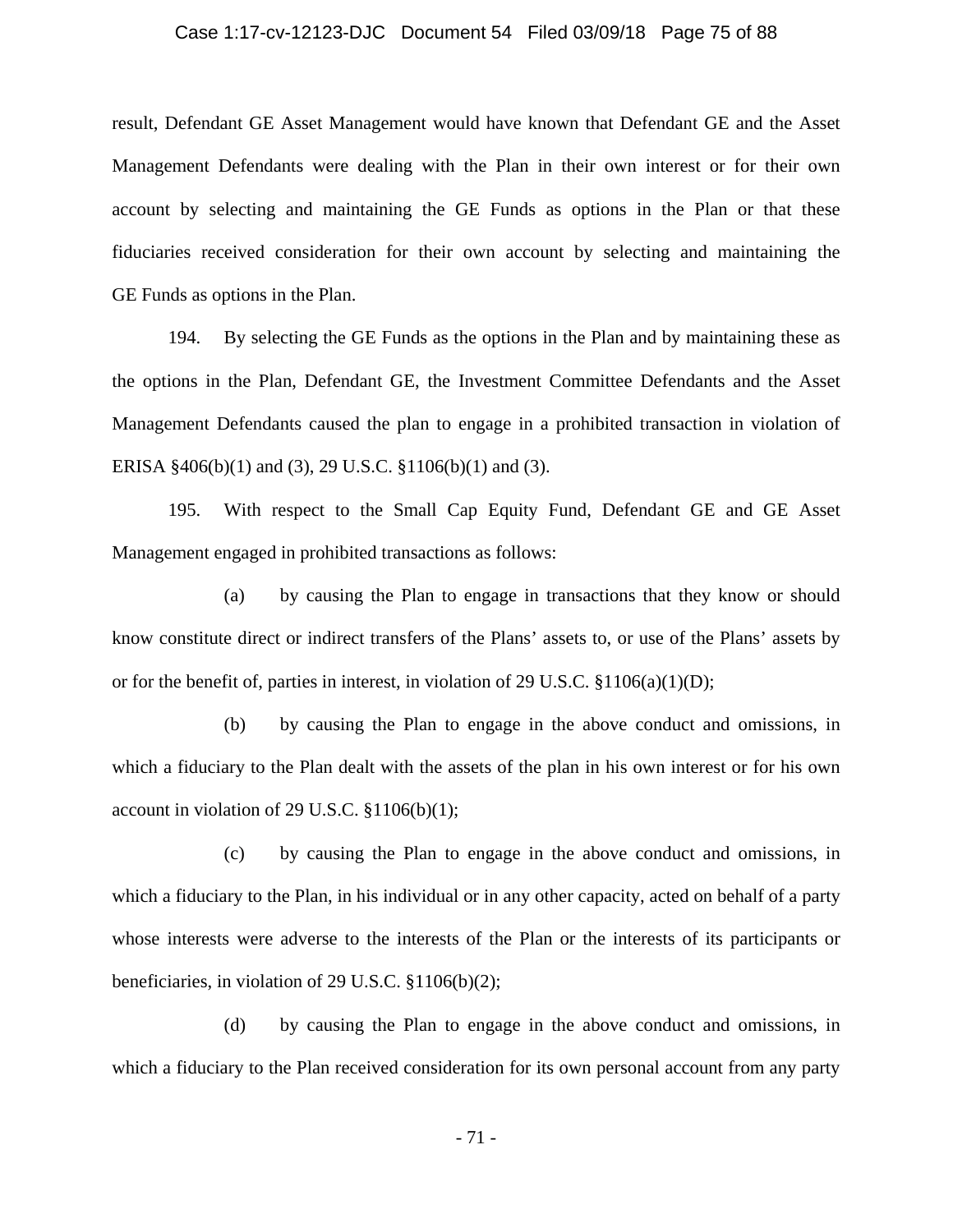### Case 1:17-cv-12123-DJC Document 54 Filed 03/09/18 Page 76 of 88

dealing with the Plan in connection with a transaction involving the assets of the Plan, in violation of 29 U.S.C. §1106(b)(3); and

(e) by causing the Plan to pay a separate investment management fee, investment advisory fee, or similar fee, which violated the terms of Prohibited Transaction Exemption 77-3.

196. As parties in interest, Defendant GE and GE Asset Management are liable for these violations of ERISA  $\frac{2406(b)}{1}$  and (3), 29 U.S.C.  $\frac{1106(b)}{1}$  and (3), pursuant to ERISA §502(a)(3).

197. Pursuant to ERISA §§502(a)(2) and (a)(3), and 409(a), 29 U.S.C. §§1132(a)(2) and (a)(3), and 1109(a), Defendants GE, the Asset Management Committee Defendants and GE Asset Management are liable to disgorge all amounts and profits received as a result of these prohibited transactions, and such other appropriate equitable relief as the Court deems proper.

#### **COUNT V**

## **Breach of Fiduciary Duties in Violation of ERISA §404(a)(1)(A), (B) and (D) Against the Asset Management Defendants**

198. Plaintiffs repeat and reallege the above paragraphs as though fully set forth herein.

199. Section 5(j) of the Trust Agreement provided a Plan fiduciary, namely the Asset Management Defendants, with the authority to direct Fidelity Management Trust Company ("Fidelity") to exercise its authority under Section  $5(j)(v)$  and (vi). Pursuant to Section  $5(j)(v)$  of the Trust Agreement, Fidelity had the authority, power and responsibility to "settle, compromise, contest or submit to arbitration any claims, debts or damages due or owing to or from the Trust Fund, to commence or defend suits or legal proceedings and to represent the Trust Fund in suits or legal proceedings." In addition, Section  $5(j)(vi)$  of the Trust Agreement provided Fidelity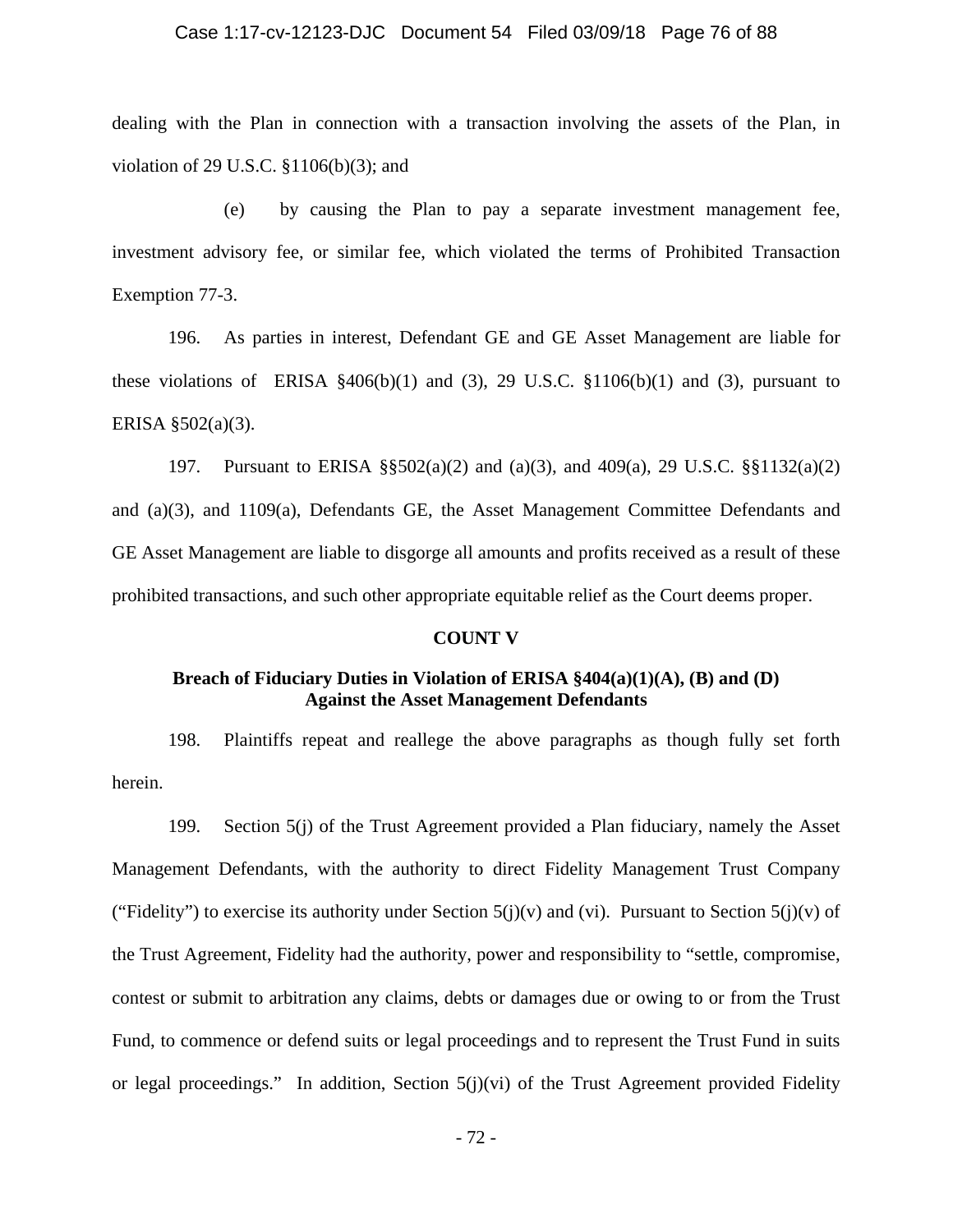### Case 1:17-cv-12123-DJC Document 54 Filed 03/09/18 Page 77 of 88

with the authority, power and responsibility to "employ legal . . . and other assistance as may be required in carrying out the provisions of th[e] Trust Agreement." As such, the Asset Management Defendants had a fiduciary duty to take action to remedy violations of breaches of fiduciary duty.

200. In exercising their fiduciary duties under the Trust Agreement, the Asset Management Defendants were required to discharge their duties with respect to the Plan solely in the interests of the participants and beneficiaries: (A) for the exclusive purpose of providing benefits to participants and their beneficiaries; (B) with the care, skill, prudence, and diligence under the circumstances then prevailing that a prudent person acting in a like capacity and familiar with such matters would use in the conduct of an enterprise of like character and like aims; and (C) in accordance with the documents and instruments governing the plan, pursuant to ERISA  $\frac{2404(a)(1)(A)}{B}$ , (B), and (D), 29 U.S.C.  $\frac{21104(a)(1)(A)}{B}$  and (C).

201. At no time did the Asset Management Defendants take any action, including any legal action, or exercise another authority that they could have exercised under the Trust Agreement, the Plan Document, or ERISA to rectify the fiduciary breaches or prohibited transactions engaged in by the other fiduciaries or in the case of the Asset Management Defendants, themselves.

202. Through these actions and omissions, the Asset Management Defendants failed to discharge their duties with respect to the Plan: (A) solely in the interest of the participants and beneficiaries of the Plan, and for the exclusive purpose of providing benefits to participants and their beneficiaries and defraying reasonable expenses of administering the Plan, in violation of ERISA  $§404(a)(1)(A)$ , 29 U.S.C.  $§1104(a)(1)(A)$ ; (B) failed to act with the care, skill, prudence and diligence under the circumstances then prevailing that a prudent man acting in a like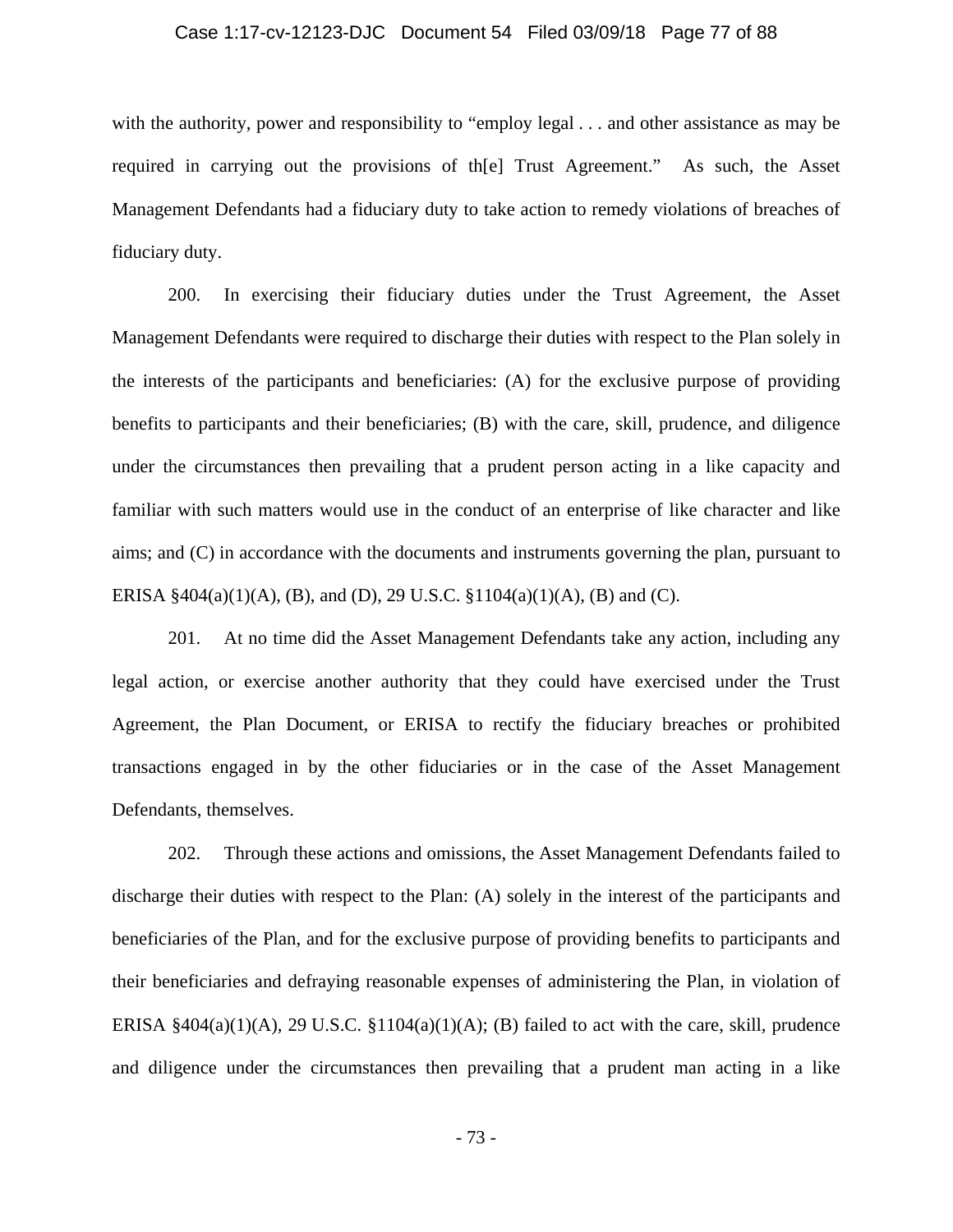### Case 1:17-cv-12123-DJC Document 54 Filed 03/09/18 Page 78 of 88

capacity and familiar with such matters would use in the conduct of an enterprise of a like character and with like aims, in violation of ERISA  $\frac{404(a)(1)(B)}{2}$ , 29 U.S.C.  $\frac{1104(a)(1)(B)}{2}$ ; and (C) in accordance with the documents and instruments governing the Plan in so far as those documents are consistent with ERISA.

203. As a direct and proximate result of these breaches, the Plan, Plaintiffs and members of the Class suffered substantial losses in the form of higher fees and/or lower returns on their investments than they would have otherwise experienced. Additionally, and regardless of the losses incurred by Plaintiffs or any member of the Class, pursuant to ERISA  $\S$  $\S$ 502(a)(2) and (a)(3), and 409(a), 29 U.S.C.  $\S$  $1132(a)(2)$  and (a)(3), and 1109(a), the Asset Management Defendants and any non-fiduciary which knowingly participated in these breaches are liable to disgorge all profits made as a result of these Defendants' breaches of fiduciary duties.

### **COUNT VI**

## **Breaches of Fiduciary Duties of Prudence and Loyalty in Violation of ERISA §404(a) Against the Board Defendants and the Investment Committee Defendants for Failure to Monitor Other Fiduciaries**

204. Plaintiffs repeat and reallege the above paragraphs as though fully set forth herein.

205. The Board Defendants were and continue to be fiduciaries of the Plan under ERISA §3(21) (A), 29 U.S.C. §1002(21) (A), because pursuant to the GE Pension Plan they were responsible for appointing and removing members of the BPIC and the Pension Board and for periodically monitoring their performance and to ensure they were performing their duties properly and in accordance with ERISA.

206. The Investment Committee Defendants were and continue to be fiduciaries of the Plan under ERISA §3(21) (A), 29 U.S.C. §1002(21) (A), because, pursuant to the GE Pension Plan they were responsible for appointing and removing members of the GEAM Committee and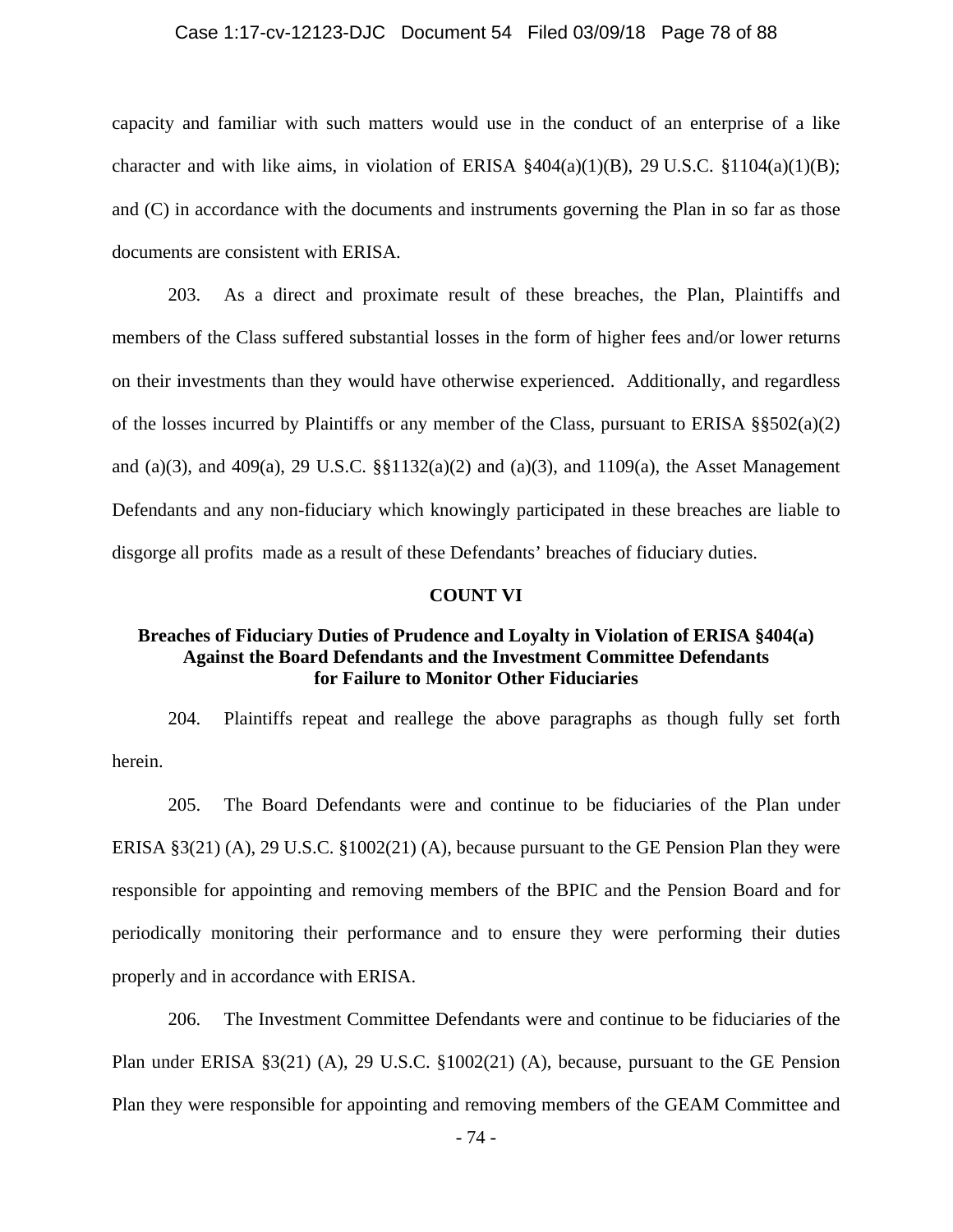### Case 1:17-cv-12123-DJC Document 54 Filed 03/09/18 Page 79 of 88

the Defendant Fund Trustees, and for periodically monitoring their performance to ensure they were performing their duties properly and in accordance with ERISA.

207. As fiduciaries of the Plan, the Investment Committee Defendants and the Board Defendants were and continue to be required pursuant to ERISA §404(a)(1), 29 U.S.C.  $$1104(a)(1)$ , to act solely in the interest of the participants and beneficiaries of the Plan they served and (A) "for the exclusive purpose of: (i) providing benefits to participants and their beneficiaries; and (ii) defraying reasonable expenses of administering the plan," and (B) to discharge their duties on an ongoing basis "with the care, skill, prudence, and diligence under the circumstances then prevailing that a prudent man acting in a like capacity and familiar with such matters would use in the conduct of an enterprise of a like character and with like aims." Consistent with these duties, the Board Defendants and Investment Committee Defendants were required to ensure that the monitored fiduciaries were performing their fiduciary obligations, including those with respect to the investment and monitoring of plan assets, and must take prompt and effective action to protect the plan and participants when the monitored fiduciaries fail to perform their fiduciary obligations in accordance with ERISA.

208. To the extent the Investment Committee Defendants and the Board Defendants' delegated fiduciary monitoring responsibilities to other fiduciary Defendants, each Defendant's monitoring duty included an obligation to ensure that any delegated tasks were performed prudently and loyally.

209. The Investment Committee Defendants and the Board Defendants breached their fiduciary monitoring duties by, among other things:

(a) failing to monitor and evaluate the performance of other fiduciary Defendants or have a system in place for doing so, standing idly by as the Plan suffered losses as

- 75 -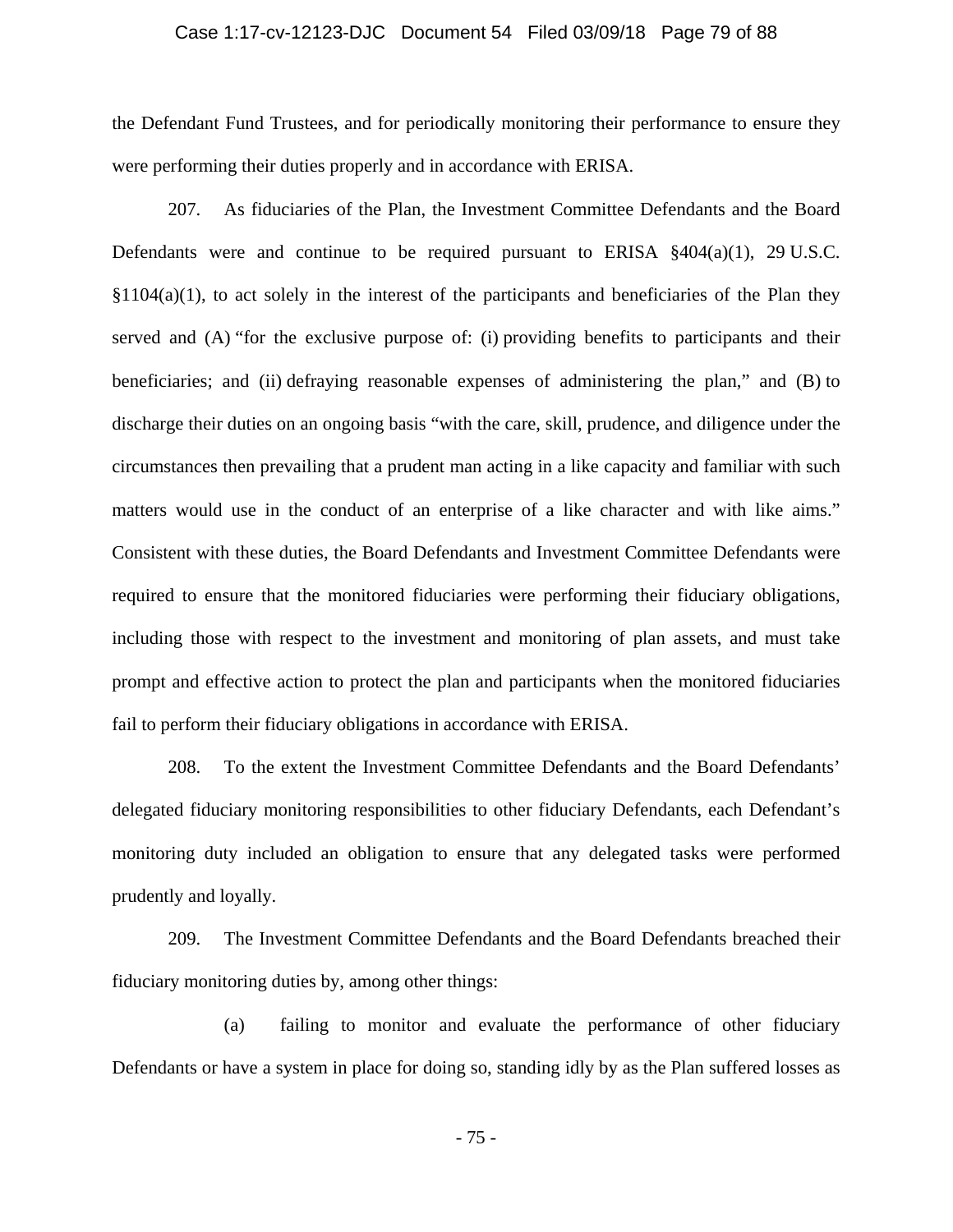#### Case 1:17-cv-12123-DJC Document 54 Filed 03/09/18 Page 80 of 88

a result of other Defendants' election to load the Plan with actively managed affiliated proprietary mutual funds when superior non-proprietary investment alternatives were readily available elsewhere, as detailed herein;

(b) failing to monitor the processes by which the Plan's investments were chosen, evaluated and retained, which would have alerted a prudent fiduciary to the preferential treatment Defendants gave to GE-affiliated funds out of self-interest, and not based on the best interest of the Plan's participants;

(c) failing to monitor the process by which the Plan's investments were chosen, evaluated or retained, which would have alerted a prudent fiduciary of the excessive fees and/or underperformance of the GE Funds;

(d) failing to monitor their appointees to ensure that they considered availability of comparable non-GE funds, including lower-cost funds with similar strategies and similar or superior performance and/or less expensive, better-performing Funds than the GE Funds; and

(e) failing to remove fiduciaries whose performance was inadequate in that they continued to maintain costly and self-serving investments in the Plan, all to the detriment of the Plan and the Plan's participants' retirement savings, including Plaintiffs and members of the Class.

210. As a direct and proximate result of these breaches of the duty to monitor, the Plan, Plaintiffs and members of the Class have suffered substantial losses in the form of higher fees and/or lower returns on their investments than they would have earned by the prudent and loyal investment of Plan assets.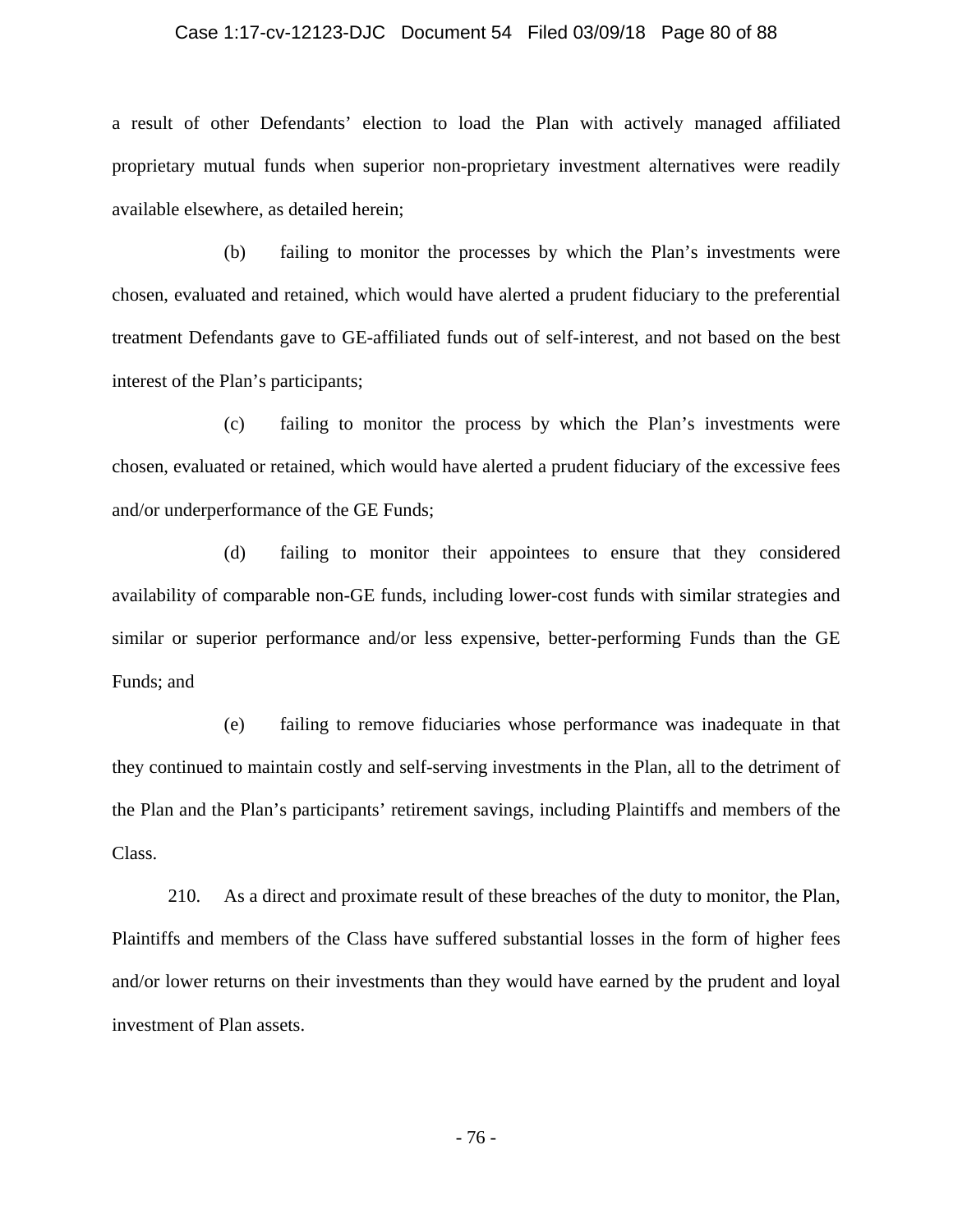211. Pursuant to ERISA §§502(a)(2) and (a)(3), and 409(a), 29 U.S.C. §§1132(a)(2)

and (a)(3), and 1109(a), Defendants are liable to disgorge all fees received from the Plan directly or indirectly, and profits thereon, and restore all losses suffered by the Plan caused by their breaches of the duty to monitor, and such other appropriate equitable relief as the Court deems proper.

# **COUNT VII**

# **Co-fiduciary Liability Under ERISA §405 Against GE, the Board Defendants, the Pension Board Defendants, the Investment Committee Defendants, the Asset Management Defendants and the Fund Trustee Defendants**

212. Plaintiffs repeat and reallege each of the allegations set forth in the foregoing paragraphs as if fully set forth herein.

213. ERISA §405(a), 29 U.S.C. §1105(a), imposes liability on a fiduciary, in addition to any liability, which he may have had under any other provision of ERISA, if:

(1) he participates knowingly in or knowingly undertakes to conceal an act or omission of such other fiduciary knowing such act or omission is a breach;

(2) by his failure to comply with ERISA  $\S 404(a)(1)$  in the administration of his specific responsibilities which give rise to his status as a fiduciary, he has enabled such other fiduciary to commit a breach; or

(3) he knows of a breach by another fiduciary and fails to make reasonable efforts to remedy it.

214. The Asset Management Defendants, the Fund Trustee Defendants, the Investment

Committee Defendants, the Pension Board Defendants, the Board Defendants and Defendant GE

were all fiduciaries of the Plan within the meaning of ERISA §402(a), 29 U.S.C. §1102(a),

ERISA §3(21)(A), 29 U.S.C. §1002(21)(A), or both.

215. Each of the members of the Board, the GEAM Committee, the BPIC, and the GEPB knew of each breach of fiduciary duty by the other members of their respective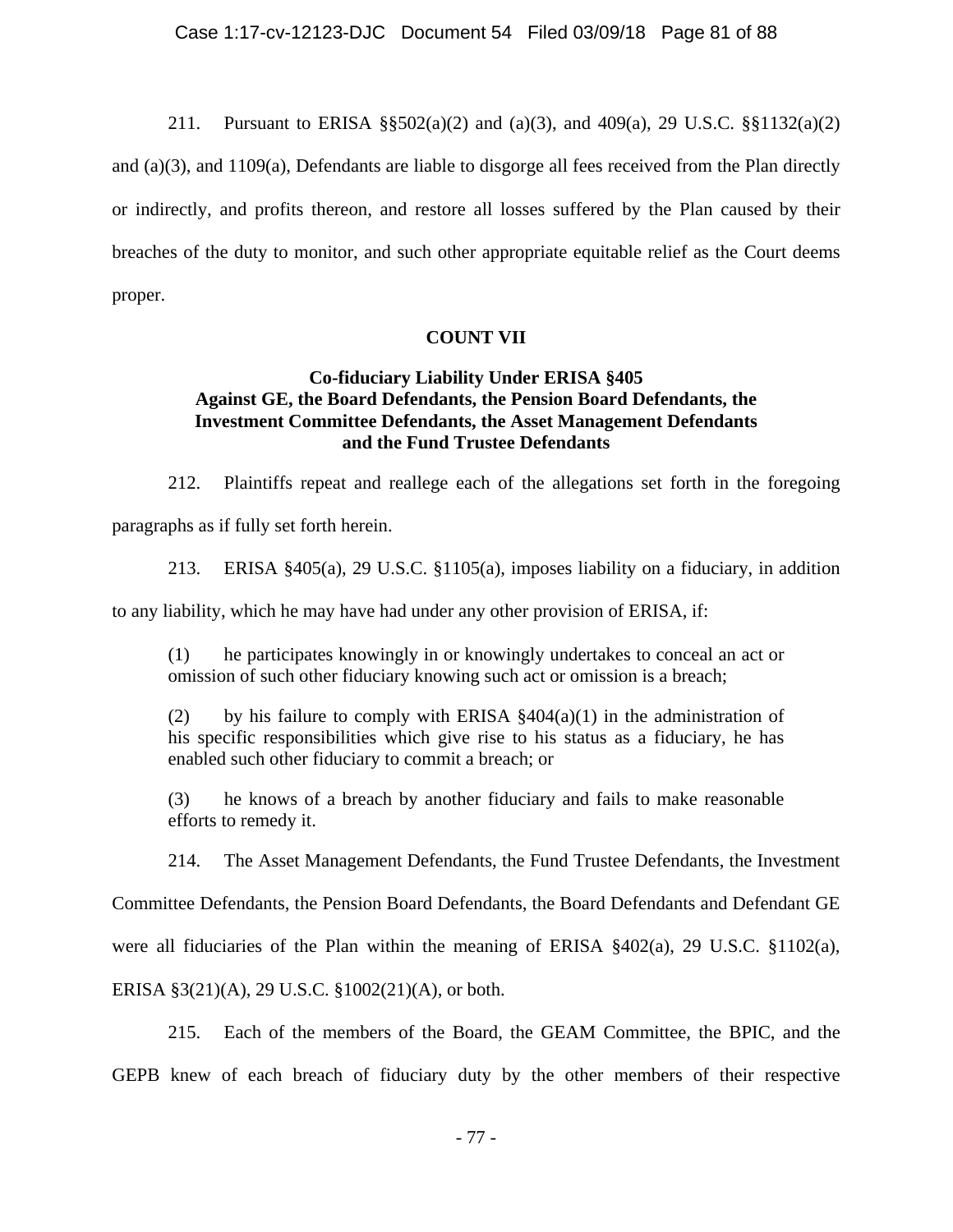### Case 1:17-cv-12123-DJC Document 54 Filed 03/09/18 Page 82 of 88

Committee alleged herein arising out of the imprudent investment of the assets of the Plan in the GE Funds and the associated breaches. Yet, they knowingly participated in fiduciary breaches, breached their own duties enabling other breaches, and/or took no steps to remedy other fiduciary breaches.

216. As some if not all of the members of the Board, the BPIC, the GEAM Committee, the GEPB and the Fund Trustees, were employees, officers or directors of Defendant GE, their knowledge is imputed to GE. Defendant GE knew of the breach of fiduciary duty by each of them arising out of the imprudent investment of the assets of the Plan in the GE Funds and the associated breaches and GE had knowledge of its own fiduciary breaches in which these other fiduciaries participated. Yet, Defendant GE knowingly participated in fiduciary breaches, breached their own duties enabling other breaches, and/or took no steps to remedy other fiduciary breaches.

### **COUNT VIII**

# **Knowing Participation in a Fiduciary Breach or Violation of ERISA Pursuant to ERISA 502(a)(3) Against Defendant GE and Defendant GE Asset Management**

217. Plaintiffs repeat and reallege each of the allegations set forth in the foregoing paragraphs as if fully set forth herein.

218. ERISA §502(a)(3), 29 U.S.C. §1132(a)(3) imposes liability not only on fiduciaries of the Plan but also on non-fiduciaries of the Plan who knowingly participate in fiduciary breaches or other violations of ERISA or the terms of the Plan. As such, GE Asset Management and Defendant GE (even if it is not a fiduciary), can be held liable if either of them knowingly participated in the fiduciary breaches or violations of any fiduciary of the Plan.

219. Defendant GE Asset Management and Defendant GE would have known that each of the other Defendants were fiduciaries of the Plan as these other Defendants either were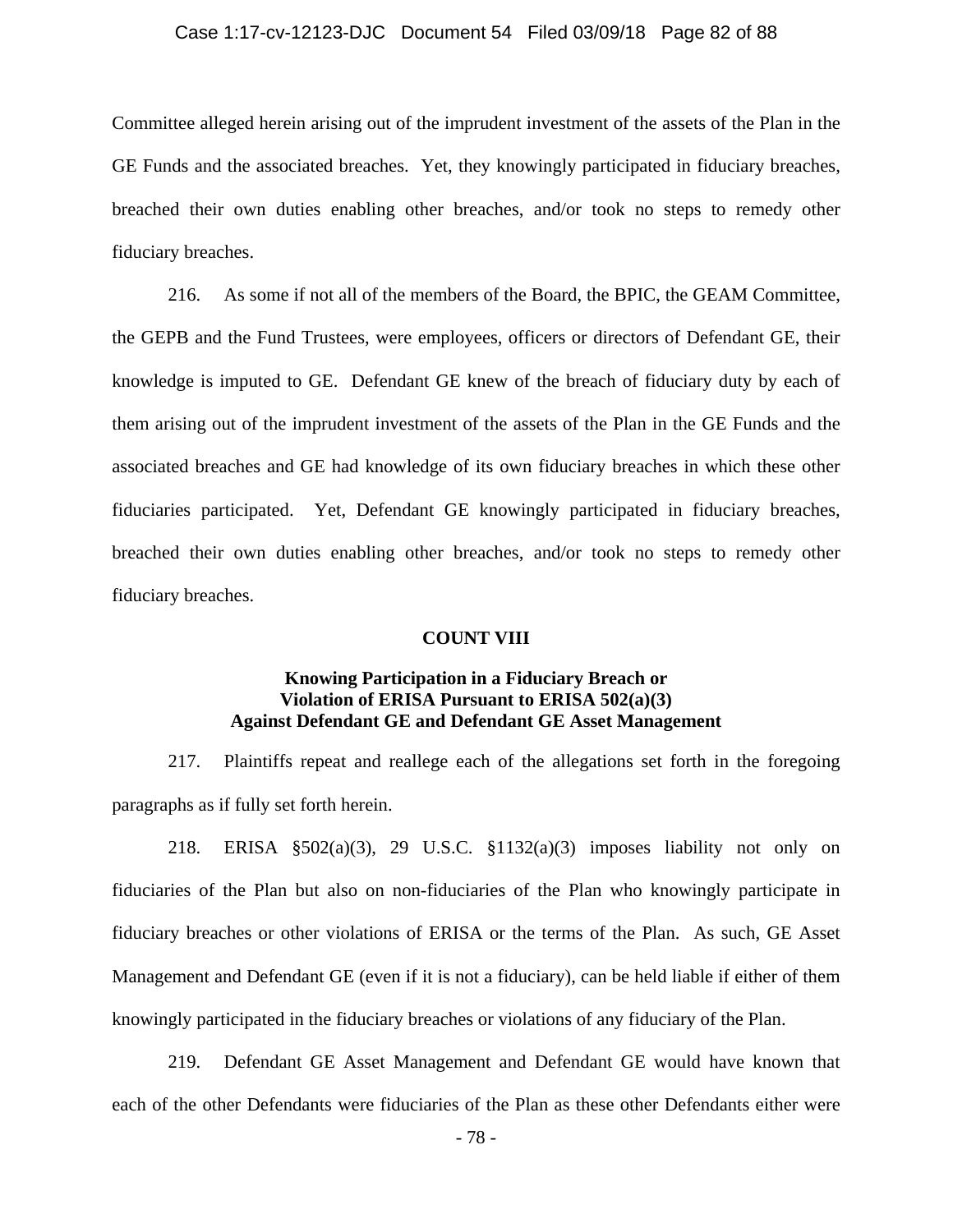#### Case 1:17-cv-12123-DJC Document 54 Filed 03/09/18 Page 83 of 88

GE executives (or GE Asset Management executives) or were appointed by GE (or high level GE executives or GE Asset Management executives). The knowledge of any such executives would be imputed to GE and/or GE Asset Management.

220. Defendants GE and GE Asset Management would have been aware of the foregoing breaches and prohibited transactions, including:

(a) the GE Funds had inferior investment performance;

(b) the GE Funds charged excessive fees;

(c) the fiduciaries who selected the GE Funds had conflicts of interest;

(d) the selection and continued offering of the proprietary GE Funds was not in the best interests of the participants, but instead the primary purpose of offering the GE Funds as an investment option was to increase the assets under management, to increase the fees charged and the profits of GE Asset Management and to prime GE Asset Management for sale; and

(e) the payment of these fees to GE Asset Management was a prohibited transaction.

221. Despite knowledge of these breaches and violations, Defendants GE and GE Asset Management proceeded to engage in the transactions and receive fees.

222. By knowingly participating in these breaches and violations, Defendants GE and/or GE Asset Management are subject to appropriate equitable relief including disgorgement of any profits, having a constructive trust placed on any proceeds received (or which are traceable thereto) including proceeds from the sale of GE Asset Management, or is subject to other appropriate equitable relief.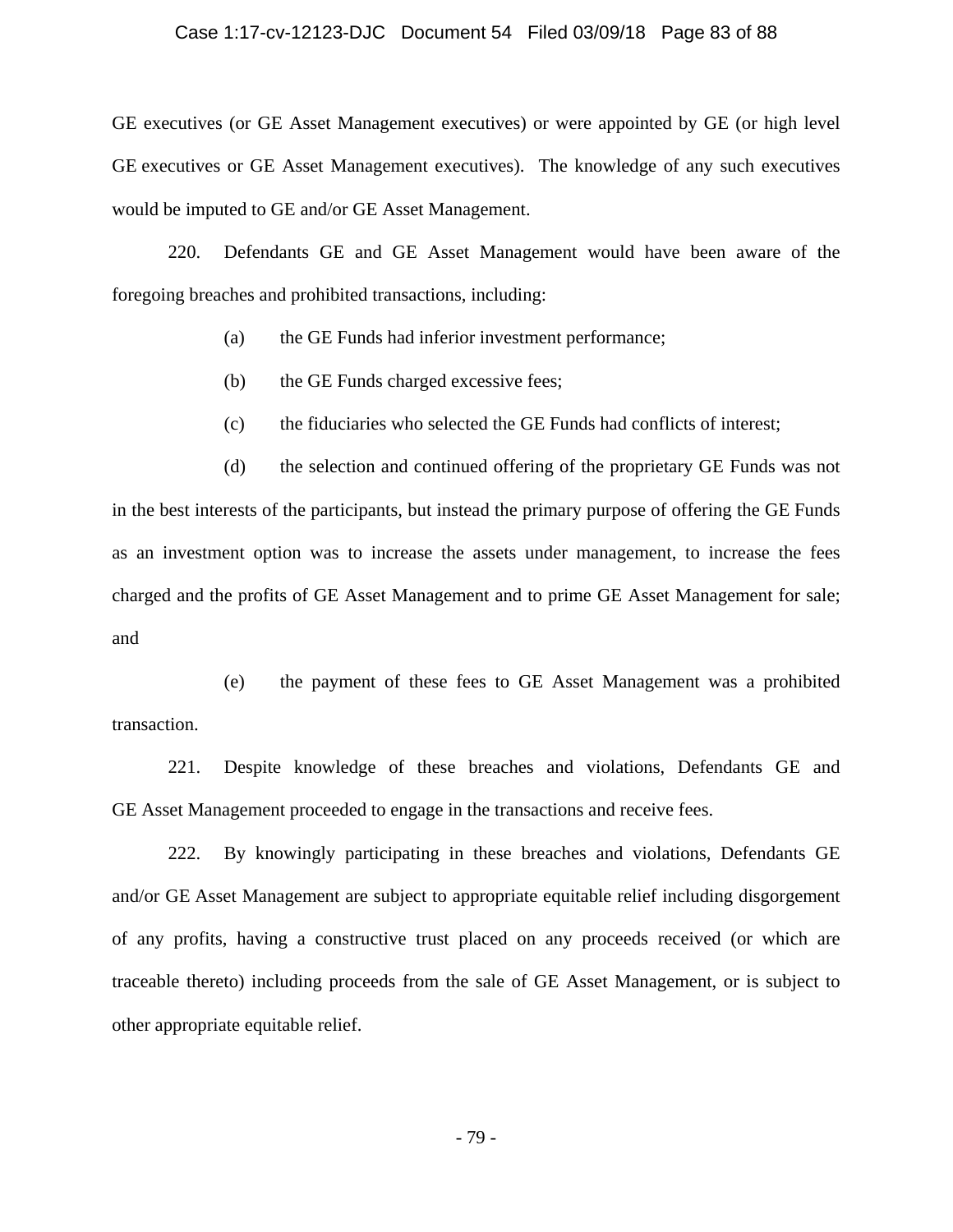## **ENTITLEMENT TO RELIEF**

223. By virtue of the violations set forth in the foregoing paragraphs, Plaintiffs and the members of the Class are entitled to sue each of the fiduciary Defendants pursuant to ERISA §502(a)(2), 29 U.S.C. §1132(a)(2), for relief on behalf of the Plan as provided in ERISA §409, 29 U.S.C. §1109, including for recovery of any losses to the Plan, the recovery of any profits resulting from the breaches of fiduciary duty, and such other equitable or remedial relief as the Court may deem appropriate.

224. By virtue of the violations set forth in the foregoing paragraphs, Plaintiffs and the members of the Class are entitled, pursuant to ERISA  $\S 502(a)(3)$ , 29 U.S.C.  $\S 1132(a)(3)$ , to sue any of the Defendants for any appropriate equitable relief to redress the wrongs described above.

## **PRAYER FOR RELIEF**

WHEREFORE, Plaintiffs pray for judgment as follows:

A. Declaring that each of the Defendants who are fiduciaries of the Plan have breached their fiduciary duties under ERISA;

B. Ordering each fiduciary found to have breached his/her/its fiduciary duties to the Plan to jointly and severally restore all losses to the Plan that resulted from the breaches of fiduciary duty, or by virtue of liability pursuant to ERISA §405;

C. Entering an order requiring: (a) the disgorgement of profit made by any Defendant; (b) declaring a constructive trust over any assets received by any breaching fiduciary in connection with his/her/its breach of fiduciary duties, or violations of ERISA, or any nonfiduciary Defendant who knowingly participated in that breach or violation; (c) requiring the Plan to divest itself of investments in the GE Funds; and (d) any other appropriate equitable monetary relief, whichever is in the best interest of the Plan;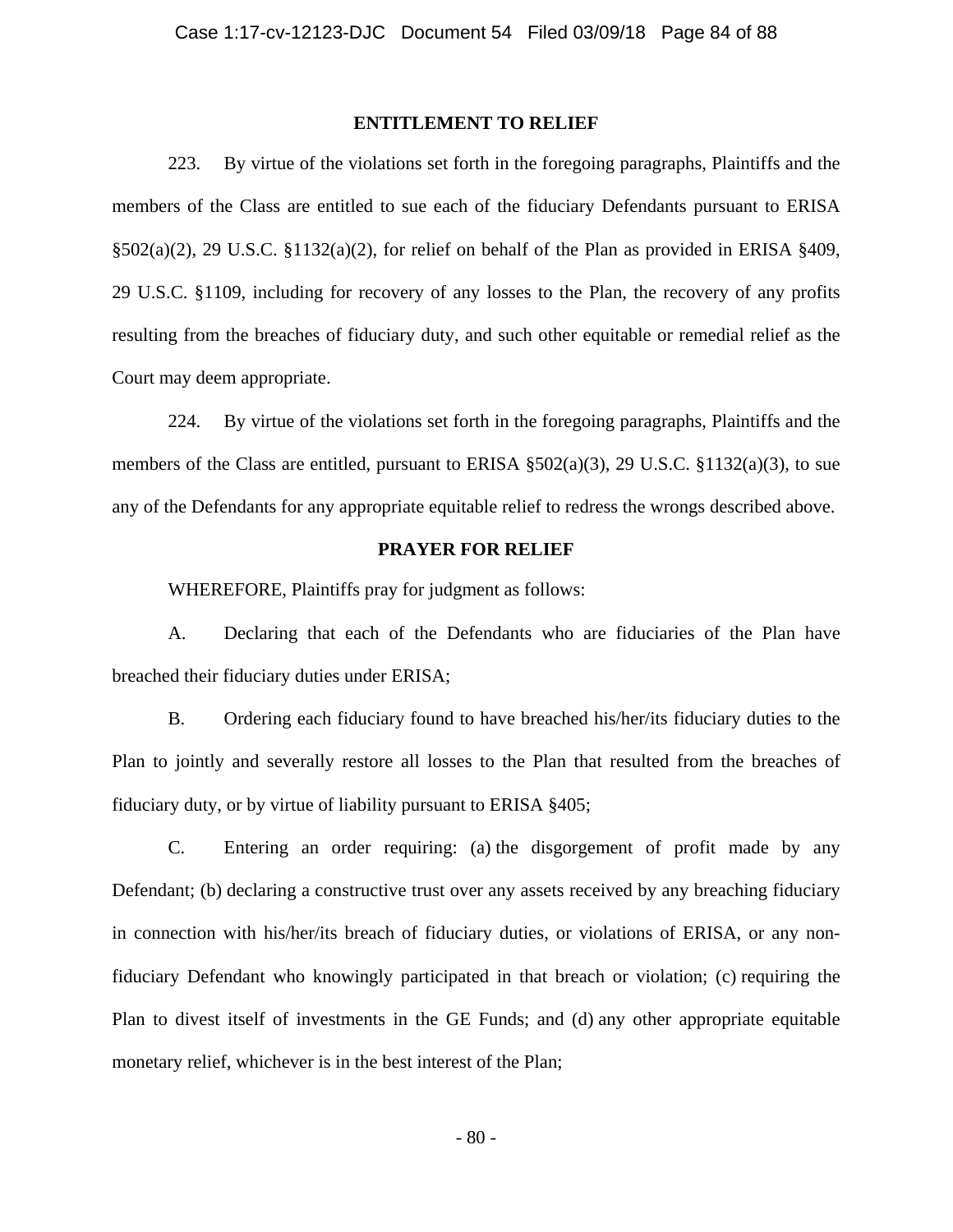### Case 1:17-cv-12123-DJC Document 54 Filed 03/09/18 Page 85 of 88

D. Ordering, pursuant to ERISA §206(d)(4), 29 U.S.C. §1056(d)(4), that any amount to be paid to or necessary to satisfy any breaching fiduciary's liability can be satisfied, in whole or in part, by attaching their accounts in or benefits from the Plan;

E. Removing any breaching fiduciaries as fiduciaries of the Plan and permanently enjoining them from serving as a fiduciary of any ERISA-covered plan in which Plaintiffs or any member of the Class is a participant or beneficiary;

F. Appointing an independent fiduciary, at the expense of the breaching fiduciaries, to administer the Plan and the management of the Plan's investments and/or selection of investment options and/or to oversee the divestment of the Plan's investments;

G. Ordering the Plan's fiduciaries to provide a full accounting of all fees paid, directly or indirectly, by the Plan;

H. Awarding Plaintiffs and the Class their attorneys' fees and costs pursuant to ERISA  $\S502(g)$ , 29 U.S.C.  $\S1132(g)$ , the common benefit doctrine and/or the common fund doctrine;

I. Awarding Plaintiffs and the members of the Class pre-judgment and postjudgment interest;

J. Awarding such equitable, injunctive or other relief as the Court may deem appropriate pursuant to ERISA  $\S502(a)(3)$  or any relief to which Plaintiffs and the Class are entitled to pursuant to Fed. R. Civ. P. Rule 54(c); and

K. Awarding such equitable, injunctive or other relief as the Court may deem just and proper.

- 81 -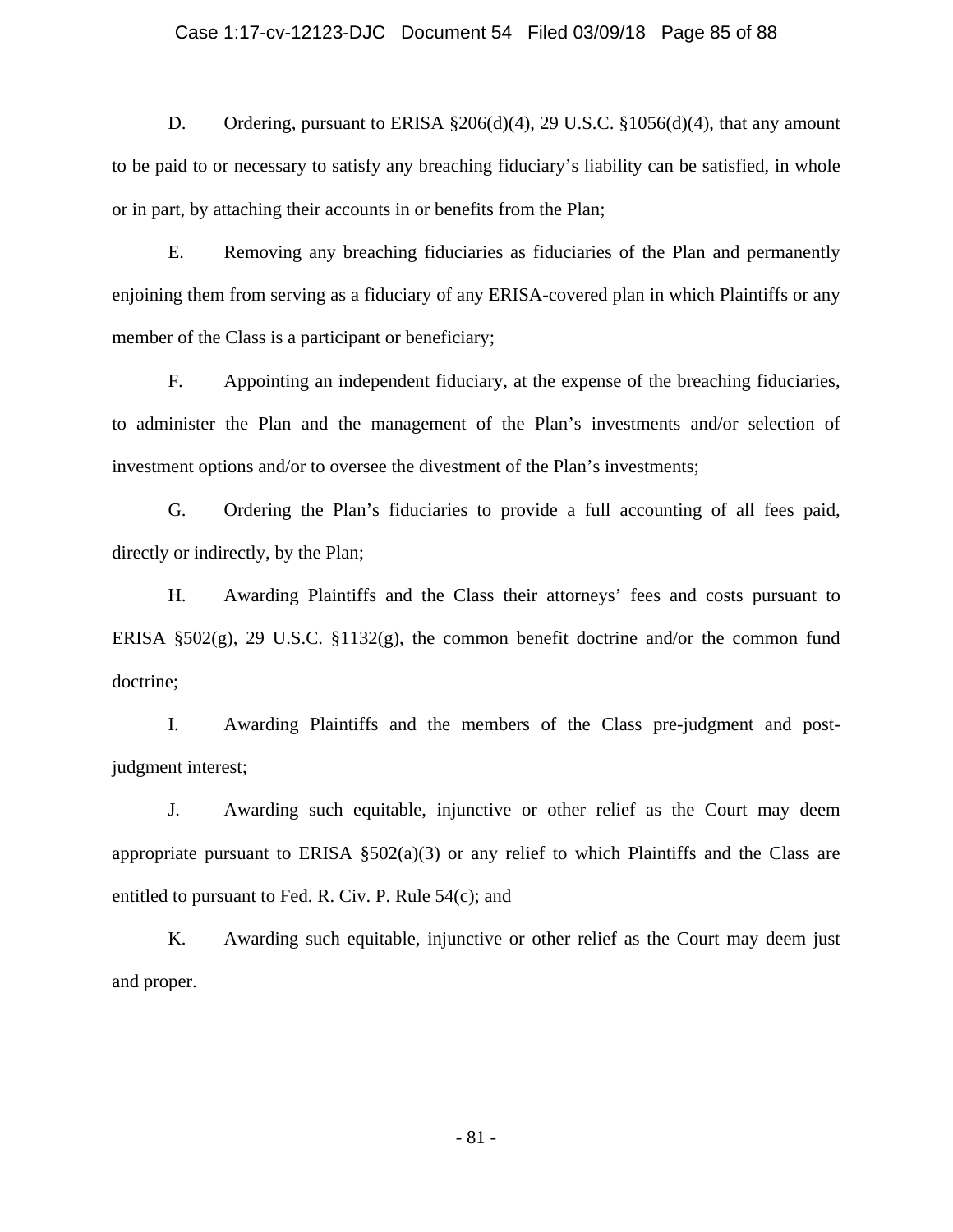DATED: March 9, 2018 */s/ Jason M. Leviton* 

 Jason M. Leviton BLOCK & LEVITON LLP 155 Federal Street, Suite 400 Boston, MA 02110 Tel: (617) 398-5600 Fax: (617) 507-6020 Jason@blockesq.com

R. Joseph Barton (*pro hac vice*) BLOCK & LEVITON LLP 1735 20th Street NW Washington, DC 20009 Tel: (202) 734-7046 Fax: (617) 507-6020 Jbarton@blockesq.com

## *Interim Liaison Counsel for Plaintiffs*

Evan J. Kaufman (*pro hac vice*) Jordan D. Mamorsky (*pro hac vice*) ROBBINS GELLER RUDMAN & DOWD LLP 58 South Service Road, Ste. 200 Melville, NY 11747 Tel: (631) 367-7100 Fax: (631) 367-1173 ekaufman@rgrdlaw.com jmamorsky@rgrdlaw.com

Mark C. Gardy Orin Kurtz (*pro hac vice*) GARDY & NOTIS, LLP Tower 56 126 East 56th Street New York, NY 10022 Tel: (212) 905-0509 Fax: (212) 905-0508 mgardy@gardylaw.com okurtz@gardylaw.com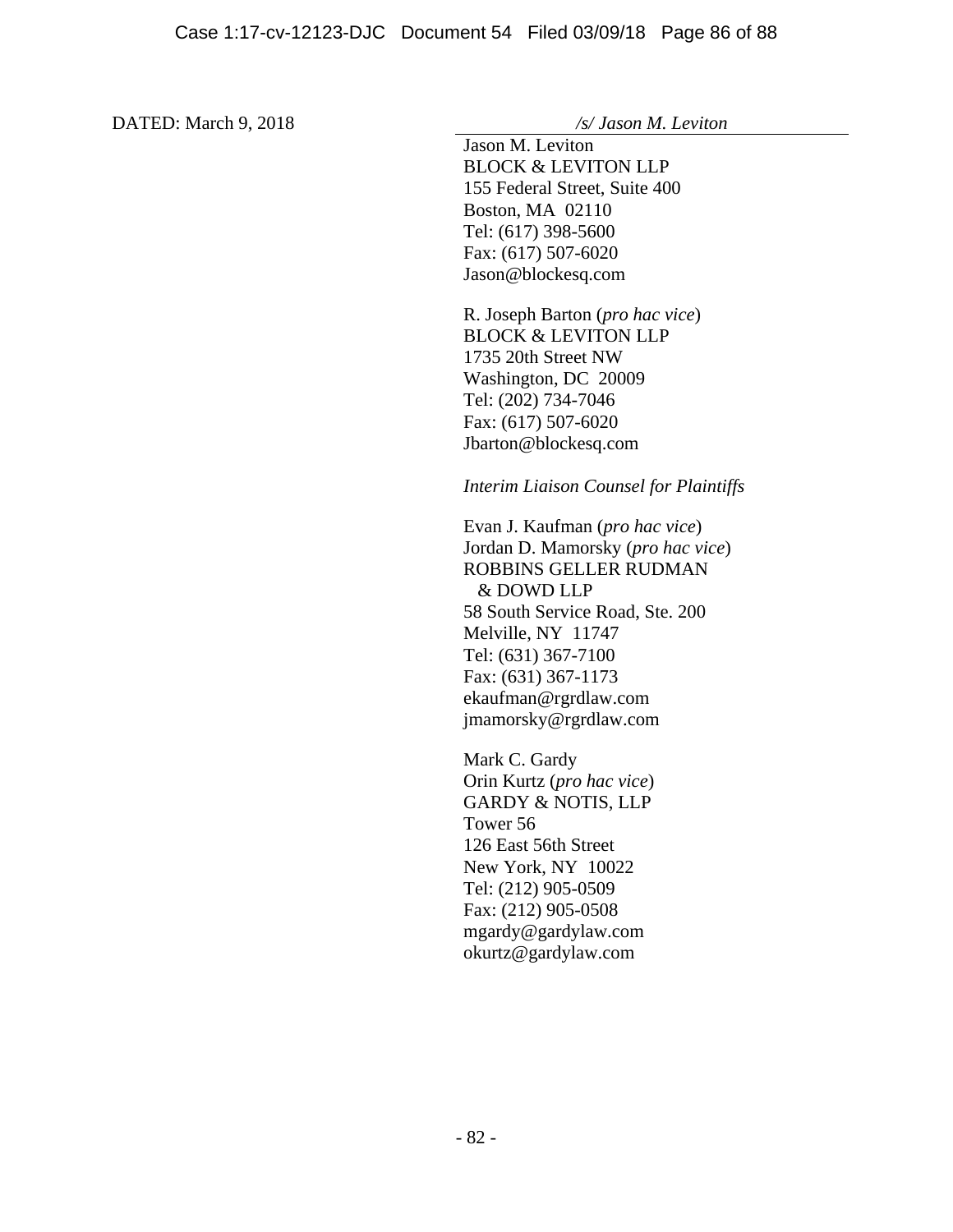Lee Squitieri (*pro hac vice*) SQUITIERI & FEARON, LLP 32 East 57th Street 12th Floor New York, NY 10022 Tel: (212) 421-6492 Fax: (212) 421-6553 lee@sfclasslaw.com

Andrew Miller (BBO #682496) David Sanford (*pro hac vice*) SANFORD HEISLER SHARP, LLP 1666 Connecticut Avenue NW, Suite 310 Washington, D.C. 20009 Tel: (202) 499-5200 Fax: (202) 499-5199 amiller@sanfordheisler.com dsanford@sanfordheisler.com

Charles H. Field (*pro hac vice*) Edward D. Chapin (*pro hac vice*) SANFORD HEISLER SHARP, LLP 655 W. Broadway, 17th floor San Diego, CA 92101 Tel: (619) 577-4251 Fax: (619) 577-4250 cfield@sanfordheisler.com echapin@sanfordheisler.com

Kevin H. Sharp (*pro hac vice* forthcoming) SANFORD HEISLER SHARP, LLP 611 Commerce Street, Suite 3100 Nashville, TN 37203 Tel: (615) 434-7000 Fax: (615) 434-7020 ksharp@sanfordheisler.com

*Counsel For Plaintiffs*